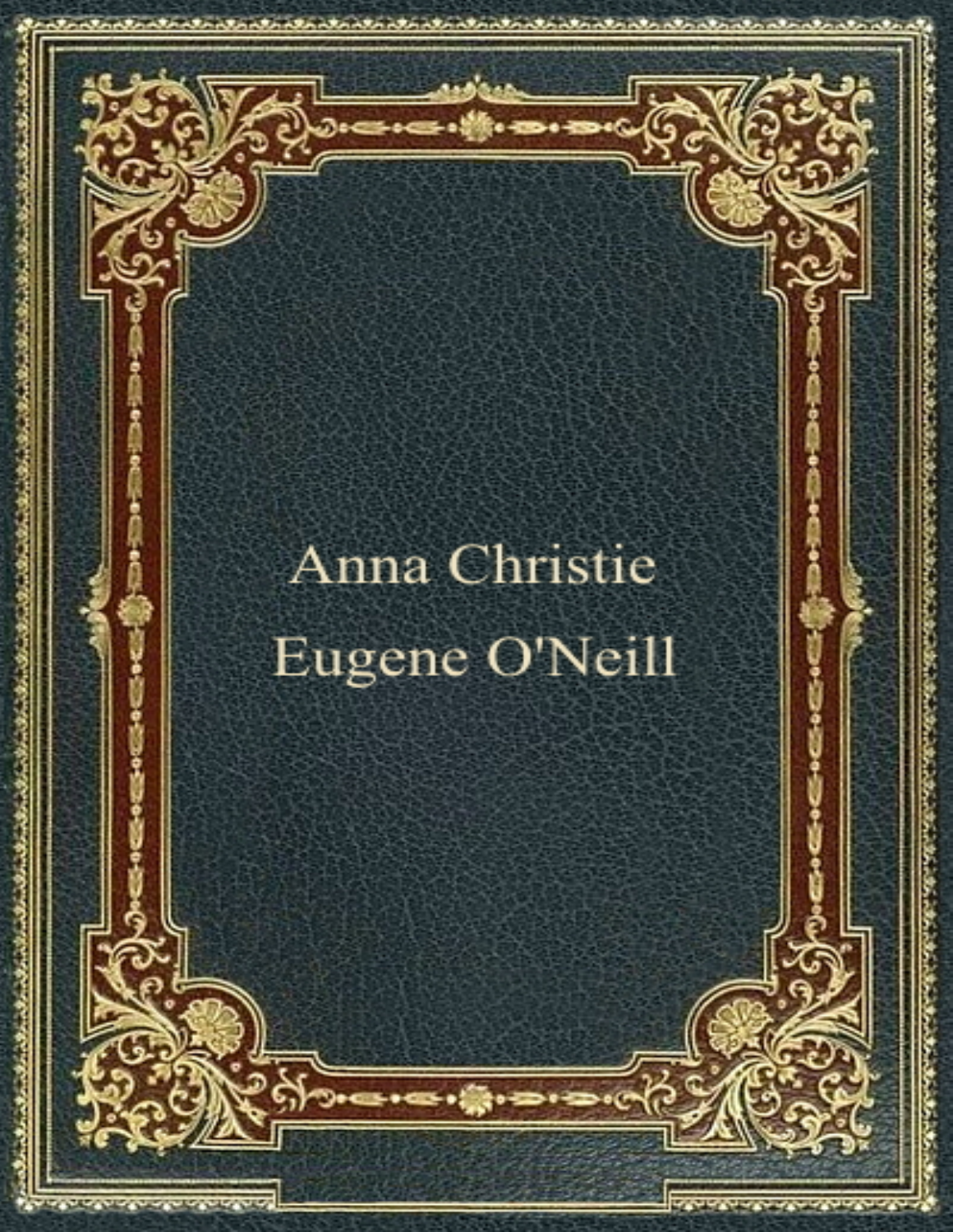https://onemorelibrary.com

# **Anna Christie**

# **Eugene O'Neill**

Boni and Liveright, New York, 1922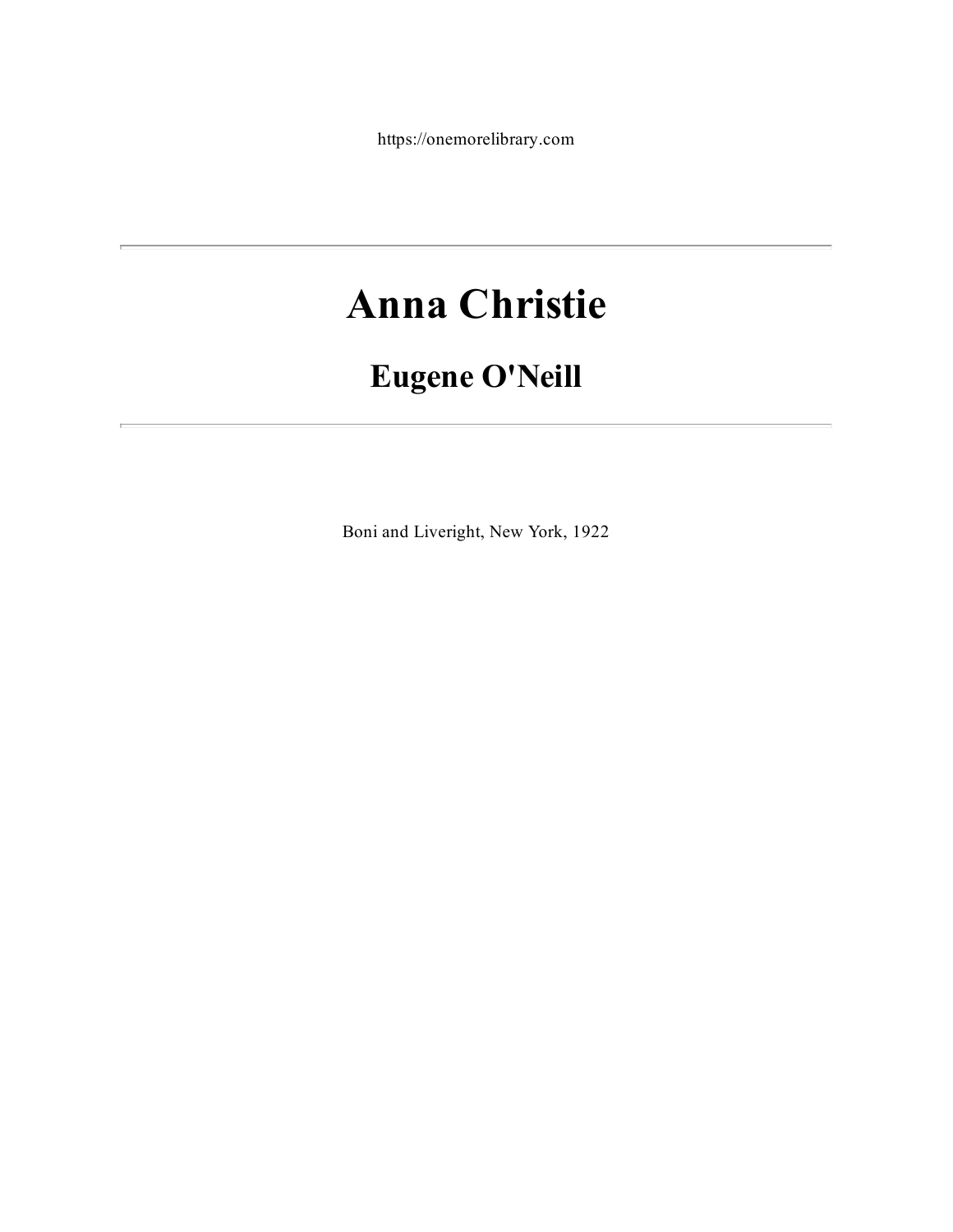# **"ANNA CHRISTIE"**

### **A Play in Four Acts**

**By**

## **EUGENE O'NEILL**

**CHARACTERS**

"JOHNNY-THE-PRIEST" TWO LONGSHOREMEN A POSTMAN LARRY, bartender CHRIS. CHRISTOPHERSON, captain of the barge "Simeon Winthrop" MARTHY OWEN ANNA CHRISTOPHERSON, Chris's daughter THREE MEN OF A STEAMER'S CREW MAT BURKE, a stoker JOHNSON, deckhand on the barge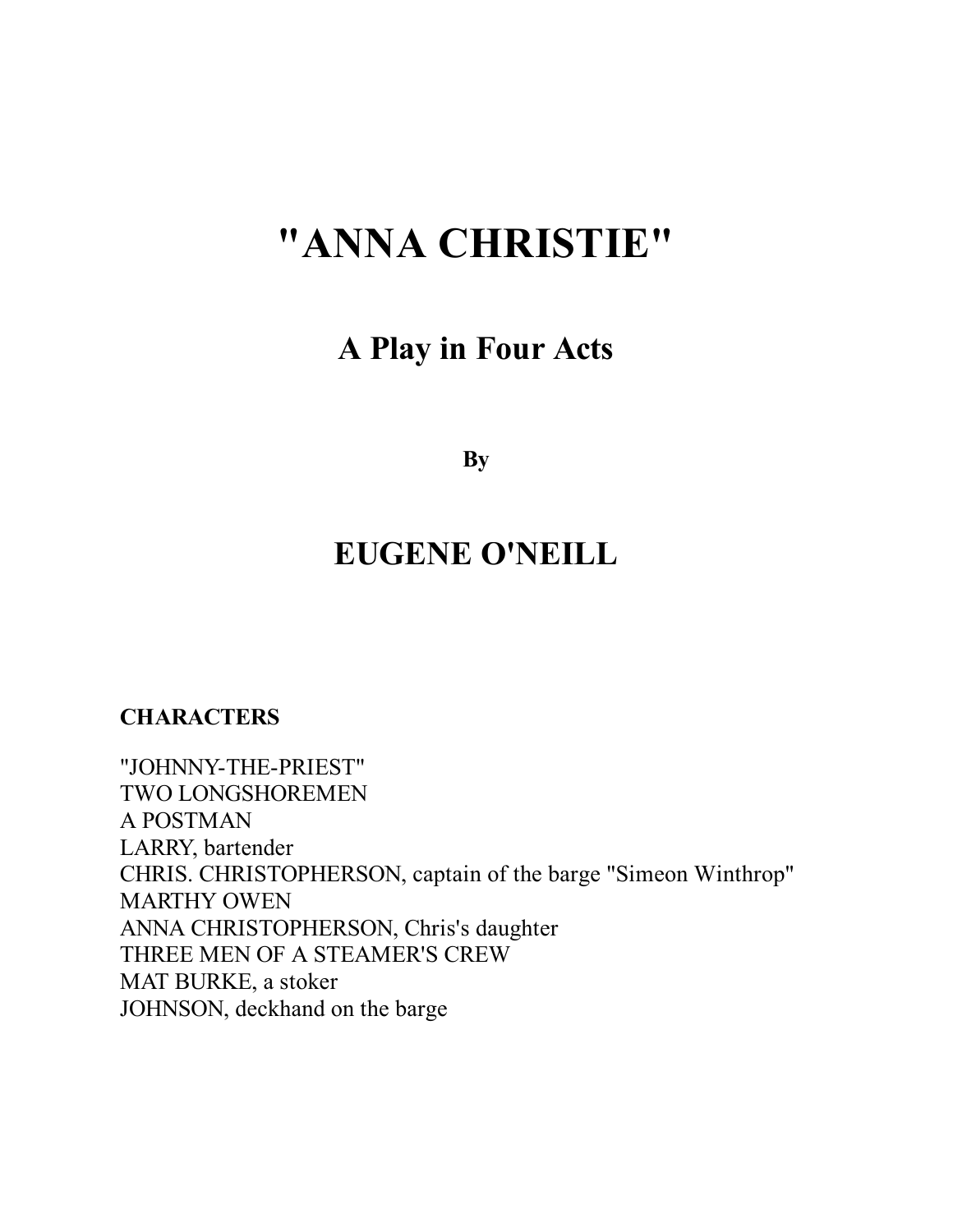## **SCENES**

#### **[ACT](#page-3-0) I**

"Johnny-the-Priest's" saloon near the waterfront. New York City.

#### **[ACT](#page-30-0) II**

The barge, Simeon Winthrop, at anchor in the harbor of Provincetown, Mass. Ten days later.

#### **[ACT](#page-48-0) III**

Cabin of the barge, at dock in Boston. A week later.

#### **[ACT](#page-73-0) IV**

The same. Two days later.

<span id="page-3-0"></span>Time of the Play—About 1910.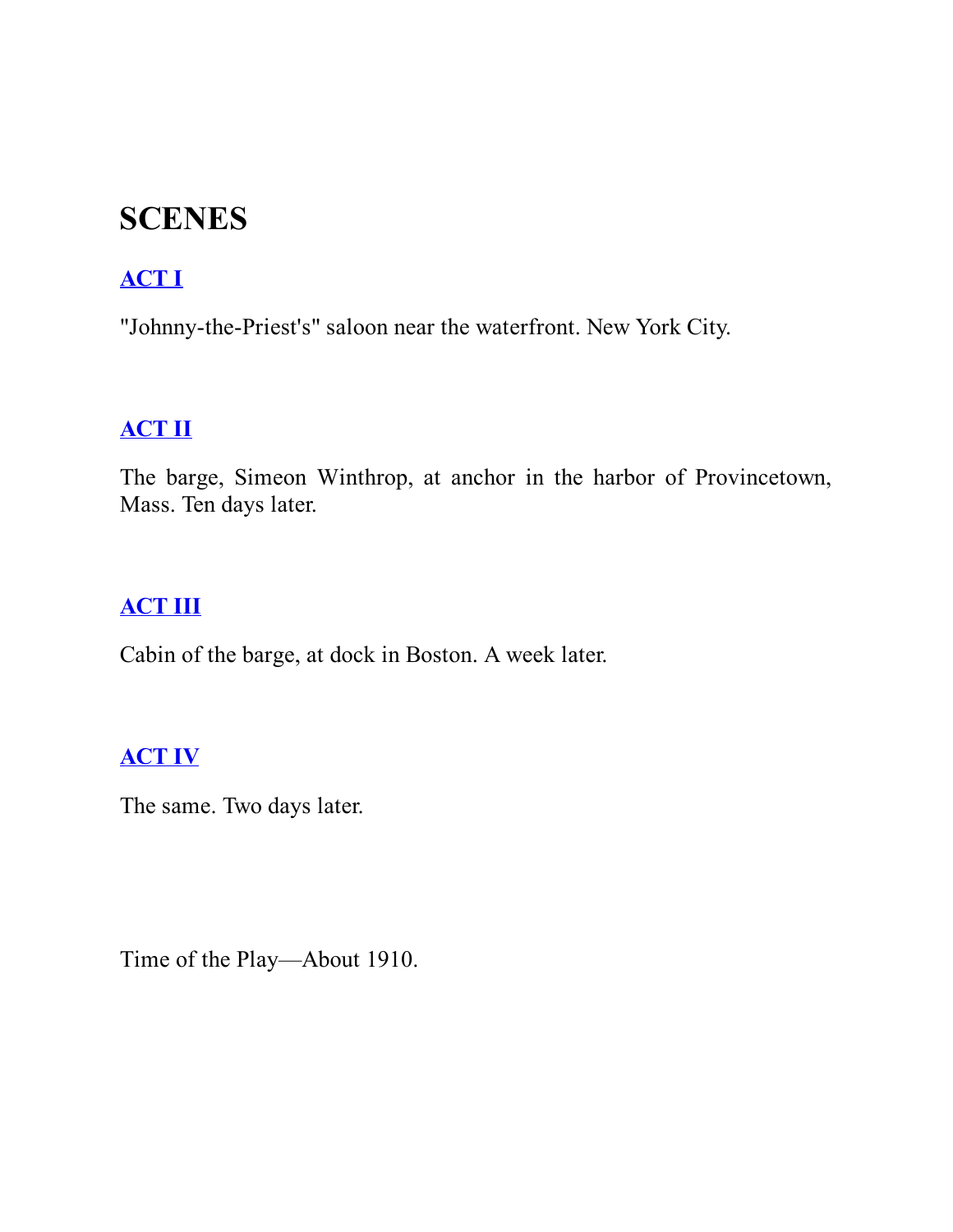#### **ACT I**

SCENE—"Johnny-The-Priest's" saloon near South Street, New York City. The stage is divided into two sections, showing a small back room on the right. On the left, forward, of the barroom, a large window looking out on the street. Beyond it, the main entrance—a double swinging door. Farther back, another window. The bar runs from left to right nearly the whole length of the rear wall. In back of the bar, a small showcase displaying a few bottles of case goods, for which there is evidently little call. The remainder of the rear space in front of the large mirrors is occupied by half-barrels of cheap whiskey of the "nickel-a-shot" variety, from which the liquor is drawn by means of spigots. On the right is an open doorway leading to the back room. In the back room are four round wooden tables with five chairs grouped about each. In the rear, a family entrance opening on a side street.

It is late afternoon of a day in fall.

As the curtain rises, Johnny is discovered. "Johnny-The-Priest" deserves his nickname. With his pale, thin, clean-shaven face, mild blue eyes and white hair, a cassock would seem more suited to him than the apron he wears. Neither his voice nor his general manner dispel this illusion which has made him a personage of the water front. They are soft and bland. But beneath all his mildness one senses the man behind the mask—cynical, callous, hard as nails. He is lounging at ease behind the bar, a pair of spectacles on his nose, reading an evening paper.

Two longshoremen enter from the street, wearing their working aprons, the button of the union pinned conspicuously on the caps pulled sideways on their heads at an aggressive angle.

- FIRST LONGSHOREMAN—[As they range themselves at the bar.] Gimme a shock. Number Two. [He tosses a coin on the bar.]
- SECOND LONGSHOREMAN—Same here. [Johnny sets two glasses of barrel whiskey before them.]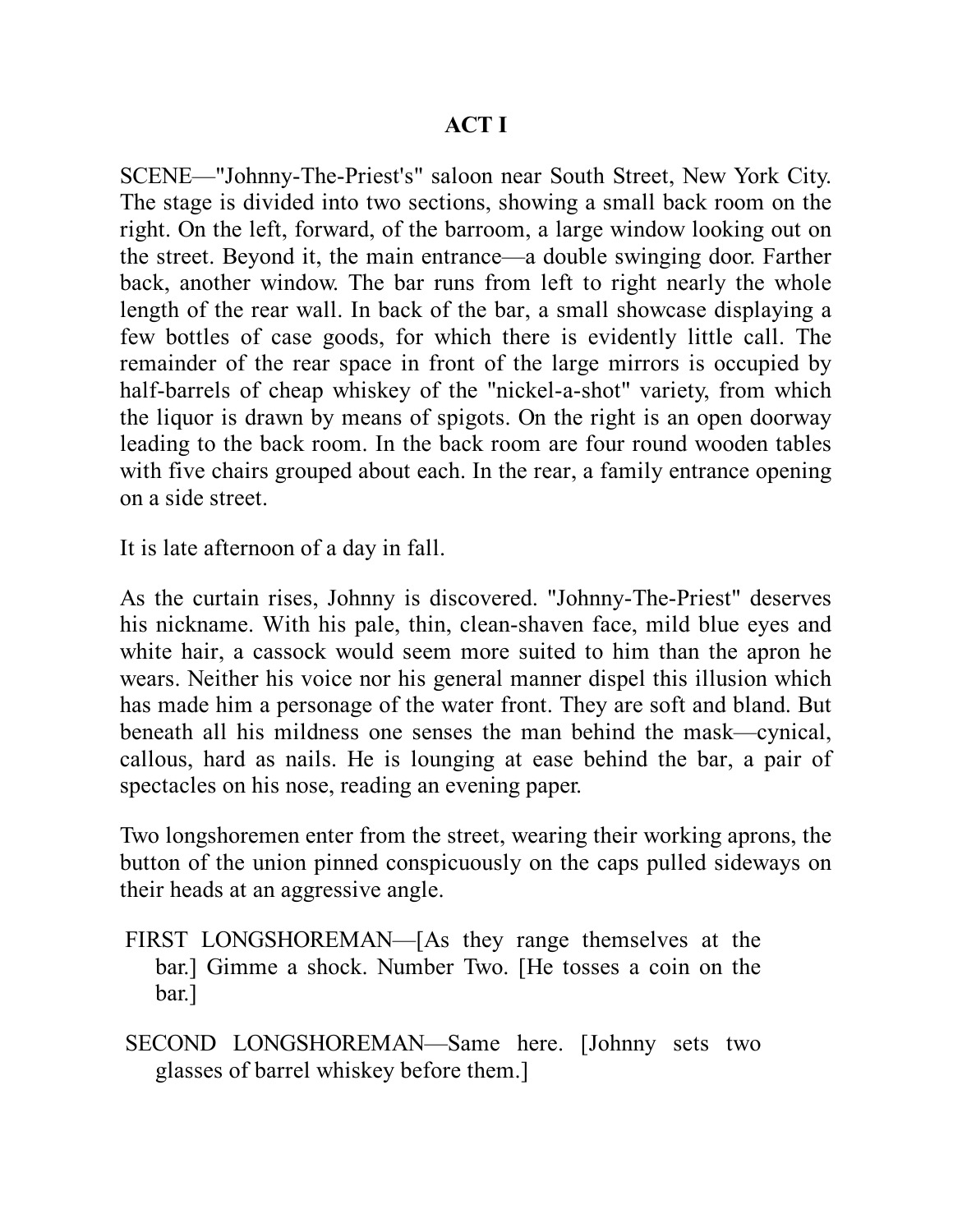- FIRST LONGSHOREMAN—Here's luck! [The other nods. They gulp down their whiskey.]
- SECOND LONGSHOREMAN—[Putting money on the bar.] Give us another.
- FIRST LONGSHOREMAN—Gimme a scoop this time—lager and porter. I'm dry.
- SECOND LONGSHOREMAN—Same here. [Johnny draws the lager and porter and sets the big, foaming schooners before them. They drink down half the contents and start to talk together hurriedly in low tones. The door on the left is swung open and Larry enters. He is a boyish, red-cheeked, rather good-looking young fellow of twenty or so.]
- LARRY—[Nodding to Johnny—cheerily.] Hello, boss.
- JOHNNY—Hello, Larry. [With a glance at his watch.] Just on time. [LARRY goes to the right behind the bar, takes off his coat, and puts on an apron.]
- FIRST LONGSHOREMAN—[Abruptly.] Let's drink up and get back to it. [They finish their drinks and go out left. The POSTMAN enters as they leave. He exchanges nods with JOHNNY and throws a letter on the bar.]
- THE POSTMAN—Addressed care of you, Johnny. Know him?
- JOHNNY—[Picks up the letter, adjusting his spectacles. LARRY comes and peers over his shoulders. JOHNNY reads very slowly.] Christopher Christopherson.
- THE POSTMAN—[Helpfully.] Square-head name.
- LARRY—Old Chris—that's who.
- JOHNNY—Oh, sure. I was forgetting Chris carried a hell of a name like that. Letters come here for him sometimes before, I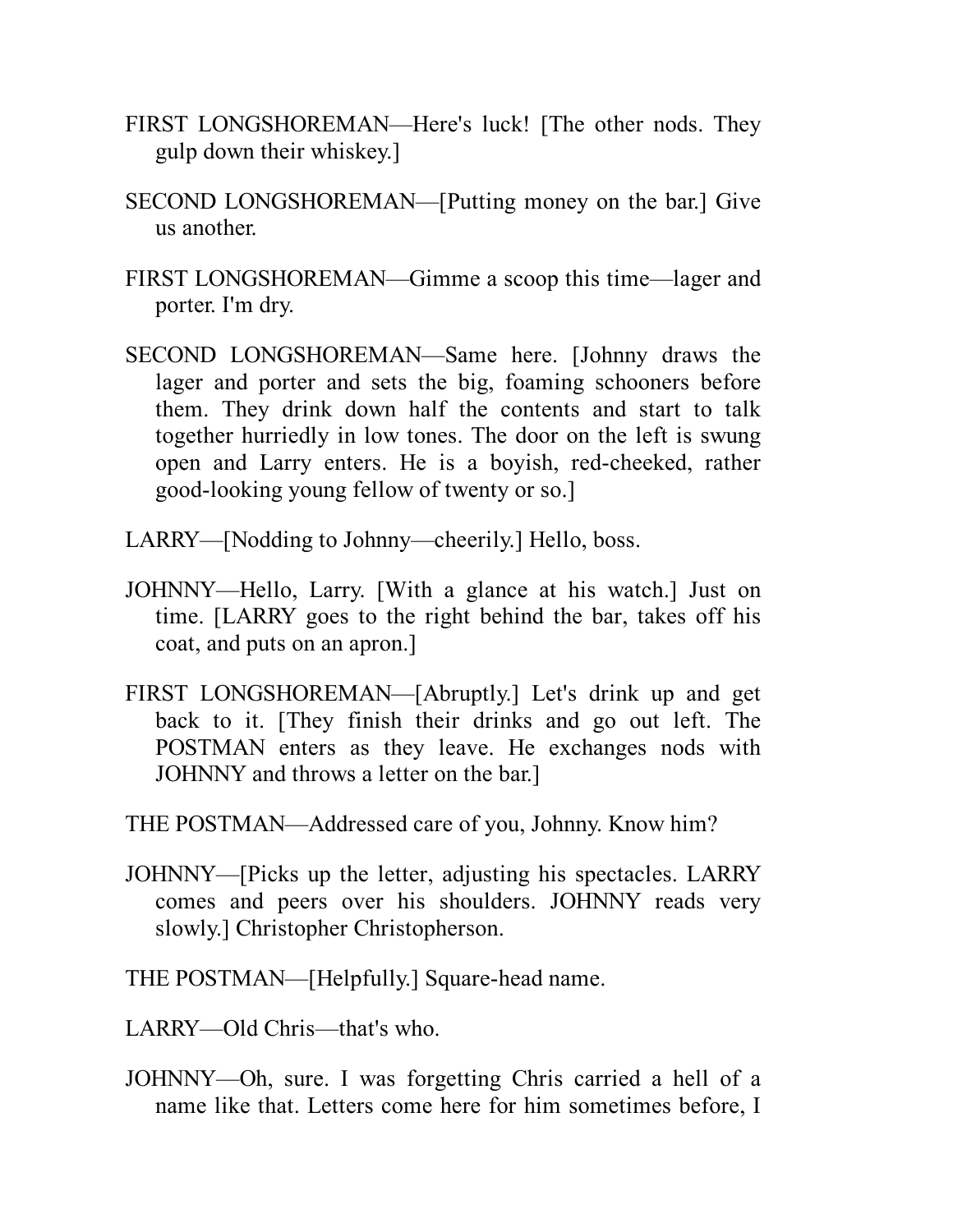remember now. Long time ago, though.

THE POSTMAN—It'll get him all right then?

JOHNNY—Sure thing. He comes here whenever he's in port.

THE POSTMAN—[Turning to go.] Sailor, eh?

JOHNNY—[With a grin.] Captain of a coal barge.

THE POSTMAN—[Laughing.] Some job! Well, s'long.

- JOHNNY—S'long. I'll see he gets it. [The POSTMAN goes out. JOHNNY scrutinizes the letter.] You got good eyes, Larry. Where's it from?
- LARRY—[After a glance.] St. Paul. That'll be in Minnesota, I'm thinkin'. Looks like a woman's writing, too, the old divil! JOHNNY—He's got a daughter somewheres out West, I think he told me once. [He puts the letter on the cash register.] Come to think of it, I ain't seen old Chris in a dog's age. [Putting his overcoat on, he comes around the end of the bar.] Guess I'll be gettin' home. See you to-morrow.
- LARRY—Good-night to ye, boss. [As JOHNNY goes toward the street door, it is pushed open and CHRISTOPHER CHRISTOPHERSON enters. He is a short, squat, broadshouldered man of about fifty, with a round, weather-beaten, red face from which his light blue eyes peer short-sightedly, twinkling with a simple good humor. His large mouth, overhung by a thick, drooping, yellow mustache, is childishly self-willed and weak, of an obstinate kindliness. A thick neck is jammed like a post into the heavy trunk of his body. His arms with their big, hairy, freckled hands, and his stumpy legs terminating in large flat feet, are awkwardly short and muscular. He walks with a clumsy, rolling gait. His voice, when not raised in a hollow boom, is toned down to a sly, confidential half-whisper with something vaguely plaintive in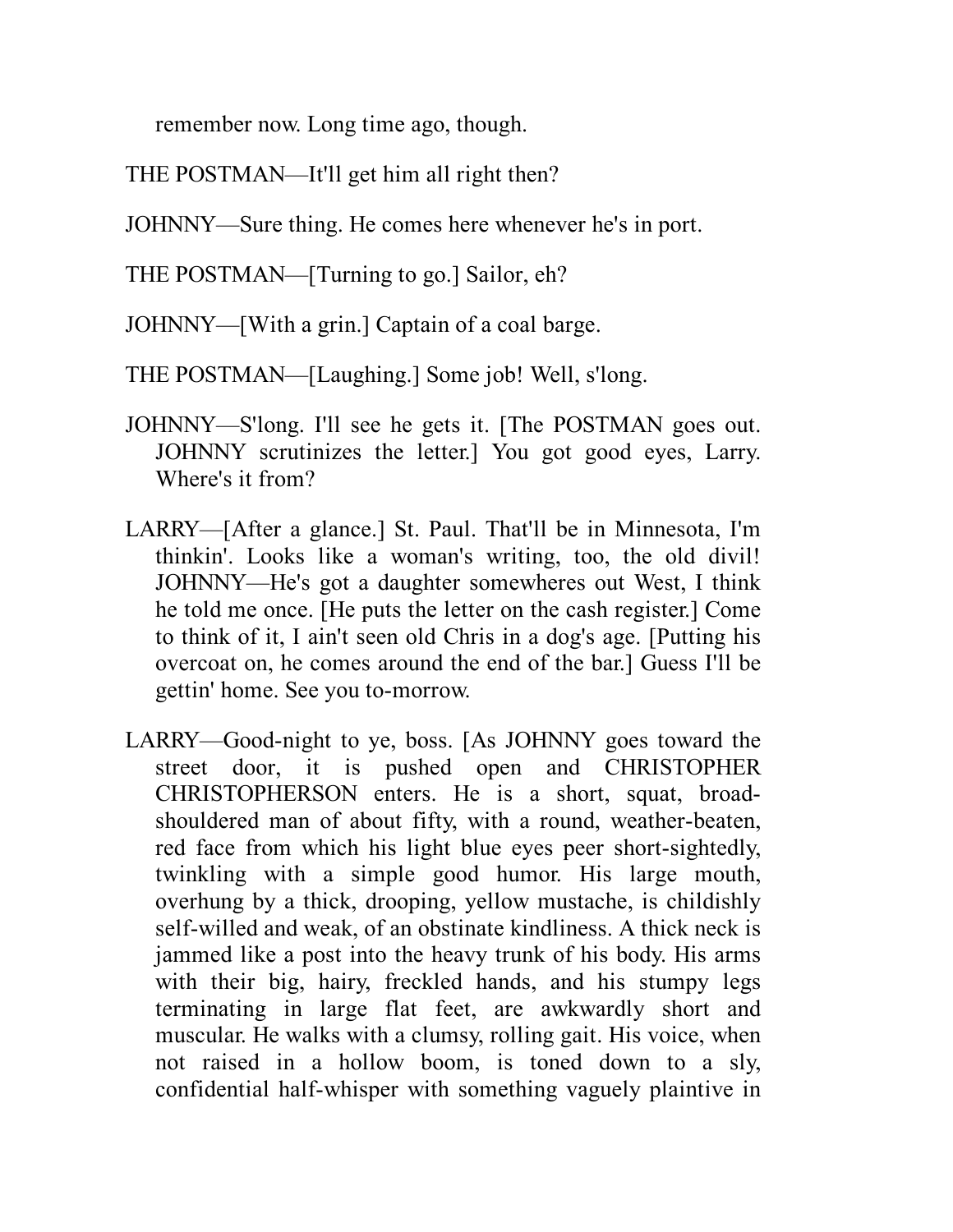its quality. He is dressed in a wrinkled, ill-fitting dark suit of shore clothes, and wears a faded cap of gray cloth over his mop of grizzled, blond hair. Just now his face beams with a tooblissful happiness, and he has evidently been drinking. He reaches his hand out to JOHNNY.]

- CHRIS—Hello, Yohnny! Have drink on me. Come on, Larry. Give us drink. Have one yourself. [Putting his hand in his pocket.] Ay gat money—plenty money.
- JOHNNY—[Shakes CHRIS by the hand.] Speak of the devil. We was just talkin' about you.
- LARRY—[Coming to the end of the bar.] Hello, Chris. Put it there. [They shake hands.]
- CHRIS—[Beaming.] Give us drink.
- JOHNNY—[With a grin.] You got a half-snootful now. Where'd you get it?
- CHRIS—[Grinning.] Oder fallar on oder barge—Irish fallar—he gat bottle vhiskey and we drank it, yust us two. Dot vhiskey gat kick, by yingo! Ay yust come ashore. Give us drink, Larry. Ay vas little drunk, not much. Yust feel good. [He laughs and commences to sing in a nasal, high-pitched quaver.]

"My Yosephine, come board de ship. Long time Ay vait for you. De moon, she shi-i-i-ine. She looka yust like you. Tchee-tchee, tchee-tchee, tchee-tchee, tchee-tchee."

[To the accompaniment of this last he waves his hand as if he were conducting an orchestra.]

JOHNNY—[With a laugh.] Same old Yosie, eh, Chris?

CHRIS—You don't know good song when you hear him. Italian fallar on oder barge, he learn me dat. Give us drink. [He throws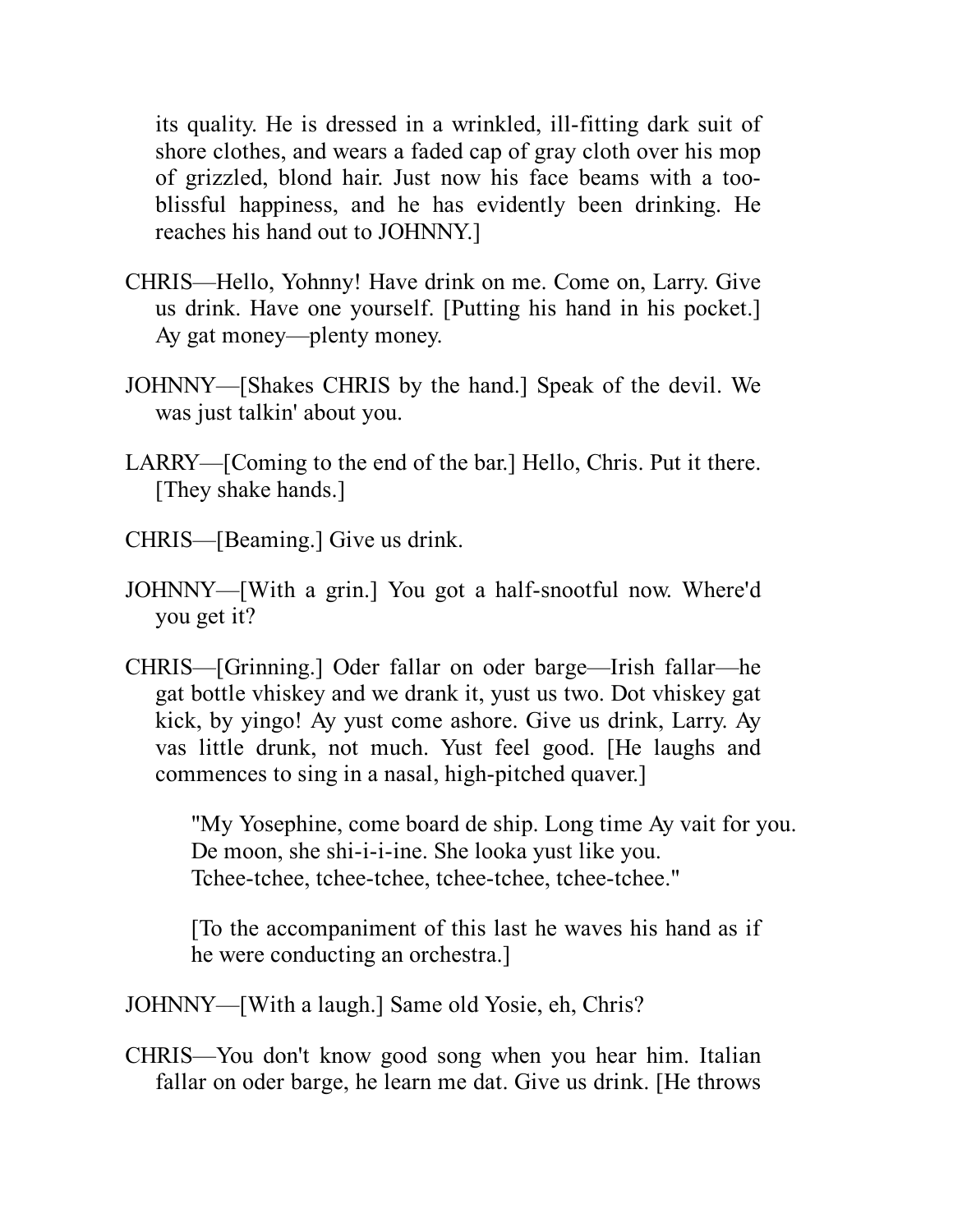change on the bar.]

- LARRY—[With a professional air.] What's your pleasure, gentlemen?
- JOHNNY—Small beer, Larry.

CHRIS—Vhiskey—Number Two.

LARRY—[As he gets their drinks.] I'll take a cigar on you.

CHRIS—[Lifting his glass.] Skoal! [He drinks.]

JOHNNY—Drink hearty.

CHRIS—[Immediately.] Have oder drink.

- JOHNNY—No. Some other time. Got to go home now. So you've just landed? Where are you in from this time?
- CHRIS—Norfolk. Ve make slow voyage—dirty vedder—yust fog, fog, fog, all bloody time! [There is an insistent ring from the doorbell at the family entrance in the back room. Chris gives a start—hurriedly.] Ay go open, Larry. Ay forgat. It vas Marthy. She come with me. [He goes into the back room.]
- LARRY—[With a chuckle.] He's still got that same cow livin' with him, the old fool!
- JOHNNY—[With a grin.] A sport, Chris is. Well, I'll beat it home. S'long. [He goes to the street door.]

LARRY—So long, boss.

- JOHNNY—Oh—don't forget to give him his letter.
- LARRY—I won't. [JOHNNY goes out. In the meantime, CHRIS has opened the family entrance door, admitting MARTHY. She might be forty or fifty. Her jowly, mottled face, with its thick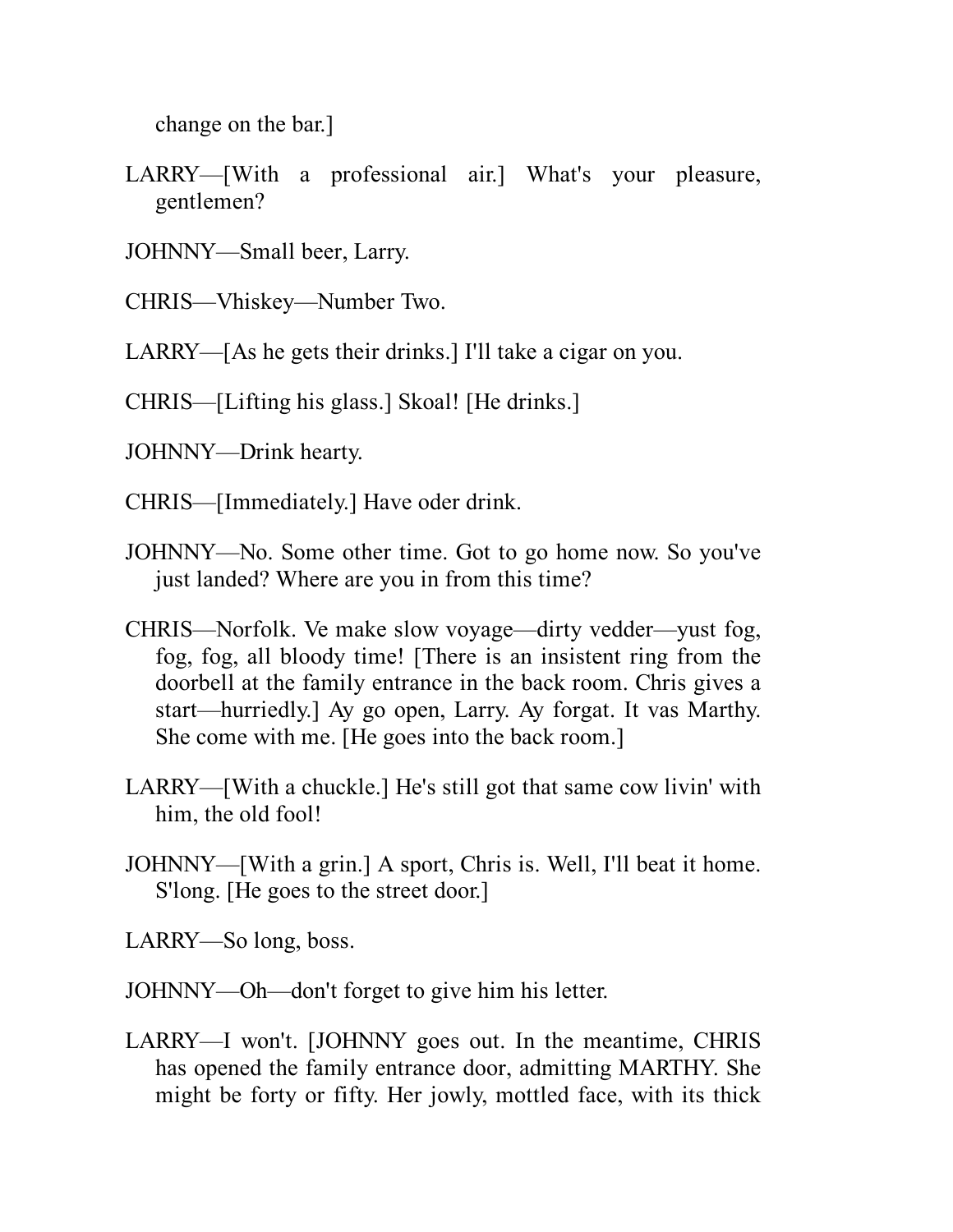red nose, is streaked with interlacing purple veins. Her thick, gray hair is piled anyhow in a greasy mop on top of her round head. Her figure is flabby and fat; her breath comes in wheezy gasps; she speaks in a loud, mannish voice, punctuated by explosions of hoarse laughter. But there still twinkles in her blood-shot blue eyes a youthful lust for life which hard usage has failed to stifle, a sense of humor mocking, but goodtempered. She wears a man's cap, double-breasted man's jacket, and a grimy, calico skirt. Her bare feet are encased in a man's brogans several sizes too large for her, which gives her a shuffling, wobbly gait.]

- MARTHY—[Grumblingly.] What yuh tryin' to do, Dutchy—keep me standin' out there all day? [She comes forward and sits at the table in the right corner, front.]
- CHRIS—[Mollifyingly.] Ay'm sorry, Marthy. Ay talk to Yohnny. Ay forgat. What you goin' take for drink?
- MARTHY—[Appeased.] Gimme a scoop of lager an' ale.
- CHRIS—Ay go bring him back. [He returns to the bar.] Lager and ale for Marthy, Larry. Vhiskey for me. [He throws change on the bar.]
- LARRY—Right you are. [Then remembering, he takes the letter from in back of the bar.] Here's a letter for you—from St. Paul, Minnesota—and a lady's writin'. [He grins.]
- CHRIS—[Quickly—taking it.] Oh, den it come from my daughter, Anna. She live dere. [He turns the letter over in his hands uncertainly.] Ay don't gat letter from Anna—must be a year.
- LARRY—[Jokingly.] That's a fine fairy tale to be tellin'—your daughter! Sure I'll bet it's some bum.
- CHRIS—[Soberly.] No. Dis come from Anna. [Engrossed by the letter in his hand—uncertainly.] By golly, Ay tank Ay'm too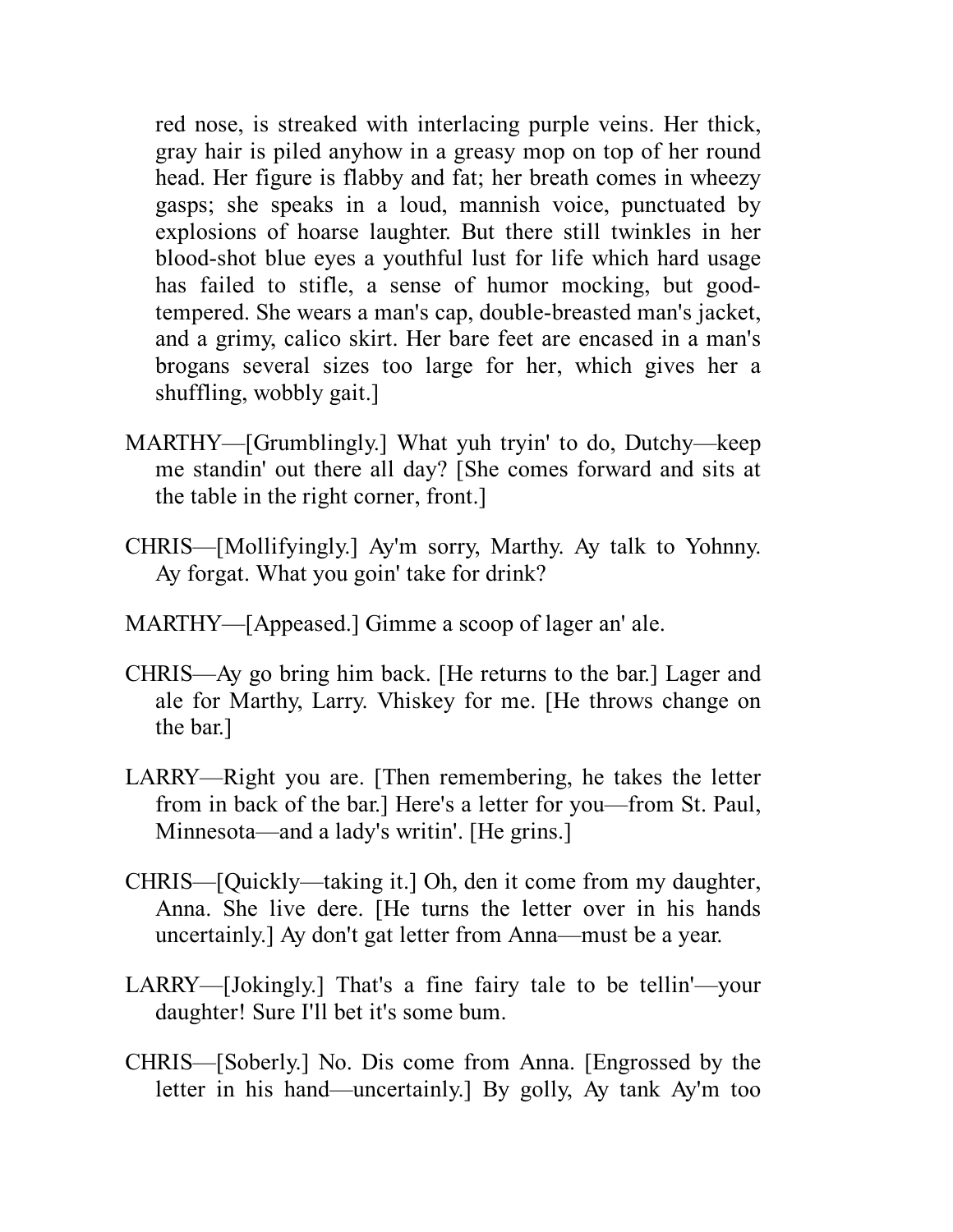drunk for read dis letter from Anna. Ay tank Ay sat down for a minute. You bring drinks in back room, Larry. [He goes into the room on right.]

MARTHY—[Angrily.] Where's my lager an' ale, yuh big stiff?

CHRIS—[Preoccupied.] Larry bring him. [He sits down opposite her. LARRY brings in the drinks and sets them on the table. He and MARTHY exchange nods of recognition. LARRY stands looking at CHRIS curiously. MARTHY takes a long draught of her schooner and heaves a huge sigh of satisfaction, wiping her mouth with the back of her hand. CHRIS stares at the letter for a moment—slowly opens it, and, squinting his eyes, commences to read laboriously, his lips moving as he spells out the words. As he reads his face lights up with an expression of mingled joy and bewilderment.]

LARRY—Good news?

- MARTHY—[Her curiosity also aroused.] What's that yuh got—a letter, fur Gawd's sake?
- CHRIS—[Pauses for a moment, after finishing the letter, as if to let the news sink in—then suddenly pounds his fist on the table with happy excitement.] Py yiminy! Yust tank, Anna say she's comin' here right avay! She gat sick on yob in St. Paul, she say. It's short letter, don't tal me much more'n dat. [Beaming.] Py golly, dat's good news all at one time for ole fallar! [Then turning to MARTHY, rather shamefacedly.] You know, Marthy, Ay've tole you Ay don't see my Anna since she vas little gel in Sveden five year ole.
- MARTHY—How old'll she be now?
- CHRIS—She must be—lat me see—she must be twenty year ole, py Yo!
- LARRY—[Surprised.] You've not seen her in fifteen years?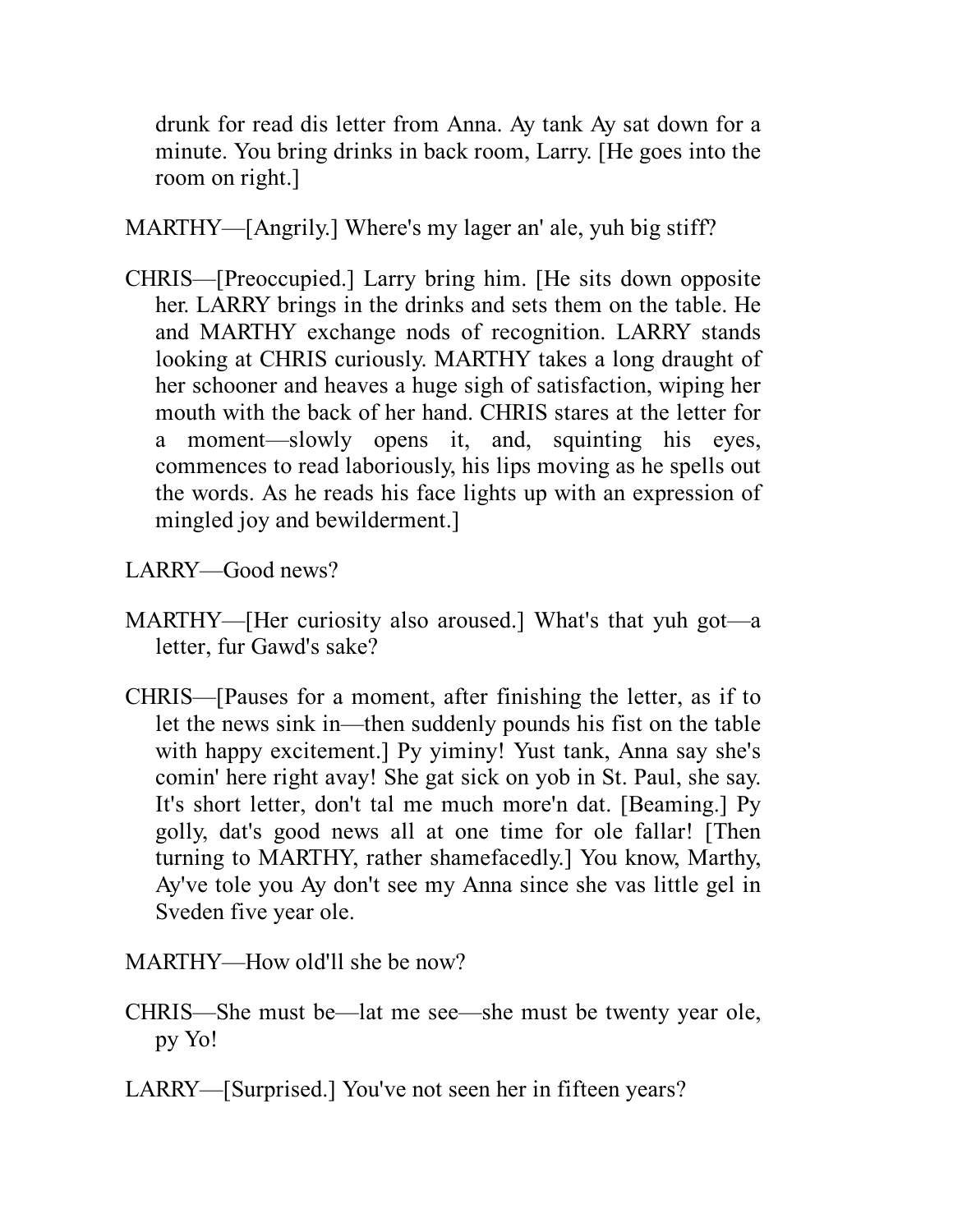- CHRIS—[Suddenly growing somber—in a low tone.] No. Ven she vas little gel, Ay vas bo'sun on vindjammer. Ay never gat home only few time dem year. Ay'm fool sailor fallar. My voman— Anna's mother—she gat tired vait all time Sveden for me ven Ay don't never come. She come dis country, bring Anna, dey go out Minnesota, live with her cousins on farm. Den ven her mo'der die ven Ay vas on voyage, Ay tank it's better dem cousins keep Anna. Ay tank it's better Anna live on farm, den she don't know dat ole davil, sea, she don't know fader like me.
- LARRY—[With a wink at MARTHY.] This girl, now, 'll be marryin' a sailor herself, likely. It's in the blood.
- CHRIS—[Suddenly springing to his feet and smashing his fist on the table in a rage.] No, py God! She don't do dat!
- MARTHY—[Grasping her schooner hastily—angrily.] Hey, look out, yuh nut! Wanta spill my suds for me?
- LARRY—[Amazed.] Oho, what's up with you? Ain't you a sailor yourself now, and always been?
- CHRIS—[Slowly.] Dat's yust vhy Ay say it. [Forcing a smile.] Sailor vas all right fallar, but not for marry gel. No. Ay know dat. Anna's mo'der, she know it, too.
- LARRY—[As CHRIS remains sunk in gloomy reflection.] When is your daughter comin'? Soon?
- CHRIS—[Roused.] Py yiminy, Ay forgat. [Reads through the letter hurriedly.] She say she come right avay, dat's all.
- LARRY—She'll maybe be comin' here to look for you, I s'pose. [He returns to the bar, whistling. Left alone with MARTHY, who stares at him with a twinkle of malicious humor in her eyes, CHRIS suddenly becomes desperately ill-at-ease. He fidgets, then gets up hurriedly.]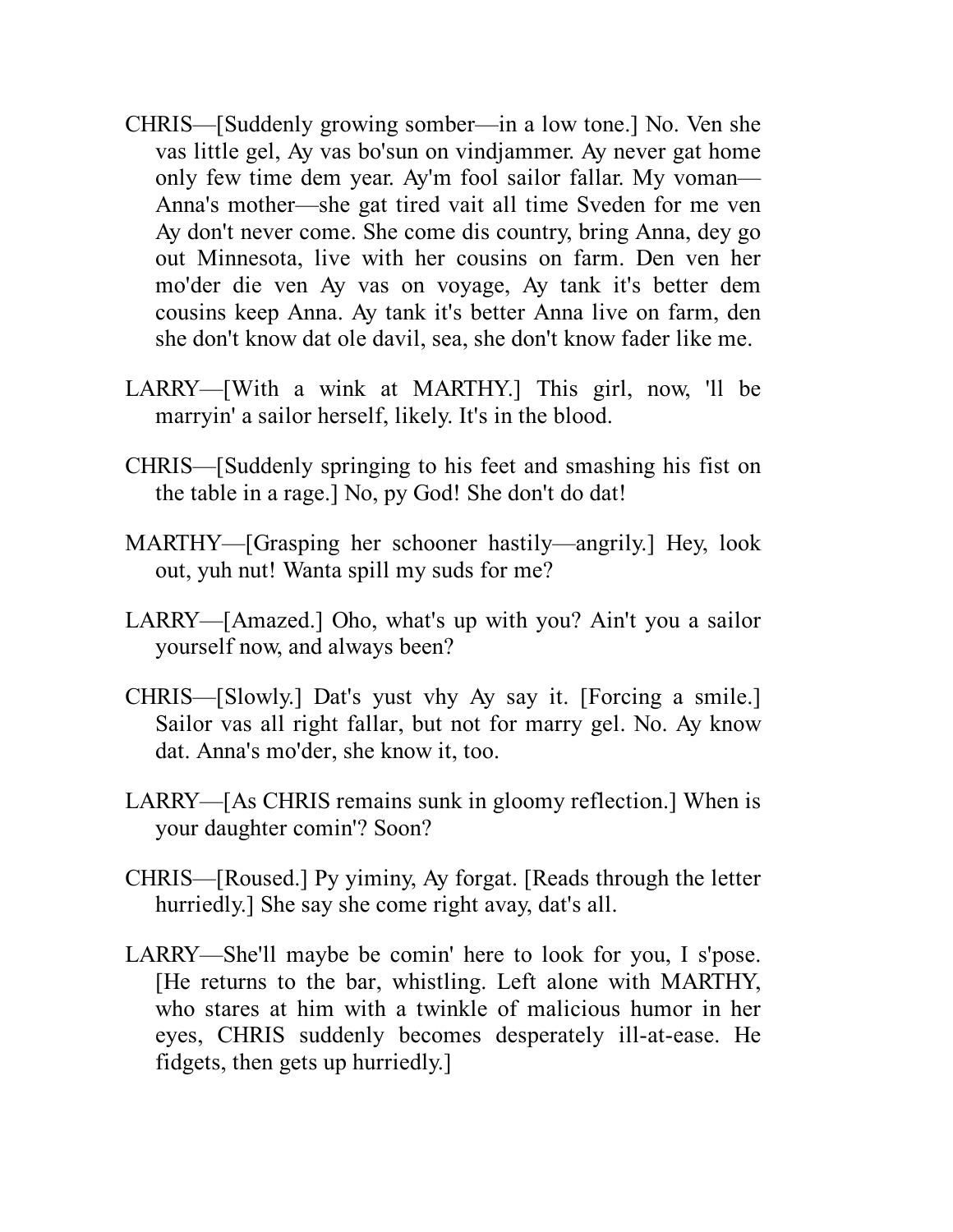- CHRIS—Ay gat speak with Larry. Ay be right back. [Mollifyingly.] Ay bring you oder drink.
- MARTHY—[Emptying her glass.] Sure. That's me. [As he retreats with the glass she guffaws after him derisively.]
- CHRIS—[To LARRY in an alarmed whisper.] Py yingo, Ay gat gat Marthy shore off barge before Anna come! Anna raise hell if she find dat out. Marthy raise hell, too, for go, py golly!
- LARRY—[With a chuckle.] Serve ye right, ye old divil—havin' a woman at your age!
- CHRIS—[Scratching his head in a quandary.] You tal me lie for tal Marthy, Larry, so's she gat off barge quick.
- LARRY—She knows your daughter's comin'. Tell her to get the hell out of it.
- CHRIS—No. Ay don't like make her feel bad.
- LARRY—You're an old mush! Keep your girl away from the barge, then. She'll likely want to stay ashore anyway. [Curiously.] What does she work at, your Anna?
- CHRIS—She stay on dem cousins' farm 'till two year ago. Dan she gat yob nurse gel in St. Paul. [Then shaking his head resolutely.] But Ay don't vant for her gat yob now. Ay vant for her stay with me.
- LARRY—[Scornfully.] On a coal barge! She'll not like that, I'm thinkin'.
- MARTHY—[Shouts from next room.] Don't I get that bucket o' suds, Dutchy?
- CHRIS—[Startled—in apprehensive confusion.] Yes, Ay come, Marthy.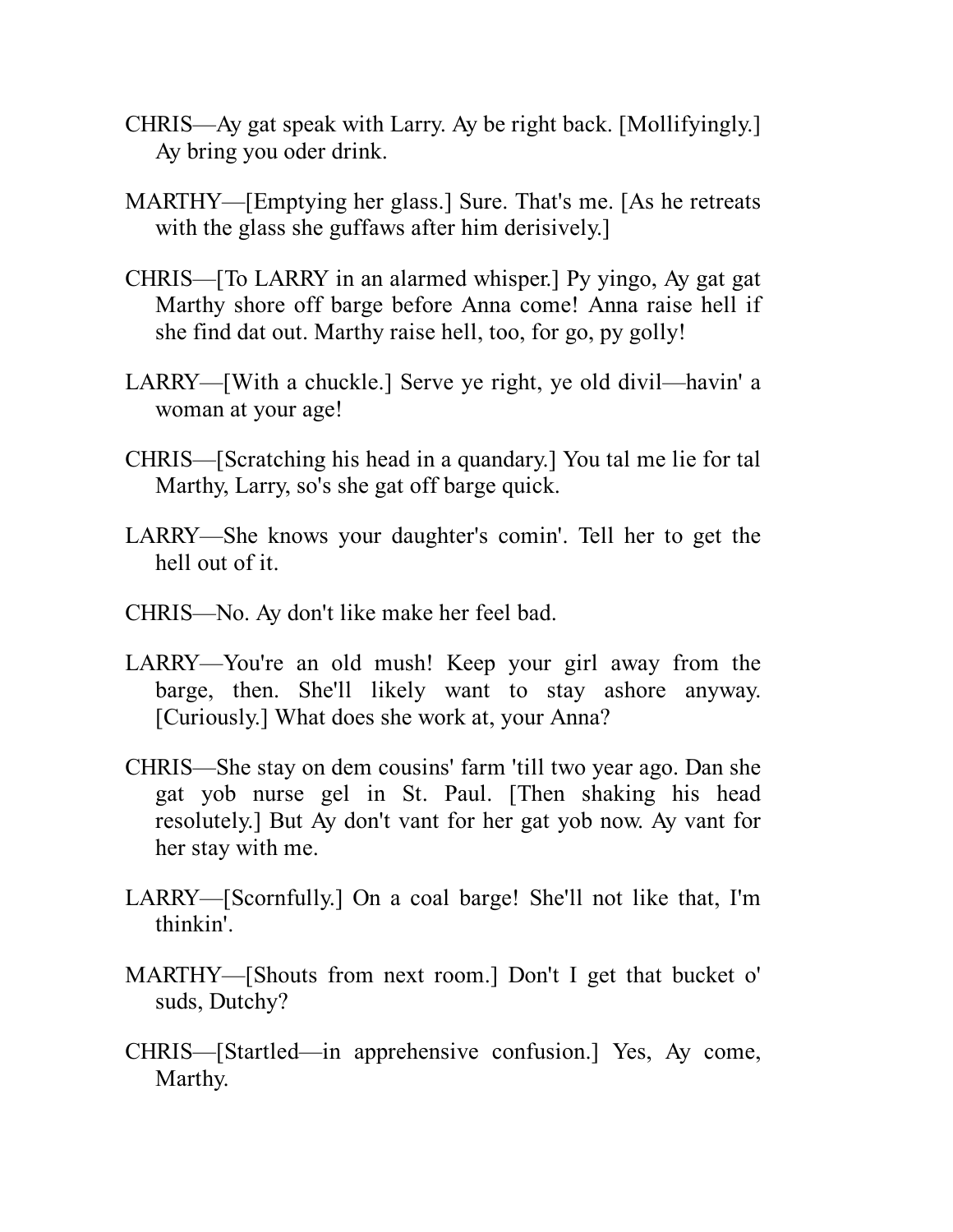- LARRY—[Drawing the lager and ale, hands it to CHRIS laughing.] Now you're in for it! You'd better tell her straight to get out!
- CHRIS—[Shaking in his boots.] Py golly. [He takes her drink in to MARTHY and sits down at the table. She sips it in silence. LARRY moves quietly close to the partition to listen, grinning with expectation. CHRIS seems on the verge of speaking, hesitates, gulps down his whiskey desperately as if seeking for courage. He attempts to whistle a few bars of "Yosephine" with careless bravado, but the whistle peters out futilely. MARTHY stares at him keenly, taking in his embarrassment with a malicious twinkle of amusement in her eye. CHRIS clears his throat.] Marthy—
- MARTHY—[Aggressively.] Wha's that? [Then, pretending to fly into a rage, her eyes enjoying CHRIS' misery.] I'm wise to what's in back of your nut, Dutchy. Yuh want to git rid o' me, huh?—now she's comin'. Gimme the bum's rush ashore, huh? Lemme tell yuh, Dutchy, there ain't a square-head workin' on a boat man enough to git away with that. Don't start nothin' yuh can't finish!
- CHRIS—[Miserably.] Ay don't start nutting, Marthy.
- MARTHY—[Glares at him for a second—then cannot control a burst of laughter.] Ho-ho! Yuh're a scream, Square-head—an honest-ter-Gawd knockout! Ho-ho! [She wheezes, panting for breath.]
- CHRIS—[With childish pique.] Ay don't see nutting for laugh at.
- MARTHY—Take a slant in the mirror and yuh'll see. Ho-ho! [Recovering from her mirth—chuckling, scornfully.] A squarehead tryin' to kid Marthy Owen at this late day!—after me campin' with barge men the last twenty years. I'm wise to the game, up, down, and sideways. I ain't been born and dragged up on the water front for nothin'. Think I'd make trouble, huh? Not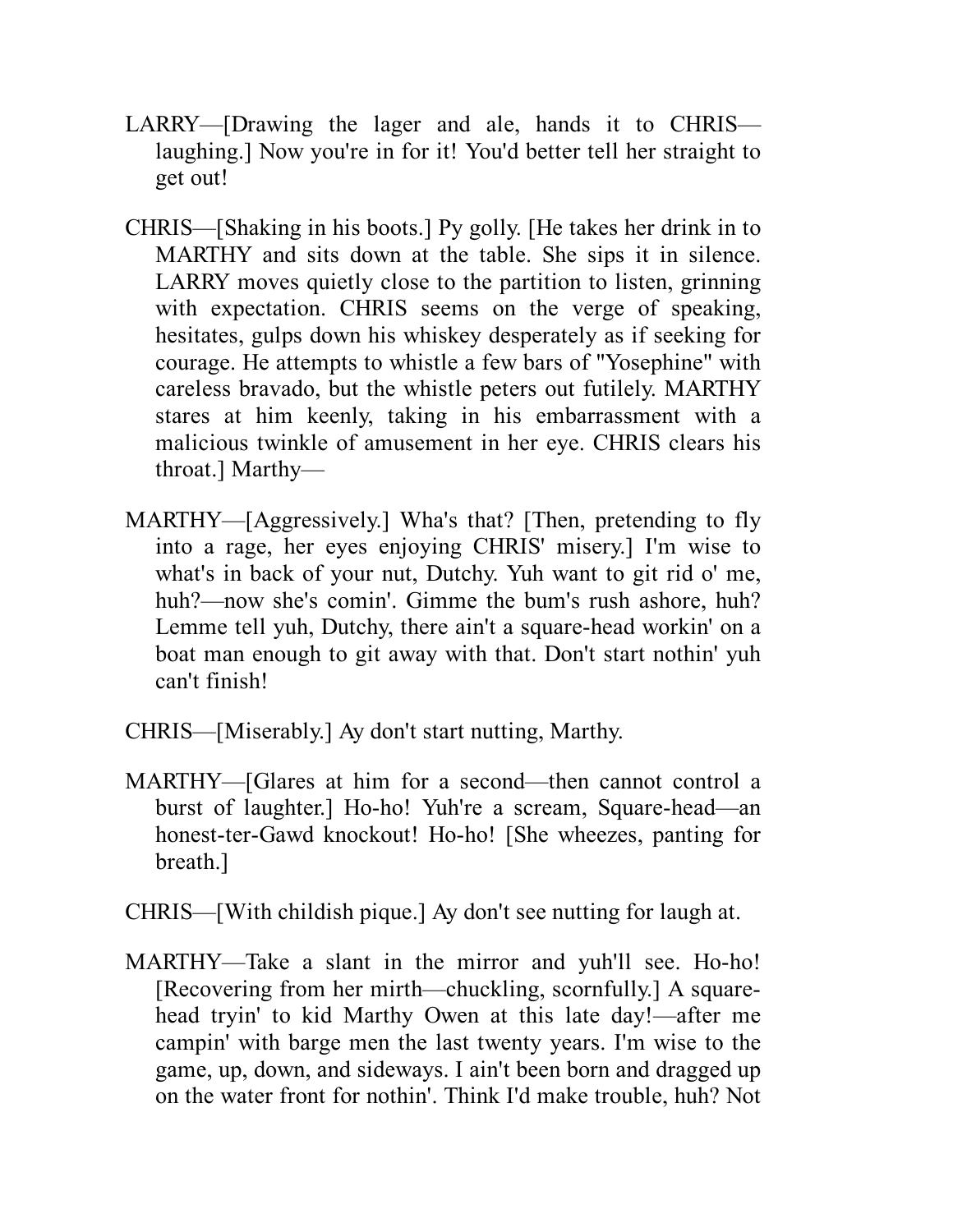me! I'll pack up me duds an' beat it. I'm quittin' yuh, get me? I'm tellin' yuh I'm sick of stickin' with yuh, and I'm leavin' yuh flat, see? There's plenty of other guys on other barges waitin' for me. Always was, I always found. [She claps the astonished CHRIS on the back.] So cheer up, Dutchy! I'll be offen the barge before she comes. You'll be rid o' me for good—and me o' you—good riddance for both of us. Ho-ho!

- CHRIS—[Seriously.] Ay don' tank dat. You vas good gel, Marthy.
- MARTHY—[Grinning.] Good girl? Aw, can the bull! Well, yuh treated me square, yuhself. So it's fifty-fifty. Nobody's sore at nobody. We're still good frien's, huh? [LARRY returns to bar.]
- CHRIS—[Beaming now that he sees his troubles disappearing.] Yes, py golly.
- MARTHY—That's the talkin'! In all my time I tried never to split with a guy with no hard feelin's. But what was yuh so scared about—that I'd kick up a row? That ain't Marthy's way. [Scornfully.] Think I'd break my heart to lose yuh? Commit suicide, huh? Ho-ho! Gawd! The world's full o' men if that's all I'd worry about! [Then with a grin, after emptying her glass.] Blow me to another scoop, huh? I'll drink your kid's health for yuh.
- CHRIS—[Eagerly.] Sure tang. Ay go gat him. [He takes the two glasses into the bar.] Oder drink. Same for both.
- LARRY—[Getting the drinks and putting them on the bar.] She's not such a bad lot, that one.
- CHRIS—[Jovially.] She's good gel, Ay tal you! Py golly, Ay calabrate now! Give me vhiskey here at bar, too. [He puts down money. LARRY serves him.] You have drink, Larry.
- LARRY—[Virtuously.] You know I never touch it.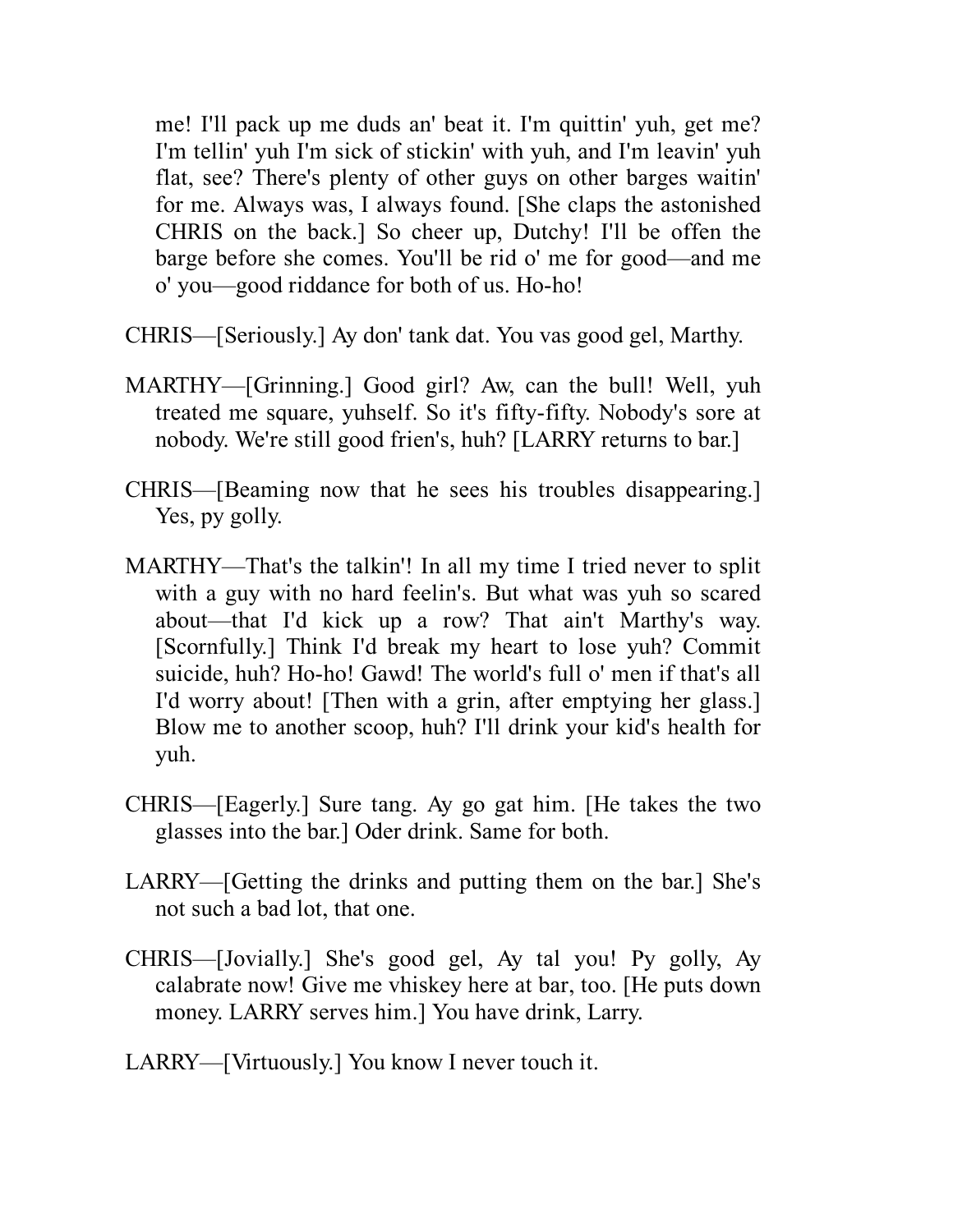CHRIS—You don't know what you miss. Skoal! [He drinks—then begins to sing loudly.]

"My Yosephine, come board de ship—"

[He picks up the drinks for MARTHY and himself and walks unsteadily into the back room, singing.]

"De moon, she shi-i-i-ine. She looks yust like you. Tche-tchee, tchee-tchee, tchee-tchee, tchee-tchee."

MARTHY—[Grinning, hands to ears.] Gawd!

- CHRIS—[Sitting down.] Ay'm good singer, yes? Ve drink, eh? Skoal! Ay calabrate! [He drinks.] Ay calabrate 'cause Anna's coming home. You know, Marthy, Ay never write for her to come, 'cause Ay tank Ay'm no good for her. But all time Ay hope like hell some day she vant for see me and den she come. And dat's vay it happen now, py yiminy! [His face beaming.] What you tank she look like, Marthy? Ay bet you she's fine, good, strong gel, pooty like hell! Living on farm made her like dat. And Ay bet you some day she marry good, steady land fallar here in East, have home all her own, have kits—and dan Ay'm ole grandfader, py golly! And Ay go visit dem every time Ay gat in port near! [Bursting with joy.] By yiminy crickens, Ay calabrate dat! [Shouts.] Bring oder drink, Larry! [He smashes his fist on the table with a bang.]
- LARRY—[Coming in from bar—irritably.] Easy there! Don't be breakin' the table, you old goat!
- CHRIS—[By way of reply, grins foolishly and begins to sing.] "My Yosephine comes board de ship—"
- MARTHY—[Touching CHRIS' arm persuasively.] You're soused to the ears, Dutchy. Go out and put a feed into you. It'll sober you up. [Then as CHRIS shakes his head obstinately.] Listen, yuh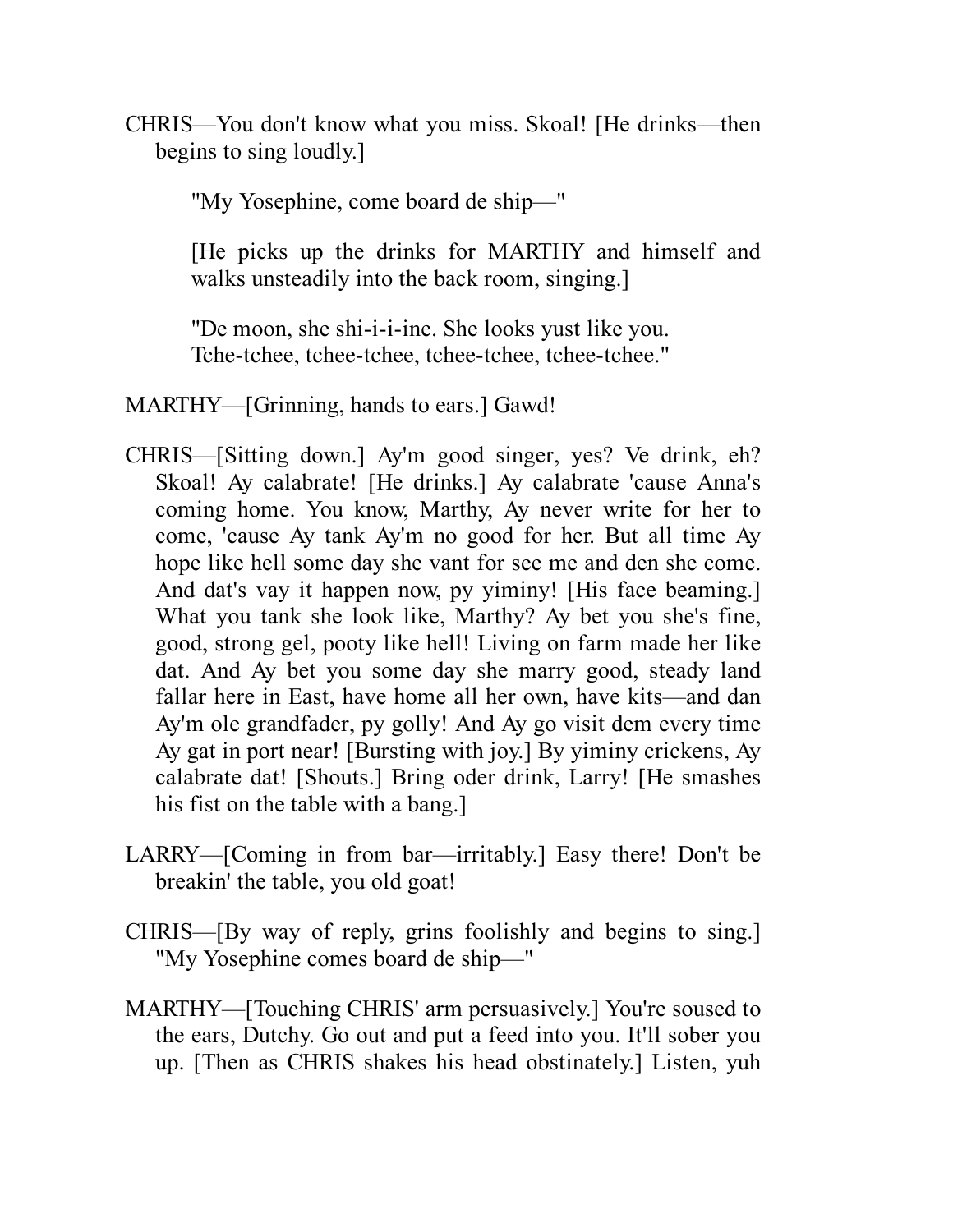old nut! Yuh don't know what time your kid's liable to show up. Yuh want to be sober when she comes, don't yuh?

- CHRIS—[Aroused—gets unsteadily to his feet.] Py golly, yes.
- LARRY—That's good sense for you. A good beef stew'll fix you. Go round the corner.
- CHRIS—All right. Ay be back soon, Marthy. [CHRIS goes through the bar and out the street door.]
- LARRY—He'll come round all right with some grub in him.
- MARTHY—Sure. [LARRY goes back to the bar and resumes his newspaper. MARTHY sips what is left of her schooner reflectively. There is the ring of the family entrance bell. LARRY comes to the door and opens it a trifle—then, with a puzzled expression, pulls it wide. ANNA CHRISTOPHERSON enters. She is a tall, blond, fully-developed girl of twenty, handsome after a large, Viking-daughter fashion but now run down in health and plainly showing all the outward evidences of belonging to the world's oldest profession. Her youthful face is already hard and cynical beneath its layer of make-up. Her clothes are the tawdry finery of peasant stock turned prostitute. She comes and sinks wearily in a chair by the table, left front.]
- ANNA—Gimme a whiskey—ginger ale on the side. [Then, as LARRY turns to go, forcing a winning smile at him.] And don't be stingy, baby.
- LARRY—[Sarcastically.] Shall I serve it in a pail?
- ANNA—[With a hard laugh.] That suits me down to the ground. [LARRY goes into the bar. The two women size each other up with frank stares. LARRY comes back with the drink which he sets before ANNA and returns to the bar again. ANNA downs her drink at a gulp. Then, after a moment, as the alcohol begins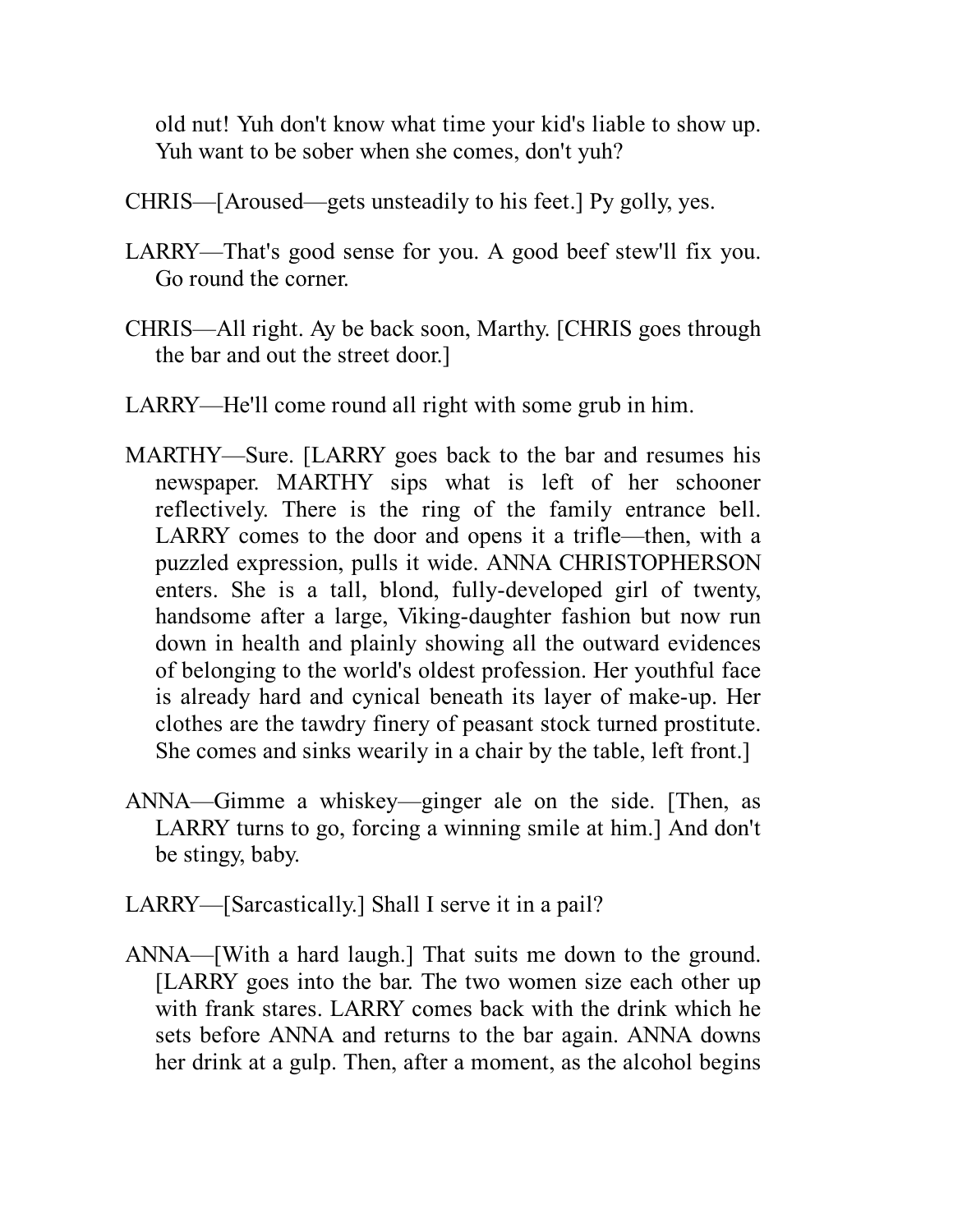to rouse her, she turns to MARTHY with a friendly smile.] Gee, I needed that bad, all right, all right!

- MARTHY—[Nodding her head sympathetically.] Sure—yuh look all in. Been on a bat?
- ANNA—No—travelling—day and a half on the train. Had to sit up all night in the dirty coach, too. Gawd, I thought I'd never get here!
- MARTHY—[With a start—looking at her intently.] Where'd yuh come from, huh?
- ANNA—St. Paul—out in Minnesota.
- MARTHY—[Staring at her in amazement—slowly.] So—yuh're— [She suddenly bursts out into hoarse, ironical laughter.] Gawd!
- ANNA—All the way from Minnesota, sure. [Flaring up.] What you laughing at? Me?
- MARTHY—[Hastily.] No, honest, kid. I was thinkin' of somethin' else.
- ANNA—[Mollified—with a smile.] Well, I wouldn't blame you, at that. Guess I do look rotten—yust out of the hospital two weeks. I'm going to have another 'ski. What d'you say? Have something on me?
- MARTHY—Sure I will. T'anks. [She calls.] Hey, Larry! Little service! [He comes in.]

ANNA—Same for me.

MARTHY—Same here. [LARRY takes their glasses and goes out.]

ANNA—Why don't you come sit over here, be sociable. I'm a dead stranger in this burg—and I ain't spoke a word with no one since day before yesterday.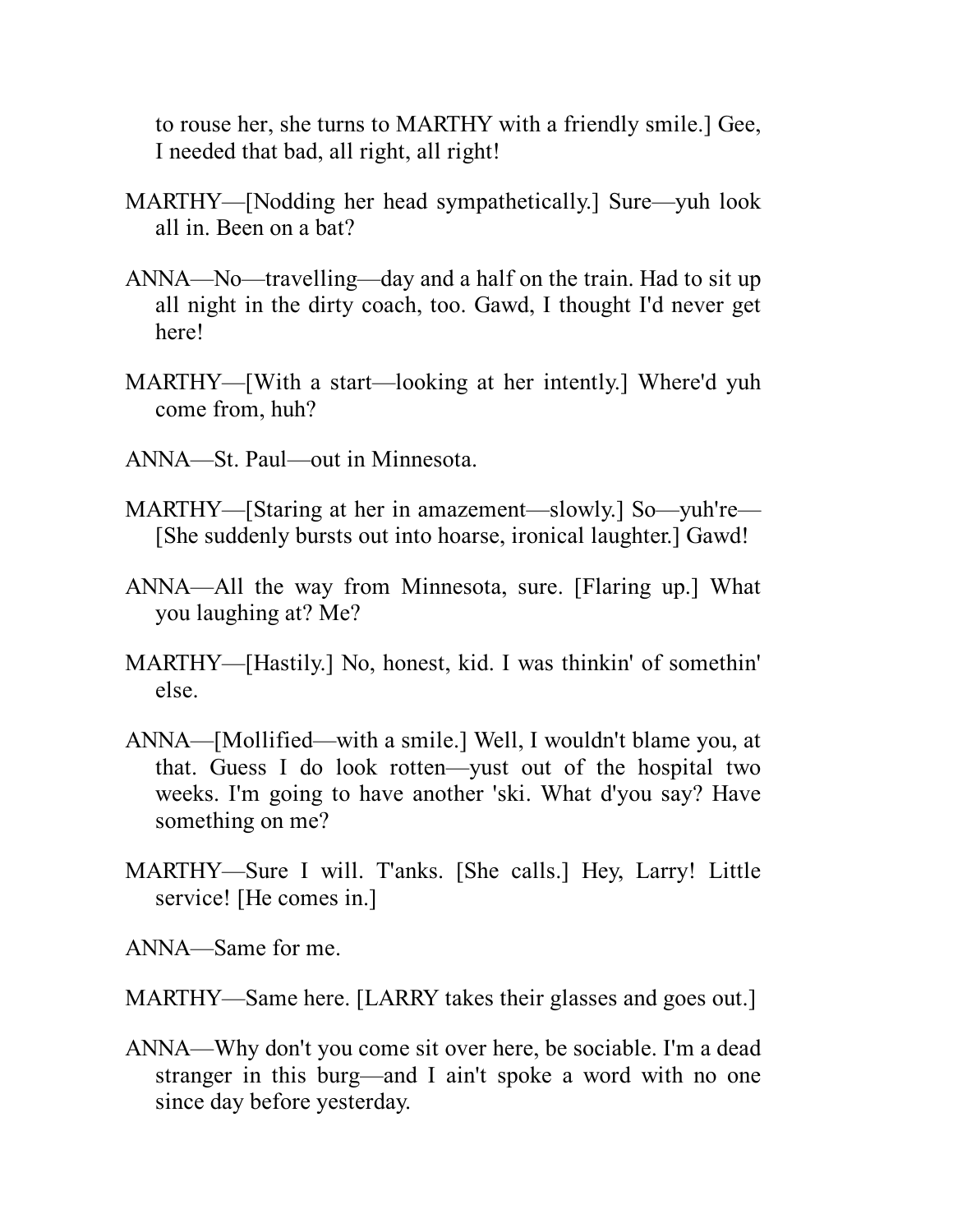- MARTHY—Sure thing. [She shuffles over to ANNA'S table and sits down opposite her. LARRY brings the drinks and ANNA pays him.]
- ANNA—Skoal! Here's how! [She drinks.]
- MARTHY—Here's luck! [She takes a gulp from her schooner.]
- ANNA—[Taking a package of Sweet Caporal cigarettes from her bag.] Let you smoke in here, won't they?
- MARTHY—[Doubtfully.] Sure. [Then with evident anxiety.] On'y trow it away if yuh hear someone comin'.
- ANNA—[Lighting one and taking a deep inhale.] Gee, they're fussy in this dump, ain't they? [She puffs, staring at the table top. MARTHY looks her over with a new penetrating interest, taking in every detail of her face. ANNA suddenly becomes conscious of this appraising stare—resentfully.] Ain't nothing wrong with me, is there? You're looking hard enough.
- MARTHY—[Irritated by the other's tone—scornfully.] Ain't got to look much. I got your number the minute you stepped in the door.
- ANNA—[Her eyes narrowing.] Ain't you smart! Well, I got yours, too, without no trouble. You're me forty years from now. That's you! [She gives a hard little laugh.]
- MARTHY—[Angrily.] Is that so? Well, I'll tell you straight, kiddo, that Marthy Owen never—[She catches herself up short—with a grin.] What are you and me scrappin' over? Let's cut it out, huh? Me, I don't want no hard feelin's with no one. [Extending her hand.] Shake and forget it, huh?
- ANNA—[Shakes her hand gladly.] Only too glad to. I ain't looking for trouble. Let's have 'nother. What d'you say?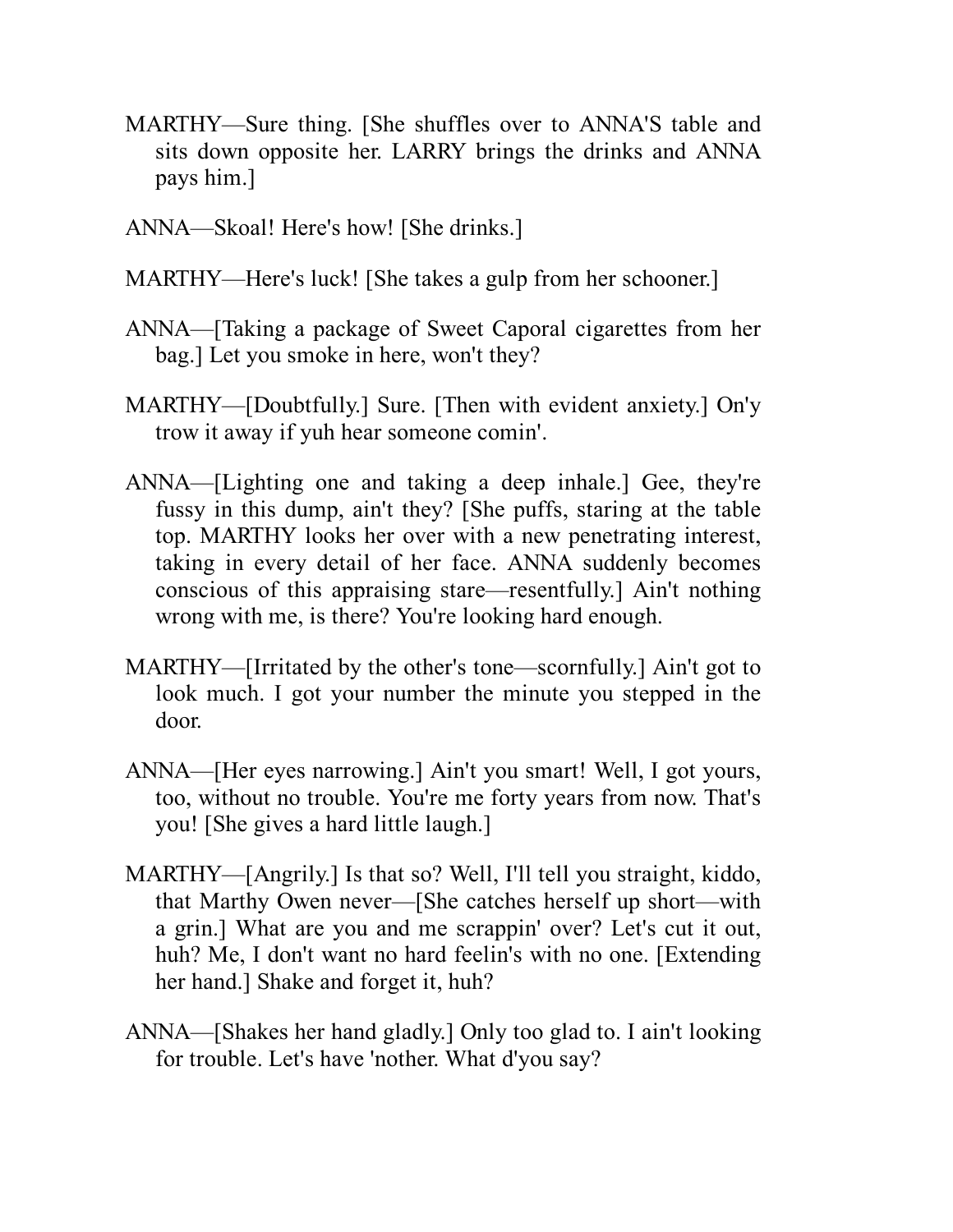- MARTHY—[Shaking her head.] Not for mine. I'm full up. And you— Had anythin' to eat lately?
- ANNA—Not since this morning on the train.
- MARTHY—Then yuh better go easy on it, hadn't yuh?
- ANNA—[After a moment's hesitation.] Guess you're right. I got to meet someone, too. But my nerves is on edge after that rotten trip.
- MARTHY—Yuh said yuh was just outa the hospital?
- ANNA—Two weeks ago. [Leaning over to MARTHY confidentially.] The joint I was in out in St. Paul got raided. That was the start. The judge give all us girls thirty days. The others didn't seem to mind being in the cooler much. Some of 'em was used to it. But me, I couldn't stand it. It got my goat right—couldn't eat or sleep or nothing. I never could stand being caged up nowheres. I got good and sick and they had to send me to the hospital. It was nice there. I was sorry to leave it, honest!
- MARTHY—[After a slight pause.] Did yuh say yuh got to meet someone here?
- ANNA—Yes. Oh, not what you mean. It's my Old Man I got to meet. Honest! It's funny, too. I ain't seen him since I was a kid —don't even know what he looks like—yust had a letter every now and then. This was always the only address he give me to write him back. He's yanitor of some building here now—used to be a sailor.

MARTHY—[Astonished.] Janitor!

ANNA—Sure. And I was thinking maybe, seeing he ain't never done a thing for me in my life, he might be willing to stake me to a room and eats till I get rested up. [Wearily.] Gee, I sure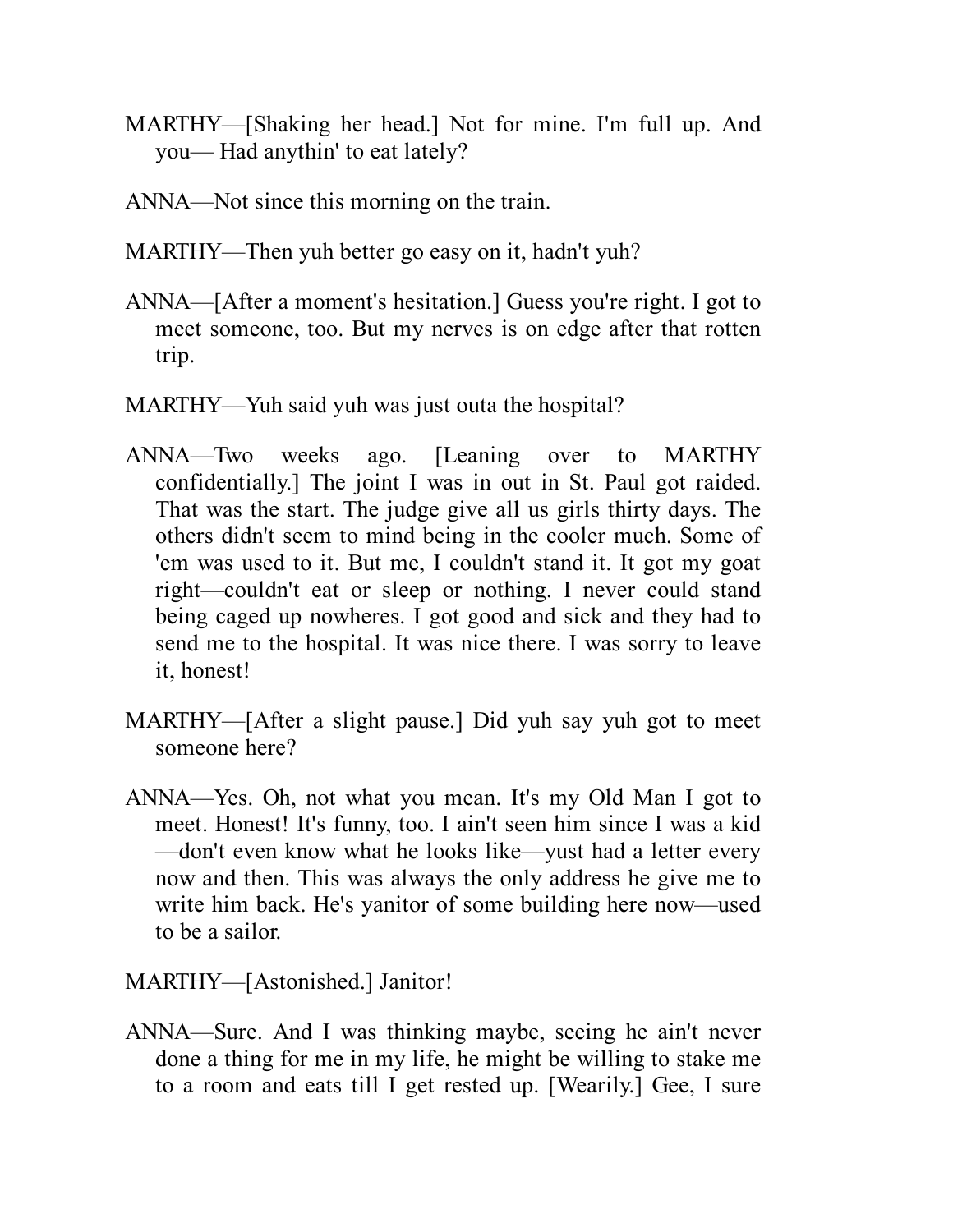need that rest! I'm knocked out. [Then resignedly.] But I ain't expecting much from him. Give you a kick when you're down, that's what all men do. [With sudden passion.] Men, I hate 'em —all of 'em! And I don't expect he'll turn out no better than the rest. [Then with sudden interest.] Say, do you hang out around this dump much?

MARTHY—Oh, off and on.

- ANNA—Then maybe you know him—my Old Man—or at least seen him?
- MARTHY—It ain't old Chris, is it?

ANNA—Old Chris?

MARTHY—Chris Christopherson, his full name is.

- ANNA—[Excitedly.] Yes, that's him! Anna Christopherson—that's my real name—only out there I called myself Anna Christie. So you know him, eh?
- MARTHY—[Evasively.] Seen him about for years.
- ANNA—Say, what's he like, tell me, honest?
- MARTHY—Oh, he's short and—
- ANNA—[Impatiently.] I don't care what he looks like. What kind is he?
- MARTHY—[Earnestly.] Well, yuh can bet your life, kid, he's as good an old guy as ever walked on two feet. That goes!
- ANNA—[Pleased.] I'm glad to hear it. Then you think's he'll stake me to that rest cure I'm after?
- MARTHY—[Emphatically.] Surest thing you know. [Disgustedly.] But where'd yuh get the idea he was a janitor?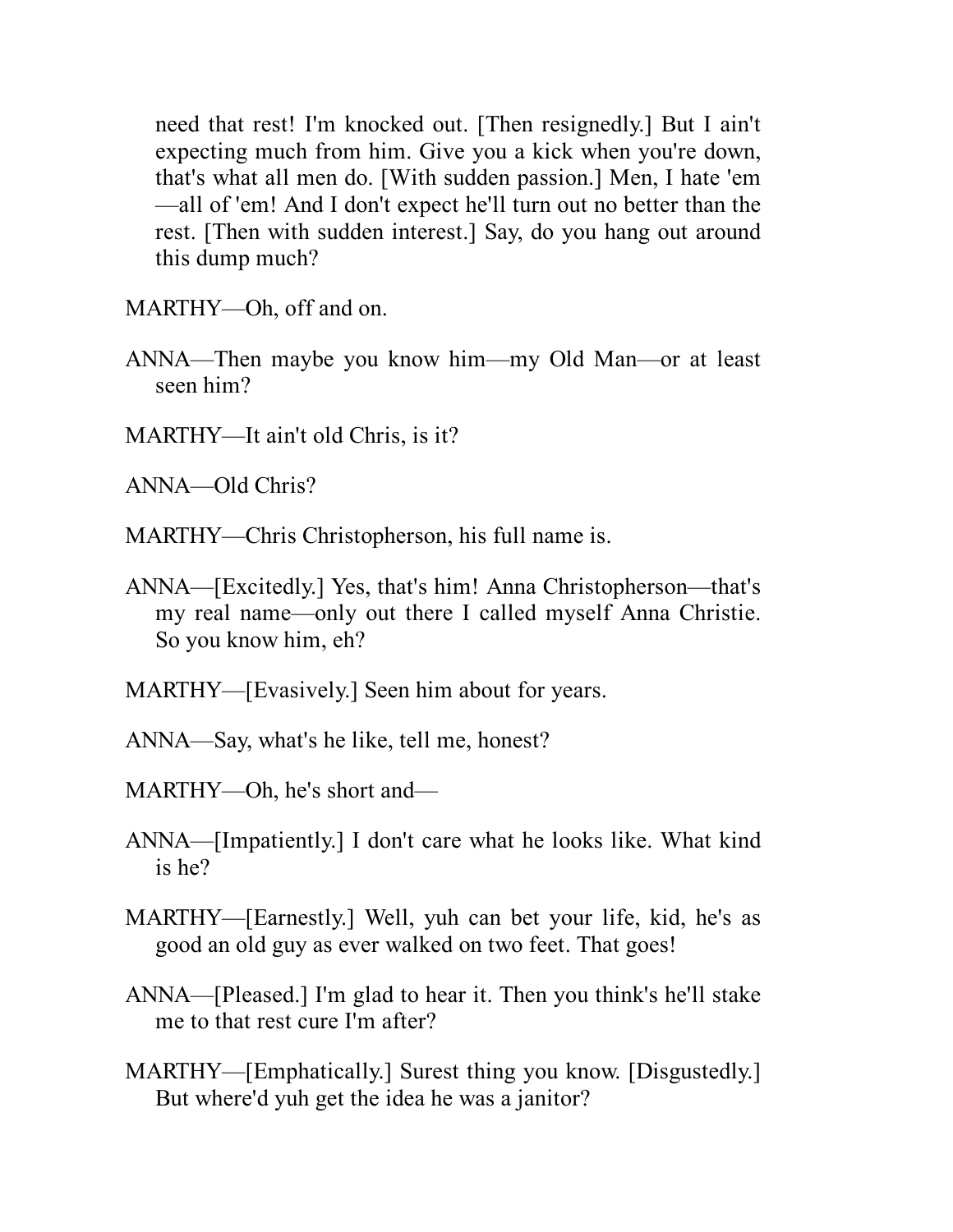ANNA—He wrote me he was himself.

- MARTHY—Well, he was lyin'. He ain't. He's captain of a barge five men under him.
- ANNA—[Disgusted in her turn.] A barge? What kind of a barge?

MARTHY—Coal, mostly.

ANNA—A coal barge! [With a harsh laugh.] If that ain't a swell job to find your long lost Old Man working at! Gee, I knew something'd be bound to turn out wrong—always does with me. That puts my idea of his giving me a rest on the bum.

MARTHY—What d'yuh mean?

ANNA—I s'pose he lives on the boat, don't he?

- MARTHY—Sure. What about it? Can't you live on it, too?
- ANNA—[Scornfully.] Me? On a dirty coal barge! What d'you think I am?
- MARTHY—[Resentfully.] What d'yuh know about barges, huh? Bet yuh ain't never seen one. That's what comes of his bringing yuh up inland—away from the old devil sea—where yuh'd be safe—Gawd! [The irony of it strikes her sense of humor and she laughs hoarsely.]
- ANNA—[Angrily.] His bringing me up! Is that what he tells people! I like his nerve! He let them cousins of my Old Woman's keep me on their farm and work me to death like a dog.
- MARTHY—Well, he's got queer notions on some things. I've heard him say a farm was the best place for a kid.
- ANNA—Sure. That's what he'd always answer back—and a lot of crazy stuff about staying away from the sea—stuff I couldn't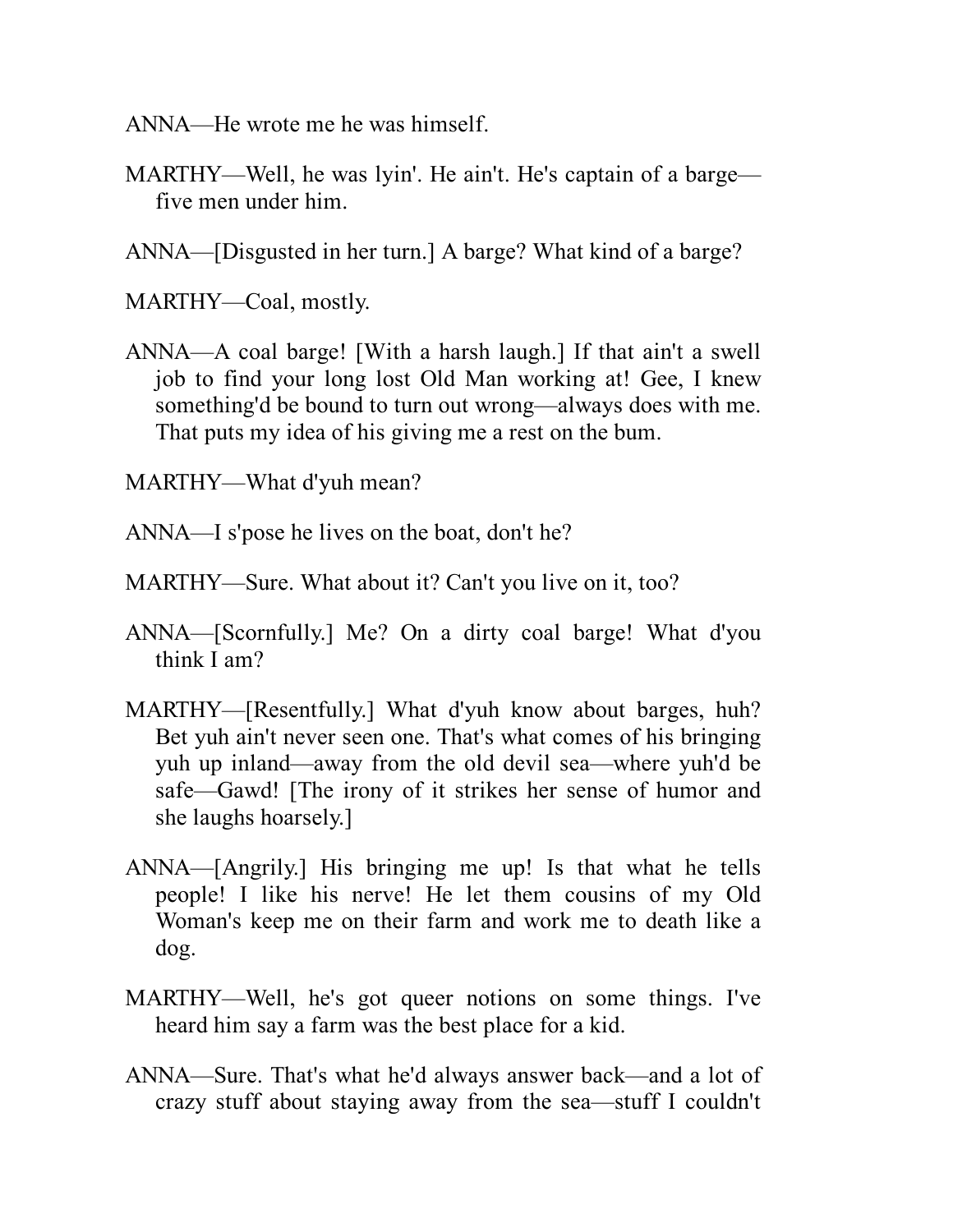make head or tail to. I thought he must be nutty.

- MARTHY—He is on that one point. [Casually.] So yuh didn't fall for life on the farm, huh?
- ANNA—I should say not! The old man of the family, his wife, and four sons—I had to slave for all of 'em. I was only a poor relation, and they treated me worse than they dare treat a hired girl. [After a moment's hesitation—somberly.] It was one of the sons—the youngest—started me—when I was sixteen. After that, I hated 'em so I'd killed 'em all if I'd stayed. So I run away —to St. Paul.
- MARTHY—[Who has been listening sympathetically.] I've heard Old Chris talkin' about your bein' a nurse girl out there. Was that all a bluff yuh put up when yuh wrote him?
- ANNA—Not on your life, it wasn't. It was true for two years. I didn't go wrong all at one jump. Being a nurse girl was yust what finished me. Taking care of other people's kids, always listening to their bawling and crying, caged in, when you're only a kid yourself and want to go out and see things. At last I got the chance—to get into that house. And you bet your life I took it! [Defiantly.] And I ain't sorry neither. [After a pause with bitter hatred.] It was all men's fault—the whole business. It was men on the farm ordering and beating me—and giving me the wrong start. Then when I was a nurse, it was men again hanging around, bothering me, trying to see what they could get. [She gives a hard laugh.] And now it's men all the time. Gawd, I hate 'em all, every mother's son of 'em! Don't you?
- MARTHY—Oh, I dunno. There's good ones and bad ones, kid. You've just had a run of bad luck with 'em, that's all. Your Old Man, now—old Chris—he's a good one.
- ANNA—[Sceptically.] He'll have to show me.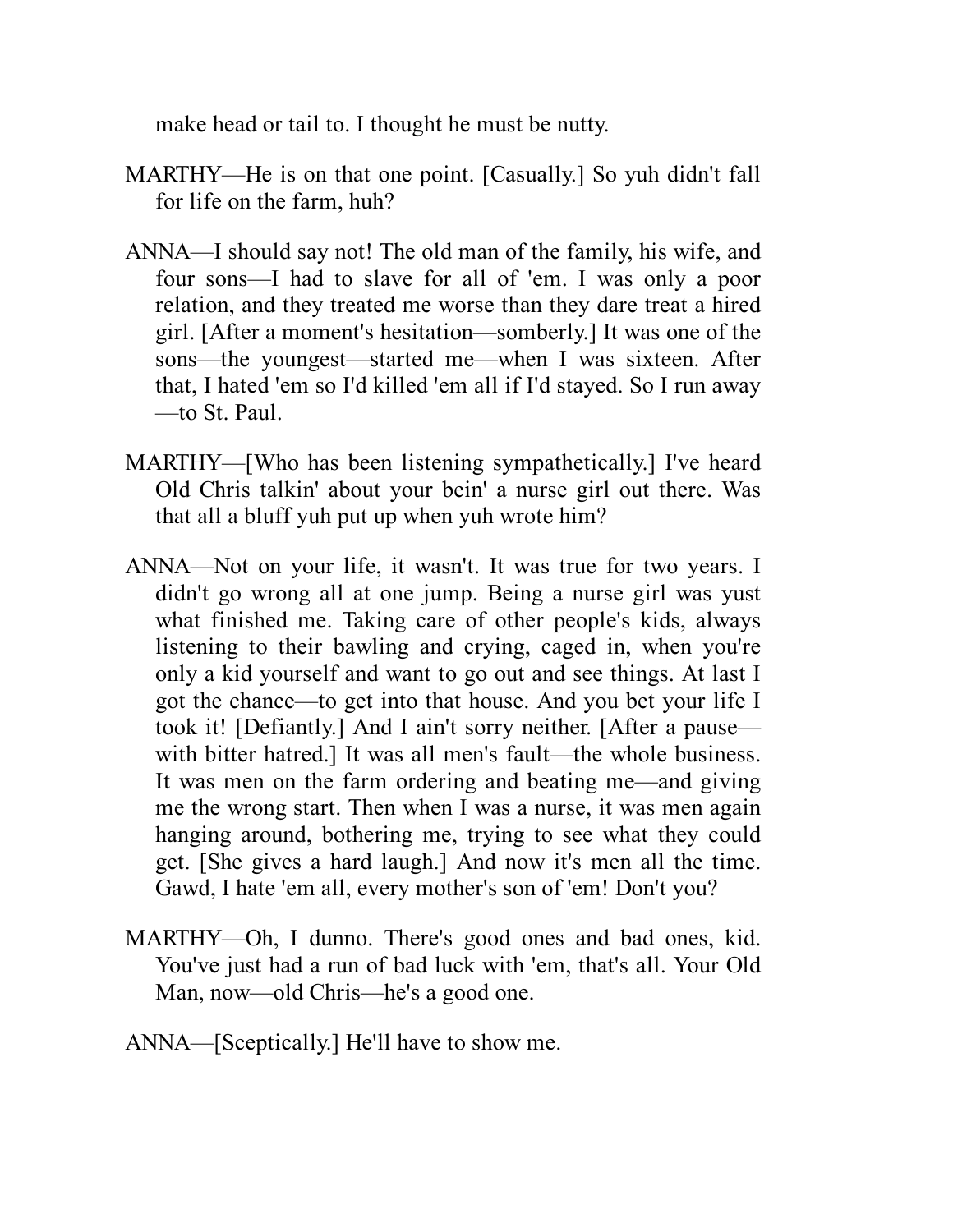- MARTHY—Yuh kept right on writing him yuh was a nurse girl still, even after yuh was in the house, didn't yuh?
- ANNA—Sure. [Cynically.] Not that I think he'd care a darn.
- MARTHY—Yuh're all wrong about him, kid, [Earnestly.] I know Old Chris well for a long time. He's talked to me 'bout you lots o' times. He thinks the world o' you, honest he does.
- ANNA—Aw, quit the kiddin'!
- MARTHY—Honest! Only, he's a simple old guy, see? He's got nutty notions. But he means well, honest. Listen to me, kid— [She is interrupted by the opening and shutting of the street door in the bar and by hearing CHRIS' voice.] Ssshh!

ANNA—What's up?

- CHRIS—[Who has entered the bar. He seems considerably sobered up.] Py golly, Larry, dat grub taste good. Marthy in back?
- LARRY—Sure—and another tramp with her. [CHRIS starts for the entrance to the back room.]
- MARTHY—[To ANNA in a hurried, nervous whisper.] That's him now. He's comin' in here. Brace up!
- ANNA—Who? [Chris opens the door.]
- MARTHY—[As if she were greeting him for the first time]. Why hello, Old Chris. [Then before he can speak, she shuffles hurriedly past him into the bar, beckoning him to follow her. Come here. I wanta tell yuh somethin'. [He goes out to her. She speaks hurriedly in a low voice.] Listen! I'm goin' to beat it down to the barge—pack up me duds and blow. That's her in there—your Anna—just come—waitin' for yuh. Treat her right, see? She's been sick. Well, s'long! [She goes into the back room —to ANNA.] S'long, kid. I gotta beat it now. See yuh later.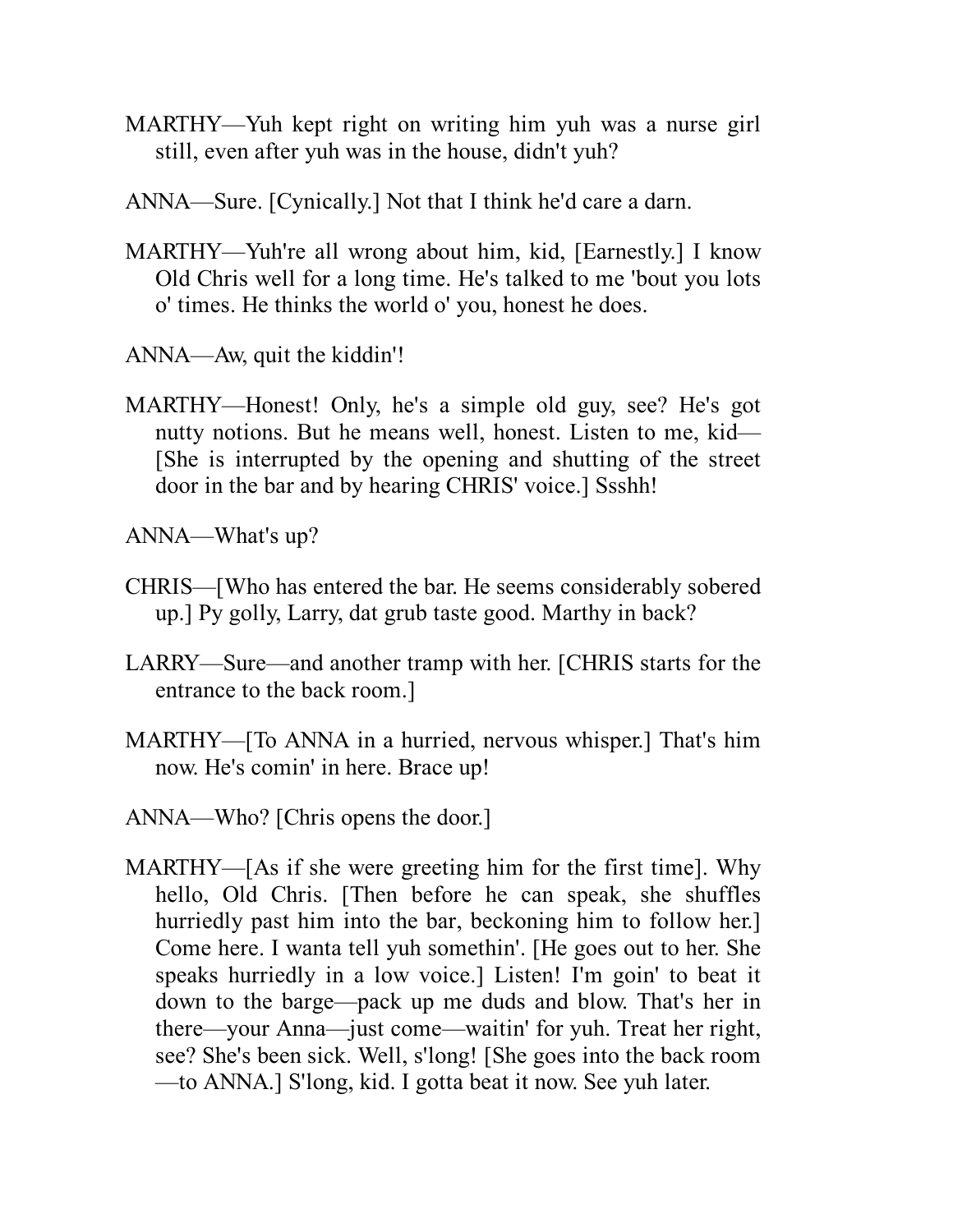- ANNA—[Nervously.] So long. [MARTHY goes quickly out of the family entrance.] LARRY—[Looking at the stupefied CHRIS curiously.] Well, what's up now?
- CHRIS—[Vaguely.] Nutting—nutting. [He stands before the door to the back room in an agony of embarrassed emotion—then he forces himself to a bold decision, pushes open the door and walks in. He stands there, casts a shy glance at ANNA, whose brilliant clothes, and, to him, high-toned appearance awe him terribly. He looks about him with pitiful nervousness as if to avoid the appraising look with which she takes in his face, his clothes, etc—his voice seeming to plead for her forbearance.] Anna!
- ANNA—[Acutely embarrassed in her turn.] Hello—father. She told me it was you. I yust got here a little while ago.
- CHRIS—[Goes slowly over to her chair.] It's good—for see you after all dem years, Anna. [He bends down over her. After an embarrassed struggle they manage to kiss each other.]
- ANNA—[A trace of genuine feeling in her voice.] It's good to see you, too.
- CHRIS—[Grasps her arms and looks into her face—then overcome by a wave of fierce tenderness.] Anna lilla! Anna lilla! [Takes her in his arms.]
- ANNA—[Shrinks away from him, half-frightened.] What's that— Swedish? I don't know it. [Then as if seeking relief from the tension in a voluble chatter.] Gee, I had an awful trip coming here. I'm all in. I had to sit up in the dirty coach all night couldn't get no sleep, hardly—and then I had a hard job finding this place. I never been in New York before, you know, and—
- CHRIS—[Who has been staring down at her face admiringly, not hearing what she says—impulsively.] You know you vas awful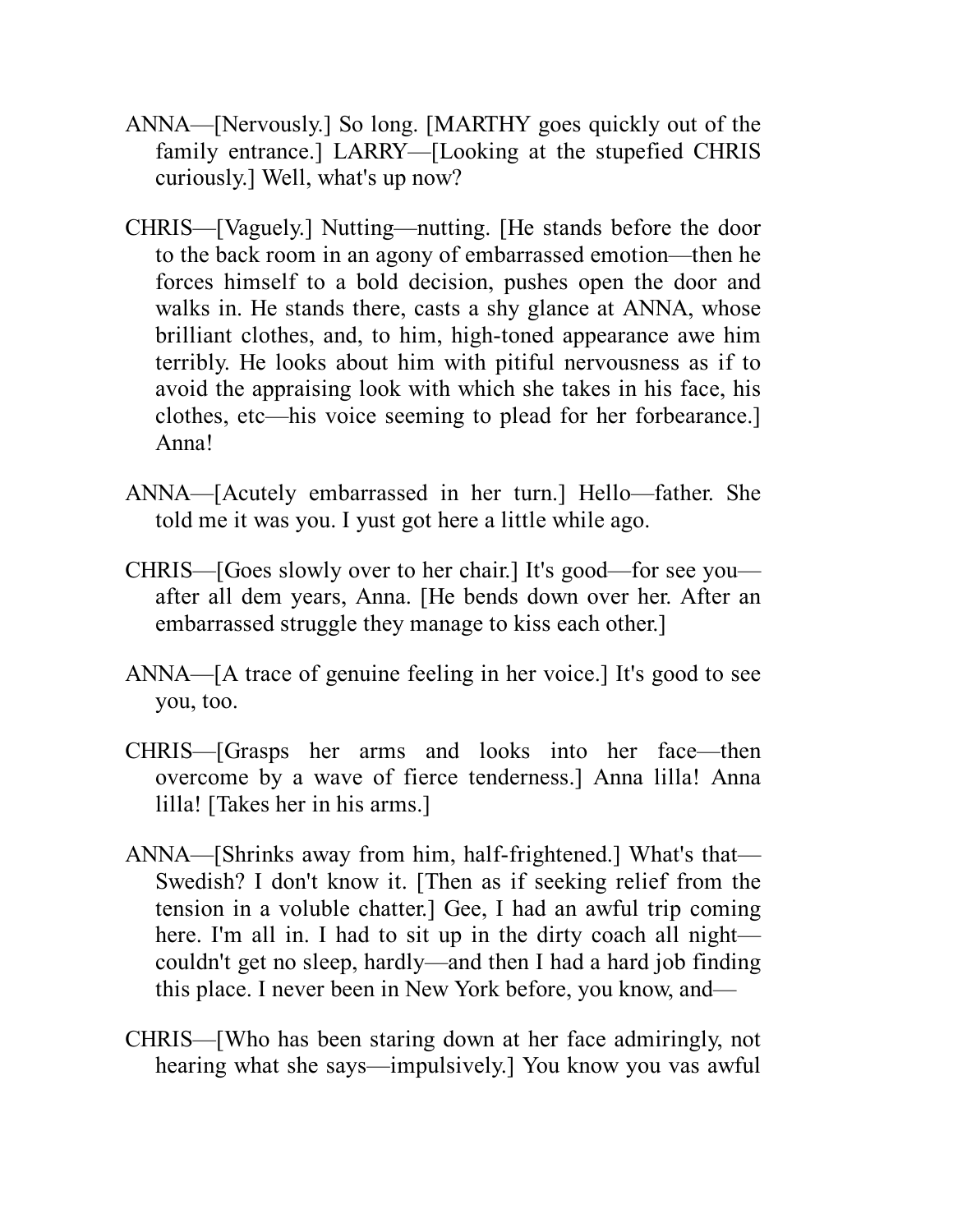pooty gel, Anna? Ay bet all men see you fall in love with you, py yiminy!

- ANNA—[Repelled—harshly.] Cut it! You talk same as they all do.
- CHRIS—[Hurt—humbly.] Ain't no harm for your fader talk dat vay, Anna.
- ANNA—[Forcing a short laugh.] No—course not. Only—it's funny to see you and not remember nothing. You're like—a stranger.
- CHRIS—[Sadly.] Ay s'pose. Ay never come home only few times ven you vas kit in Sveden. You don't remember dat?
- ANNA—No. [Resentfully.] But why didn't you never come home them days? Why didn't you never come out West to see me?
- CHRIS—[Slowly.] Ay tank, after your mo'der die, ven Ay vas avay on voyage, it's better for you you don't never see me! [He sinks down in the chair opposite her dejectedly—then turns to her sadly.] Ay don't know, Anna, vhy Ay never come home Sveden in ole year. Ay vant come home end of every voyage. Ay vant see your mo'der, your two bro'der before dey vas drowned, you ven you vas born—but—Ay—don't go. Ay sign on oder ships go South America, go Australia, go China, go every port all over world many times—but Ay never go aboard ship sail for Sveden. Ven Ay gat money for pay passage home as passenger den—[He bows his head guiltily.] Ay forgat and Ay spend all money. Ven Ay tank again, it's too late. [He sighs.] Ay don't know vhy but dat's vay with most sailor fallar, Anna. Dat ole davil sea make dem crazy fools with her dirty tricks. It's so.
- ANNA—[Who has watched him keenly while he has been speaking—with a trace of scorn in her voice.] Then you think the sea's to blame for everything, eh? Well, you're still workin' on it, ain't you, spite of all you used to write me about hating it.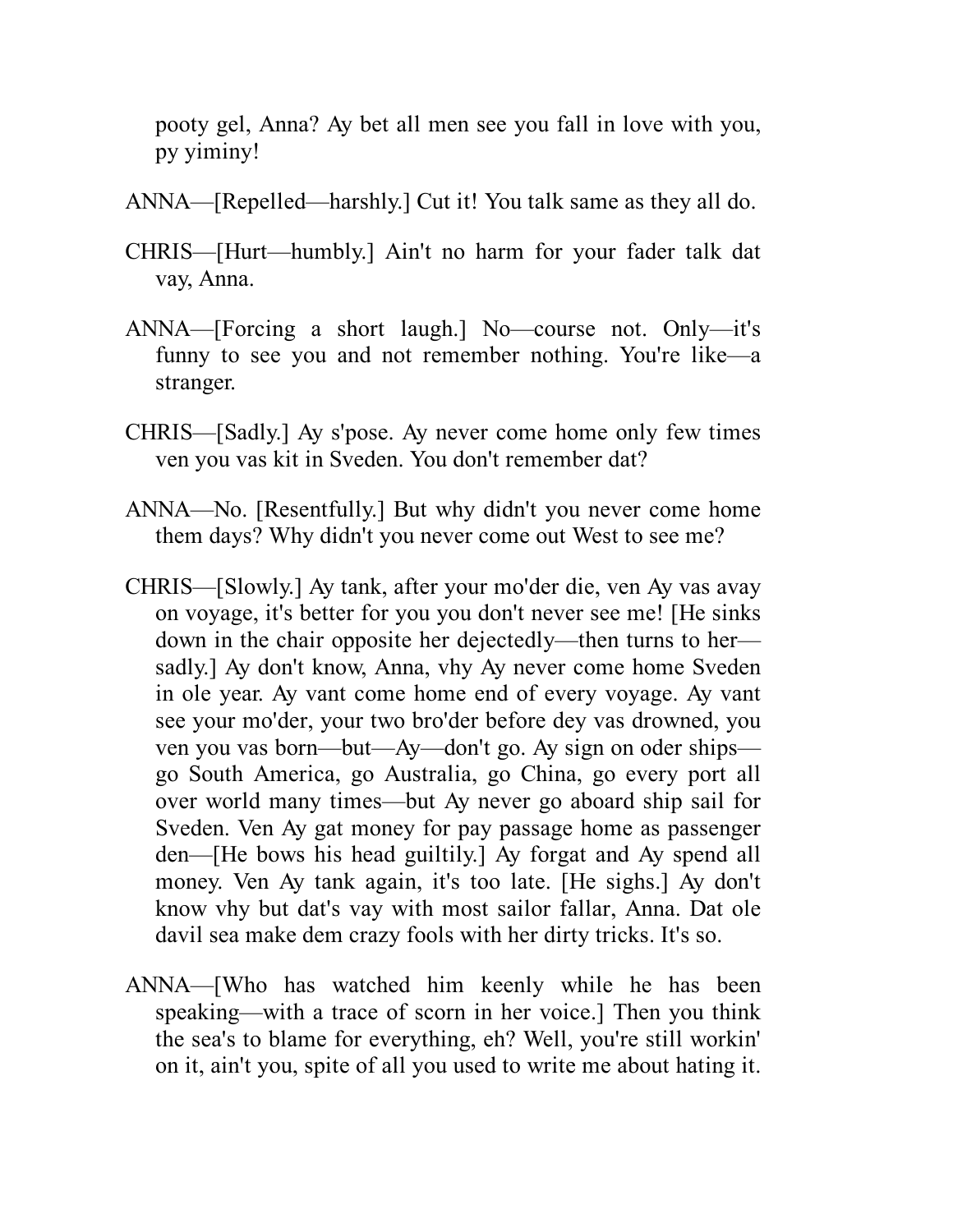That dame was here told me you was captain of a coal barge and you wrote me you was yanitor of a building!

- CHRIS—[Embarrassed but lying glibly.] Oh, Ay work on land long time as yanitor. Yust short time ago Ay got dis yob cause Ay vas sick, need open air.
- ANNA—[Sceptically.] Sick? You? You'd never think it.
- CHRIS—And, Anna, dis ain't real sailor yob. Dis ain't real boat on sea. She's yust ole tub—like piece of land with house on it dat float. Yob on her ain't sea yob. No. Ay don't gat yob on sea, Anna, if Ay die first. Ay swear dat, ven your mo'der die. Ay keep my word, py yingo!
- ANNA—[Perplexed.] Well, I can't see no difference. [Dismissing the subject.] Speaking of being sick, I been there myself—yust out of the hospital two weeks ago.
- CHRIS—[Immediately all concern.] You, Anna? Py golly! [Anxiously.] You feel better now, dough, don't you? You look little tired, dat's all!
- ANNA—[Wearily.] I am. Tired to death. I need a long rest and I don't see much chance of getting it.
- CHRIS—What you mean, Anna?
- ANNA—Well, when I made up my mind to come to see you, I thought you was a yanitor—that you'd have a place where, maybe, if you didn't mind having me, I could visit a while and rest up—till I felt able to get back on the job again.
- CHRIS—[Eagerly.] But Ay gat place, Anna—nice place. You rest all you want, py yiminy! You don't never have to vork as nurse gel no more. You stay with me, py golly!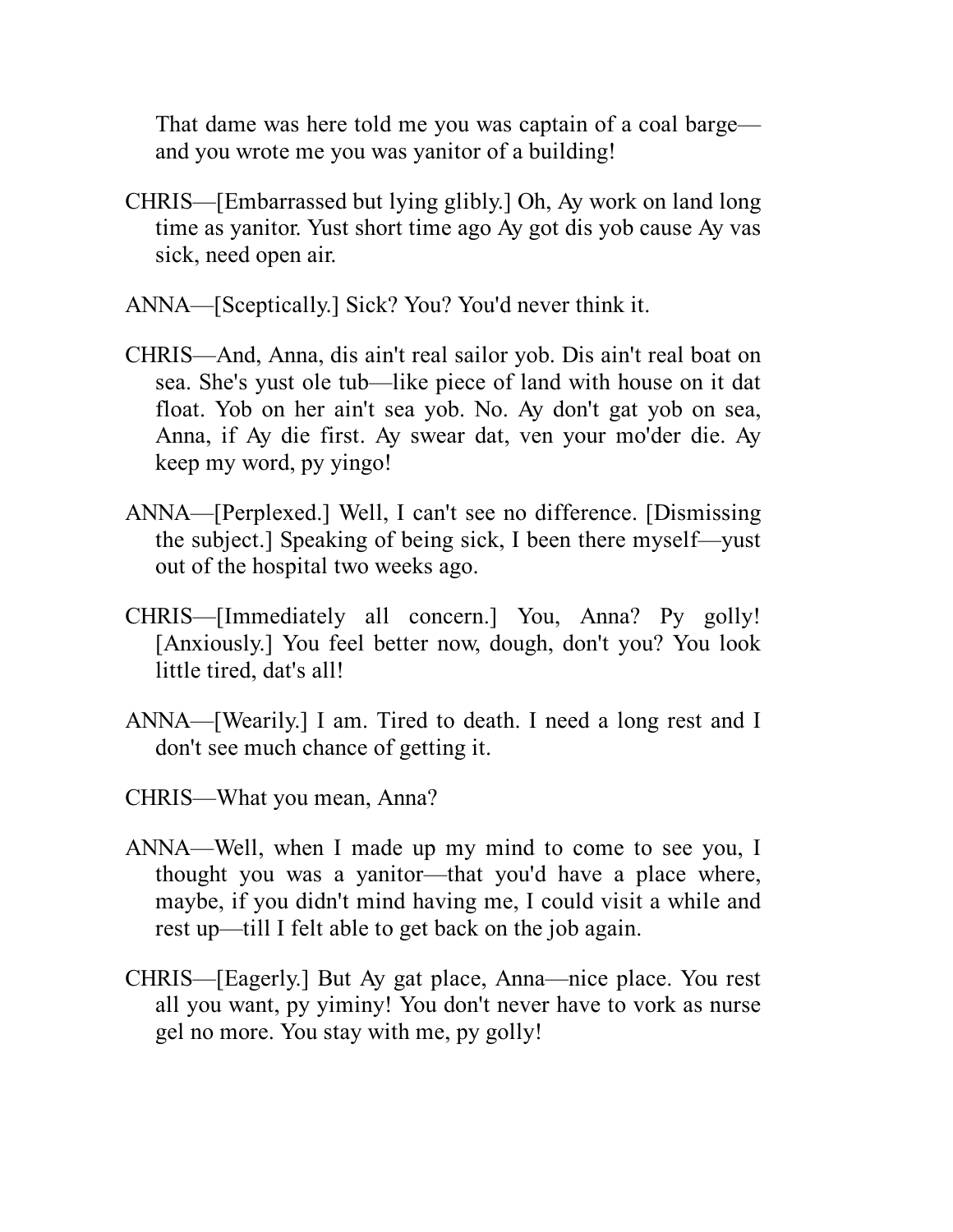- ANNA—[Surprised and pleased by his eagerness—with a smile.] Then you're really glad to see me—honest?
- CHRIS—[Pressing one of her hands in both of his.] Anna, Ay like see you like hell, Ay tal you! And don't you talk no more about gatting yob. You stay with me. Ay don't see you for long time, you don't forgat dat. [His voice trembles.] Ay'm gatting ole. Ay gat no one in vorld but you.
- ANNA—[Touched—embarrassed by this unfamiliar emotion.] Thanks. It sounds good to hear someone—talk to me that way. Say, though—if you're so lonely—it's funny—why ain't you ever married again?
- CHRIS—[Shaking his head emphatically—after a pause.] Ay love your mo'der too much for ever do dat, Anna.
- ANNA—[Impressed—slowly.] I don't remember nothing about her. What was she like? Tell me.
- CHRIS—Ay tal you all about everytang—and you tal me all tangs happen to you. But not here now. Dis ain't good place for young gel, anyway. Only no good sailor fallar come here for gat drunk. [He gets to his feet quickly and picks up her bag.] You come with me, Anna. You need lie down, gat rest.
- ANNA—[Half rises to her feet, then sits down again.] Where're you going?
- CHRIS—Come. Ve gat on board.
- ANNA—[Disappointedly.] On board your barge, you mean? [Dryly.] Nix for mine! [Then seeing his crestfallen look forcing a smile.] Do you think that's a good place for a young girl like me—a coal barge?
- CHRIS—[Dully.] Yes, Ay tank. [He hesitates—then continues more and more pleadingly.] You don't know how nice it's on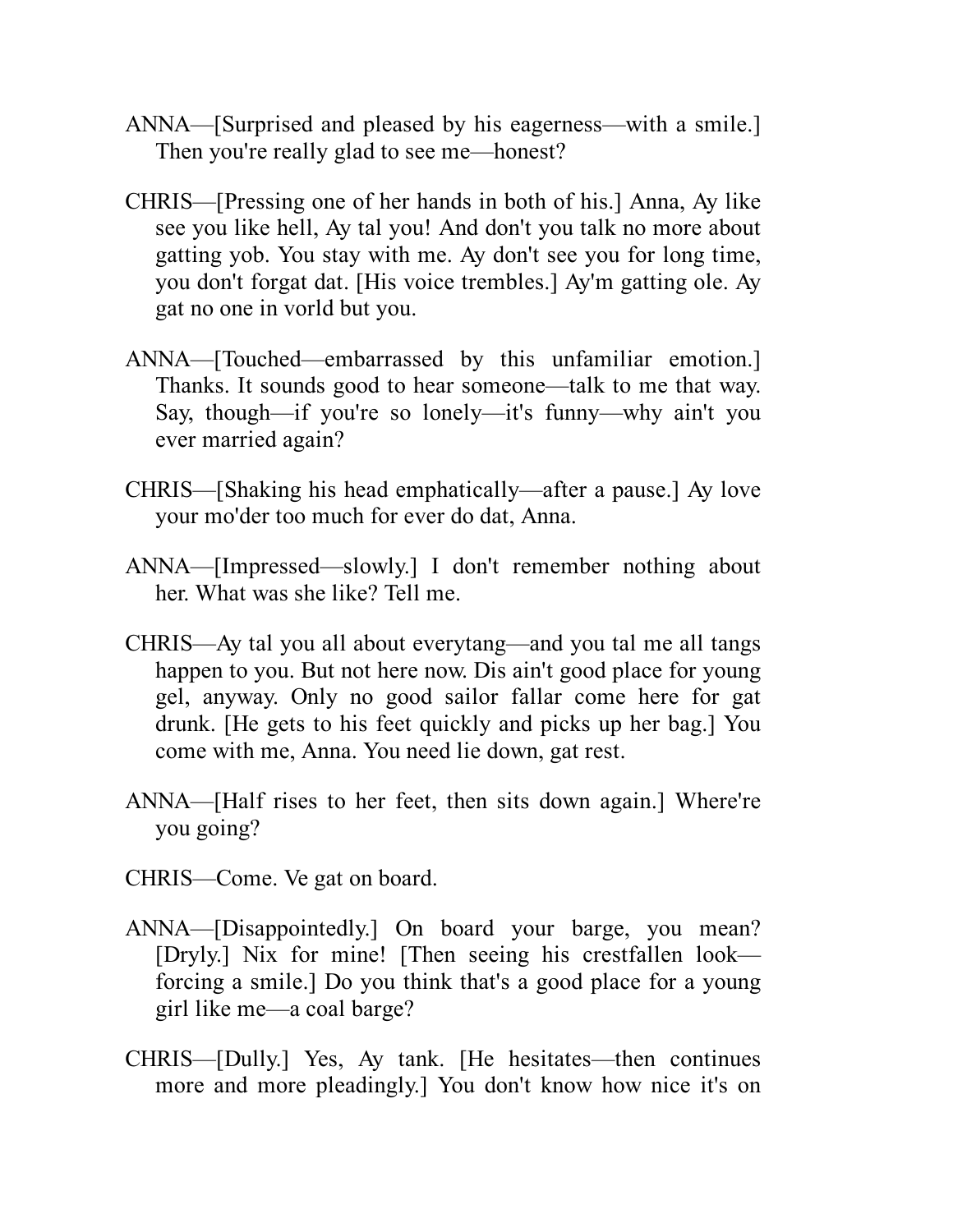barge, Anna. Tug come and ve gat towed out on voyage—yust water all round, and sun, and fresh air, and good grub for make you strong, healthy gel. You see many tangs you don't see before. You gat moonlight at night, maybe; see steamer pass; see schooner make sail—see everytang dat's pooty. You need take rest like dat. You work too hard for young gel already. You need vacation, yes!

- ANNA—[Who has listened to him with a growing interest—with an uncertain laugh.] It sounds good to hear you tell it. I'd sure like a trip on the water, all right. It's the barge idea has me stopped. Well, I'll go down with you and have a look—and maybe I'll take a chance. Gee, I'd do anything once.
- CHRIS—[Picks up her bag again.] Ye go, eh?
- ANNA—What's the rush? Wait a second. [Forgetting the situation for a moment, she relapses into the familiar form and flashes one of her winning trade smiles at him.] Gee, I'm thirsty.
- CHRIS—[Sets down her bag immediately—hastily.] Ay'm sorry, Anna. What you tank you like for drink, eh?
- ANNA—[Promptly.] I'll take a—[Then suddenly reminded confusedly.] I don't know. What'a they got here?
- CHRIS—[With a grin.] Ay don't tank dey got much fancy drink for young gel in dis place, Anna. Yinger ale—sas'prilla, maybe.
- ANNA—[Forcing a laugh herself.] Make it sas, then.
- CHRIS—[Coming up to her—with a wink.] Ay tal you, Anna, we calabrate, yes—dis one time because we meet after many year. [In a half whisper, embarrassedly.] Dey gat good port wine, Anna. It's good for you. Ay tank—little bit—for give you appetite. It ain't strong, neider. One glass don't go to your head, Ay promise.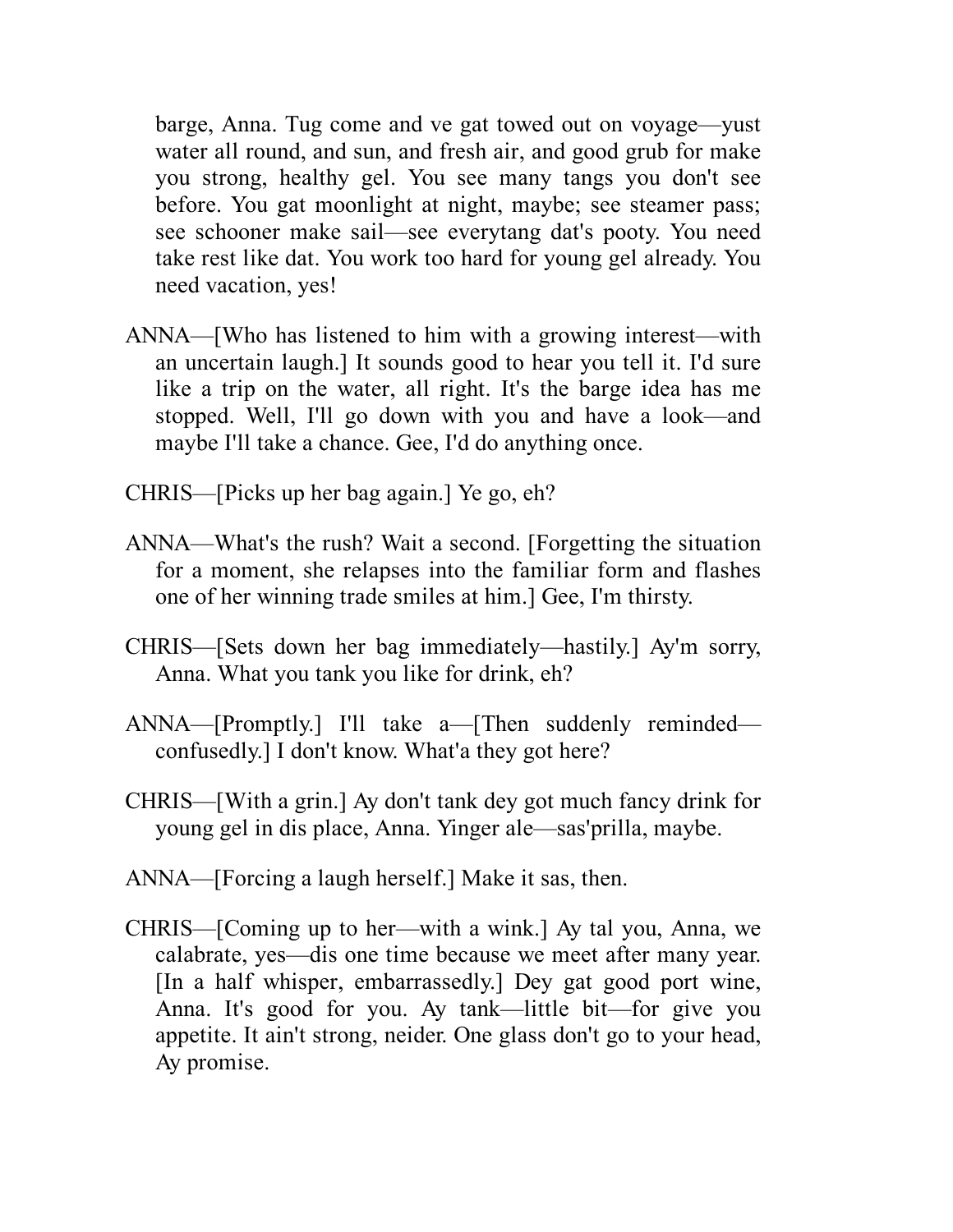- ANNA—[With a half hysterical laugh.] All right! I'll take port.
- CHRIS—Ay go gat him. [He goes out to the bar. As soon as the door closes, Anna starts to her feet.]
- ANNA—[Picking up her bag—half—aloud—stammeringly.] Gawd, I can't stand this! I better beat it. [Then she lets her bag drop, stumbles over to her chair again, and covering her face with her hands, begins to sob.]
- LARRY—[Putting down his paper as CHRIS comes up—with a grin.] Well, who's the blond?
- CHRIS—[Proudly.] Dat vas Anna, Larry.
- LARRY—[In amazement.] Your daughter, Anna? [CHRIS nods. LARRY lets a long, low whistle escape him and turns away embarrassedly.]
- CHRIS—Don't you tank she vas pooty gel, Larry?
- LARRY—[Rising to the occasion.] Sure! A peach!
- CHRIS—You bet you! Give me drink for take back—one port vine for Anna—she calabrate dis one time with me—and small beer for me.
- LARRY—[As he gets the drinks.] Small beer for you, eh? She's reformin' you already.
- CHRIS—[Pleased.] You bet! [He takes the drinks. As she hears him coming, ANNA hastily dries her eyes, tries to smile. CHRIS comes in and sets the drinks down on the table—stares at her for a second anxiously—patting her hand.] You look tired, Anna. Veil, Ay make you take good long rest now. [Picking up his beer.] Come, you drink vine. It put new life in you. [She lifts her glass—he grins.] Skoal, Anna! You know dat Svedish word?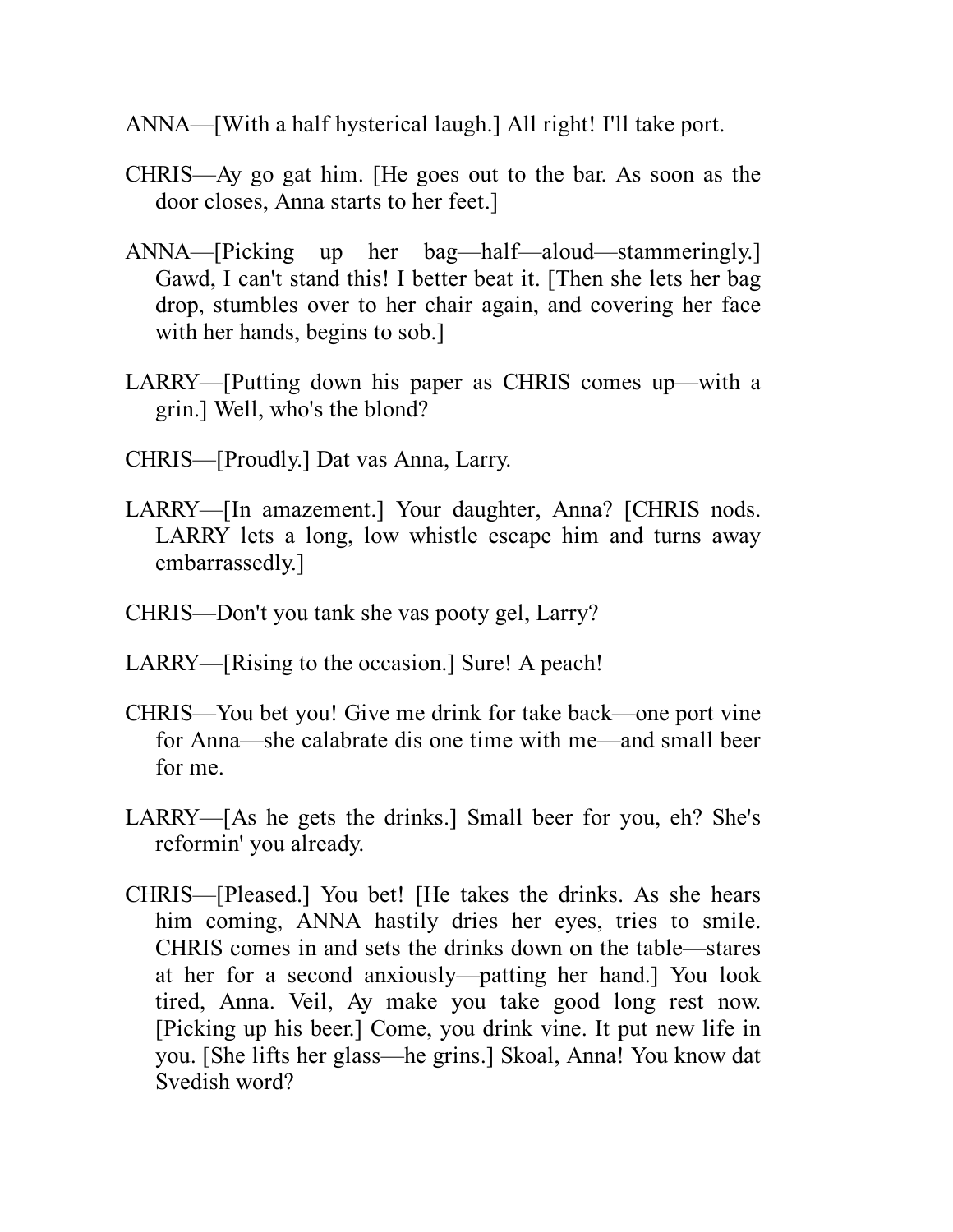ANNA—Skoal! [Downing her port at a gulp like a drink of whiskey—her lips trembling.] Skoal? Guess I know that word, all right, all right!

<span id="page-30-0"></span>[The Curtain Falls]

#### **ACT II**

SCENE—Ten days later. The stern of the deeply-laden barge, "SIMEON WINTHROP," at anchor in the outer harbor of Provincetown, Mass. It is ten o'clock at night. Dense fog shrouds the barge on all sides, and she floats motionless on a calm. A lantern set up on an immense coil of thick hawser sheds a dull, filtering light on objects near it—the heavy steel bits for making fast the tow lines, etc. In the rear is the cabin, its misty windows glowing wanly with the light of a lamp inside. The chimney of the cabin stove rises a few feet above the roof. The doleful tolling of bells, on Long Point, on ships at anchor, breaks the silence at regular intervals.

As the curtain rises, ANNA is discovered standing near the coil of rope on which the lantern is placed. She looks healthy, transformed, the natural color has come back to her face. She has on a black, oilskin coat, but wears no hat. She is staring out into the fog astern with an expression of awed wonder. The cabin door is pushed open and CHRIS appears. He is dressed in yellow oilskins—coat, pants, sou'wester—and wears high sea-boots.

- CHRIS—[The glare from the cabin still in his eyes, peers blinkmgly astern.] Anna! [Receiving no reply, he calls again, this time with apparent apprehension.] Anna!
- ANNA—[With a start—making a gesture with her hand as if to impose silence—in a hushed whisper.] Yes, here I am. What d'you want?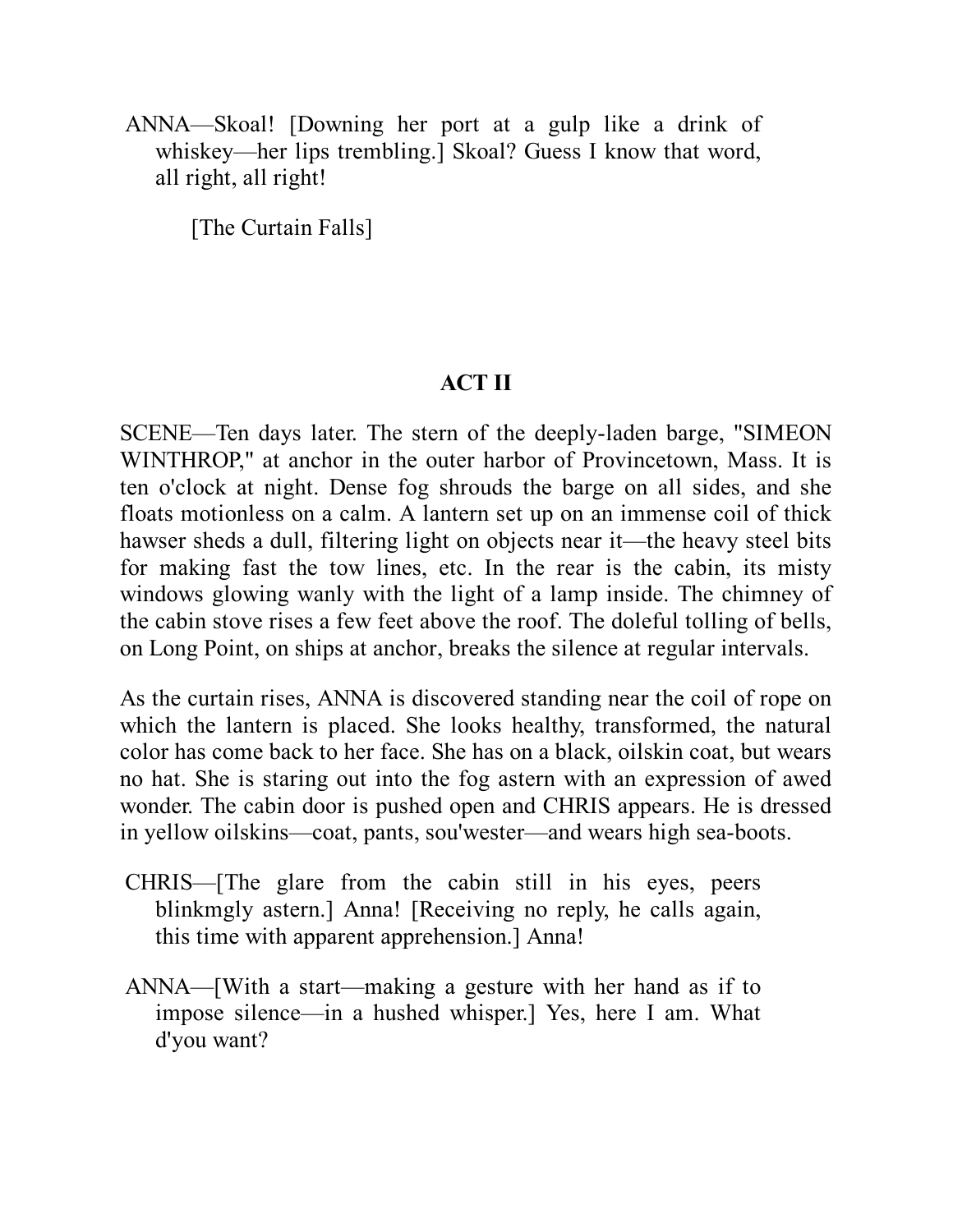- CHRIS—[Walks over to her—solicitously.] Don't you come turn in, Anna? It's late—after four bells. It ain't good for you stay out here in fog, Ay tank.
- ANNA—Why not? [With a trace of strange exultation.] I love this fog! Honest! It's so—[She hesitates, groping for a word.]— Funny and still. I feel as if I was—out of things altogether.
- CHRIS—[Spitting disgustedly.] Fog's vorst one of her dirty tricks, py yingo!
- ANNA—[With a short laugh.] Beefing about the sea again? I'm getting so's I love it, the little I've seen.
- CHRIS—[Glancing at her moodily.] Dat's foolish talk, Anna. You see her more, you don't talk dat vay. [Then seeing her irritation, he hastily adopts a more cheerful tone.] But Ay'm glad you like it on barge. Ay'm glad it makes you feel good again. [With a placating grin.] You like live like dis alone with ole fa'der, eh?
- ANNA—Sure I do. Everything's been so different from anything I ever come across before. And now—this fog—Gee, I wouldn't have missed it for nothing. I never thought living on ships was so different from land. Gee, I'd just love to work on it, honest I would, if I was a man. I don't wonder you always been a sailor.
- CHRIS—[Vehemently.] Ay ain't sailor, Anna. And dis ain't real sea. You only see nice part. [Then as she doesn't answer, he continues hopefully.] Vell, fog lift in morning, Ay tank.
- ANNA—[The exultation again in her voice.] I love it! I don't give a rap if it never lifts! [CHRIS fidgets from one foot to the other worriedly. ANNA continues slowly, after a pause.] It makes me feel clean—out here—'s if I'd taken a bath.
- CHRIS—[After a pause.] You better go in cabin—read book. Dat put you to sleep.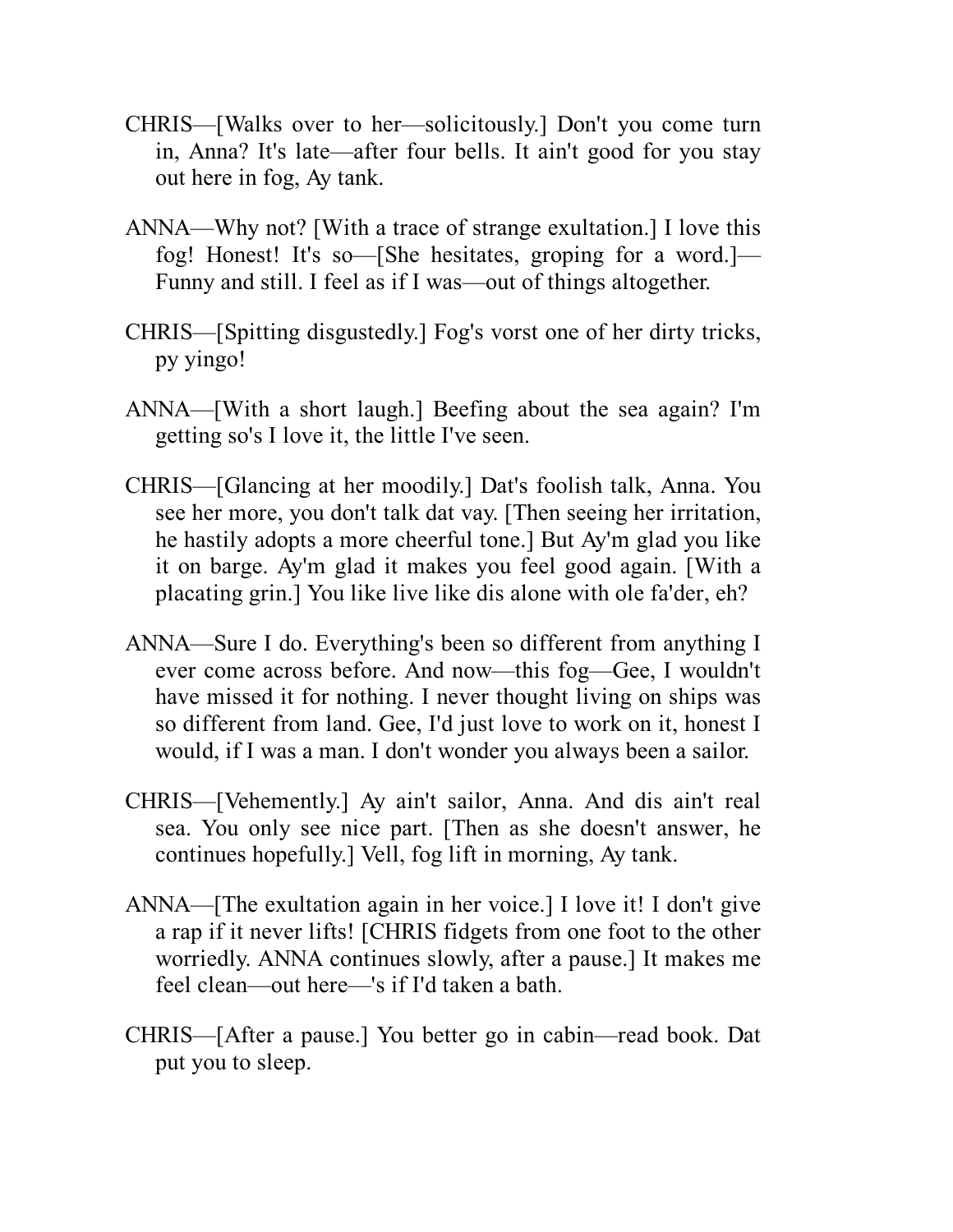- ANNA—I don't want to sleep. I want to stay out here—and think about things.
- CHRIS—[Walks away from her toward the cabin—then comes back.] You act funny to-night, Anna.
- ANNA—[Her voice rising angrily.] Say, what're you trying to do make things rotten? You been kind as kind can be to me and I certainly appreciate it—only don't spoil it all now. [Then, seeing the hurt expression on her father's face, she forces a smile.] Let's talk of something else. Come. Sit down here. [She points to the coil of rope.]
- CHRIS—[Sits down beside her with a sigh.] It's gatting pooty late in night, Anna. Must be near five bells.
- ANNA—[Interestedly.] Five bells? What time is that?
- CHRIS—Half past ten.
- ANNA—Funny I don't know nothing about sea talk—but those cousins was always talking crops and that stuff. Gee, wasn't I sick of it—and of them!
- CHRIS—You don't like live on farm, Anna?
- ANNA—I've told you a hundred times I hated it. [Decidedly.] I'd rather have one drop of ocean than all the farms in the world! Honest! And you wouldn't like a farm, neither. Here's where you belong. [She makes a sweeping gesture seaward.] But not on a coal barge. You belong on a real ship, sailing all over the world.
- CHRIS—[Moodily.] Ay've done dat many year, Anna, when Ay vas damn fool.
- ANNA—[Disgustedly.] Oh, rats! [After a pause she speaks musingly.] Was the men in our family always sailors—as far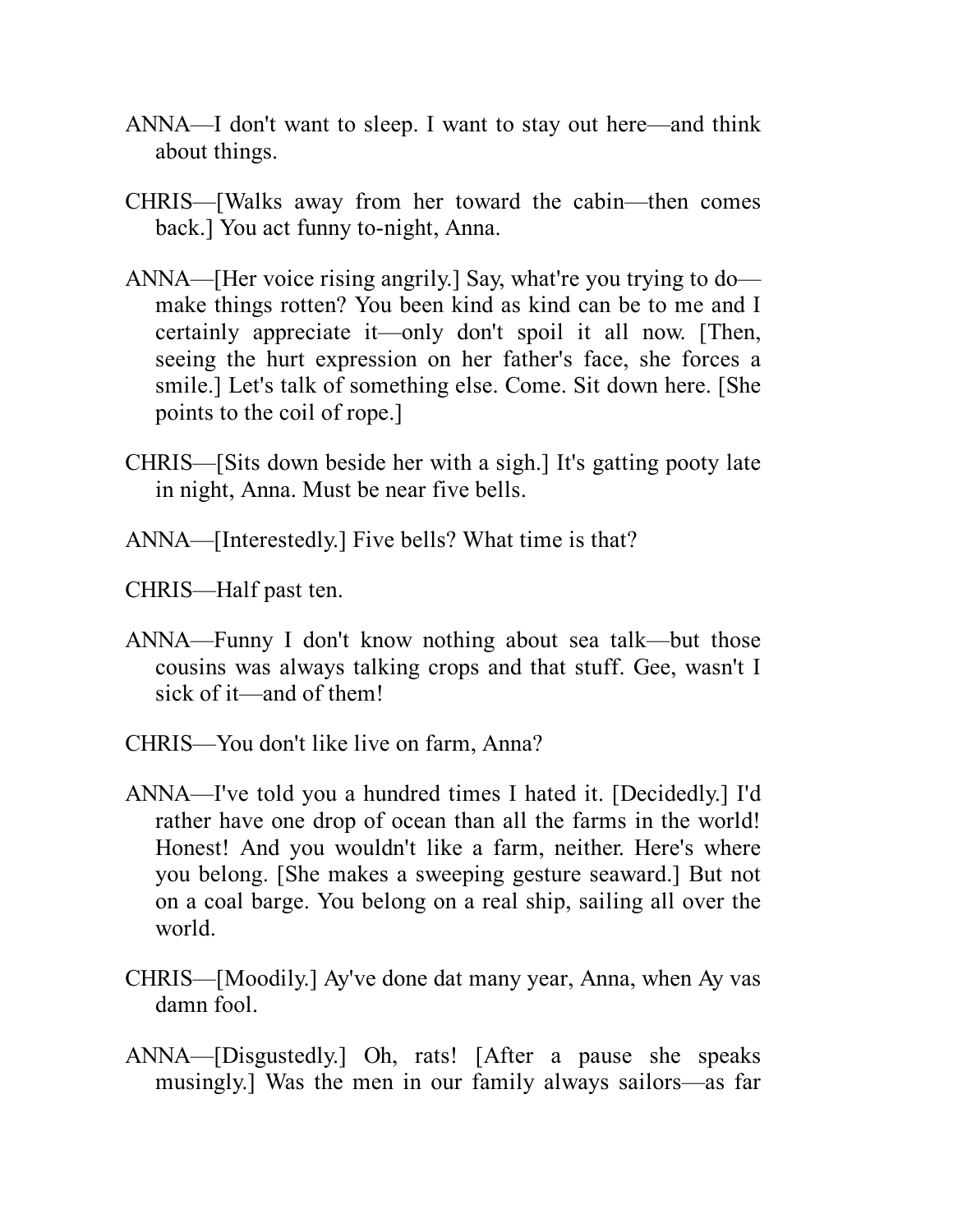back as you know about?

- CHRIS—[Shortly.] Yes. Damn fools! All men in our village on coast, Sveden, go to sea. Ain't nutting else for dem to do. My fa'der die on board ship in Indian Ocean. He's buried at sea. Ay don't never know him only little bit. Den my tree bro'der, older'n me, dey go on ships. Den Ay go, too. Den my mo'der she's left all 'lone. She die pooty quick after dat—all 'lone. Ve vas all avay on voyage when she die. [He pauses sadly.] Two my bro'der dey gat lost on fishing boat same like your bro'ders vas drowned. My oder bro'der, he save money, give up sea, den he die home in bed. He's only one dat ole davil don't kill. [Defiantly.] But me, Ay bet you Ay die ashore in bed, too!
- ANNA—Were all of 'em yust plain sailors?
- CHEIS—Able body seaman, most of dem. [With a certain pride.] Dey vas all smart seaman, too—A one. [Then after hesitating a moment—shyly.] Ay vas bo'sun.

ANNA—Bo'sun?

CHRIS—Dat's kind of officer.

- ANNA—Gee, that was fine. What does he do?
- CHRIS—[After a second's hesitation, plunged into gloom again by his fear of her enthusiasm.] Hard vork all time. It's rotten, Ay tal you, for go to sea. [Determined to disgust her with sea life —volubly.] Dey're all fool fallar, dem fallar in our family. Dey all vork rotten yob on sea for nutting, don't care nutting but yust gat big pay day in pocket, gat drunk, gat robbed, ship avay again on oder voyage. Dey don't come home, Dey don't do anytang like good man do. And dat ole davil, sea, sooner, later she svallow dem up.
- ANNA—[With an excited laugh.] Good sports, I'd call 'em. [Then hastily.] But say—listen—did all the women of the family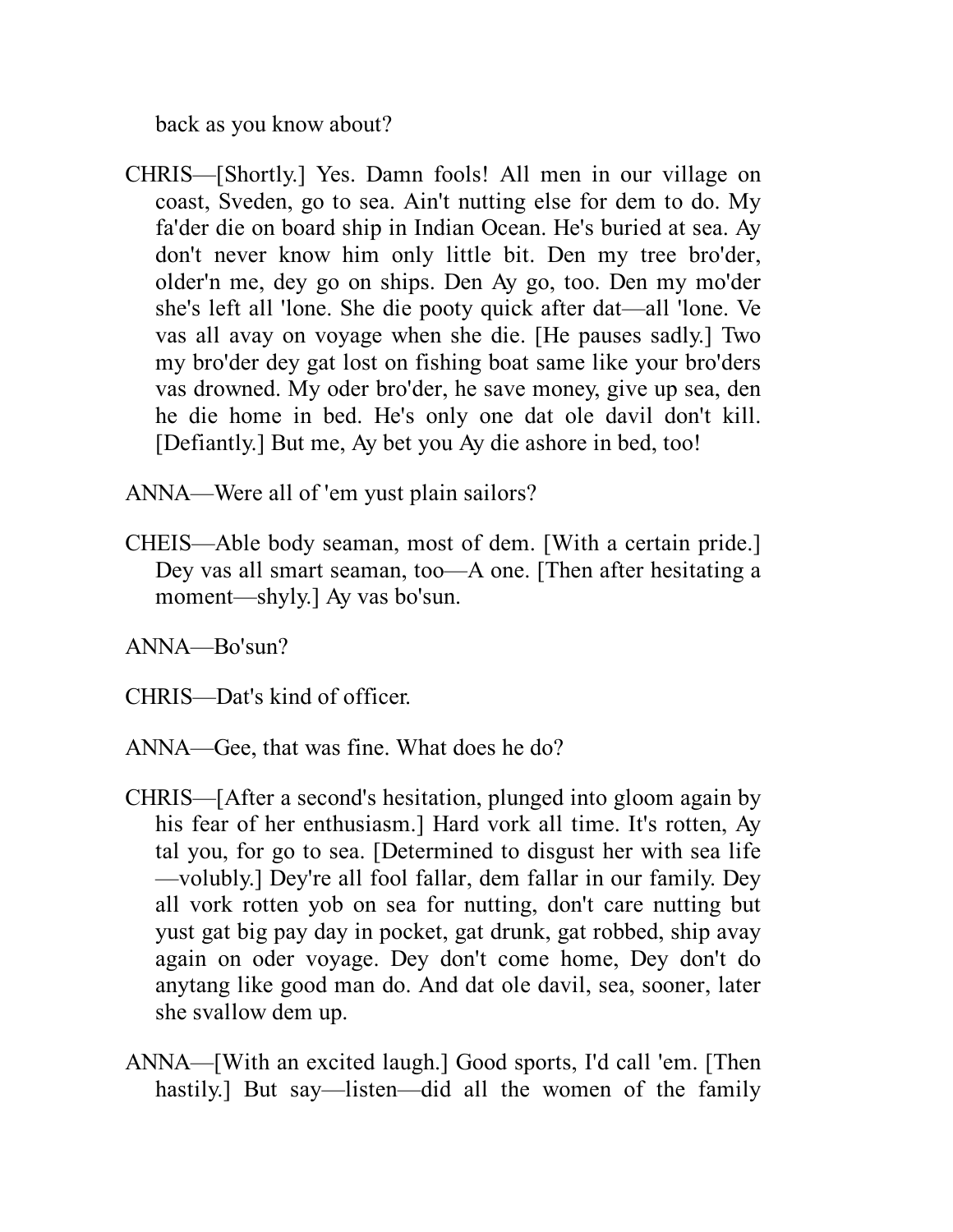marry sailors?

- CHRIS—[Eagerly—seeing a chance to drive home his point.] Yes —and it's bad on dem like hell vorst of all. Dey don't see deir men only once in long while. Dey set and vait all 'lone. And vhen deir boys grows up, go to sea, dey sit and vait some more. [Vehemently.] Any gel marry sailor, she's crazy fool! Your mo'der she tal you same tang if she vas alive. [He relapses into an attitude of somber brooding.]
- ANNA—[After a pause—dreamily.] Funny! I do feel sort of nutty, to-night. I feel old.
- CHRIS—[Mystified. ] Old?
- ANNA—Sure—like I'd been living a long, long time—out here in the fog. [Frowning perplexedly.] I don't know how to tell you yust what I mean. It's like I'd come home after a long visit away some place. It all seems like I'd been here before lots of times—on boats—in this same fog. [With a short laugh.] You must think I'm off my base.
- CHRIS—[Gruffly.] Anybody feel funny dat vay in fog.
- ANNA—[Persistently.] But why d'you s'pose I feel so—so—like I'd found something I'd missed and been looking for—'s if this was the right place for me to fit in? And I seem to have forgot —everything that's happened—like it didn't matter no more. And I feel clean, somehow—like you feel yust after you've took a bath. And I feel happy for once—yes, honest!—happier than I ever been anywhere before! [As CHRIS makes no comment but a heavy sigh, she continues wonderingly.] It's nutty for me to feel that way, don't you think?
- CHRIS—[A grim foreboding in his voice.] Ay tank Ay'm damn fool for bring you on voyage, Anna.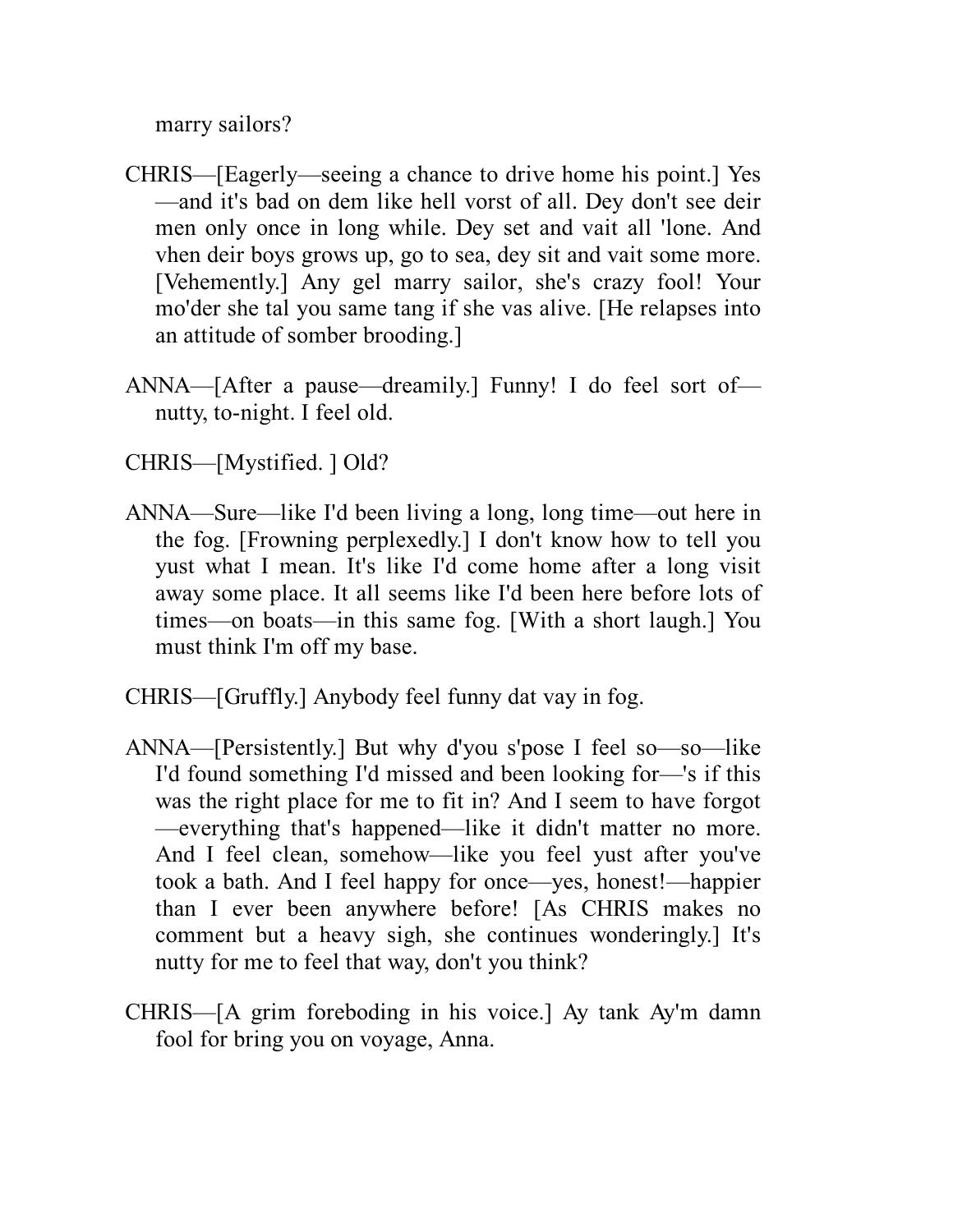- ANNA—[Impressed by his tone.] You talk—nutty to-night yourself. You act's if you was scared something was going to happen.
- CHRIS—Only God know dat, Anna.
- ANNA—[Half-mockingly.] Then it'll be Gawd's will, like the preachers say-what does happen.
- CHRIS—[Starts to his feet with fierce protest.] No! Dat ole davil, sea, she ain't God! [In the pause of silence that comes after his defiance a hail in a man's husky, exhausted voice comes faintly out of the fog to port.] "Ahoy!" [CHRIS gives a startled exclamation.]
- ANNA—[Jumping to her feet.] What's that?
- CHRIS—[Who has regained his composure—sheepishly.] Py golly, dat scare me for minute. It's only some fallar hail, Anna —loose his course in fog. Must be fisherman's power boat. His engine break down, Ay guess. [The "ahoy" comes again through the wall of fog, sounding much nearer this time. CHRIS goes over to the port bulwark.] Sound from dis side. She come in from open sea. [He holds his hands to his mouth, megaphonefashion, and shouts back.] Ahoy, dere! Vhat's trouble?
- THE VOICE—[This time sounding nearer but up forward toward the bow.] Heave a rope when we come alongside. [Then irritably.] Where are ye, ye scut?
- CHRIS—Ay hear dem rowing. Dey come up by bow, Ay tank. [Then shouting out again.] Dis vay!
- THE VOICE—Right ye are! [There is a muffled sound of oars in oar-locks.]
- ANNA—[Half to herself—resentfully.] Why don't that guy stay where he belongs?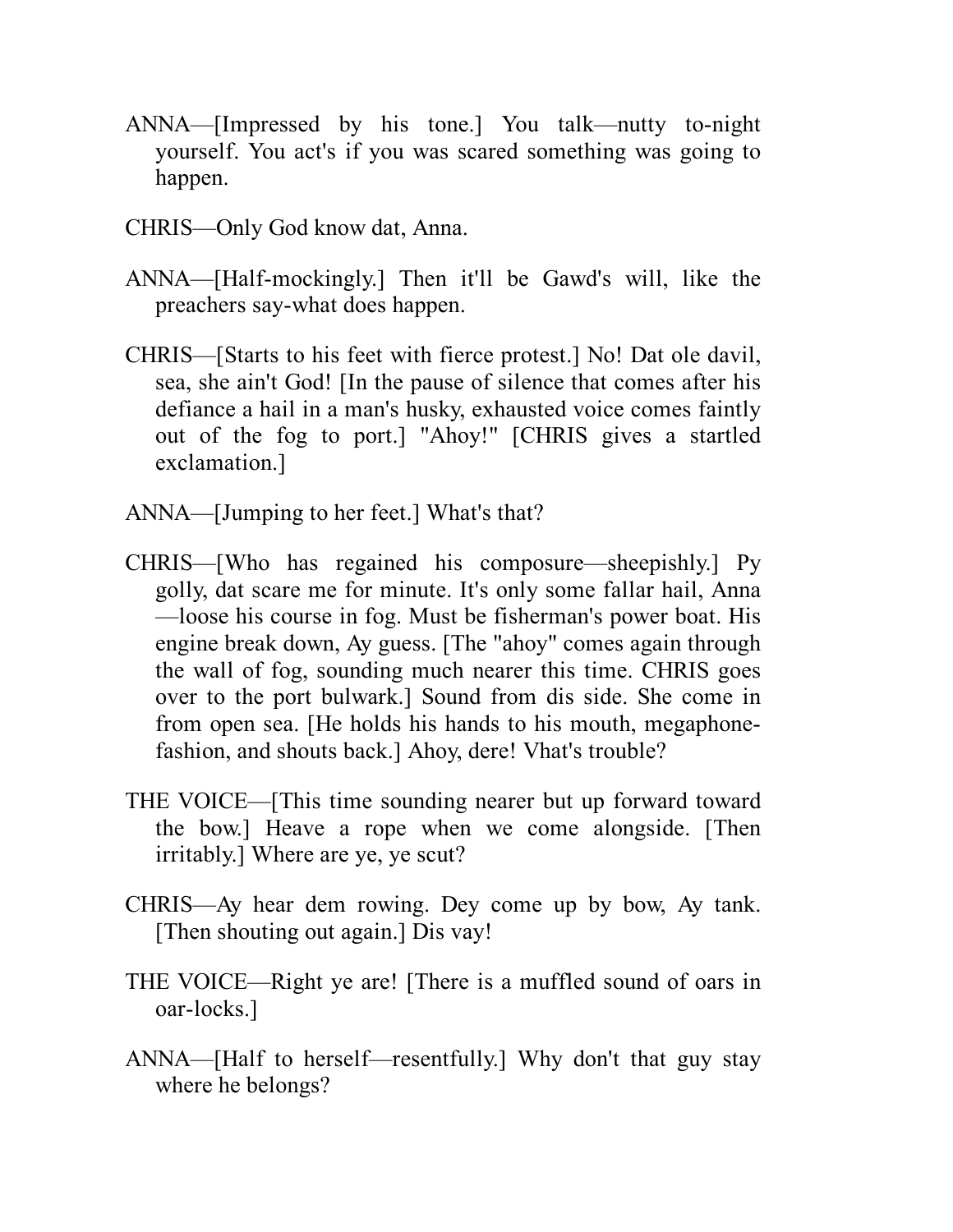- CHRIS—[Hurriedly.] Ay go up bow. All hands asleep 'cepting fallar on vatch. Ay gat heave line to dat fallar. [He picks up a coil of rope and hurries off toward the bow. ANNA walks back toward the extreme stern as if she wanted to remain as much isolated possible. She turns her back on the proceedings and stares out into the fog. THE VOICE is heard again shouting "Ahoy" and CHRIS answering "Dis way" Then there is a pause —the murmur of excited voices—then the scuffling of feet. CHRIS appears from around the cabin to port. He is supporting the limp form of a man dressed in dungarees, holding one of the man's arms around his neck. The deckhand, JOHNSON, a young, blond Swede, follows him, helping along another exhausted man similar fashion. ANNA turns to look at them. Chris stops for a second—volubly.] Anna! You come help, vill you? You find vhiskey in cabin. Dese fallars need drink for fix dem. Dey vas near dead.
- ANNA—[Hurrying to him.] Sure—but who are they? What's the trouble?
- CHRIS—Sailor fallars. Deir steamer gat wrecked. Dey been five days in open boat—four fallars—only one left able stand up. Come, Anna. [She precedes him into the cabin, holding the door open while he and JOHNSON carry in their burdens. The door is shut, then opened again as JOHNSON comes out. CHRIS'S voice shouts after him.] Go gat oder fallar, Yohnson.
- JOHNSON—Yes, sir. [He goes. The door is closed again. MAT BURKE stumbles in around the port side of the cabin. He moves slowly, feeling his way uncertainly, keeping hold of the port bulwark with his right hand to steady himself. He is stripped to the waist, has on nothing but a pair of dirty dungaree pants. He is a powerful, broad-chested six-footer, his face handsome in a hard, rough, bold, defiant way. He is about thirty, in the full power of his heavy-muscled, immense strength. His dark eyes are bloodshot and wild from sleeplessness. The muscles of his arms and shoulders are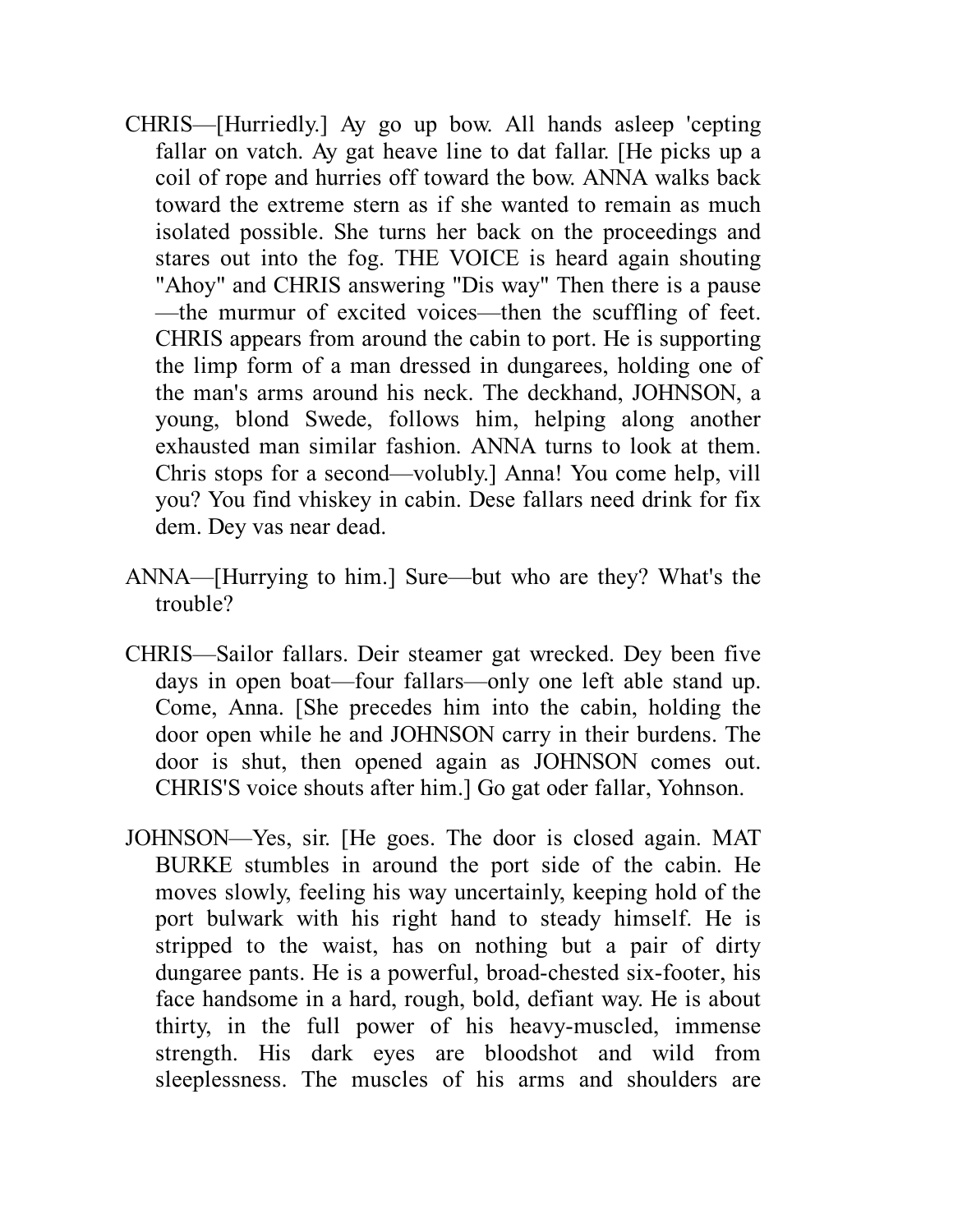lumped in knots and bunches, the veins of his forearms stand out like blue cords. He finds his way to the coil of hawser and sits down on it facing the cabin, his back bowed, head in his hands, in an attitude of spent weariness.

- BURKE—[Talking aloud to himself.] Row, ye divil! Row! [Then lifting his head and looking about him.] What's this tub? Well, we're safe anyway—with the help of God. [He makes the sign of the cross mechanically. JOHNSON comes along the deck to port, supporting the fourth man, who is babbling to himself incoherently. BURKE glances at him disdainfully.] Is it losing the small wits ye iver had, ye are? Deck-scrubbing scut! [They pass him and go into the cabin, leaving the door open. BURKE sags forward wearily.] I'm bate out—bate out entirely.
- ANNA—[Comes out of the cabin with a tumbler quarter-full of whiskey in her hand. She gives a start when she sees BURKE so near her, the light from the open door falling full on him. Then, overcoming what is evidently a feeling of repulsion, she comes up beside him.] Here you are. Here's a drink for you. You need it, I guess.
- BURKE—[Lifting his head slowly—confusedly.] Is it dreaming I am?
- ANNA—[Half smiling.] Drink it and you'll find it ain't no dream.
- BURKE—To hell with the drink—but I'll take it just the same. [He tosses it down.] Aah! I'm needin' that—and 'tis fine stuff. [Looking up at her with frank, grinning admiration.] But 'twasn't the booze I meant when I said, was I dreaming. I thought you was some mermaid out of the sea come to torment me. [He reaches out to feel of her arm.] Aye, rale flesh and blood, divil a less.
- ANNA—[Coldly. Stepping back from him.] Cut that.
- BURKE—But tell me, isn't this a barge I'm on—or isn't it?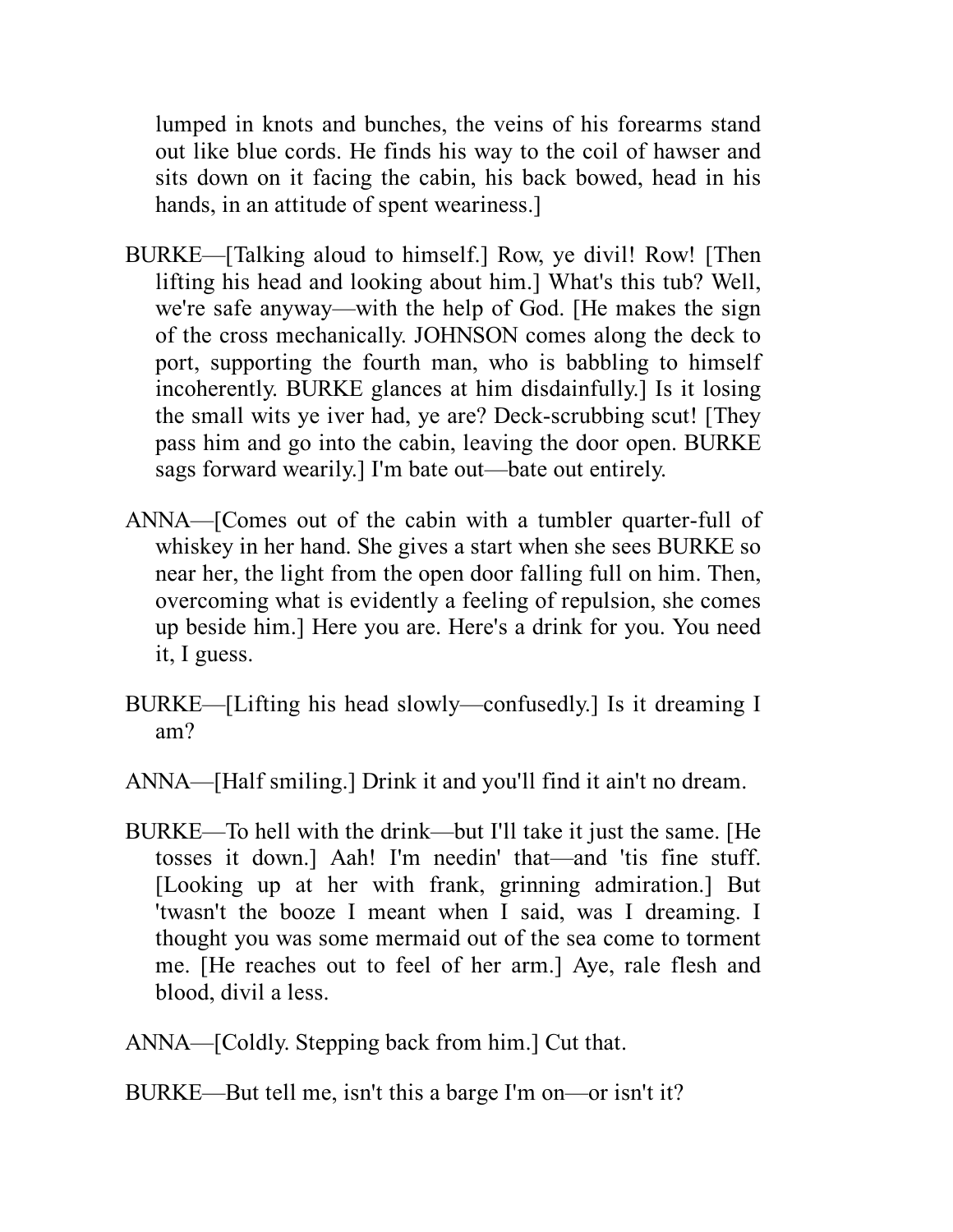ANNA—Sure.

- BURKE—And what is a fine handsome woman the like of you doing on this scow?
- ANNA—[Coldly.] Never you mind. [Then half-amused in spite of herself.] Say, you're a great one, honest—starting right in kidding after what you been through.
- BURKE—[Delighted—proudly.] Ah, it was nothing—aisy for a rale man with guts to him, the like of me. [He laughs.] All in the day's work, darlin'. [Then, more seriously but still in a boastful tone, confidentially.] But I won't be denying 'twas a damn narrow squeak. We'd all ought to be with Davy Jones at the bottom of the sea, be rights. And only for me, I'm telling you, and the great strength and guts is in me, we'd be being scoffed by the fishes this minute!
- ANNA—[Contemptuously.] Gee, you hate yourself, don't you? [Then turning away from him indifferently.] Well, you'd better come in and lie down. You must want to sleep.
- BURKE—[Stung—rising unsteadily to his feet with chest out and head thrown back—resentfully.] Lie down and sleep, is it? Divil a wink I'm after having for two days and nights and divil a bit I'm needing now. Let you not be thinking I'm the like of them three weak scuts come in the boat with me. I could lick the three of them sitting down with one hand tied behind me. They may be bate out, but I'm not—and I've been rowing the boat with them lying in the bottom not able to raise a hand for the last two days we was in it. [Furiously, as he sees this is making no impression on her.] And I can lick all hands on this tub, wan be wan, tired as I am!
- ANNA—[Sarcastically.] Gee, ain't you a hard guy! [Then, with a trace of sympathy, as she notices him swaying from weakness.] But never mind that fight talk. I'll take your word for all you've said. Go on and sit down out here, anyway, if I can't get you to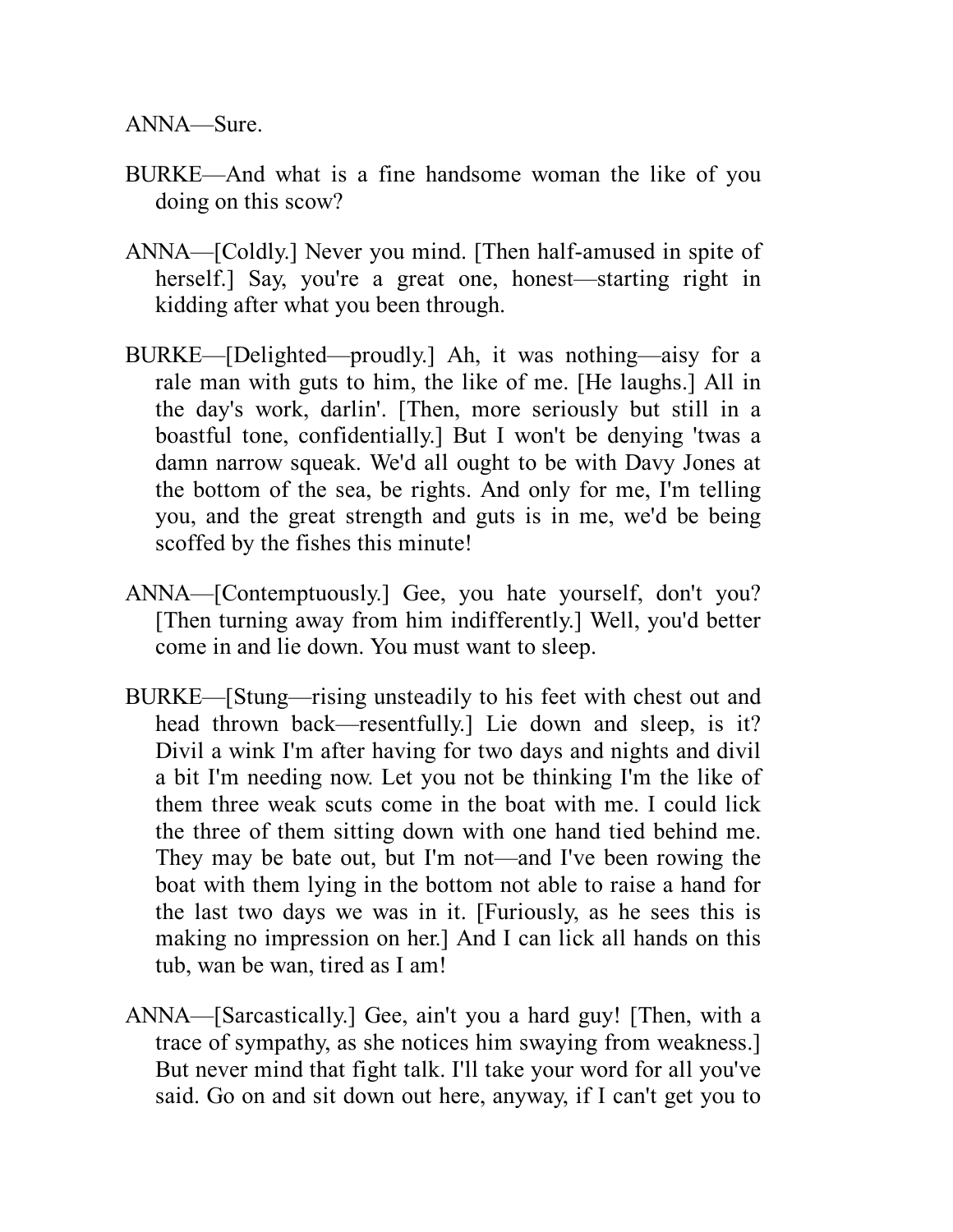come inside. [He sits down weakly.] You're all in, you might as well own up to it.

- BURKE—[Fiercely.] The hell I am!
- ANNA—[Coldly.] Well, be stubborn then for all I care. And I must say I don't care for your language. The men I know don't pull that rough stuff when ladies are around.
- BURKE—[Getting unsteadily to his feet again—in a rage.] Ladies! Ho-ho! Divil mend you! Let you not be making game of me. What would ladies be doing on this bloody hulk? [As ANNA attempts to go to the cabin, he lurches into her path.] Aisy, now! You're not the old Square-head's woman, I suppose you'll be telling me next—living in his cabin with him, no less! [Seeing the cold, hostile expression on ANNA's face, he suddenly changes his tone to one of boisterous joviality.] But I do be thinking, iver since the first look my eyes took at you, that it's a fool you are to be wasting yourself—a fine, handsome girl—on a stumpy runt of a man like that old Swede. There's too many strapping great lads on the sea would give their heart's blood for one kiss of you!
- ANNA—[Scornfully.] Lads like you, eh?
- BURKE—[Grinning.] Ye take the words out o' my mouth. I'm the proper lad for you, if it's meself do be saying it. [With a quick movement he puts his arms about her waist.] Whisht, now, me daisy! Himself's in the cabin. It's wan of your kisses I'm needing to take the tiredness from me bones. Wan kiss, now! [He presses her to him and attempts to kiss her.]
- ANNA—[Struggling fiercely.] Leggo of me, you big mut! [She pushes him away with all her might. BURKE, weak and tottering, is caught off his guard. He is thrown down backward and, in falling, hits his head a hard thump against the bulwark. He lies there still, knocked out for the moment. ANNA stands for a second, looking down at him frightenedly. Then she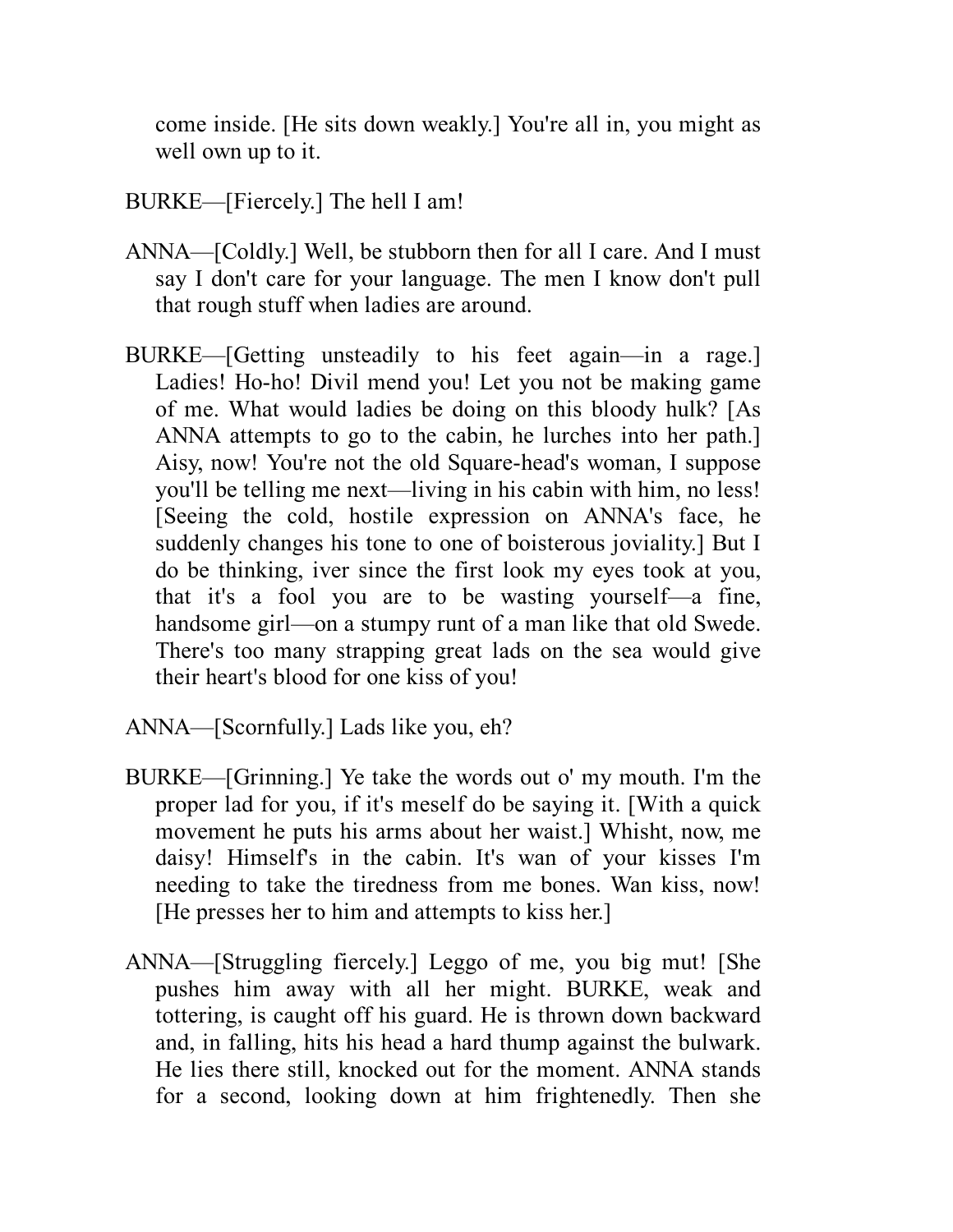kneels down beside him and raises his head to her knee, staring into his face anxiously for some sign of life.]

- BURKE—[Stirring a bit—mutteringly.] God stiffen it! [He opens his eyes and blinks up at her with vague wonder.]
- ANNA—[Letting his head sink back on the deck, rising to her feet with a sigh of relief.] You're coming to all right, eh? Gee, I was scared for a moment I'd killed you.
- BURKE—[With difficulty rising to a sitting position—scornfully.] Killed, is it? It'd take more than a bit of a blow to crack my thick skull. [Then looking at her with the most intense admiration.] But, glory be, it's a power of strength is in them two fine arms of yours. There's not a man in the world can say the same as you, that he seen Mat Burke lying at his feet and him dead to the world.
- ANNA—[Rather remorsefully.] Forget it. I'm sorry it happened, see? [BURKE rises and sits on bench. Then severely.] Only you had no right to be getting fresh with me. Listen, now, and don't go getting any more wrong notions. I'm on this barge because I'm making a trip with my father. The captain's my father. Now you know.
- BURKE—The old square—the old Swede, I mean?
- ANNA—Yes.
- BURKE—[Rising—peering at her face.] Sure I might have known it, if I wasn't a bloody fool from birth. Where else'd you get that fine yellow hair is like a golden crown on your head.
- ANNA—[With an amused laugh.] Say, nothing stops you, does it? [Then attempting a severe tone again.] But don't you think you ought to be apologizing for what you said and done yust a minute ago, instead of trying to kid me with that mush?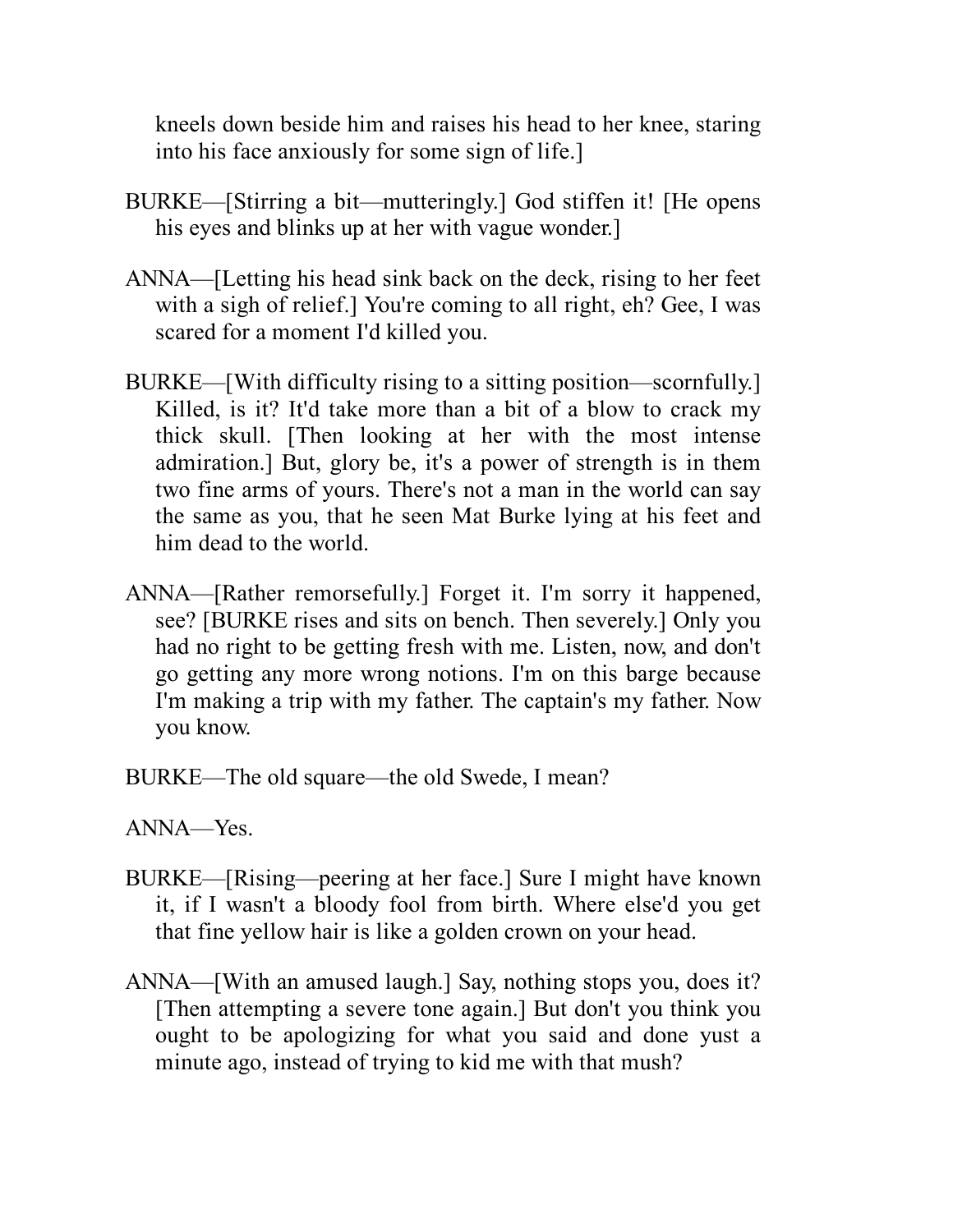- BURKE—[Indignantly.] Mush! [Then bending forward toward her with very intense earnestness.] Indade and I will ask your pardon a thousand times—and on my knees, if ye like. I didn't mean a word of what I said or did. [Resentful again for a second.] But divil a woman in all the ports of the world has iver made a great fool of me that way before!
- ANNA—[With amused sarcasm.] I see. You mean you're a ladykiller and they all fall for you.
- BURKE—[Offended. Passionately.] Leave off your fooling! 'Tis that is after getting my back up at you. [Earnestly.] 'Tis no lie I'm telling you about the women. [Ruefully.] Though it's a great jackass I am to be mistaking you, even in anger, for the like of them cows on the waterfront is the only women I've met up with since I was growed to a man. [As ANNA shrinks away from him at this, he hurries on pleadingly.] I'm a hard, rough man and I'm not fit, I'm thinking, to be kissing the shoe-soles of a fine, dacent girl the like of yourself. 'Tis only the ignorance of your kind made me see you wrong. So you'll forgive me, for the love of God, and let us be friends from this out. [Passionately.] I'm thinking I'd rather be friends with you than have my wish for anything else in the world. [He holds out his hand to her shyly.]
- ANNA—[Looking queerly at him, perplexed and worried, but moved and pleased in spite of herself—takes his hand uncertainly.] Sure.
- BURKE—[With boyish delight.] God bless you! [In his excitement he squeezes her hand tight.]

ANNA—Ouch!

BURKE—[Hastily dropping her hand—ruefully.] Your pardon, Miss. 'Tis a clumsy ape I am. [Then simply—glancing down his arm proudly.] It's great power I have in my hand and arm, and I do be forgetting it at times.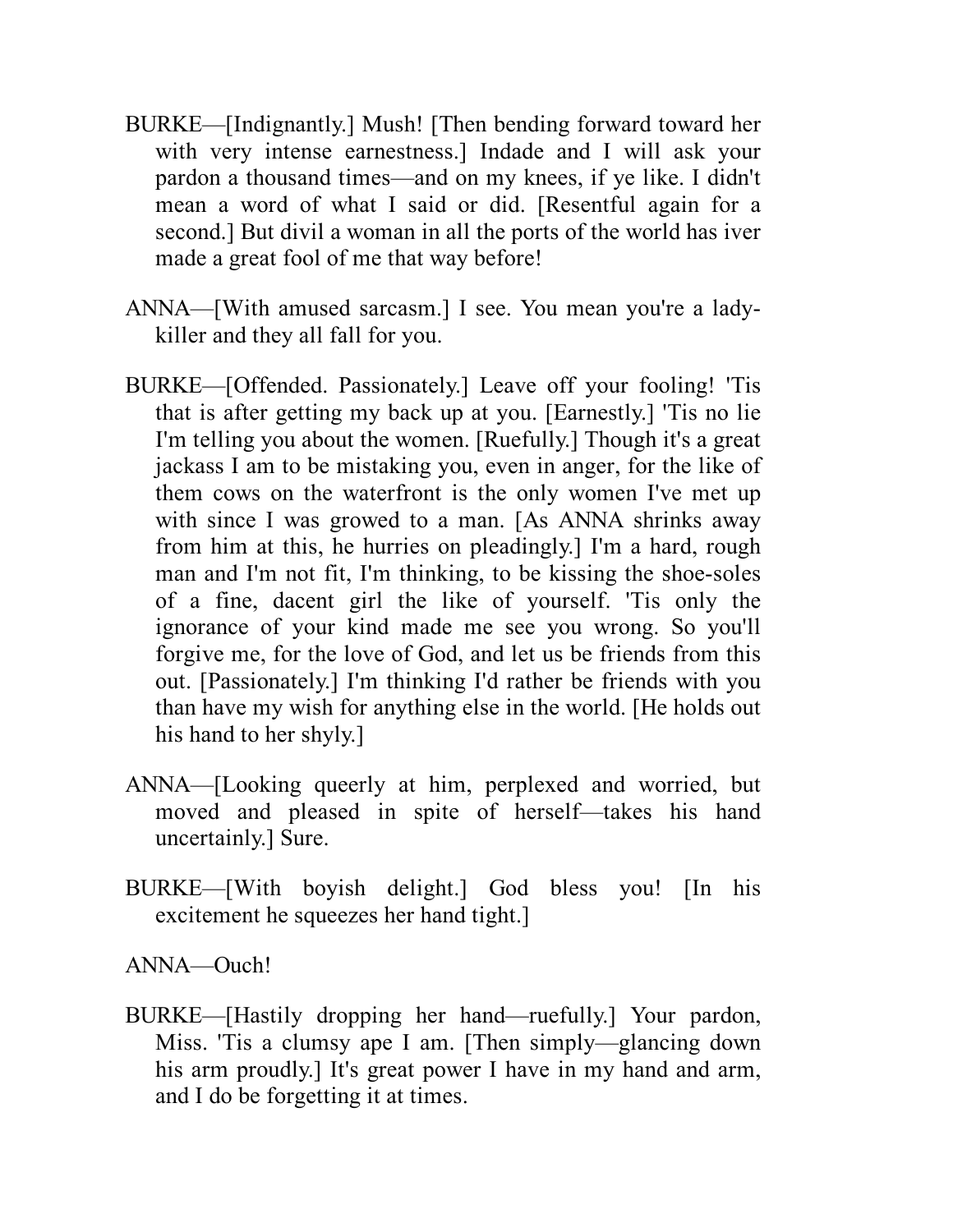- ANNA—[Nursing her crushed hand and glancing at his arm, not without a trace of his own admiration.] Gee, you're some strong, all right.
- BURKE—[Delighted.] It's no lie, and why shouldn't I be, with me shoveling a million tons of coal in the stokeholes of ships since I was a lad only. [He pats the coil of hawser invitingly.] Let you sit down, now, Miss, and I'll be telling you a bit of myself, and you'll be telling me a bit of yourself, and in an hour we'll be as old friends as if we was born in the same house. [He pulls at her sleeve shyly.] Sit down now, if you plaze.
- ANNA—[With a half laugh.] Well—[She sits down.] But we won't talk about me, see? You tell me about yourself and about the wreck.
- BURKE—[Flattered.] I'll tell you, surely. But can I be asking you one question. Miss, has my head in a puzzle?
- ANNA—[Guardedly.] Well—I dunno—what is it?
- BURKE—What is it you do when you're not taking a trip with the Old Man? For I'm thinking a fine girl the like of you ain't living always on this tub.
- ANNA—[Uneasily.] No—of course I ain't. [She searches his face suspiciously, afraid there may be some hidden insinuation in his words. Seeing his simple frankness, she goes on confidently.] Well, I'll tell you. I'm a governess, see? I take care of kids for people and learn them things.
- BURKE—[Impressed.] A governess, is it? You must be smart, surely.
- ANNA—But let's not talk about me. Tell me about the wreck, like you promised me you would.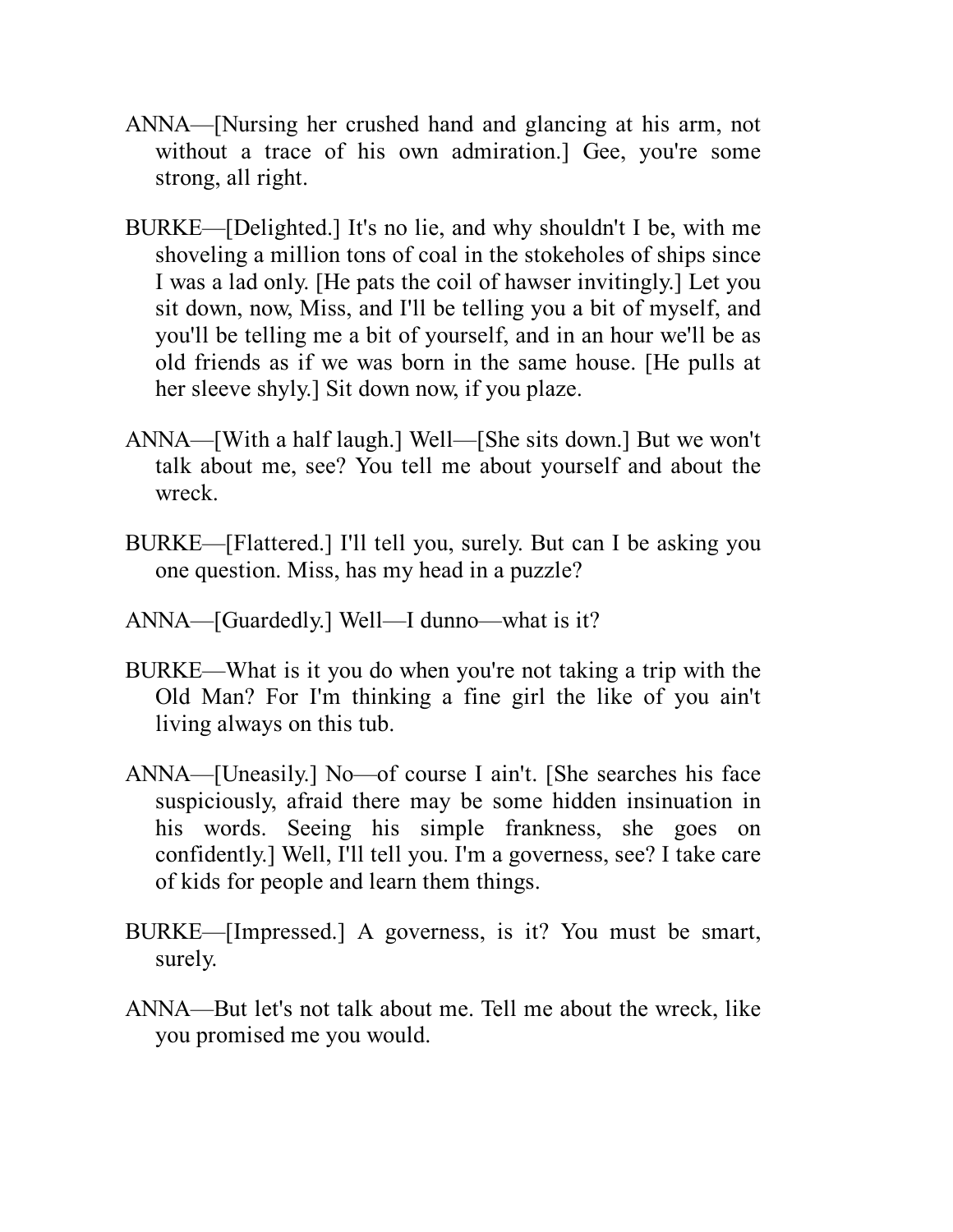- BURKE—[Importantly.] 'Twas this way, Miss. Two weeks out we ran into the divil's own storm, and she sprang wan hell of a leak up for'ard. The skipper was hoping to make Boston before another blow would finish her, but ten days back we met up with another storm the like of the first, only worse. Four days we was in it with green seas raking over her from bow to stern. That was a terrible time, God help us. [Proudly.] And if 'twasn't for me and my great strength, I'm telling you—and it's God's truth—there'd been mutiny itself in the stokehole. 'Twas me held them to it, with a kick to wan and a clout to another, and they not caring a damn for the engineers any more, but fearing a clout of my right arm more than they'd fear the sea itself. [He glances at her anxiously, eager for her approval.]
- ANNA—[Concealing a smile—amused by this boyish boasting of his.] You did some hard work, didn't you?
- BURKE—[Promptly.] I did that! I'm a divil for sticking it out when them that's weak give up. But much good it did anyone! 'Twas a mad, fightin' scramble in the last seconds with each man for himself. I disremember how it come about, but there was the four of us in wan boat and when we was raised high on a great wave I took a look about and divil a sight there was of ship or men on top of the sea.
- ANNA—[In a subdued voice.] Then all the others was drowned?
- BURKE—They was, surely.
- ANNA—[With a shudder.] What a terrible end!
- BURKE—[Turns to her.] A terrible end for the like of them swabs does live on land, maybe. But for the like of us does be roaming the seas, a good end, I'm telling you—quick and clane.
- ANNA—[Struck by the word.] Yes, clean. That's yust the word for —all of it—the way it makes me feel.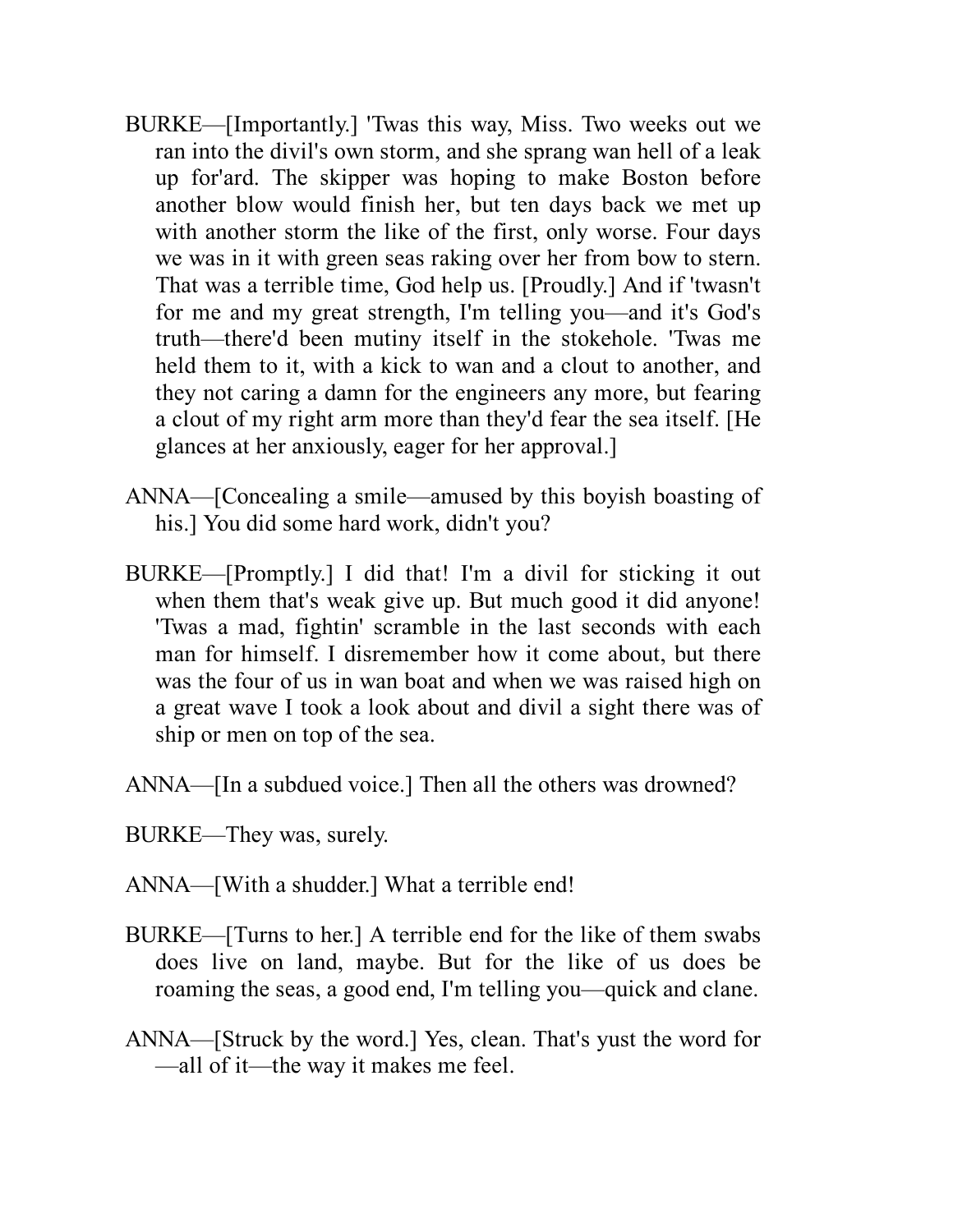- BURKE—The sea, you mean? [Interestedly.] I'm thinking you have a bit of it in your blood, too. Your Old Man wasn't only a barge rat—begging your pardon—all his life, by the cut of him.
- ANNA—No, he was bo'sun on sailing ships for years. And all the men on both sides of the family have gone to sea as far back as he remembers, he says. All the women have married sailors, too.
- BURKE—[With intense satisfaction.] Did they, now? They had spirit in them. It's only on the sea you'd find rale men with guts is fit to wed with fine, high-tempered girls [Then he adds halfboldly] the like of yourself.
- ANNA—[With a laugh.] There you go kiddin' again. [Then seeing his hurt expression—quickly.] But you was going to tell me about yourself. You're Irish, of course I can tell that.
- BURKE—[Stoutly.] Yes, thank God, though I've not seen a sight of it in fifteen years or more.
- ANNA—[Thoughtfully.] Sailors never do go home hardly, do they? That's what my father was saying.
- BURKE—He wasn't telling no lie. [With sudden melancholy.] It's a hard and lonesome life, the sea is. The only women you'd meet in the ports of the world who'd be willing to speak you a kind word isn't woman at all. You know the kind I mane, and they're a poor, wicked lot, God forgive them. They're looking to steal the money from you only.
- ANNA—[Her face averted—rising to her feet—agitatedly.] I think —I guess I'd better see what's doing inside.
- BURKE—[Afraid he has offended her—beseechingly.] Don't go, I'm saying! Is it I've given you offence with my talk of the like of them? Don't heed it at all! I'm clumsy in my wits when it comes to talking proper with a girl the like of you. And why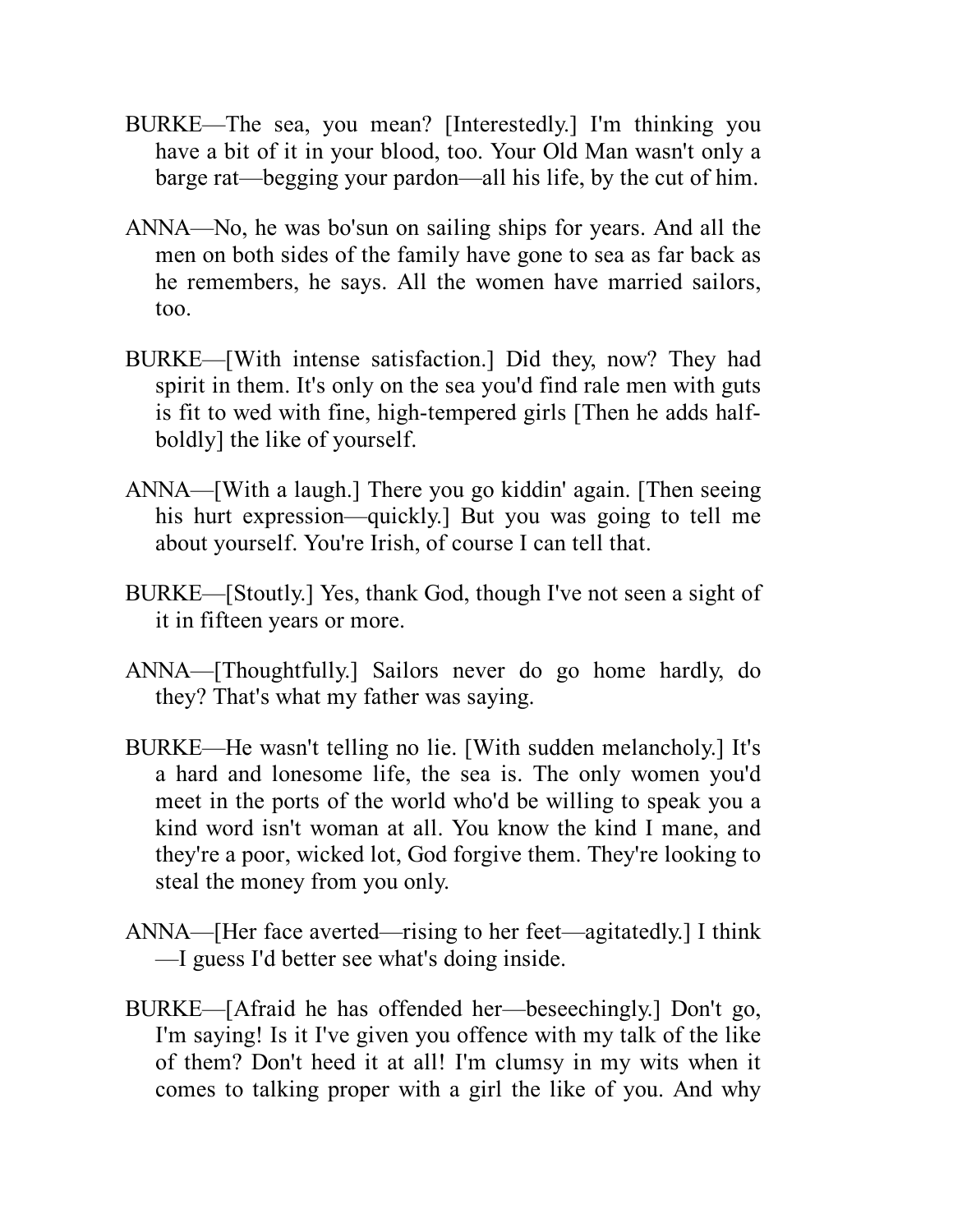wouldn't I be? Since the day I left home for to go to sea punching coal, this is the first time I've had a word with a rale, dacent woman. So don't turn your back on me now, and we beginning to be friends.

- ANNA—[Turning to him again—forcing a smile.] I'm not sore at you, honest.
- BURKE—[Gratefully.] God bless you!
- ANNA—[Changing the subject abruptly.] But if you honestly think the sea's such a rotten life, why don't you get out of it?
- BURKE—[Surprised.] Work on land, is it? [She nods. He spits scornfully.] Digging spuds in the muck from dawn to dark, I suppose? [Vehemently.] I wasn't made for it, Miss.
- ANNA—[With a laugh.] I thought you'd say that.
- BURKE—[Argumentatively.] But there's good jobs and bad jobs at sea, like there'd be on land. I'm thinking if it's in the stokehole of a proper liner I was, I'd be able to have a little house and be home to it wan week out of four. And I'm thinking that maybe then I'd have the luck to find a fine dacent girl—the like of yourself, now—would be willing to wed with me.
- ANNA—[Turning away from him with a short laugh—uneasily.] Why, sure. Why not?
- BURKE—[Edging up close to her—exultantly.] Then you think a girl the like of yourself might maybe not mind the past at all but only be seeing the good herself put in me?
- ANNA—[In the same tone.] Why, sure.
- BURKE—[Passionately.] She'd not be sorry for it, I'd take my oath! 'Tis no more drinking and roving about I'd be doing then,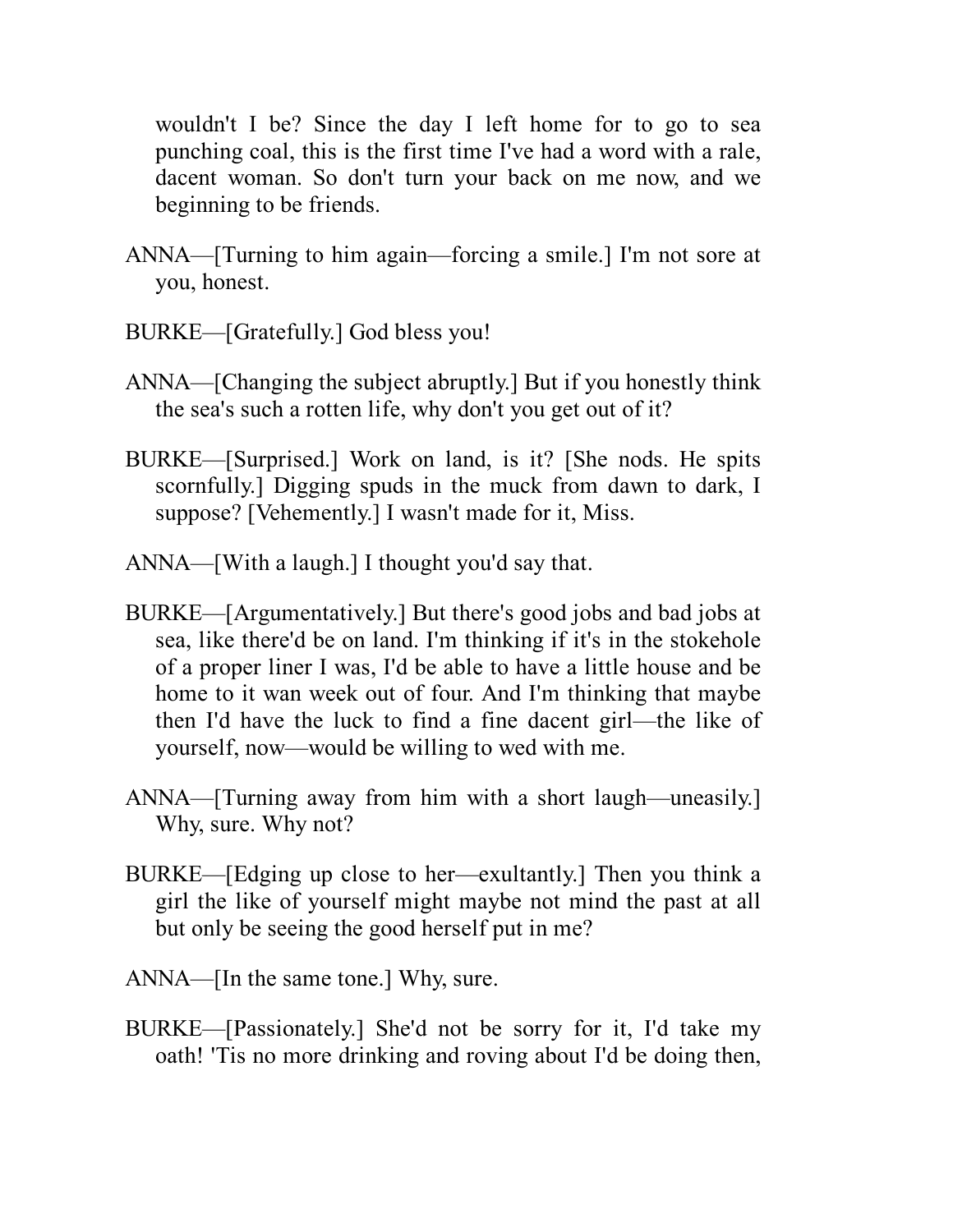but giving my pay day into her hand and staying at home with her as meek as a lamb each night of the week I'd be in port.

- ANNA—[Moved in spite of herself and troubled by this halfconcealed proposal—with a forced laugh.] All you got to do is find the girl.
- BURKE—I have found her!
- ANNA—[Half-frightenedly—trying to laugh it off.] You have? When? I thought you was saying—
- BURKE—[Boldly and forcefully.] This night. [Hanging his head humbly.] If she'll be having me. [Then raising his eyes to hers —simply.] 'Tis you I mean.
- ANNA—[Is held by his eyes for a moment—then shrinks back from him with a strange, broken laugh.] Say—are you—going crazy? Are you trying to kid me? Proposing—to me!—for Gawd's sake!—on such short acquaintance? [CHRIS comes out of the cabin and stands staring blinkingly astern. When he makes out ANNA in such intimate proximity to this strange sailor, an angry expression comes over his face.]
- BURKE—[Following her—with fierce, pleading insistence.] I'm telling you there's the will of God in it that brought me safe through the storm and fog to the wan spot in the world where you was! Think of that now, and isn't it queer—
- CHRIS—Anna! [He comes toward them, raging, his fists clenched.] Anna, you gat in cabin, you hear!
- ANNA—[All her emotions immediately transformed into resentment at his bullying tone.] Who d'you think you're talking to—a slave?
- CHRIS—[Hurt—his voice breaking—pleadingly.] You need gat rest, Anna. You gat sleep. [She does not move. He turns on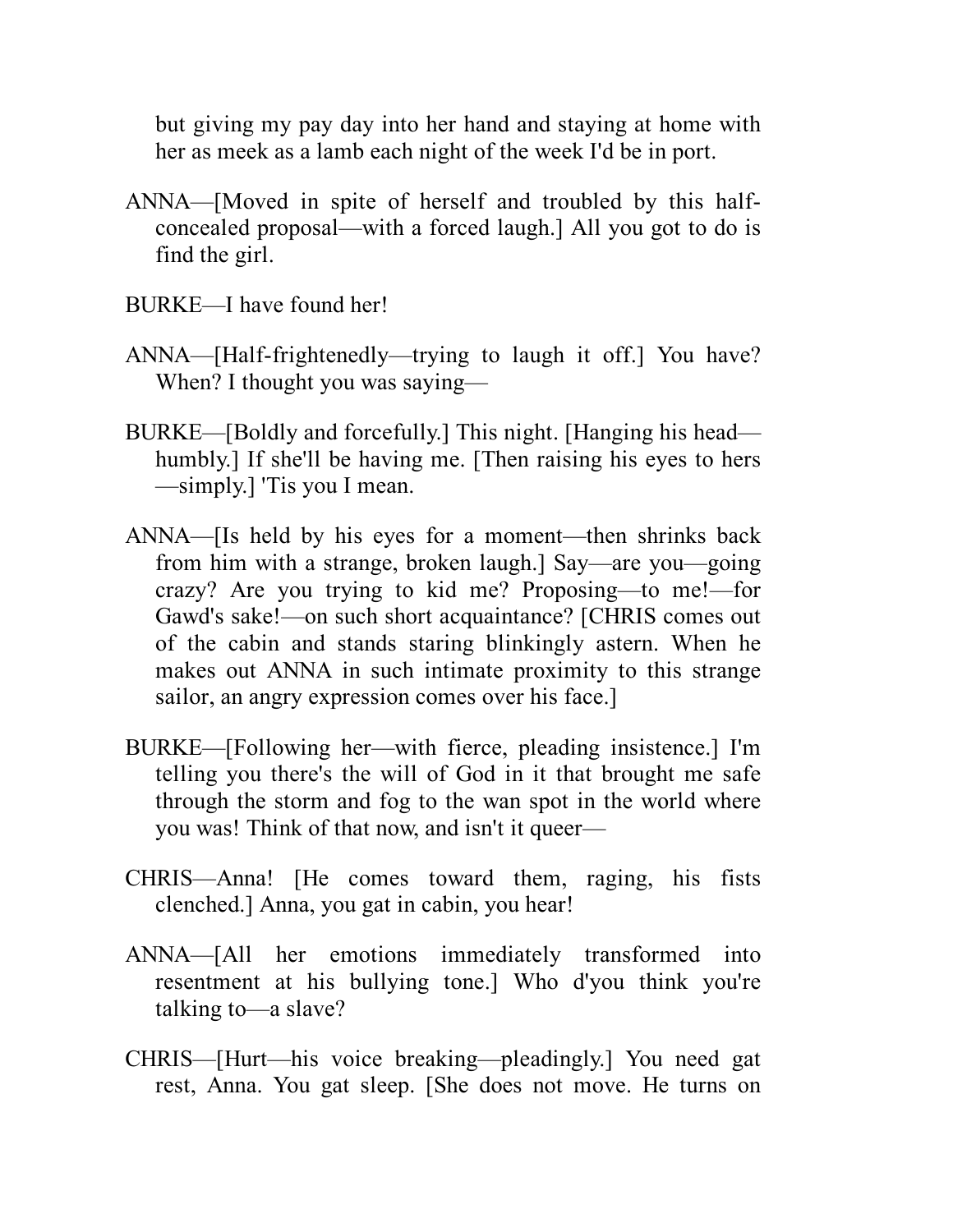BURKE furiously.] What you doing here, you sailor fallar? You ain't sick like oders. You gat in fo'c's'tle. Dey give you bunk. [Threateningly.] You hurry, Ay tal you!

- ANNA—[Impulsively.] But he is sick. Look at him. He can hardly stand up.
- BURKE—[Straightening and throwing out his chest—with a bold laugh.] Is it giving me orders ye are, me bucko? Let you look out, then! With wan hand, weak as I am, I can break ye in two and fling the pieces over the side—and your crew after you. [Stopping abruptly.] I was forgetting. You're her Old Man and I'd not raise a fist to you for the world. [His knees sag, he wavers and seems about to fall. ANNA utters an exclamation of alarm and hurries to his slde.]
- ANNA—[Taking one of his arms over her shoulder.] Come on in the cabin. You can have my bed if there ain't no other place.
- BURKE—[With jubilant happiness—as they proceed toward the cabin.] Glory be to God, is it holding my arm about your neck you are! Anna! Anna! Sure it's a sweet name is suited to you.
- ANNA—[Guiding him carefully.] Sssh! Sssh!
- BURKE—Whisht, is it? Indade, and I'll not. I'll be roaring it out like a fog horn over the sea! You're the girl of the world and we'll be marrying soon and I don't care who knows it!
- ANNA—[As she guides him through the cabin door.] Ssshh! Never mind that talk. You go to sleep. [They go out of sight in the cabin. CHRIS, who has been listening to BURKE's last words with open-mouthed amazement stands looking after them helplessly.]
- CHRIS—[Turns suddenly and shakes his fist out at the sea—with bitter hatred.] Dat's your dirty trick, damn ole davil, you! [Then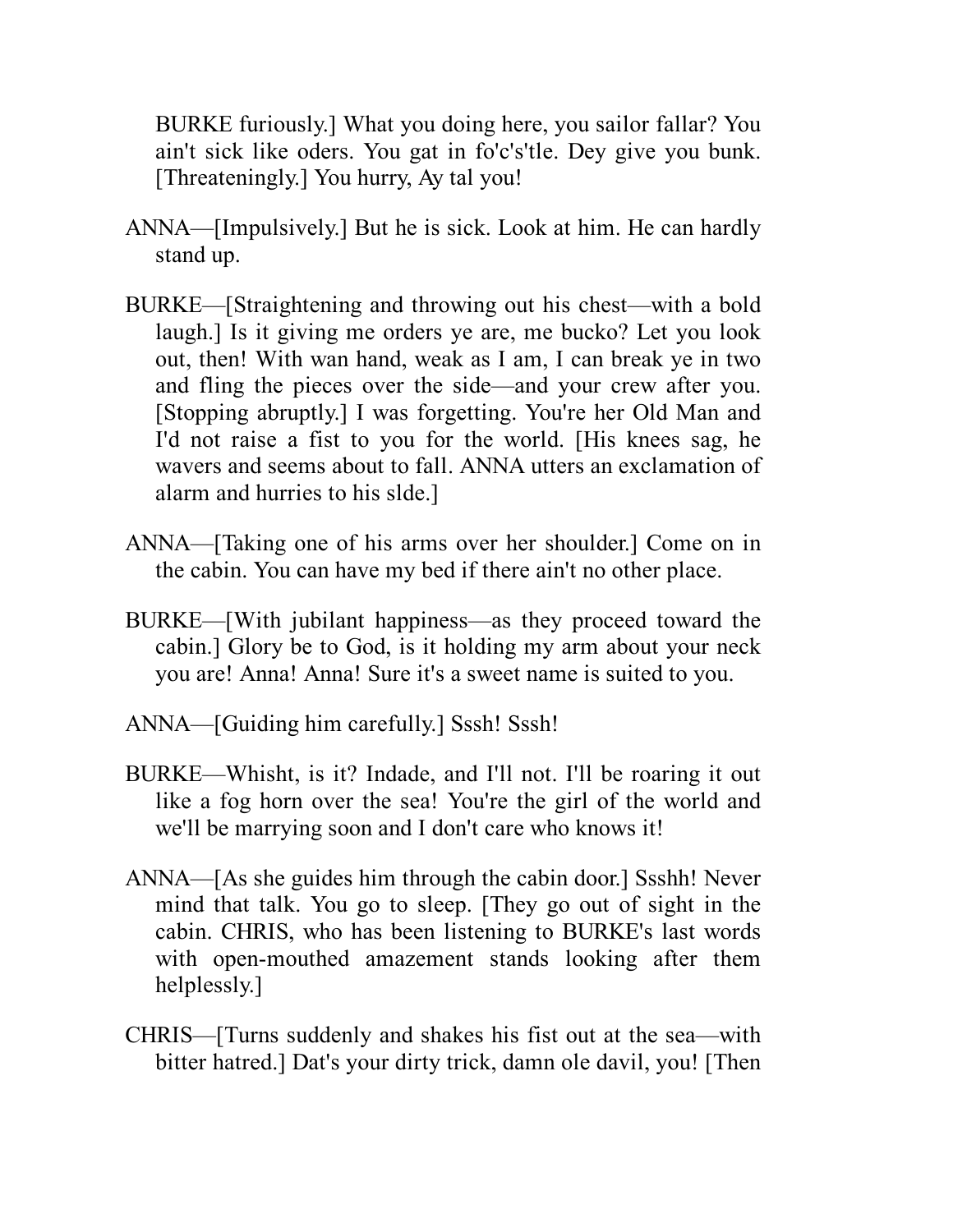in a frenzy of rage.] But, py God, you don't do dat! Not while Ay'm living! No, py God, you don't!

[The Curtain Falls]

## **ACT III**

SCENE—The interior of the cabin on the barge, "Simeon Winthrop" (at dock in Boston)—a narrow, low-ceilinged compartment the walls of which are painted a light brown with white trimmings. In the rear on the left, a door leading to the sleeping quarters. In the far left corner, a large lockercloset, painted white, on the door of which a mirror hangs on a nail. In the rear wall, two small square windows and a door opening out on the deck toward the stern. In the right wall, two more windows looking out on the port deck. White curtains, clean and stiff, are at the windows. A table with two cane-bottomed chairs stands in the center of the cabin. A dilapidated, wicker rocker, painted brown, is also by the table.

It is afternoon of a sunny day about a week later. From the harbor and docks outside, muffled by the closed door and windows, comes the sound of steamers' whistles and the puffing snort of the donkey engines of some ship unloading nearby.

As the curtain rises, CHRIS and ANNA are discovered. ANNA is seated in the rocking-chair by the table, with a newspaper in her hands. She is not reading but staring straight in front of her. She looks unhappy, troubled, frowningly concentrated on her thoughts. CHRIS wanders about the room, casting quick, uneasy side glances at her face, then stopping to peer absentmindedly out of the window. His attitude betrays an overwhelming, gloomy anxiety which has him on tenter hooks. He pretends to be engaged in setting things ship-shape, but this occupation is confined to picking up some object, staring at it stupidly for a second, then aimlessly putting it down again. He clears his throat and starts to sing to himself in a low,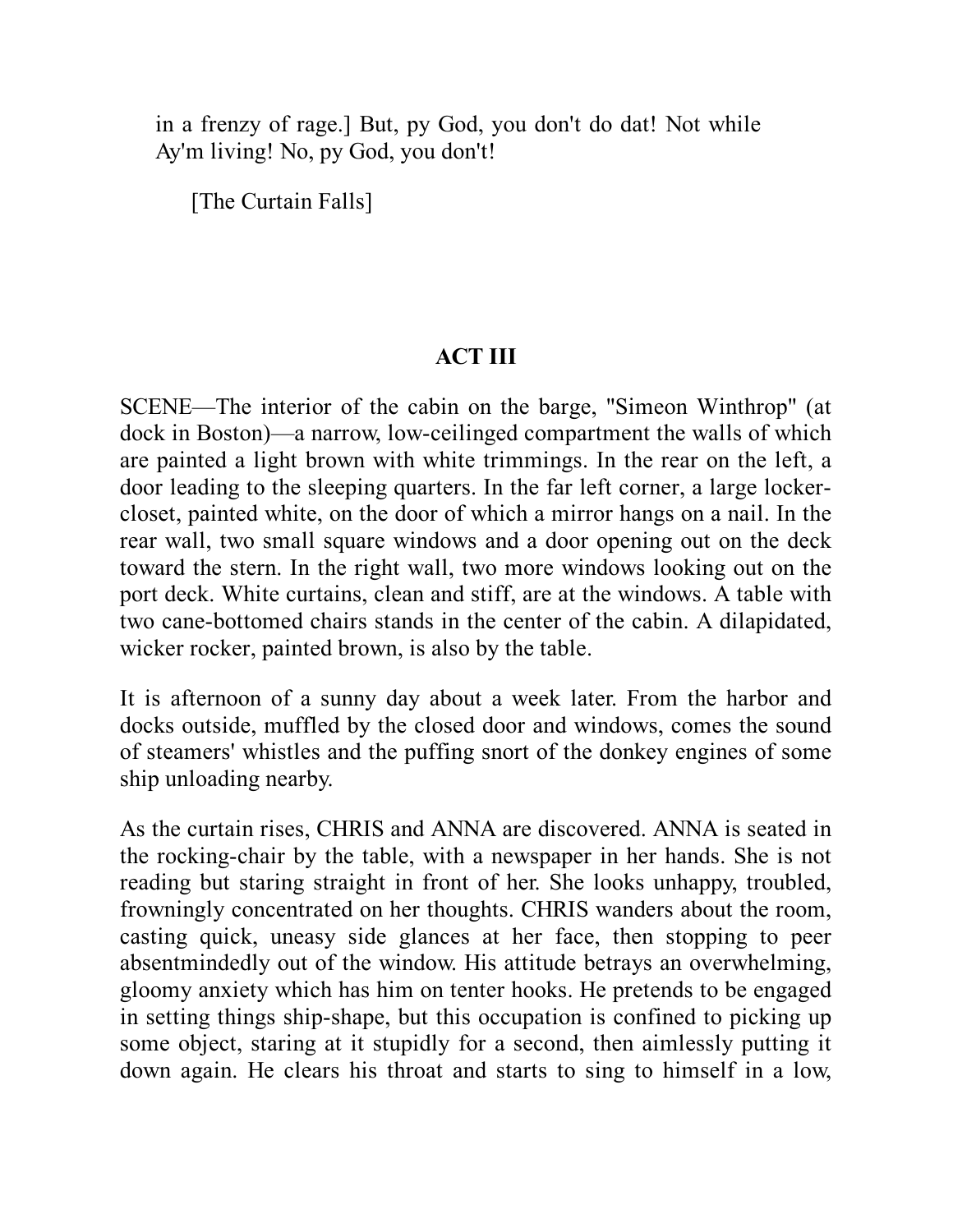doleful voice: "My Yosephine, come aboard de ship. Long time Ay wait for you."

- ANNA—[Turning on him, sarcastically.] I'm glad someone's feeling good. [Wearily.] Gee, I sure wish we was out of this dump and back in New York.
- CHRIS—[With a sigh.] Ay'm glad vhen ve sail again, too. [Then, as she makes no comment, he goes on with a ponderous attempt at sarcasm.] Ay don't see vhy you don't like Boston, dough. You have good time here, Ay tank. You go ashore all time, every day and night veek ve've been here. You go to movies, see show, gat all kinds fun—[His eyes hard with hatred.] All with that damn Irish fallar!
- ANNA—[With weary scorn.] Oh, for heaven's sake, are you off on that again? Where's the harm in his taking me around? D'you want me to sit all day and night in this cabin with you—and knit? Ain't I got a right to have as good a time as I can?
- CHRIS—It ain't right kind of fun—not with that fallar, no.
- ANNA—I been back on board every night by eleven, ain't I? [Then struck by some thought—looks at him with keen suspicion with rising anger.] Say, look here, what d'you mean by what you yust said?
- CHRIS—[Hastily.] Nutting but what Ay say, Anna.
- ANNA—You said "ain't right" and you said it funny. Say, listen here, you ain't trying to insinuate that there's something wrong between us, are you?
- CHRIS—[Horrified.] No, Anna! No, Ay svear to God, Ay never tank dat!
- ANNA—[Mollified by his very evident sincerity—sitting down again.] Well, don't you never think it neither if you want me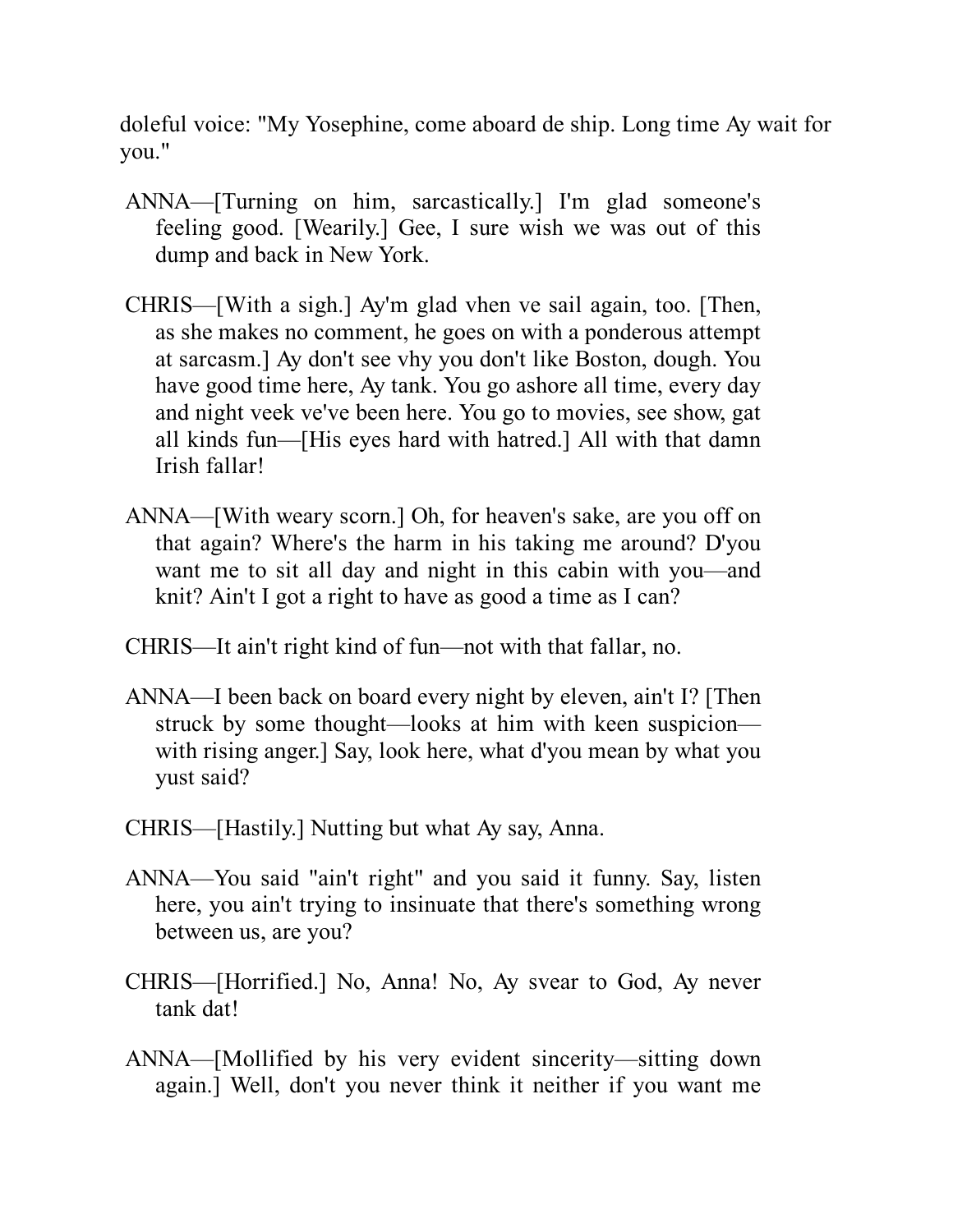ever to speak to you again. [Angrily again.] If I ever dreamt you thought that, I'd get the hell out of this barge so quick you couldn't see me for dust.

- CHRIS—[Soothingly.] Ay wouldn't never dream—[Then, after a second's pause, reprovingly.] You vas gatting learn to svear. Dat ain't nice for young gel, you tank?
- ANNA—[With a faint trace of a smile.] Excuse me. You ain't used to such language, I know. [Mockingly.] That's what your taking me to sea has done for me.
- CHRIS—[Indignantly.] No, it ain't me. It's dat damn sailor fallar learn you bad tangs.
- ANNA—He ain't a sailor. He's a stoker.
- CHRIS—[Forcibly.] Dat vas million times vorse, Ay tal you! Dem fallars dat vork below shoveling coal vas de dirtiest, rough gang of no-good fallars in vorld!
- ANNA—I'd hate to hear you say that to Mat.
- CHRIS—Oh, Ay tal him same tang. You don't gat it in head Ay'm scared of him yust 'cause he vas stronger'n Ay vas. [Menacingly.] You don't gat for fight with fists with dem fallars. Dere's oder vay for fix him.
- ANNA—[Glancing at him with sudden alarm.] What d'you mean?
- CHRIS—[Sullenly.] Nutting.
- ANNA—You'd better not. I wouldn't start no trouble with him if I was you. He might forget some time that you was old and my father—and then you'd be out of luck.
- CHRIS—[With smouldering hatred.] Vell, yust let him! Ay'm ole bird maybe, but Ay bet Ay show him trick or two.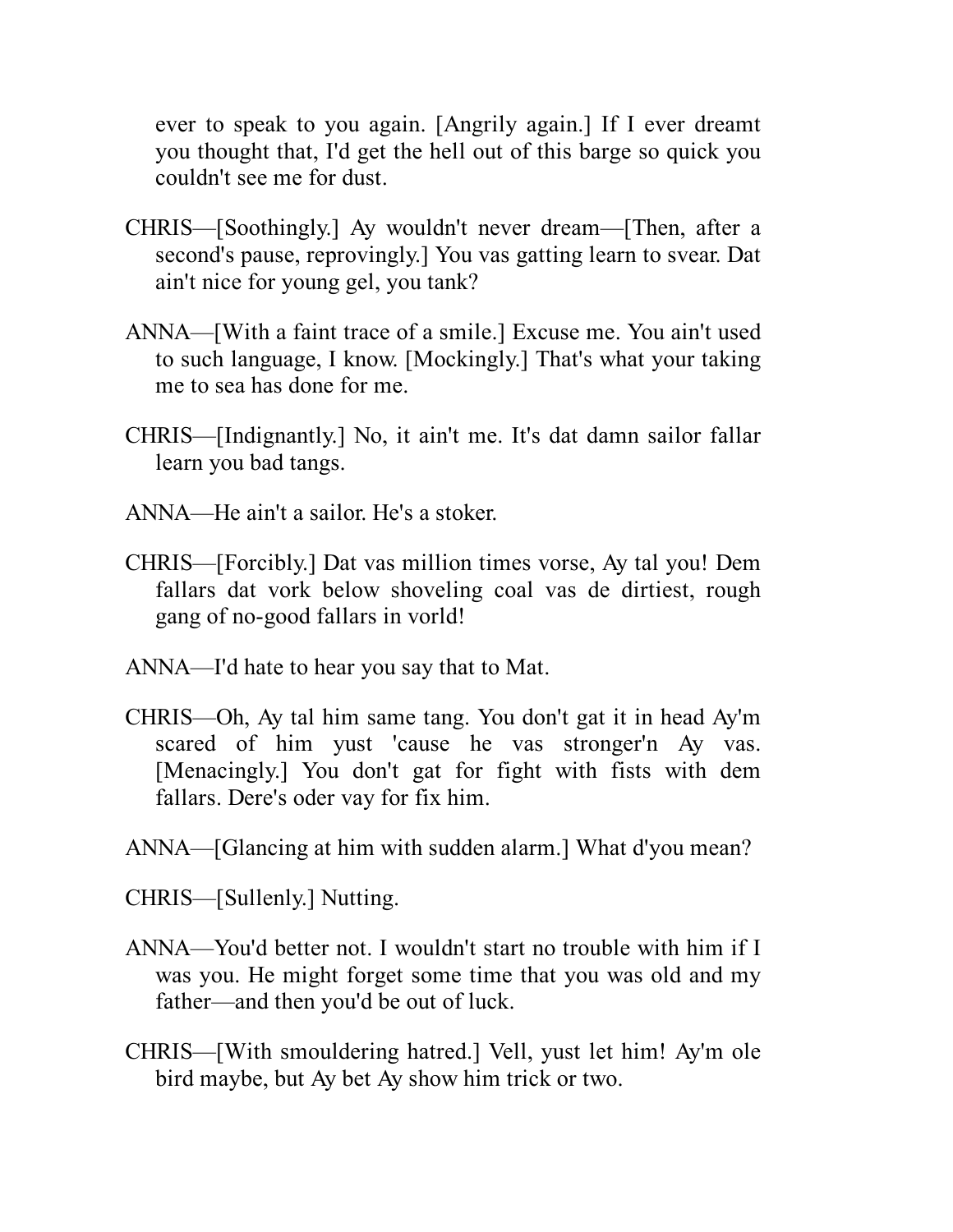- ANNA—[Suddenly changing her tone—persuasively.] Aw come on, be good. What's eating you, anyway? Don't you want no one to be nice to me except yourself?
- CHRIS—[Placated—coming to her—eagerly.] Yes, Ay do, Anna only not fallar on sea. But Ay like for you marry steady fallar got good yob on land. You have little home in country all your own—
- ANNA—[Rising to her feet—brusquely.] Oh, cut it out! [Scornfully.] Little home in the country! I wish you could have seen the little home in the country where you had me in jail till I was sixteen! [With rising irritation.] Some day you're going to get me so mad with that talk, I'm going to turn loose on you and tell you—a lot of things that'll open your eyes.
- CHRIS—[Alarmed.] Ay don't vant—
- ANNA—I know you don't; but you keep on talking yust the same.
- CHRIS—Ay don't talk no more den, Anna.
- ANNA—Then promise me you'll cut out saying nasty things about Mat Burke every chance you get.
- CHRIS—[Evasive and suspicious.] Vhy? You like dat fallar—very much, Anna?
- ANNA—Yes, I certainly do! He's a regular man, no matter what faults he's got. One of his fingers is worth all the hundreds of men I met out there—inland.
- CHRIS—[His face darkening.] Maybe you tank you love him, den?
- ANNA—[Defiantly.] What of it if I do?
- CHRIS—[Scowling and forcing out the words.] Maybe—you tank you—marry him?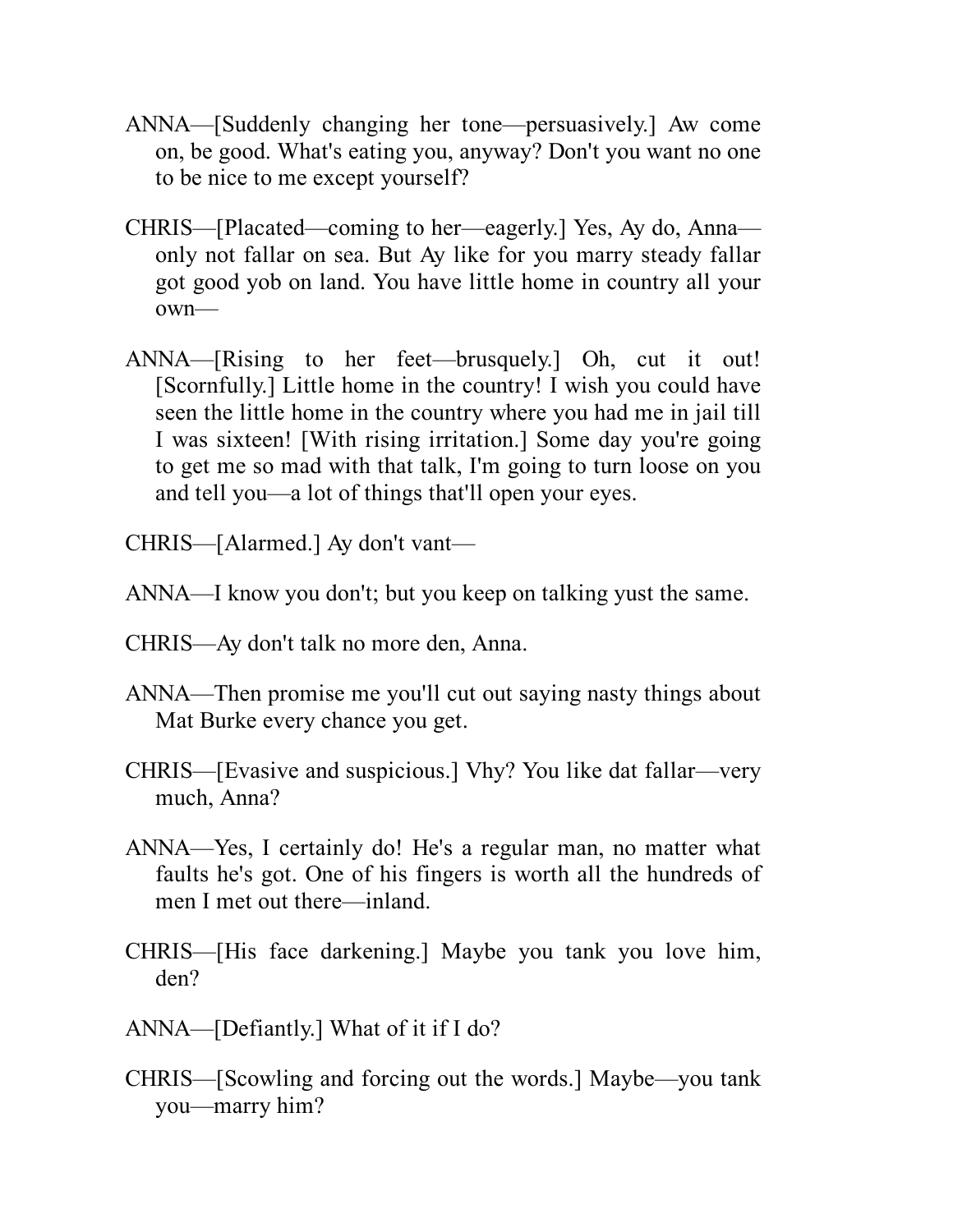- ANNA—[Shaking her head.] No! [CHRIS' face lights up with relief. ANNA continues slowly, a trace of sadness in her voice.] If I'd met him four years ago—or even two years ago—I'd have jumped at the chance, I tell you that straight. And I would now —only he's such a simple guy—a big kid—and I ain't got the heart to fool him. [She breaks off suddenly.] But don't never say again he ain't good enough for me. It's me ain't good enough for him.
- CHRIS—[Snorts scornfully.] Py yiminy, you go crazy, Ay tank!
- ANNA—[With a mournful laugh.] Well, I been thinking I was myself the last few days. [She goes and takes a shawl from a hook near the door and throws it over her shoulders.] Guess I'll take a walk down to the end of the dock for a minute and see what's doing. I love to watch the ships passing. Mat'll be along before long, I guess. Tell him where I am, will you?
- CHRIS—[Despondently.] All right, Ay tal him. [ANNA goes out the doorway on rear. CHRIS follows her out and stands on the deck outside for a moment looking after her. Then he comes back inside and shuts the door. He stands looking out of the window—mutters—"Dirty die davil, you." Then he goes to the table, sets the cloth straight mechanically, picks up the newspaper ANNA has let fall to the floor and sits down in the rocking-chair. He stares at the paper for a while, then puts it on table, holds his head in his hands and sighs drearily. The noise of a man's heavy footsteps comes from the deck outside and there is a loud knock on the door. CHRIS starts, makes a move as if to get up and go to the door, then thinks better of it and sits still. The knock is repeated—then as no answer comes, the door is flung open and MAT BURKE appears. CHRIS scowls at the intruder and his hand instinctively goes back to the sheath knife on his hip. BURKE is dressed up—wears a cheap blue suit, a striped cotton shirt with a black tie, and black shoes newly shined. His face is beaming with good humor.]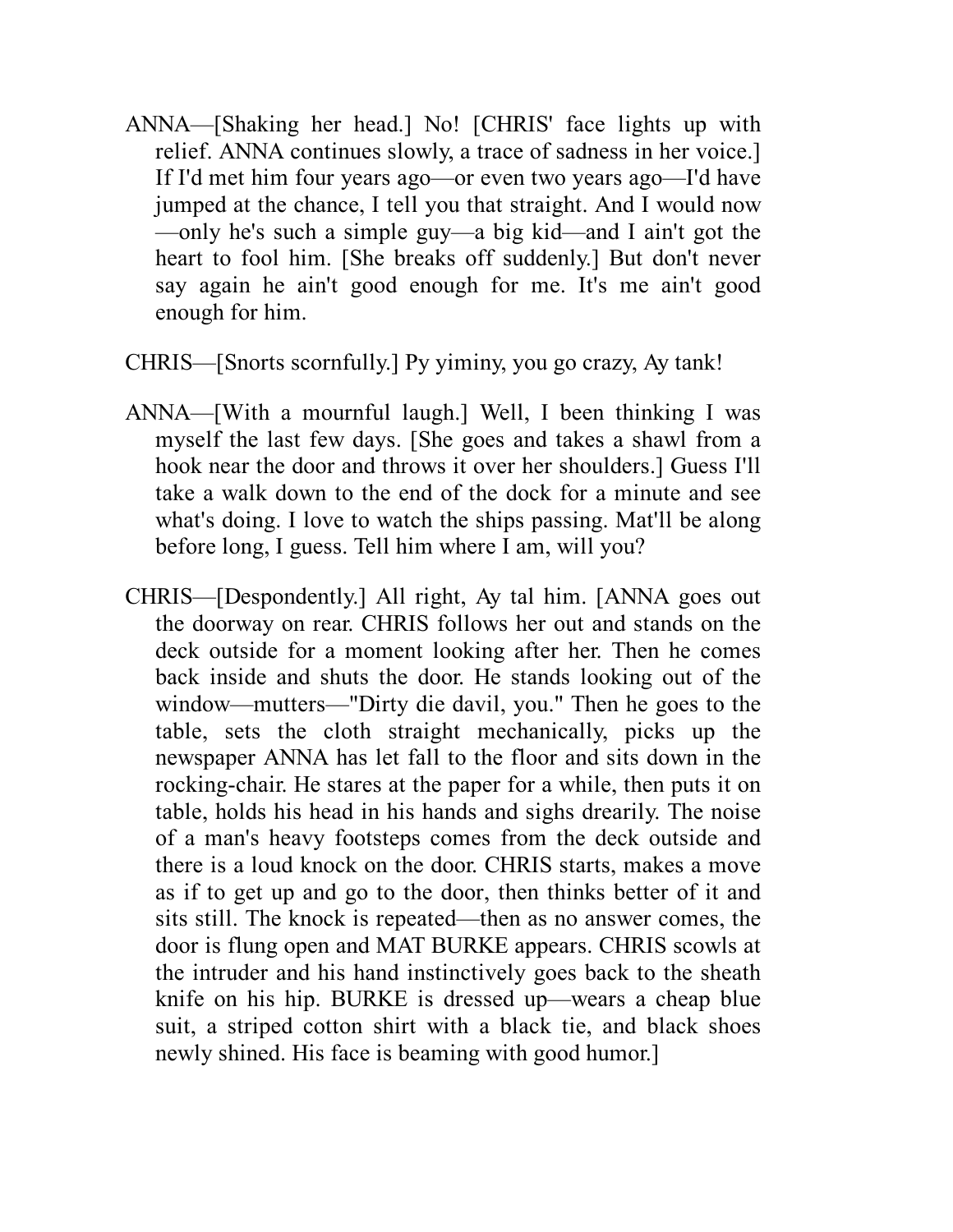- BURKE—[As he sees CHRIS—in a jovial tone of mockery.] Well, God bless who's here! [He bends down and squeezes his huge form through the narrow doorway.] And how is the world treating you this afternoon, Anna's father?
- CHRIS—[Sullenly.] Pooty goot—if it ain't for some fallars. BURKE—[With a grin.] Meaning me, do you? [He laughs.] Well, if you ain't the funny old crank of a man! [Then soberly.] Where's herself? [CHRIS sits dumb, scowling, his eyes averted. BURKE is irritated by this silence.] Where's Anna, I'm after asking you?
- CHRIS—[Hesitating—then grouchily.] She go down end of dock.
- BURKE—I'll be going down to her, then. But first I'm thinking I'll take this chance when we're alone to have a word with you. [He sits down opposite CHRIS at the table and leans over toward him.] And that word is soon said. I'm marrying your Anna before this day is out, and you might as well make up your mind to it whether you like it or no.
- CHRIS—[Glaring at him with hatred and forcing a scornful laugh.] Ho-ho! Dat's easy for say!
- BURKE—You mean I won't? [Scornfully.] Is it the like of yourself will stop me, are you thinking?
- CHRIS—Yes, Ay stop it, if it come to vorst.
- BURKE—[With scornful pity.] God help you!
- CHRIS—But ain't no need for me do dat. Anna—
- BURKE—[Smiling confidently.] Is it Anna you think will prevent me?
- CHRIS—Yes.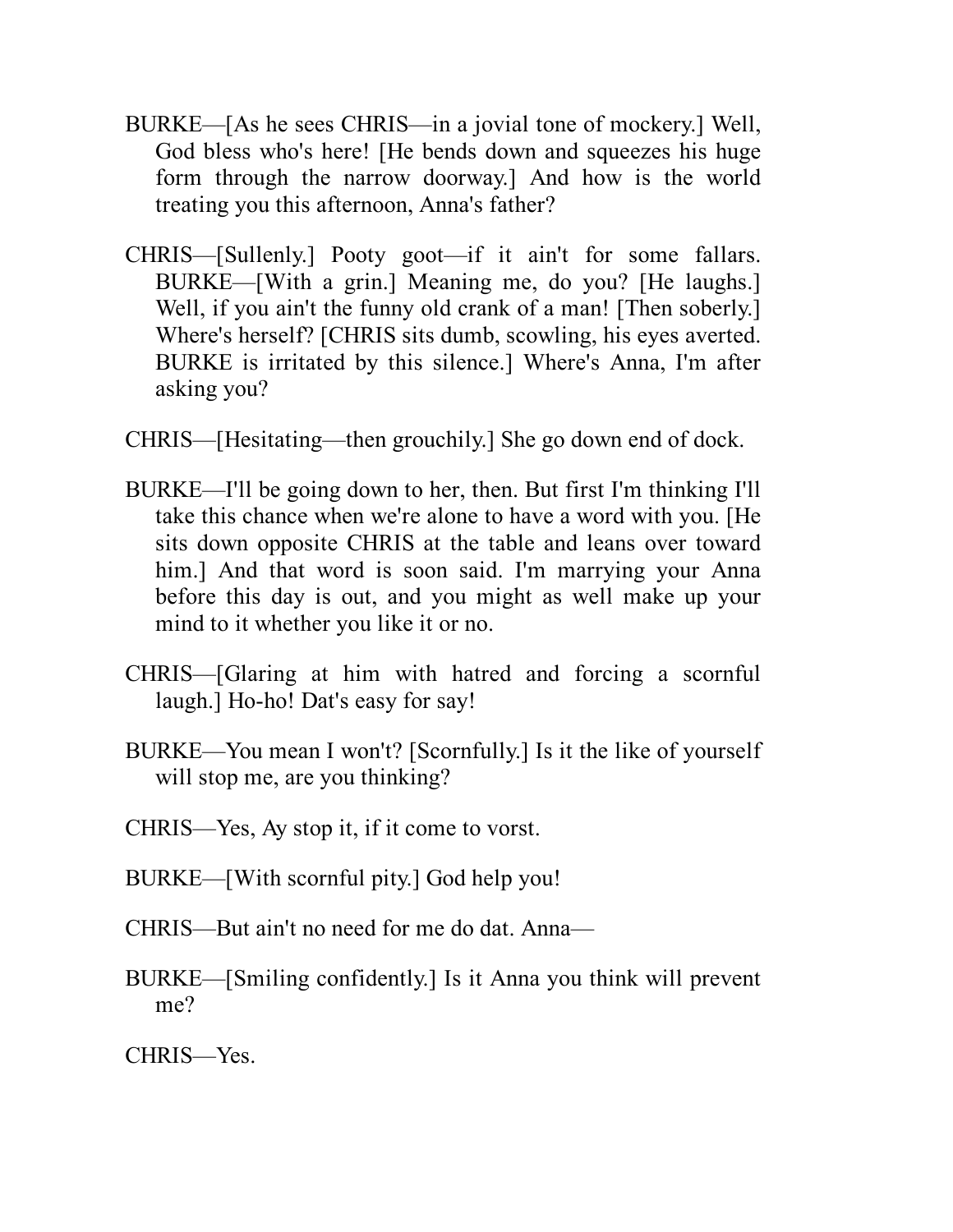- BURKE—And I'm telling you she'll not. She knows I'm loving her, and she loves me the same, and I know it.
- CHRIS—Ho-ho! She only have fun. She make big fool of you, dat's all!
- BURKE—[Unshaken—pleasantly.] That's a lie in your throat, divil mend you!
- CHRIS—No, it ain't lie. She tal me yust before she go out she never marry fallar like you.
- BURKE—I'll not believe it. 'Tis a great old liar you are, and a divil to be making a power of trouble if you had your way. But 'tis not trouble I'm looking for, and me sitting down here. [Earnestly.] Let us be talking it out now as man to man. You're her father, and wouldn't it be a shame for us to be at each other's throats like a pair of dogs, and I married with Anna. So out with the truth, man alive. What is it you're holding against me at all?
- CHRIS—[A bit placated, in spite of himself, by BURKE'S evident sincerity—but puzzled and suspicious.] Vell—Ay don't vant for Anna gat married. Listen, you fallar. Ay'm a ole man. Ay don't see Anna for fifteen year. She vas all Ay gat in vorld. And now ven she come on first trip—you tank Ay vant her leave me 'lone again?
- BURKE—[Heartily.] Let you not be thinking I have no heart at all for the way you'd be feeling.
- CHRIS—[Astonished and encouraged—trying to plead persuasively.] Den you do right tang, eh? You ship avay again, leave Anna alone. [Cajolingly.] Big fallar like you dat's on sea, he don't need vife. He gat new gel in every port, you know dat.
- BURKE—[Angry for a second.] God stiffen you! [Then controlling himself—calmly.] I'll not be giving you the lie on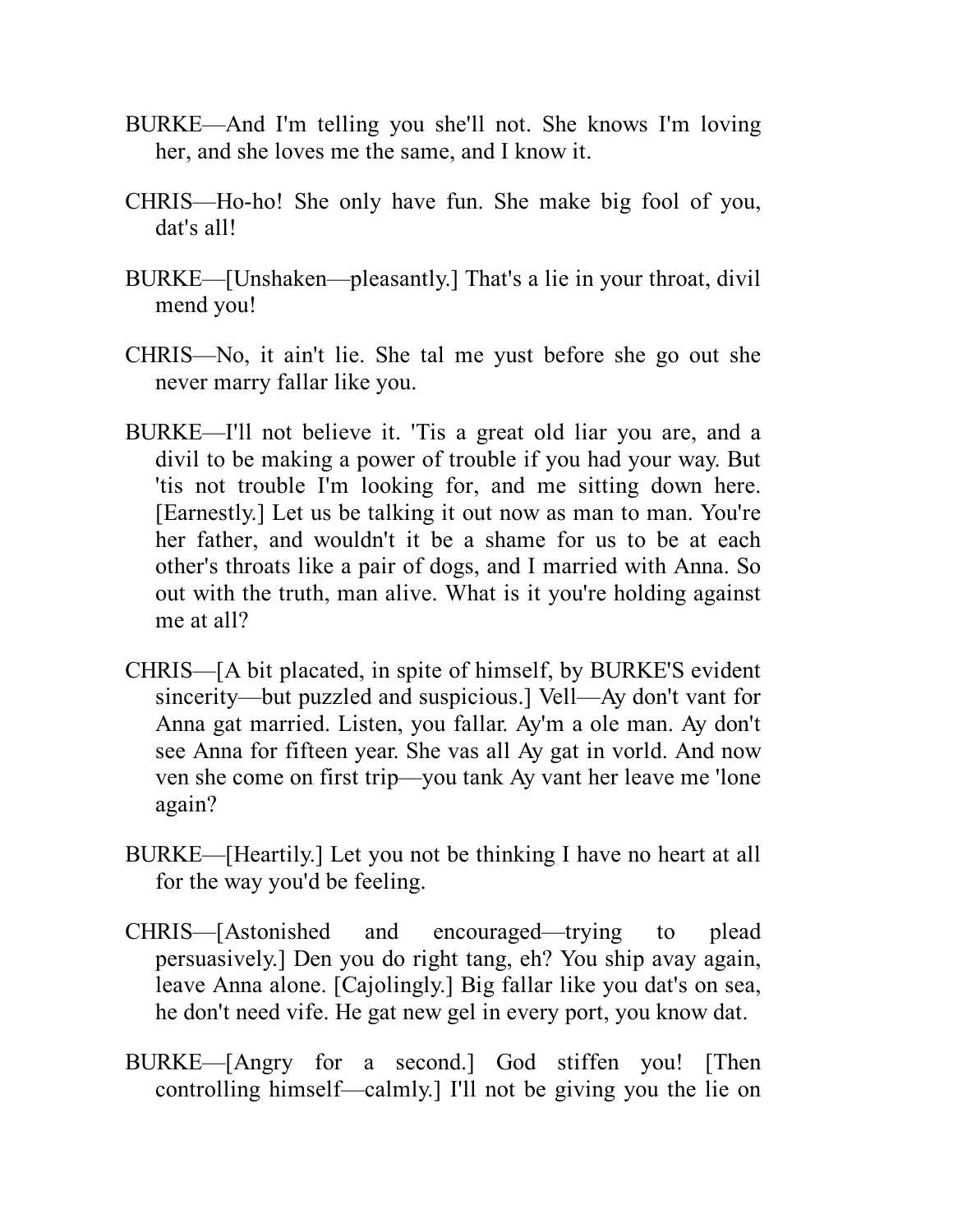that. But divil take you, there's a time comes to every man, on sea or land, that isn't a born fool, when he's sick of the lot of them cows, and wearing his heart out to meet up with a fine dacent girl, and have a home to call his own and be rearing up children in it. 'Tis small use you're asking me to leave Anna. She's the wan woman of the world for me, and I can't live without her now, I'm thinking.

- CHRIS—You forgat all about her in one veek out of port, Ay bet you!
- BURKE—You don't know the like I am. Death itself wouldn't make me forget her. So let you not be making talk to me about leaving her. I'll not, and be damned to you! It won't be so bad for you as you'd make out at all. She'll be living here in the States, and her married to me. And you'd be seeing her often so —a sight more often than ever you saw her the fifteen years she was growing up in the West. It's quare you'd be the one to be making great trouble about her leaving you when you never laid eyes on her once in all them years.
- CHRIS—[Guiltily.] Ay taught it vas better Anna stay avay, grow up inland where she don't ever know ole davil, sea.
- BURKE—[Scornfully.] Is it blaming the sea for your troubles ye are again, God help you? Well, Anna knows it now. 'Twas in her blood, anyway.
- CHRIS—And Ay don't vant she ever know no-good fallar on sea—
- BURKE—She knows one now.
- CHRIS—[Banging the table with his fist—furiously.] Dat's yust it! Dat's yust what you are—no-good, sailor fallar! You tank Ay lat her life be made sorry by you like her mo'der's vas by me! No, Ay svear! She don't marry you if Ay gat kill you first!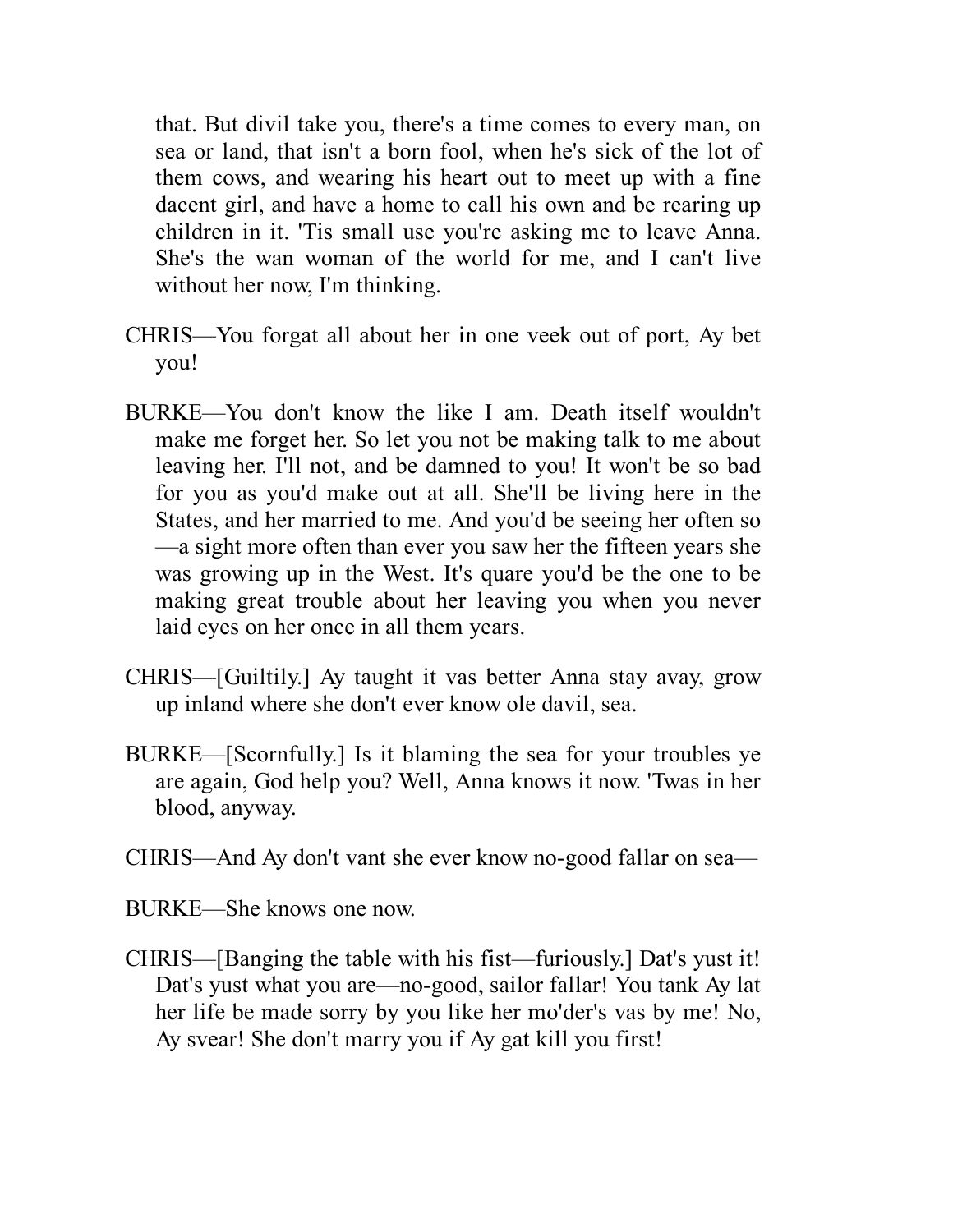- BURKE—[Looks at him a moment, in astonishment—then laughing uproariously.] Ho-ho! Glory be to God, it's bold talk you have for a stumpy runt of a man!
- CHRIS—[Threateningly.] Vell—you see!
- BURKE—[With grinning defiance.] I'll see, surely! I'll see myself and Anna married this day, I'm telling you! [Then with contemptuous exasperation.] It's quare fool's blather you have about the sea done this and the sea done that. You'd ought to be shamed to be saying the like, and you an old sailor yourself. I'm after hearing a lot of it from you and a lot more that Anna's told me you do be saying to her, and I'm thinking it's a poor weak thing you are, and not a man at all!
- CHRIS—[Darkly.] You see if Ay'm man—maybe quicker'n you tank.
- BURKE—[Contemptuously.] Yerra, don't be boasting. I'm thinking 'tis out of your wits you've got with fright of the sea. You'd be wishing Anna married to a farmer, she told me. That'd be a swate match, surely! Would you have a fine girl the like of Anna lying down at nights with a muddy scut stinking of pigs and dung? Or would you have her tied for life to the like of them skinny, shrivelled swabs does be working in cities?
- CHRIS—Dat's lie, you fool!
- BURKE—'Tis not. 'Tis your own mad notions I'm after telling. But you know the truth in your heart, if great fear of the sea has made you a liar and coward itself. [Pounding the table.] The sea's the only life for a man with guts in him isn't afraid of his own shadow! 'Tis only on the sea he's free, and him roving the face of the world, seeing all things, and not giving a damn for saving up money, or stealing from his friends, or any of the black tricks that a landlubber'd waste his life on. 'Twas yourself knew it once, and you a bo'sun for years.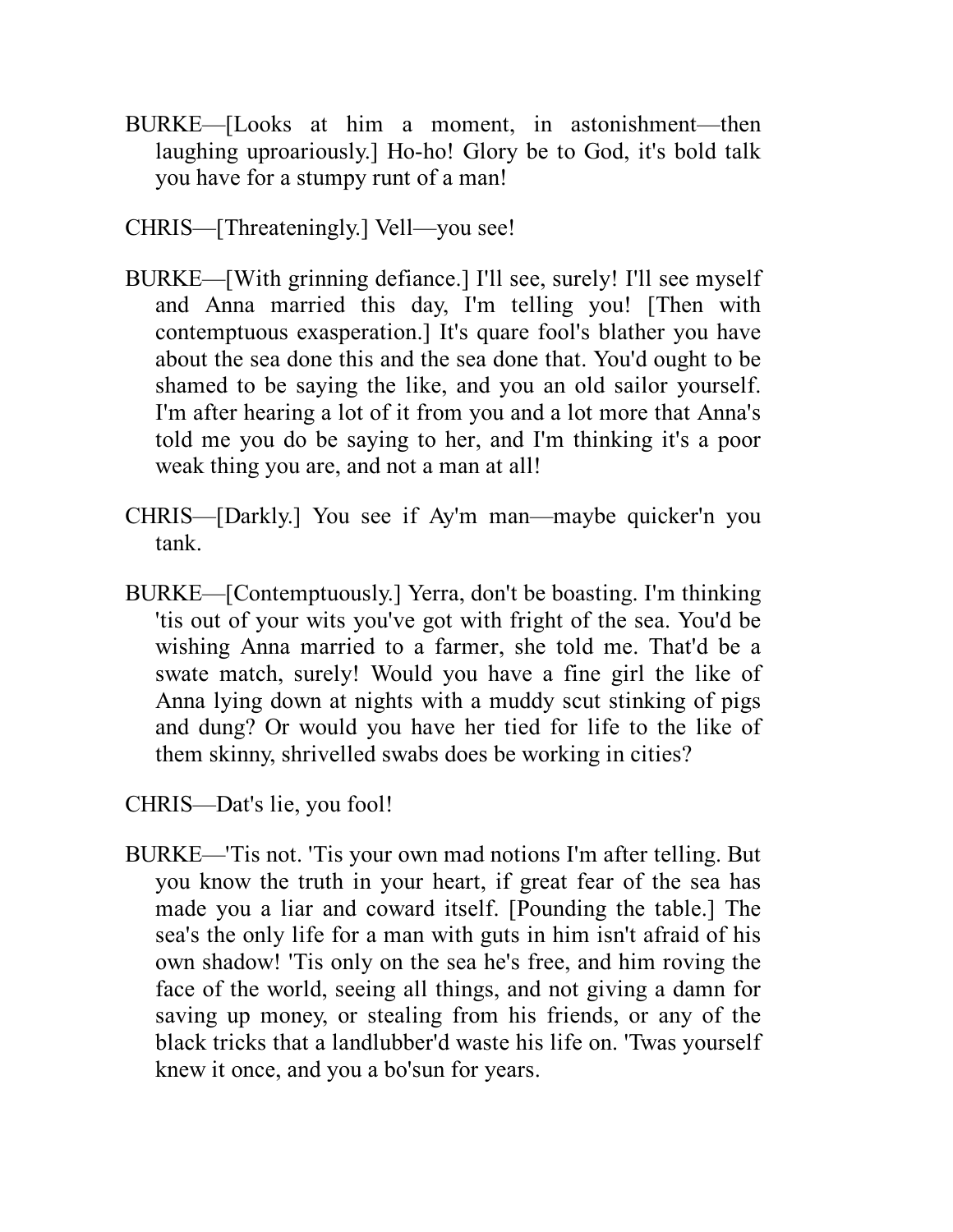- CHRIS—[Sputtering with rage.] You vas crazy fool, Ay tal you!
- BURKE—You've swallowed the anchor. The sea give you a clout once knocked you down, and you're not man enough to get up for another, but lie there for the rest of your life howling bloody murder. [Proudly.] Isn't it myself the sea has nearly drowned, and me battered and bate till I was that close to hell I could hear the flames roaring, and never a groan out of me till the sea gave up and it seeing the great strength and guts of a man was in me?
- CHRIS—[Scornfully.] Yes, you vas hell of fallar, hear you tal it!
- BURKE—[Angrily.] You'll be calling me a liar once too often, me old bucko! Wasn't the whole story of it and my picture itself in the newspapers of Boston a week back? [Looking CHRIS up and down belittlingly.] Sure I'd like to see you in the best of your youth do the like of what I done in the storm and after. 'Tis a mad lunatic, screeching with fear, you'd be this minute!
- CHRIS—Ho-ho! You vas young fool! In ole years when Ay was on windyammer, Ay vas through hundred storms vorse'n dat! Ships vas ships den—and men dat sail on dem vas real men. And now what you gat on steamers? You gat fallars on deck don't know ship from mudscow. [With a meaning glance at BURKE.] And below deck you gat fallars yust know how for shovel coal—might yust as veil vork on coal vagon ashore!
- BURKE—[Stung—angrily.] Is it casting insults at the men in the stokehole ye are, ye old ape? God stiffen you! Wan of them is worth any ten stock-fish-swilling Square-heads ever shipped on a windbag!
- CHRIS—[His face working with rage, his hand going back to the sheath-knife on his hip.] Irish svine, you!
- BURKE—[Tauntingly.] Don't ye like the Irish, ye old babboon? 'Tis that you're needing in your family, I'm telling you—an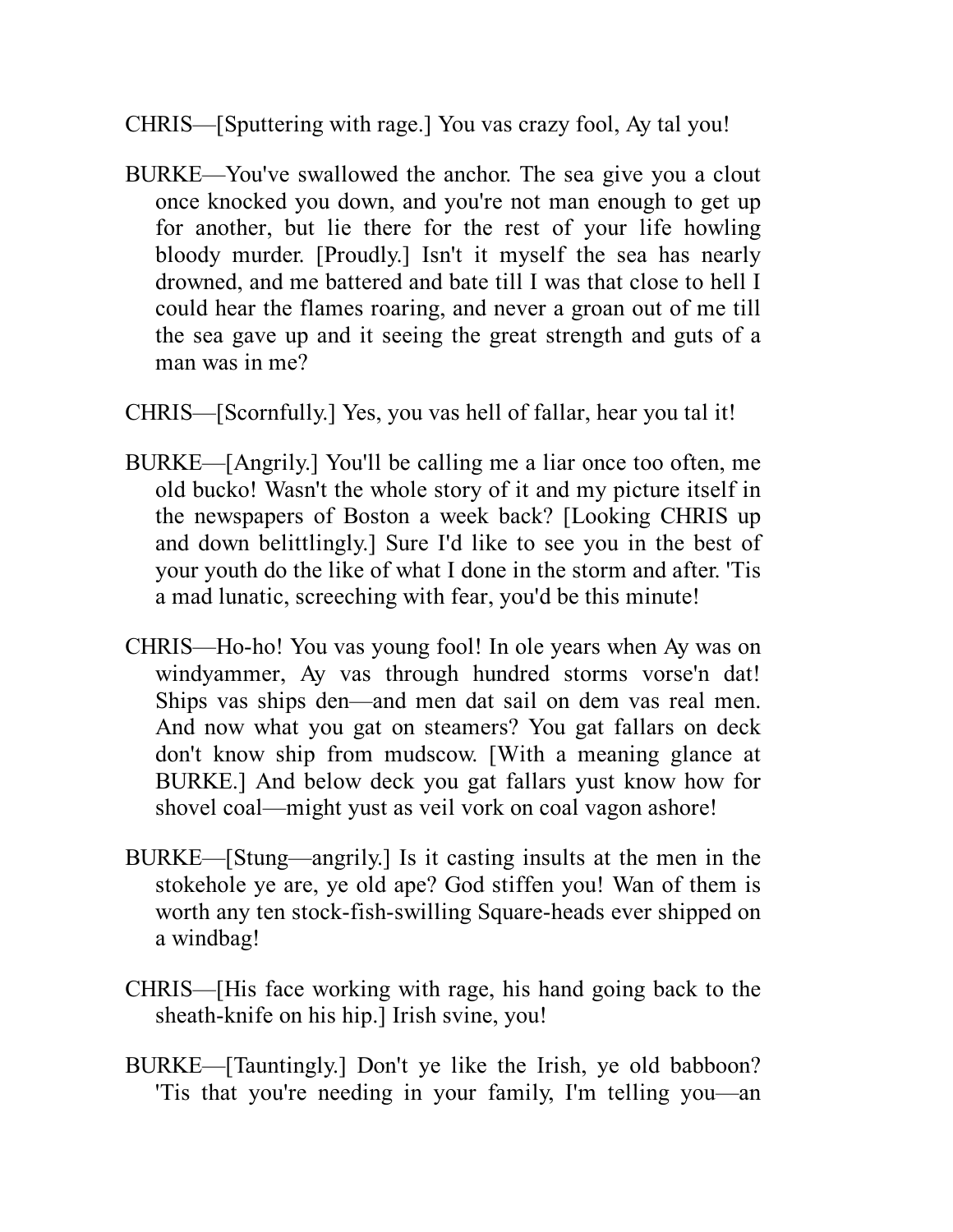Irishman and a man of the stokehole—to put guts in it so that you'll not be having grandchildren would be fearful cowards and jackasses the like of yourself!

- CHRIS—[Half rising from his chair—in a voice choked with rage.] You look out!
- BURKE—[Watching him intently—a mocking smile on his lips.] And it's that you'll be having, no matter what you'll do to prevent; for Anna and me'll be married this day, and no old fool the like of you will stop us when I've made up my mind.
- CHRIS—[With a hoarse cry.] You don't! [He throws himself at BURKE, knife in hand, knocking his chair over backwards. BURKE springs to his feet quickly in time to meet the attack. He laughs with the pure love of battle. The old Swede is like a child in his hands. BURKE does not strike or mistreat him in any way, but simply twists his right hand behind his back and forces the knife from his fingers. He throws the knife into a far corner of the room—tauntingly.]
- BURKE—Old men is getting childish shouldn't play with knives. [Holding the struggling CHRIS at arm's length—with a sudden rush of anger, drawing back his fist.] I've half a mind to hit you a great clout will put sense in your square head. Kape off me now, I'm warning you! [He gives CHRIS a push with the flat of his hand which sends the old Swede staggering back against the cabin wall, where he remains standing, panting heavily, his eyes fixed on BURKE with hatred, as if he were only collecting his strength to rush at him again.]
- BURKE—[Warningly.] Now don't be coming at me again, I'm saying, or I'll flatten you on the floor with a blow, if 'tis Anna's father you are itself! I've no patience left for you. [Then with an amused laugh.] Well, 'tis a bold old man you are just the same, and I'd never think it was in you to come tackling me alone. [A shadow crosses the cabin windows. Both men start. ANNA appears in the doorway.]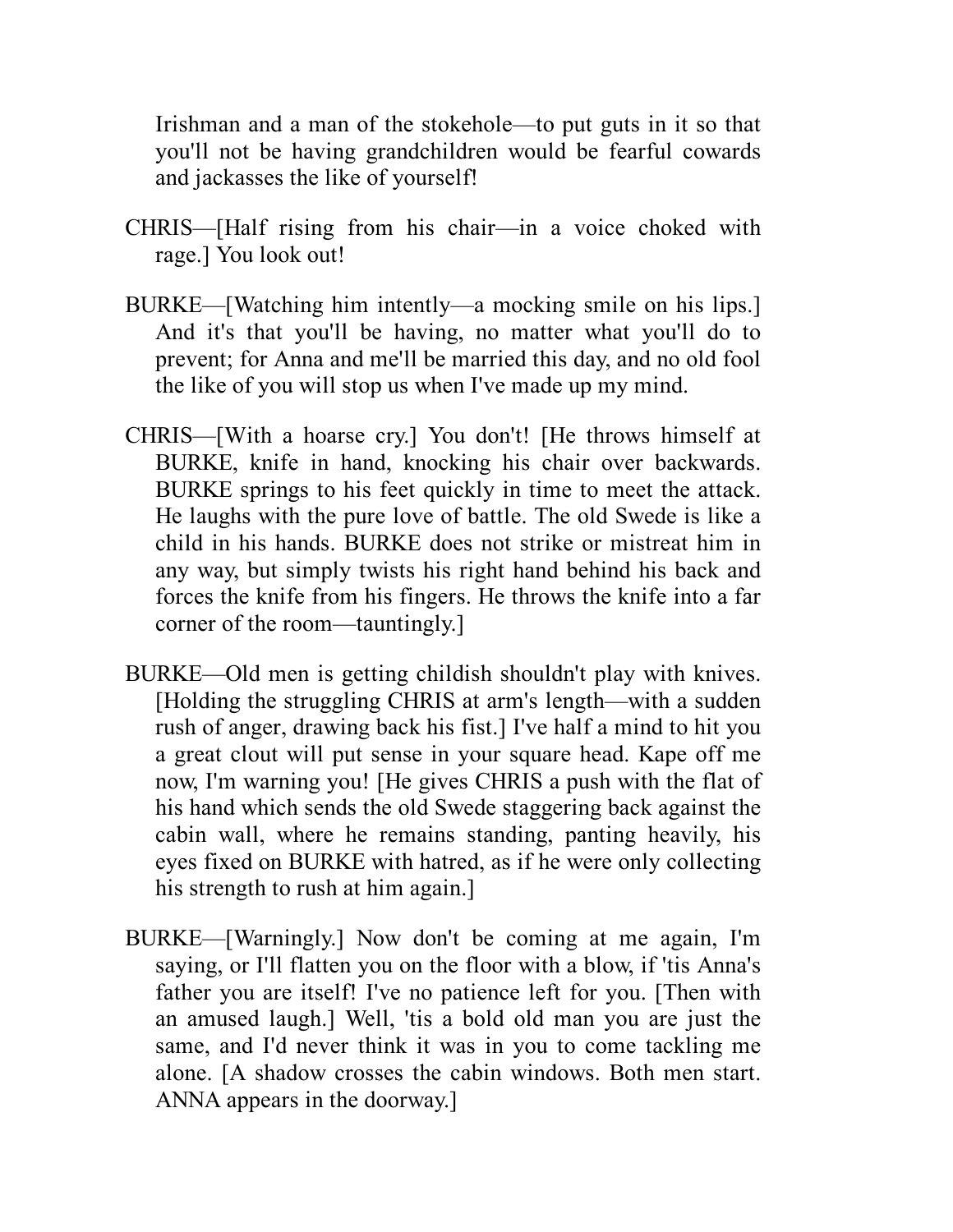- ANNA—[With pleased surprise as she sees BURKE.] Hello, Mat. Are you here already? I was down—[She stops, looking from one to the other, sensing immediately that something has happened.] What's up? [Then noticing the overturned chair—in alarm.] How'd that chair get knocked over? [Turning on BURKE reproachfully.] You ain't been fighting with him, Mat —after you promised?
- BURKE—[His old self again.] I've not laid a hand on him, Anna. [He goes and picks up the chair, then turning on the still questioning ANNA—with a reassuring smile.] Let you not be worried at all. 'Twas only a bit of an argument we was having to pass the time till you'd come.
- ANNA—It must have been some argument when you got to throwing chairs. [She turns on CHRIS.] Why don't you say something? What was it about?
- CHRIS—[Relaxing at last—avoiding her eyes—sheepishly.] Ve vas talking about ships and fallars on sea.
- ANNA—[With a relieved smile.] Oh—the old stuff, eh?
- BURKE—[Suddenly seeming to come to a bold decision—with a defiant grin at CHRIS.] He's not after telling you the whole of it. We was arguing about you mostly.
- ANNA—[With a frown.] About me?
- BURKE—And we'll be finishing it out right here and now in your presence if you're willing. [He sits down at the left of table.]
- ANNA—[Uncertainly—looking from him to her father.] Sure. Tell me what it's all about.
- CHRIS—[Advancing toward the table—protesting to BURKE.] No! You don't do dat, you! You tal him you don't vant for hear him talk, Anna.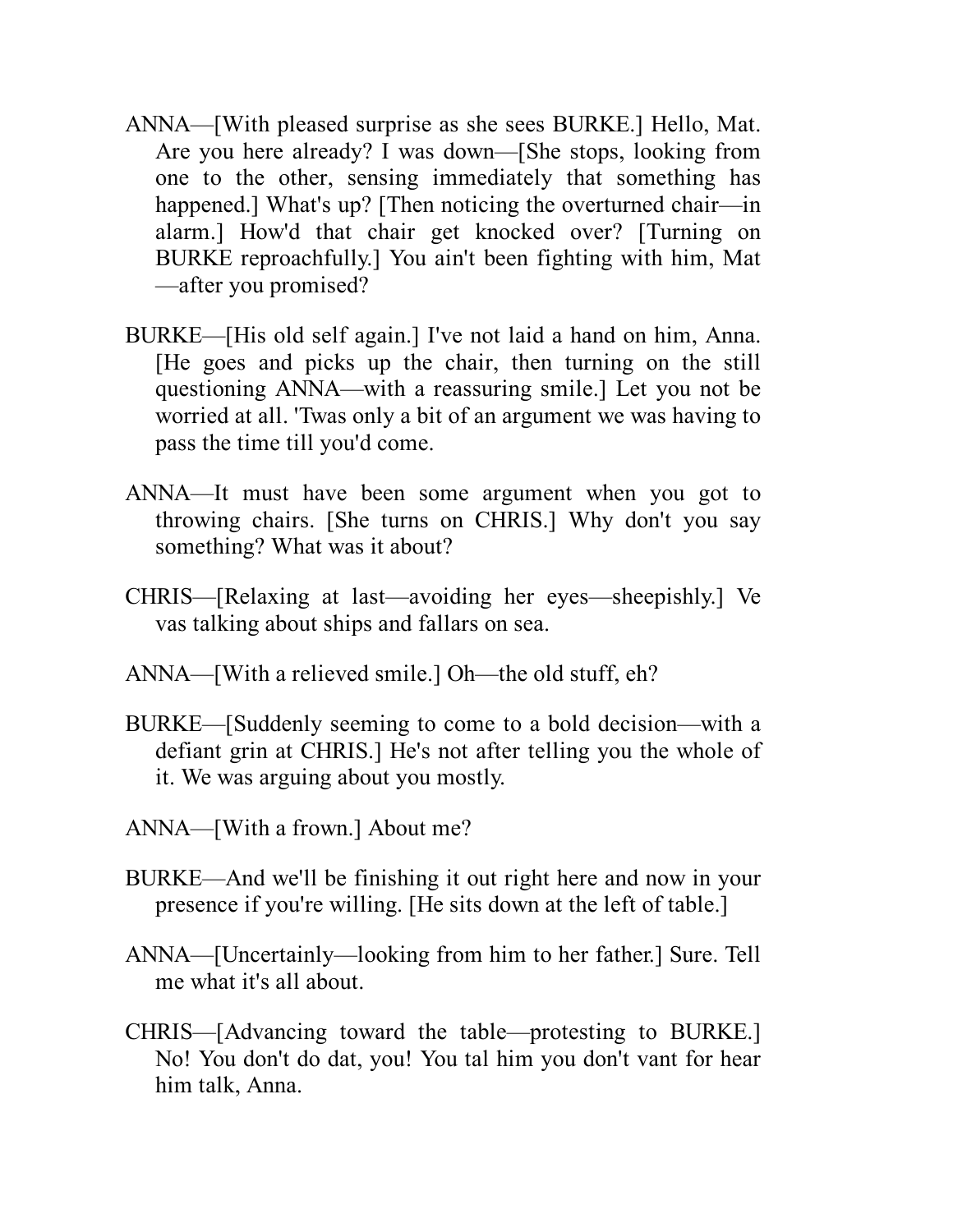- ANNA—But I do. I want this cleared up.
- CHRIS—[Miserably afraid now.] Vell, not now, anyvay. You vas going ashore, yes? You ain't got time—
- ANNA—[Firmly.] Yes, right here and now. [She turns to BURKE.] You tell me, Mat, since he don't want to.
- BURKE—[Draws a deep breath—then plunges in boldly.] The whole of it's in a few words only. So's he'd make no mistake, and him hating the sight of me, I told him in his teeth I loved you. [Passionately.] And that's God truth, Anna, and well you know it!
- CHRIS—[Scornfully—forcing a laugh.] Ho-ho! He tal same tang to gel every port he go!
- ANNA—[Shrinking from her father with repulsion—resentfully.] Shut up, can't you? [Then to BURKE—feelingly.] I know it's true, Mat. I don't mind what he says.
- BURKE—[Humbly grateful.] God bless you!
- ANNA—And then what?
- BURKE—And then—[Hesitatingly.] And then I said—[He looks at her pleadingly.] I said I was sure—I told him I thought you have a bit of love for me, too. [Passionately.] Say you do, Anna! Let you not destroy me entirely, for the love of God! [He grasps both her hands in his two.]
- ANNA—[Deeply moved and troubled—forcing a trembling laugh.] So you told him that, Mat? No wonder he was mad. [Forcing out the words.] Well, maybe it's true, Mat. Maybe I do. I been thinking and thinking—I didn't want to, Mat, I'll own up to that—I tried to cut it out—but—[She laughs helplessly.] I guess I can't help it anyhow. So I guess I do, Mat. [Then with a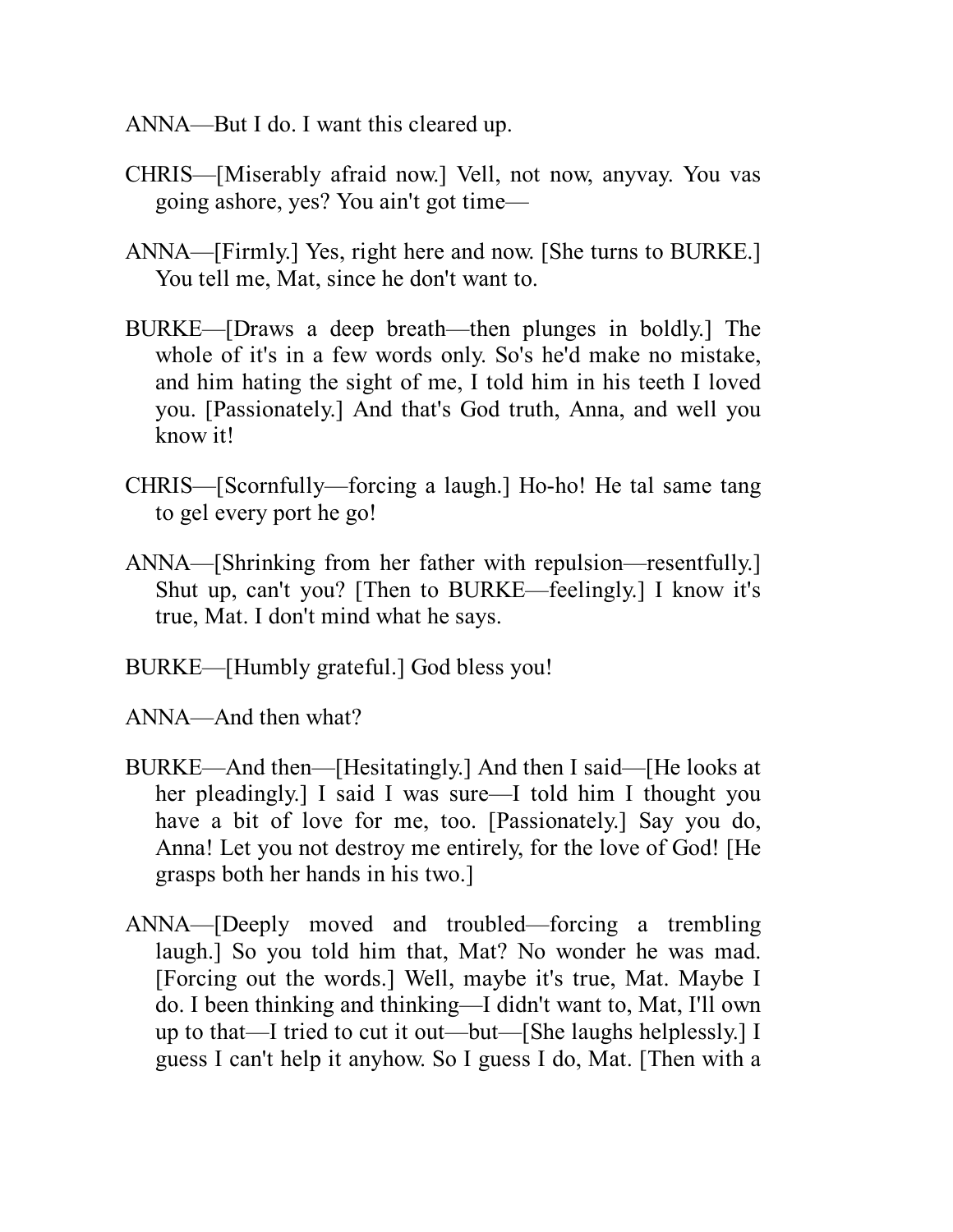sudden joyous defiance.] Sure I do! What's the use of kidding myself different? Sure I love you, Mat!

- CHRIS—[With a cry of pain.] Anna! [He sits crushed.]
- BURKE—[With a great depth of sincerity in his humble gratitude.] God be praised!
- ANNA—[Assertively.] And I ain't never loved a man in my life before, you can always believe that—no matter what happens.
- BURKE—[Goes over to her and puts his arms around her.] Sure I do be believing ivery word you iver said or iver will say. And 'tis you and me will be having a grand, beautiful life together to the end of our days! [He tries to kiss her. At first she turns away her head—then, overcome by a fierce impulse of passionate love, she takes his head in both her hands and holds his face close to hers, staring into his eyes. Then she kisses him full on the lips.]
- ANNA—[Pushing him away from her—forcing a broken laugh.] Good-bye. [She walks to the doorway in rear—stands with her back toward them, looking out. Her shoulders quiver once or twice as if she were fighting back her sobs.]
- BURKE—[Too in the seventh heaven of bliss to get any correct interpretation of her word—with a laugh.] Good-bye, is it? The divil you say! I'll be coming back at you in a second for more of the same! [To CHRIS, who has quickened to instant attention at his daughter's good-bye, and has looked back at her with a stirring of foolish hope in his eyes.] Now, me old bucko, what'll you be saying? You heard the words from her own lips. Confess I've bate you. Own up like a man when you're bate fair and square. And here's my hand to you—[Holds out his hand.] And let you take it and we'll shake and forget what's over and done, and be friends from this out.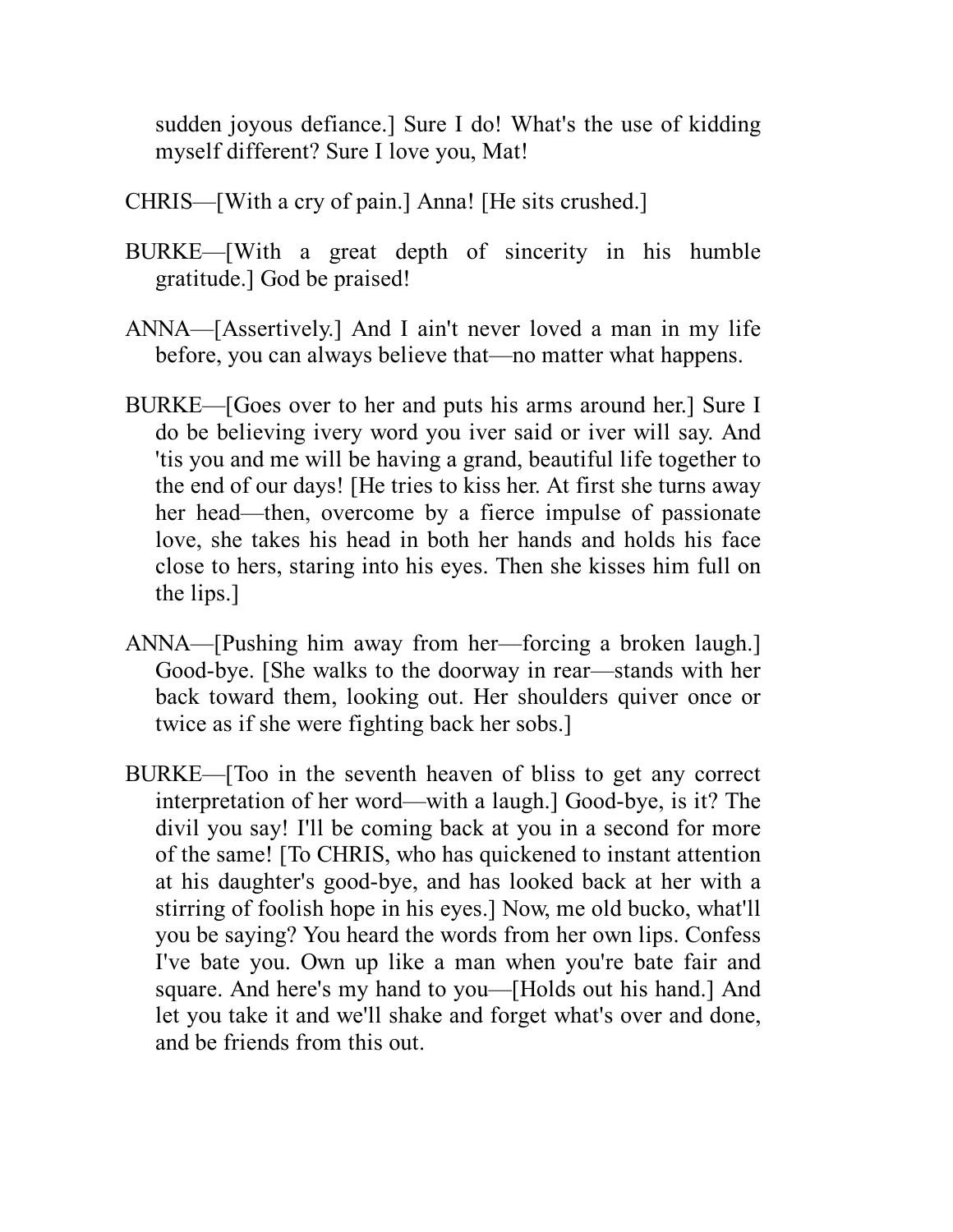- CHRIS—[With implacable hatred.] Ay don't shake hands vith you fallar—not vhile Ay live!
- BURKE—[Offended.] The back of my hand to you then, if that suits you better. [Growling.] 'Tis a rotten bad loser you are, divil mend you!
- CHRIS—Ay don't lose—[Trying to be scornful and selfconvincing.] Anna say she like you little bit but you don't hear her say she marry you, Ay bet. [At the sound of her name ANNA has turned round to them. Her face is composed and calm again, but it is the dead calm of despair.]
- BURKE—[Scornfully.] No, and I wasn't hearing her say the sun is shining either.
- CHRIS—[Doggedly.] Dat's all right. She don't say it, yust same.
- ANNA—[Quietly—coming forward to them.] No, I didn't say it, Mat.
- CHRIS—[Eagerly.] Dere! You hear!
- BURKE—[Misunderstanding her—with a grin.] You're waiting till you do be asked, you mane? Well, I'm asking you now. And we'll be married this day, with the help of God!
- ANNA—[Gently.] You heard what I said, Mat—after I kissed you?
- BURKE—[Alarmed by something in her manner.] No—I disremember.
- ANNA—I said good-bye. [Her voice trembling.] That kiss was for good-bye, Mat.
- BURKE—[Terrified.] What d'you mane?
- ANNA—I can't marry you, Mat—and we've said good-bye. That's all.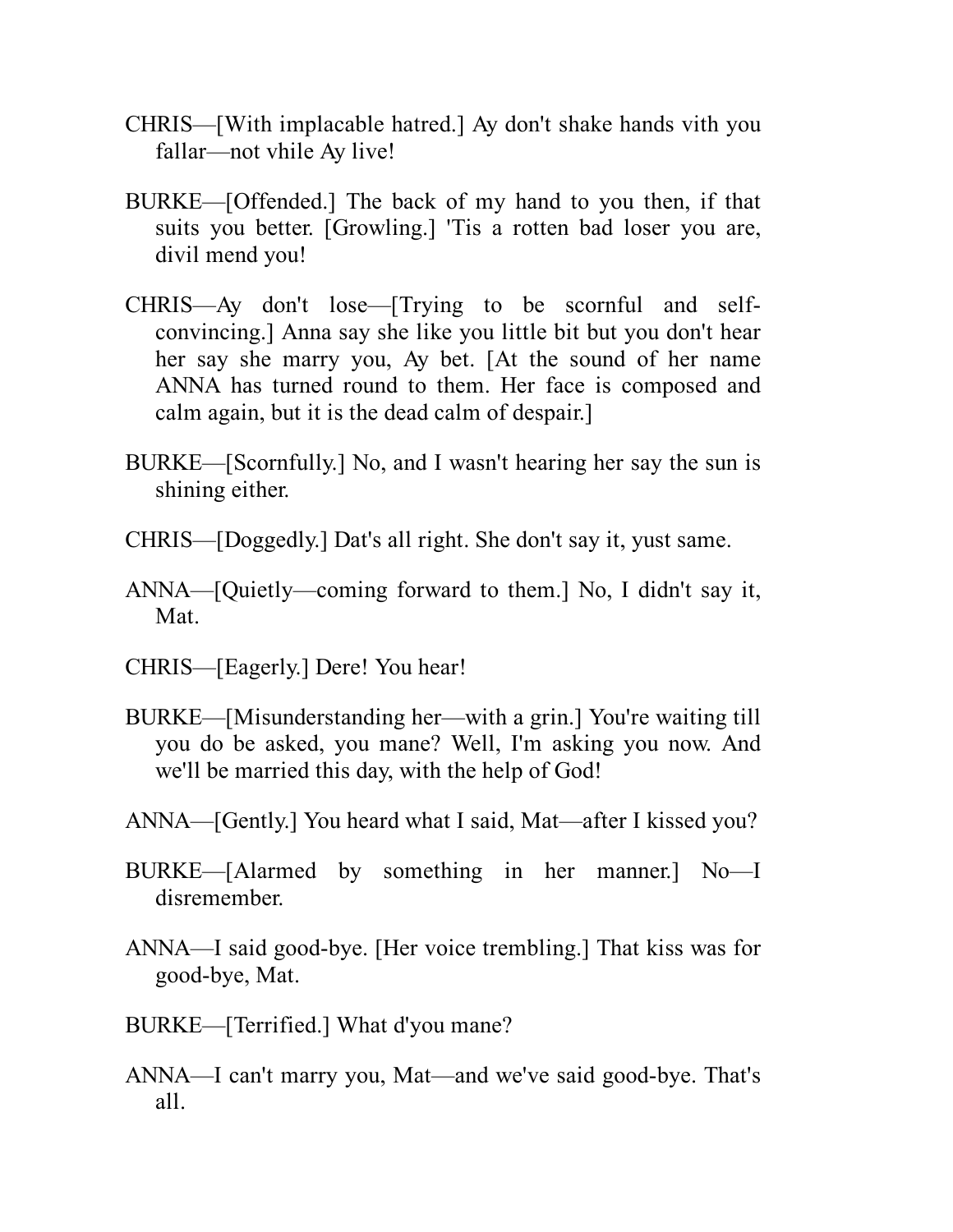- CHRIS—[Unable to hold back his exultation.] Ay know it! Ay know dat vas so!
- BURKE—[Jumping to his feet—unable to believe his ears.] Anna! Is it making game of me you'd be? 'Tis a quare time to joke with me, and don't be doing it, for the love of God.
- ANNA—[Looking him in the eyes—steadily.] D'you think I'd kid you now? No, I'm not joking, Mat. I mean what I said.
- BURKE—Ye don't! Ye can't! 'Tis mad you are. I'm telling you!
- ANNA—[Fixedly.] No I'm not.
- BURKE—[Desperately.] But what's come over you so sudden? You was saying you loved me—
- ANNA—I'll say that as often as you want me to. It's true.
- BURKE—[Bewilderedly.] Then why—what, in the divil's name— Oh, God help me, I can't make head or tail to it at all!
- ANNA—Because it's the best way out I can figure, Mat. [Her voice catching.] I been thinking it over and thinking it over day and night all week. Don't think it ain't hard on me, too, Mat.
- BURKE—For the love of God, tell me then, what is it that's preventing you wedding me when the two of us has love? [Suddenly getting an idea and pointing at CHRIS exasperatedly.] Is it giving heed to the like of that old fool ye are, and him hating me and filling your ears full of bloody lies against me?
- CHRIS—[Getting to his feet—raging triumphantly before ANNA has a chance to get in a word.] Yes, Anna believe me, not you! She know her old fa'der don't lie like you.
- ANNA—[Turning on her father angrily.] You sit down, d'you hear? Where do you come in butting in and making things worse?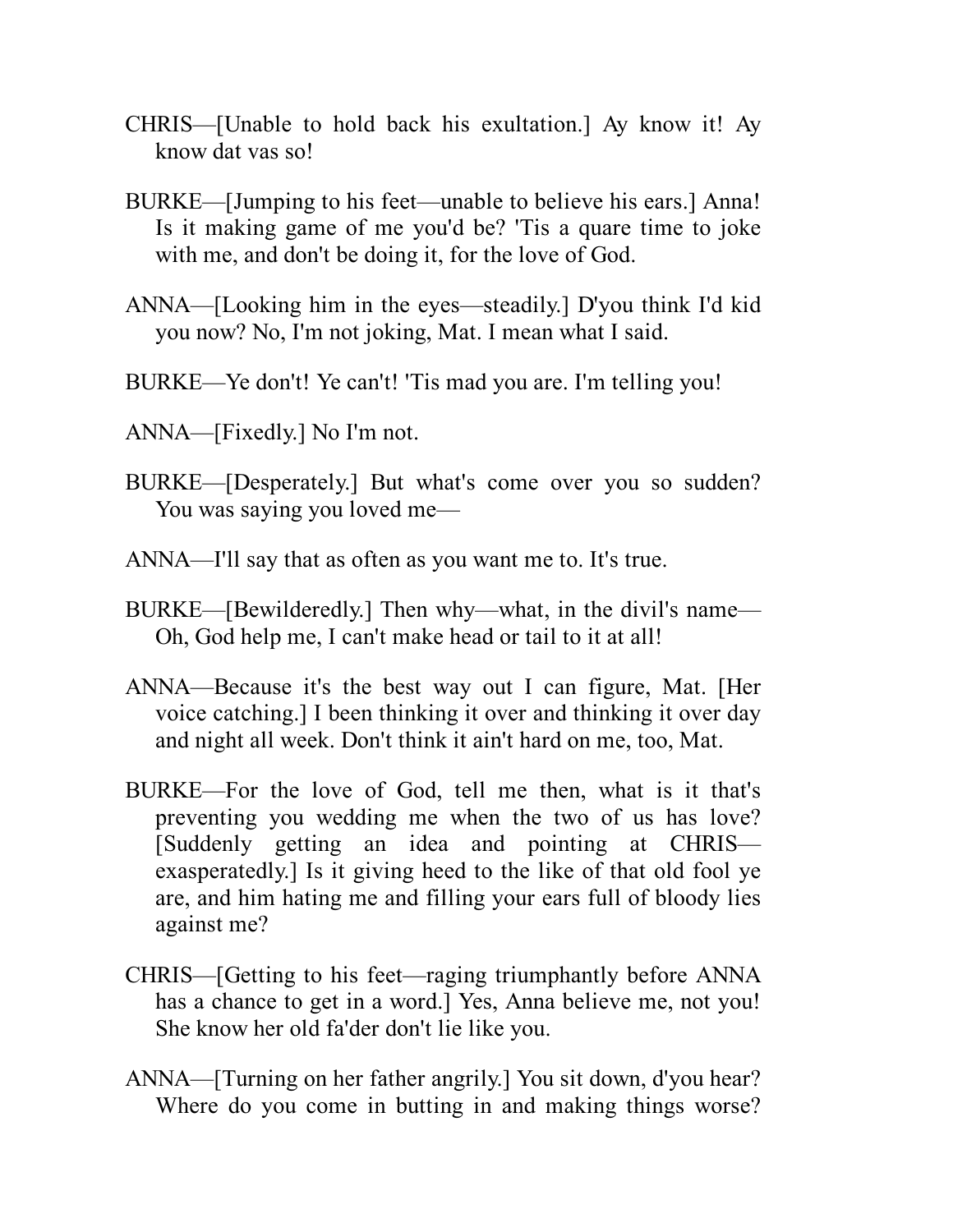You're like a devil, you are! [Harshly.] Good Lord, and I was beginning to like you, beginning to forget all I've got held up against you!

- CHRIS—[Crushed—feebly.] You ain't got nutting for hold against me, Anna.
- ANNA—Ain't I yust! Well, lemme tell you—[She glances at BURKE and stops abruptly.] Say, Mat, I'm s'prised at you. You didn't think anything he'd said—
- BURKE—[Glumly.] Sure, what else would it be?
- ANNA—Think I've ever paid any attention to all his crazy bull? Gee, you must take me for a five-year-old kid.
- BURKE—[Puzzled and beginning to be irritated at her too.] I don't know how to take you, with your saying this one minute and that the next.
- ANNA—Well, he has nothing to do with it.
- BURKE—Then what is it has? Tell me, and don't keep me waiting and sweating blood.
- ANNA—[Resolutely] I can't tell you—and I won't. I got a good reason—and that's all you need to know. I can't marry you, that's all there is to it. [Distractedly.] So, for Gawd's sake, let's talk of something else.
- BURKE—I'll not! [Then fearfully.] Is it married to someone else you are—in the West maybe?
- ANNA—[Vehemently.] I should say not.
- BURKE—[Regaining his courage.] To the divil with all other reasons then. They don't matter with me at all. [He gets to his feet confidently, assuming a masterful tone.] I'm thinking you're the like of them women can't make up their mind till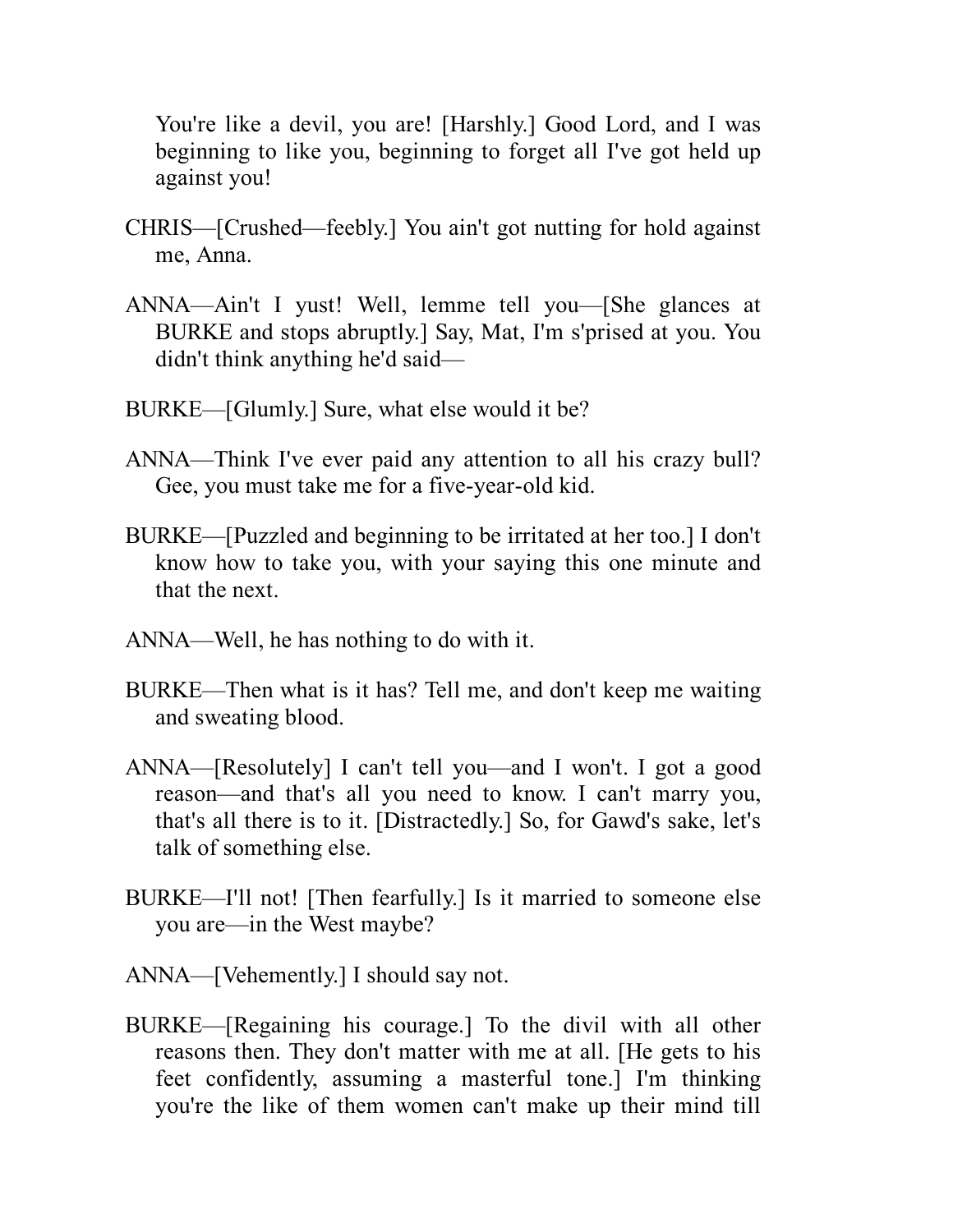they're drove to it. Well, then, I'll make up your mind for you bloody quick. [He takes her by the arms, grinning to soften his serious bullying.] We've had enough of talk! Let you be going into your room now and be dressing in your best and we'll be going ashore.

- CHRIS—[Aroused—angrily.] No, py God, she don't do that! [Takes hold of her arm.]
- ANNA—[Who has listened to BURKE in astonishment. She draws away from him, instinctively repelled by his tone, but not exactly sure if he is serious or not—a trace of resentment in her voice.] Say, where do you get that stuff?
- BURKE—[Imperiously.] Never mind, now! Let you go get dressed, I'm saying, [Then turning to CHRIS.] We'll be seeing who'll win in the end—me or you.
- CHRIS—[To ANNA—also in an authoritative tone.] You stay right here, Anna, you hear! [ANNA stands looking from one to the other of them as if she thought they had both gone crazy. Then the expression of her face freezes into the hardened sneer of her experience.]
- BURKE—[Violently.] She'll not! She'll do what I say! You've had your hold on her long enough. It's my turn now.
- ANNA—[With a hard laugh.] Your turn? Say, what am I, anyway?
- BURKE—'Tis not what you are, 'tis what you're going to be this day—and that's wedded to me before night comes. Hurry up now with your dressing.
- CHRIS—[Commandingly.] You don't do one tang he say, Anna! [ANNA laughs mockingly.]

BURKE—She will, so!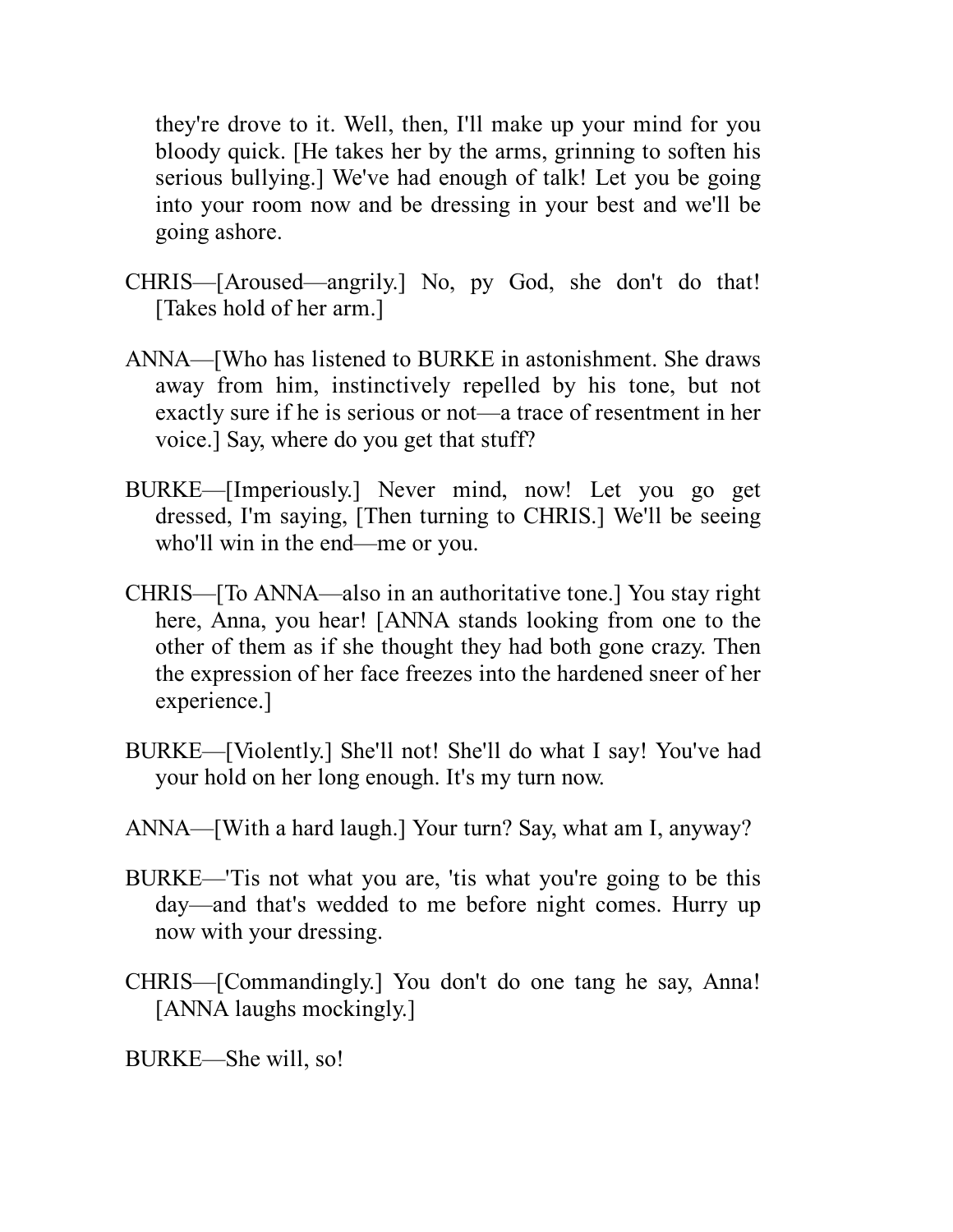- CHRIS—Ay tal you she don't! Ay'm her fa'der.
- BURKE—She will in spite of you. She's taking my orders from this out, not yours.
- ANNA—[Laughing again.] Orders is good!
- BURKE—[Turning to her impatiently.] Hurry up now, and shake a leg. We've no time to be wasting. [Irritated as she doesn't move.] Do you hear what I'm telling you?
- CHRIS—You stay dere, Anna!
- ANNA—[At the end of her patience—blazing out at them passionately.] You can go to hell, both of you! [There is something in her tone that makes them forget their quarrel and turn to her in a stunned amazement. ANNA laughs wildly.] You're just like all the rest of them—you two! Gawd, you'd think I was a piece of furniture! I'll show you! Sit down now! [As they hesitate—furiously.] Sit down and let me talk for a minute. You're all wrong, see? Listen to me! I'm going to tell you something—and then I'm going to beat it. [To BURKE with a harsh laugh.] I'm going to tell you a funny story, so pay attention. [Pointing to CHRIS.] I've been meaning to turn it loose on him every time he'd get my goat with his bull about keeping me safe inland. I wasn't going to tell you, but you've forced me into it. What's the dif? It's all wrong anyway, and you might as well get cured that way as any other. [With hard mocking.] Only don't forget what you said a minute ago about it not mattering to you what other reason I got so long as I wasn't married to no one else.
- BURKE—[Manfully.] That's my word, and I'll stick to it!
- ANNA—[Laughing bitterly.] What a chance! You make me laugh, honest! Want to bet you will? Wait 'n see! [She stands at the table rear, looking from one to the other of the two men with her hard, mocking smile. Then she begins, fighting to control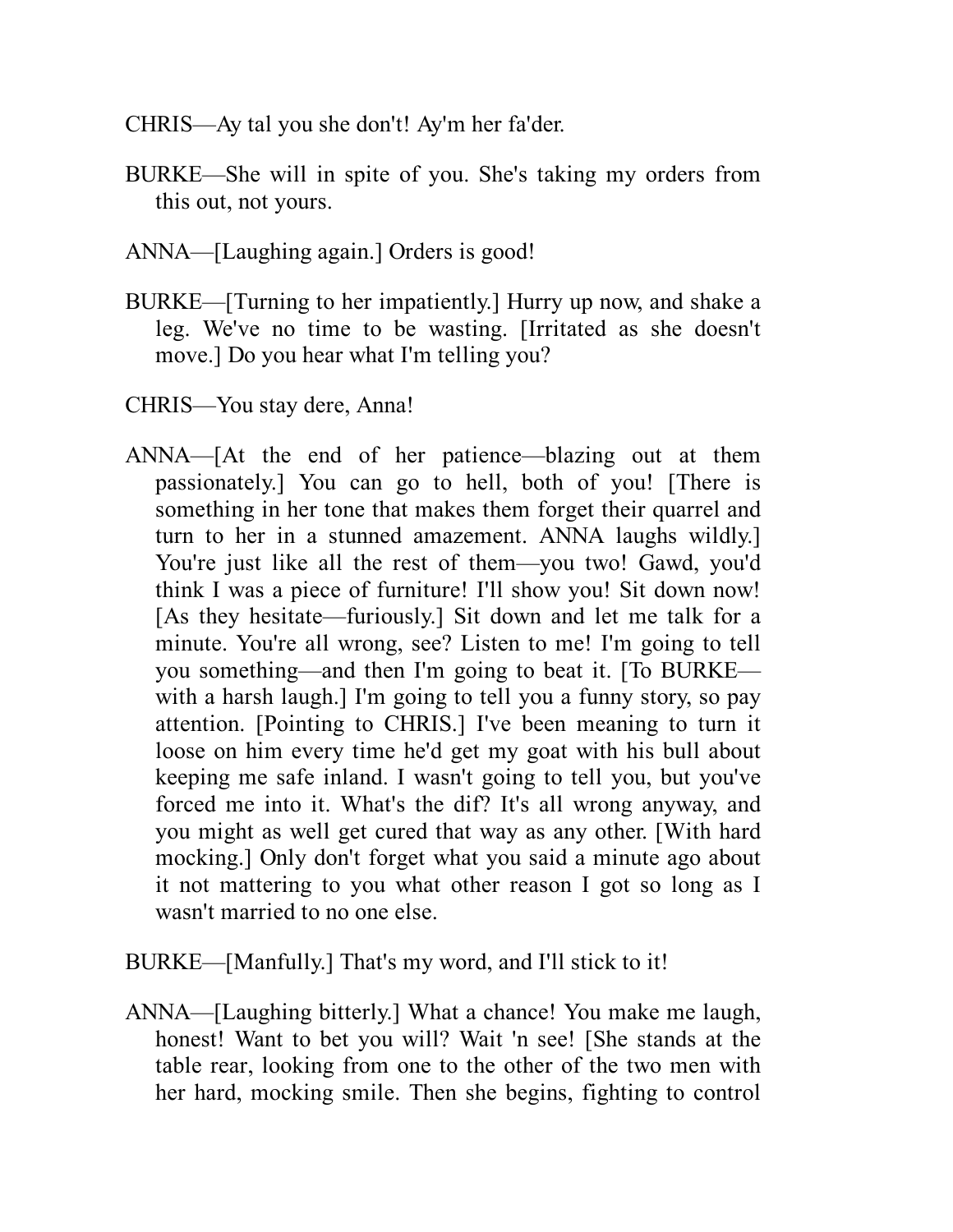her emotion and speak calmly.] First thing is, I want to tell you two guys something. You was going on's if one of you had got to own me. But nobody owns me, see?—'cepting myself. I'll do what I please and no man, I don't give a hoot who he is, can tell me what to do! I ain't asking either of you for a living. I can make it myself—one way or other. I'm my own boss. So put that in your pipe and smoke it! You and your orders!

- BURKE—[Protestingly.] I wasn't meaning it that way at all and well you know it. You've no call to be raising this rumpus with me. [Pointing to CHRIS.] 'Tis him you've a right—
- ANNA—I'm coming to him. But you—you did mean it that way, too. You sounded—yust like all the rest. [Hysterically.] But, damn it, shut up! Let me talk for a change!
- BURKE—'Tis quare, rough talk, that—for a dacent girl the like of you!
- ANNA—[With a hard laugh.] Decent? Who told you I was? [CHRIS is sitting with bowed shoulders, his head in his hands. She leans over in exasperation and shakes him violently by the shoulder.] Don't go to sleep, Old Man! Listen here, I'm talking to you now!
- CHRIS—[Straightening up and looking about as if he were seeking a way to escape—with frightened foreboding in his voice.] Ay don't vant for hear it. You vas going out of head, Ay tank, Anna.
- ANNA—[Violently.] Well, living with you is enough to drive anyone off their nut. Your bunk about the farm being so fine! Didn't I write you year after year how rotten it was and what a dirty slave them cousins made of me? What'd you care? Nothing! Not even enough to come out and see me! That crazy bull about wanting to keep me away from the sea don't go down with me! You yust didn't want to be bothered with me! You're like all the rest of 'em!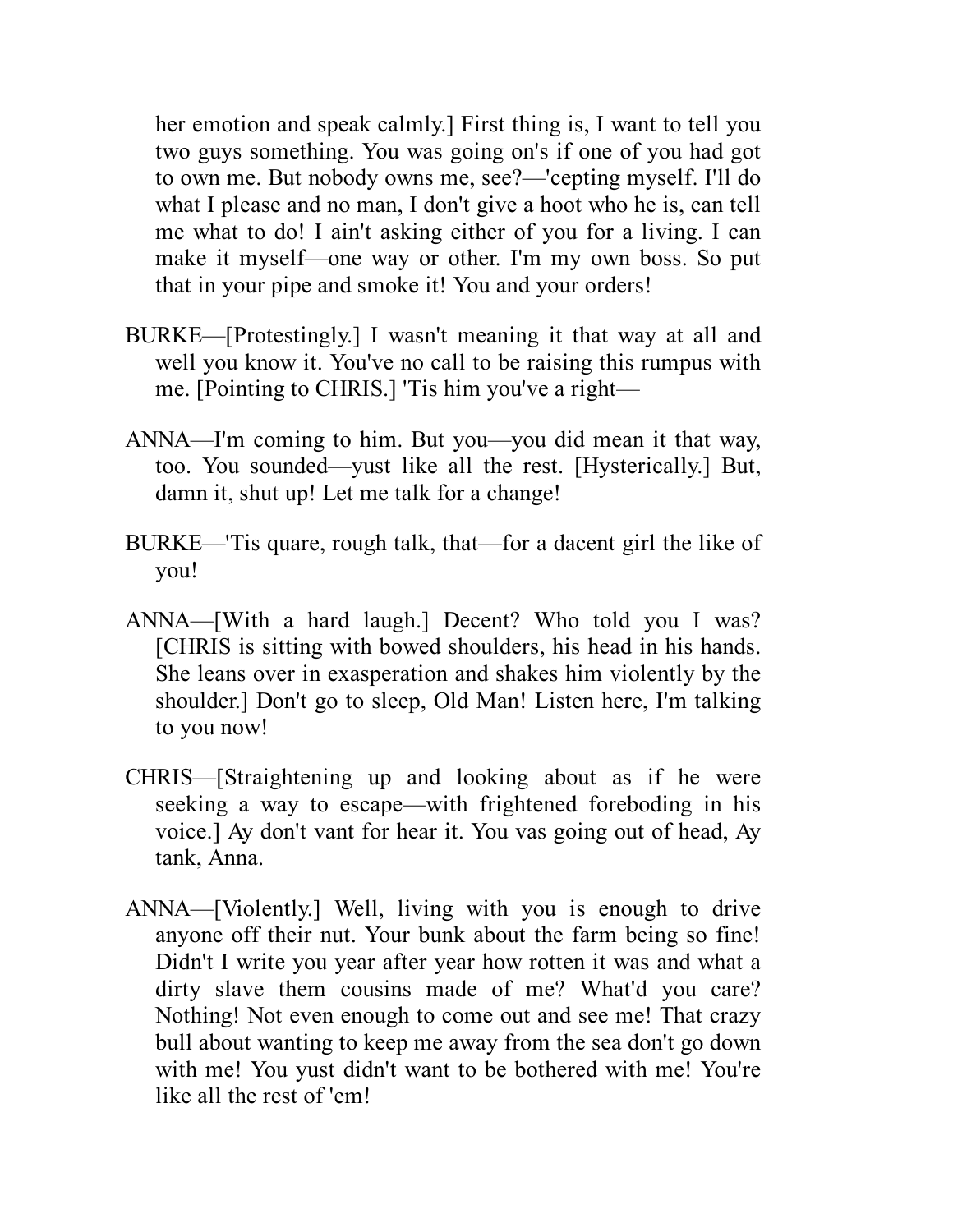- CHRIS—[Feebly.] Anna! It ain't so—
- ANNA—[Not heeding his interruption—revengefully.] But one thing I never wrote you. It was one of them cousins that you think is such nice people—the youngest son—Paul—that started me wrong. [Loudly.] It wasn't none of my fault. I hated him worse 'n hell and he knew it. But he was big and strong— [Pointing to Burke]—like you!
- BURKE—[Half springing to his feet—his fists clenched,] God blarst it! [He sinks slowly back in his chair again, the knuckles showing white on his clenched hands, his face tense with the effort to suppress his grief and rage.]
- CHRIS—[In a cry of horrified pain.] Anna!
- ANNA—[To him—seeming not to have heard their interruptions.] That was why I run away from the farm. That was what made me get a yob as nurse girl in St. Paul. [With a hard, mocking laugh.] And you think that was a nice yob for a girl, too, don't you? [Sarcastically.] With all them nice inland fellers yust looking for a chance to marry me, I s'pose. Marry me? What a chance! They wasn't looking for marrying. [As BURKE lets a groan of fury escape him—desperately.] I'm owning up to everything fair and square. I was caged in, I tell you—yust like in yail—taking care of other people's kids—listening to 'em bawling and crying day and night—when I wanted to be out and I was lonesome—lonesome as hell! [With a sudden weariness in her voice.] So I give up finally. What was the use? [She stops and looks at the two men. Both are motionless and silent. CHRIS seems in a stupor of despair, his house of cards fallen about him. BURKE's face is livid with the rage that is eating him up, but he is too stunned and bewildered yet to find a vent for it. The condemnation she feels in their silence goads ANNA into a harsh, strident defiance.] You don't say nothing either of you—but I know what you're thinking. You're like all the rest! [To CHRIS—furiously.] And who's to blame for it, me or you? If you'd even acted like a man—if you'd even been a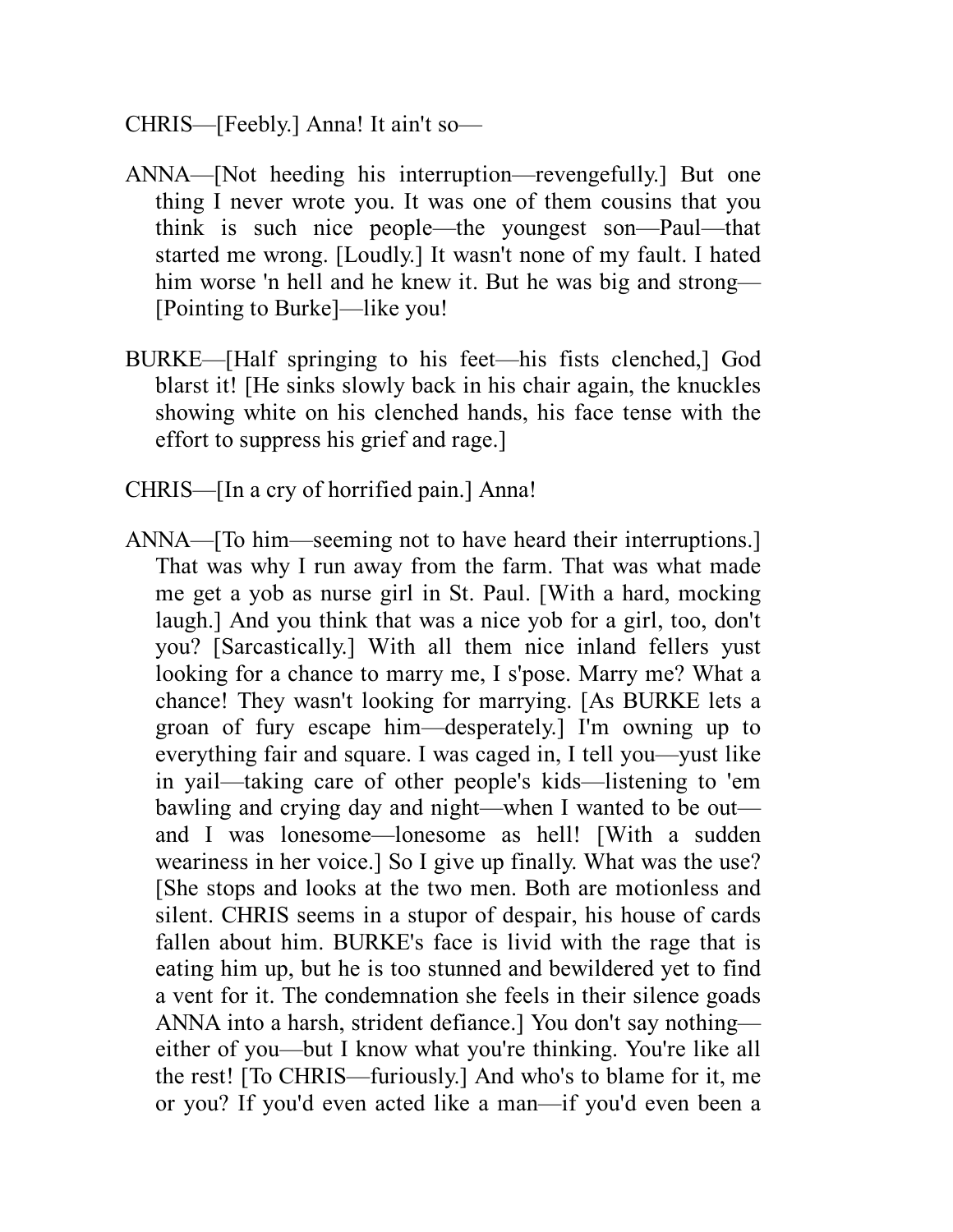regular father and had me with you—maybe things would be different!

- CHRIS—[In agony.] Don't talk dat vay, Anna! Ay go crazy! Ay von't listen! [Puts his hands over his ears.]
- ANNA—[Infuriated by his action—stridently.] You will too listen! [She leans over and pulls his hands from his ears—with hysterical rage.] You—keeping me safe inland—I wasn't no nurse girl the last two years—I lied when I wrote you—I was in a house, that's what!—yes, that kind of a house—the kind sailors like you and Mat goes to in port—and your nice inland men, too—and all men, God damn 'em! I hate 'em! Hate 'em! [She breaks into hysterical sobbing, throwing herself into the chair and hiding her face in her hands on the table. The two men have sprung to their feet.]
- CHRIS—[Whimpering like a child.] Anna! Anna! It's lie! It's lie! [He stands wringing his hands together and begins to weep.]
- BURKE—[His whole great body tense like a spring—dully and gropingly.] So that's what's in it!
- ANNA—[Raising her head at the sound of his voice—with extreme mocking bitterness.] I s'pose you remember your promise, Mat? No other reason was to count with you so long as I wasn't married already. So I s'pose you want me to get dressed and go ashore, don't you? [She laughs.] Yes, you do!
- BURKE—[On the verge of his outbreak—stammeringly.] God stiffen you!
- ANNA—[Trying to keep up her hard, bitter tone, but gradually letting a note of pitiful pleading creep in.] I s'pose if I tried to tell you I wasn't—that—no more you'd believe me, wouldn't you? Yes, you would! And if I told you that yust getting out in this barge, and being on the sea had changed me and made me feel different about things,'s if all I'd been through wasn't me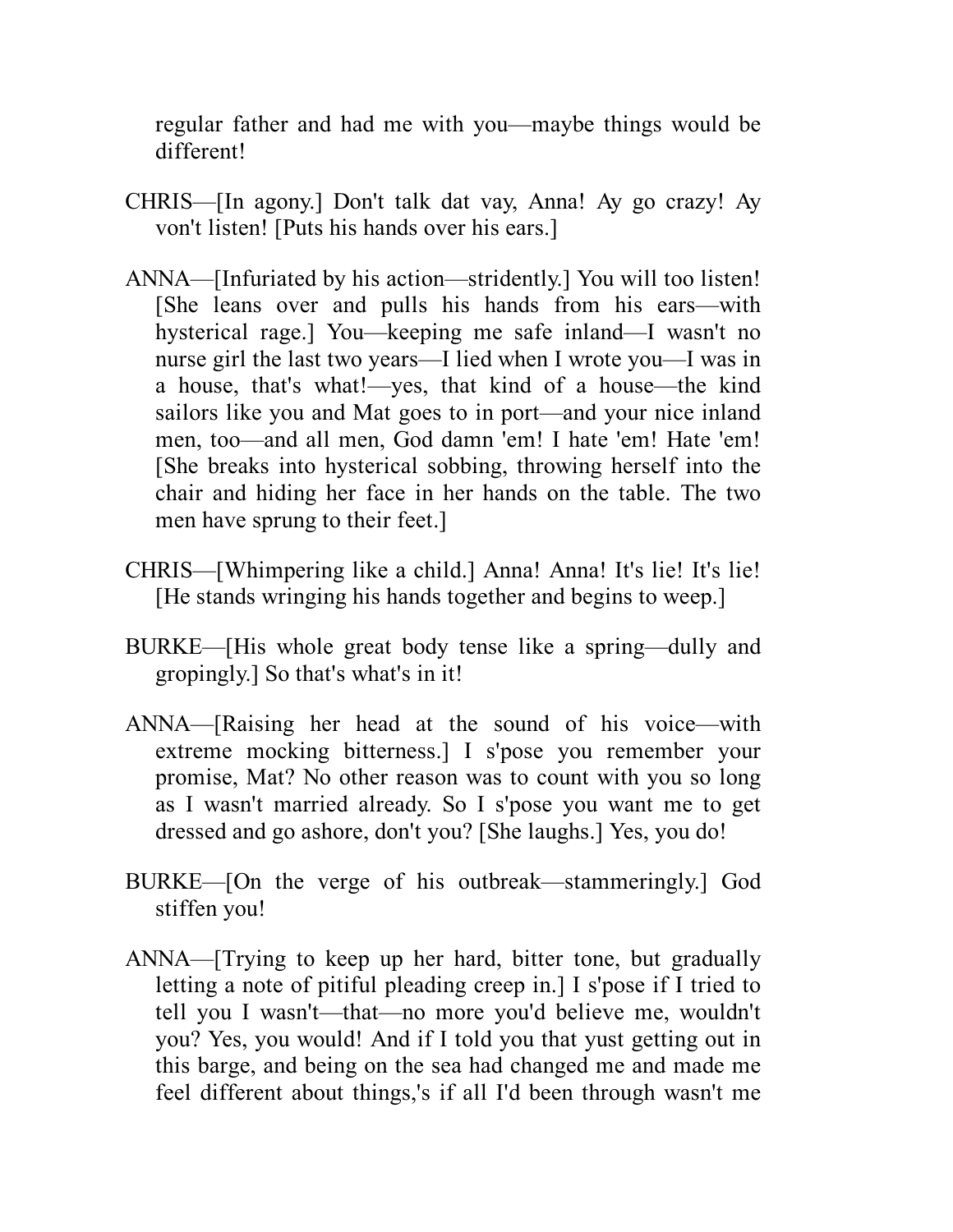and didn't count and was yust like it never happened—you'd laugh, wouldn't you? And you'd die laughing sure if I said that meeting you that funny way that night in the fog, and afterwards seeing that you was straight goods stuck on me, had got me to thinking for the first time, and I sized you up as a different kind of man—a sea man as different from the ones on land as water is from mud—and that was why I got stuck on you, too. I wanted to marry you and fool you, but I couldn't. Don't you see how I'd changed? I couldn't marry you with you believing a lie—and I was shamed to tell you the truth—till the both of you forced my hand, and I seen you was the same as all the rest. And now, give me a bawling out and beat it, like I can tell you're going to. [She stops, looking at BURKE. He is silent, his face averted, his features beginning to work with fury. She pleads passionately.] Will you believe it if I tell you that loving you has made me—clean? It's the straight goods, honest! [Then as he doesn't reply—bitterly.] Like hell you will! You're like all the rest!

BURKE—[Blazing out—turning on her in a perfect frenzy of rage —his voice trembling with passion.] The rest, is it? God's curse on you! Clane, is it? You slut, you, I'll be killing you now! [He picks up the chair on which he has been sitting and, swinging it high over his shoulder, springs toward her. CHRIS rushes forward with a cry of alarm, trying to ward off the blow from his daughter. ANNA looks up into BURKE'S eyes with the fearlessness of despair. BURKE checks himself, the chair held in the air.]

CHRIS—[Wildly.] Stop, you crazy fool! You vant for murder her!

- ANNA—[Pushing her father away brusquely, her eyes still holding BURKE'S.] Keep out of this, you! [To BURKE—dully.] Well, ain't you got the nerve to do it? Go ahead! I'll be thankful to you, honest. I'm sick of the whole game.
- BURKE—[Throwing the chair away into a corner of the room helplessly.] I can't do it, God help me, and your two eyes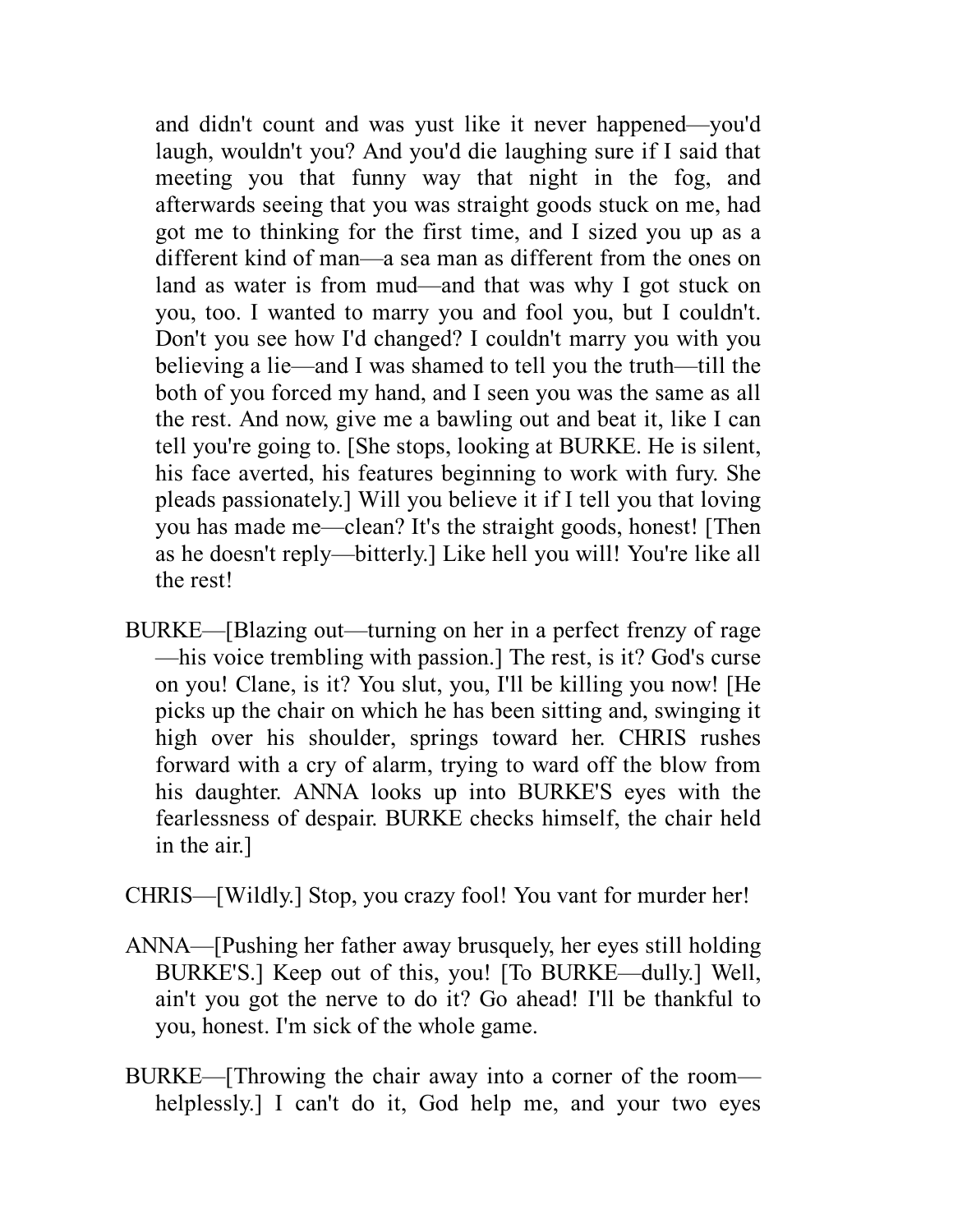looking at me. [Furiously.] Though I do be thinking I'd have a good right to smash your skull like a rotten egg. Was there iver a woman in the world had the rottenness in her that you have, and was there iver a man the like of me was made the fool of the world, and me thinking thoughts about you, and having great love for you, and dreaming dreams of the fine life we'd have when we'd be wedded! [His voice high pitched in a lamentation that is like a keen]. Yerra, God help me! I'm destroyed entirely and my heart is broken in bits! I'm asking God Himself, was it for this He'd have me roaming the earth since I was a lad only, to come to black shame in the end, where I'd be giving a power of love to a woman is the same as others you'd meet in any hooker-shanty in port, with red gowns on them and paint on their grinning mugs, would be sleeping with any man for a dollar or two!

- ANNA—[In a scream.] Don't, Mat! For Gawd's sake! [Then raging and pounding on the table with her hands.] Get out of here! Leave me alone! Get out of here!
- BURKE—[His anger rushing back on him.] I'll be going, surely! And I'll be drinking sloos of whiskey will wash that black kiss of yours off my lips; and I'll be getting dead rotten drunk so I'll not remember if 'twas iver born you was at all; and I'll be shipping away on some boat will take me to the other end of the world where I'll never see your face again! [He turns toward the door]
- CHRIS—[Who has been standing in a stupor—suddenly grasping BURKE by the arm—stupidly] No, you don't go. Ay tank maybe it's better Anna marry you now.
- BURKE—[Shaking CHRIS off—furiously] Lave go of me, ye old ape! Marry her, is it? I'd see her roasting in hell first! I'm shipping away out of this, I'm telling you! [Pointing to Anna passionately] And my curse on you and the curse of Almighty God and all the Saints! You've destroyed me this day and may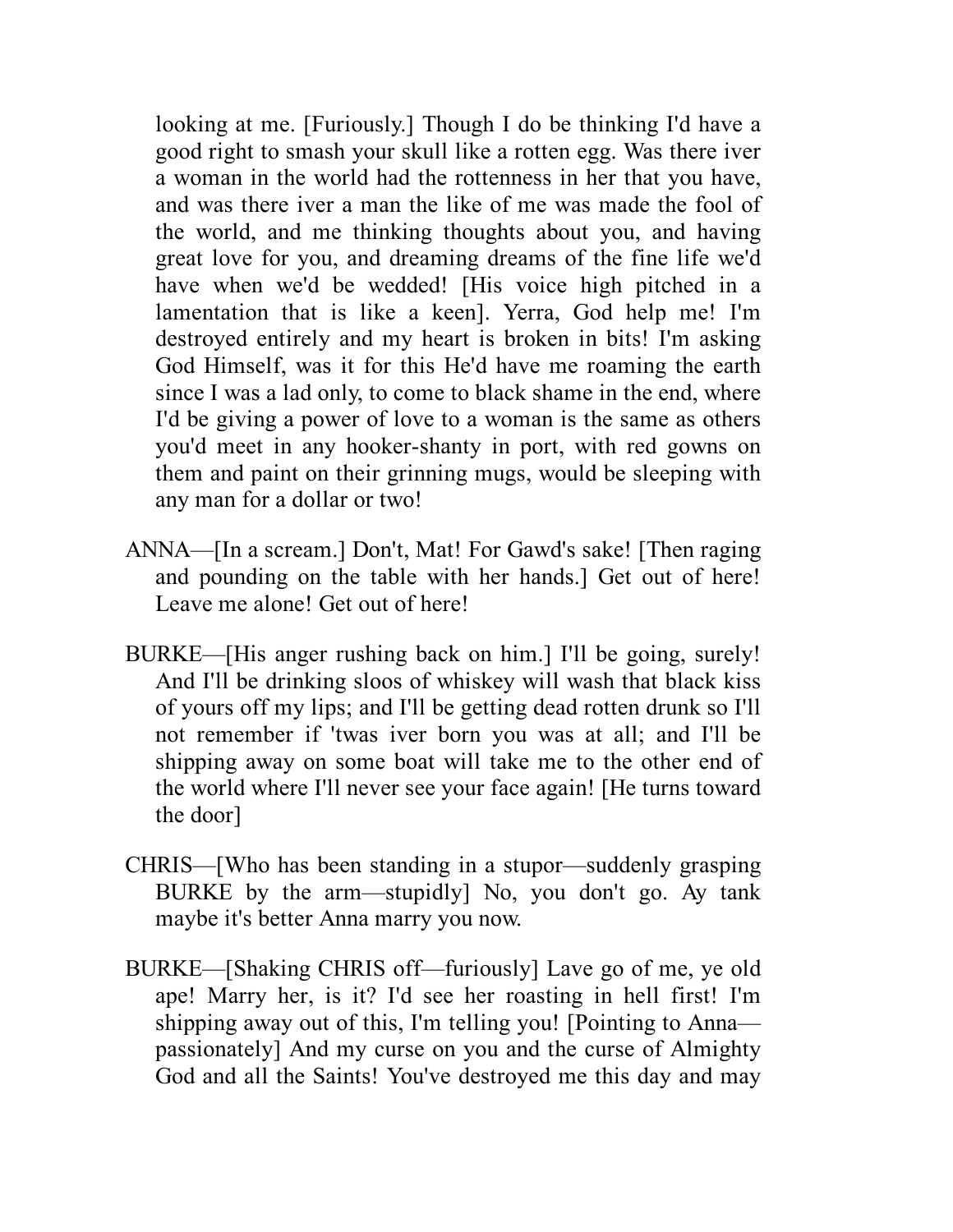you lie awake in the long nights, tormented with thoughts of Mat Burke and the great wrong you've done him!

- ANNA—[In anguish] Mat! [But he turns without another word and strides out of the doorway. ANNA looks after him wildly, starts to run after him, then hides her face in her outstretched arms, sobbing. CHRIS stands in a stupor, staring at the floor.]
- CHRIS—[After a pause, dully.] Ay tank Ay go ashore, too.
- ANNA—[Looking up, wildly.] Not after him! Let him go! Don't you dare—
- CHRIS—[Somberly.] Ay go for gat drink.
- ANNA—[With a harsh laugh.] So I'm driving you to drink, too, eh? I s'pose you want to get drunk so's you can forget—like him?
- CHRIS—[Bursting out angrily.] Yes, Ay vant! You tank Ay like hear dem tangs. [Breaking down—weeping.] Ay tank you vasn't dat kind of gel, Anna.
- ANNA—[Mockingly.] And I s'pose you want me to beat it, don't you? You don't want me here disgracing you, I s'pose?
- CHRIS—No, you stay here! [Goes over and pats her on the shoulder, the tears running down his face.] Ain't your fault, Anna, Ay know dat. [She looks up at him, softened. He bursts into rage.] It's dat ole davil, sea, do this to me! [He shakes his fist at the door.] It's her dirty tricks! It vas all right on barge with yust you and me. Den she bring dat Irish fallar in fog, she make you like him, she make you fight with me all time! If dat Irish fallar don't never come, you don't never tal me dem tangs, Ay don't never know, and every tang's all right. [He shakes his fist again,] Dirty ole davil!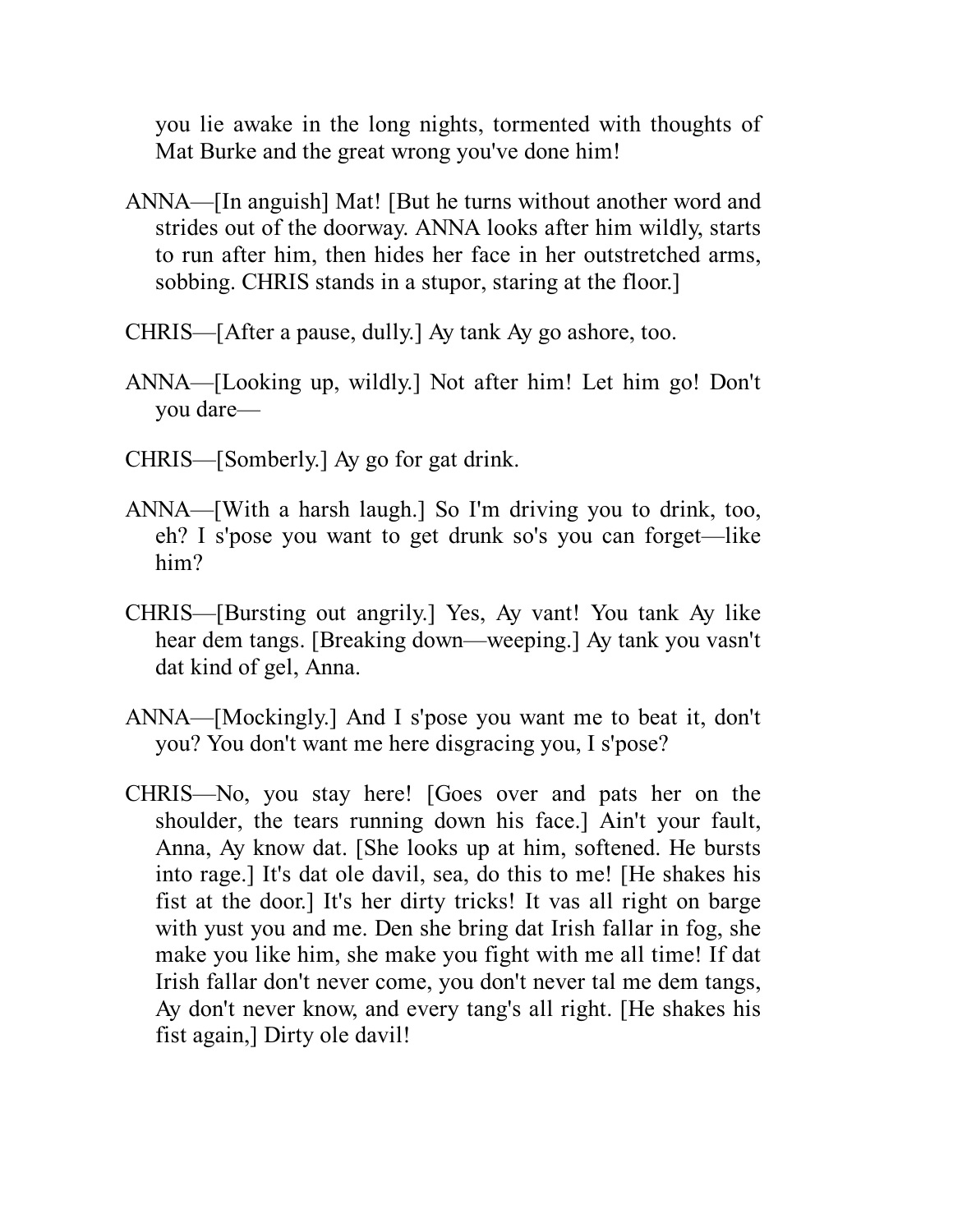- ANNA—[With spent weariness.] Oh, what's the use? Go on ashore and get drunk.
- CHRIS—[Goes into room on left and gets his cap. He goes to the door, silent and stupid—then turns.] You vait here, Anna?
- ANNA—[Dully] Maybe—and maybe not. Maybe I'll get drunk, too. Maybe I'll—But what the hell do you care what I do? Go on and beat it. [CHRIS turns stupidly and goes out. ANNA sits at the table, staring straight in front of her.]

[The Curtain Falls]

## **ACT IV**

SCENE—Same as Act Three, about nine o'clock of a foggy night two days later. The whistles of steamers in the harbor can be heard. The cabin is lighted by a small lamp on the table. A suitcase stands in the middle of the floor. ANNA is sitting in the rocking-chair. She wears a hat, is all dressed up as in Act One. Her face is pale, looks terribly tired and worn, as if the two days just past had been ones of suffering and sleepless nights. She stares before her despondently, her chin in her hands. There is a timid knock on the door in rear. ANNA jumps to her feet with a startled exclamation and looks toward the door with an expression of mingled hope and fear.

ANNA—[Faintly.] Come in. [Then summoning her courage more resolutely.] Come in. [The door is opened and CHRIS appears in the doorway. He is in a very bleary, bedraggled condition, suffering from the after effects of his drunk. A tin pail full of foaming beer is in his hand. He comes forward, his eyes avoiding ANNA'S. He mutters stupidly.] It's foggy.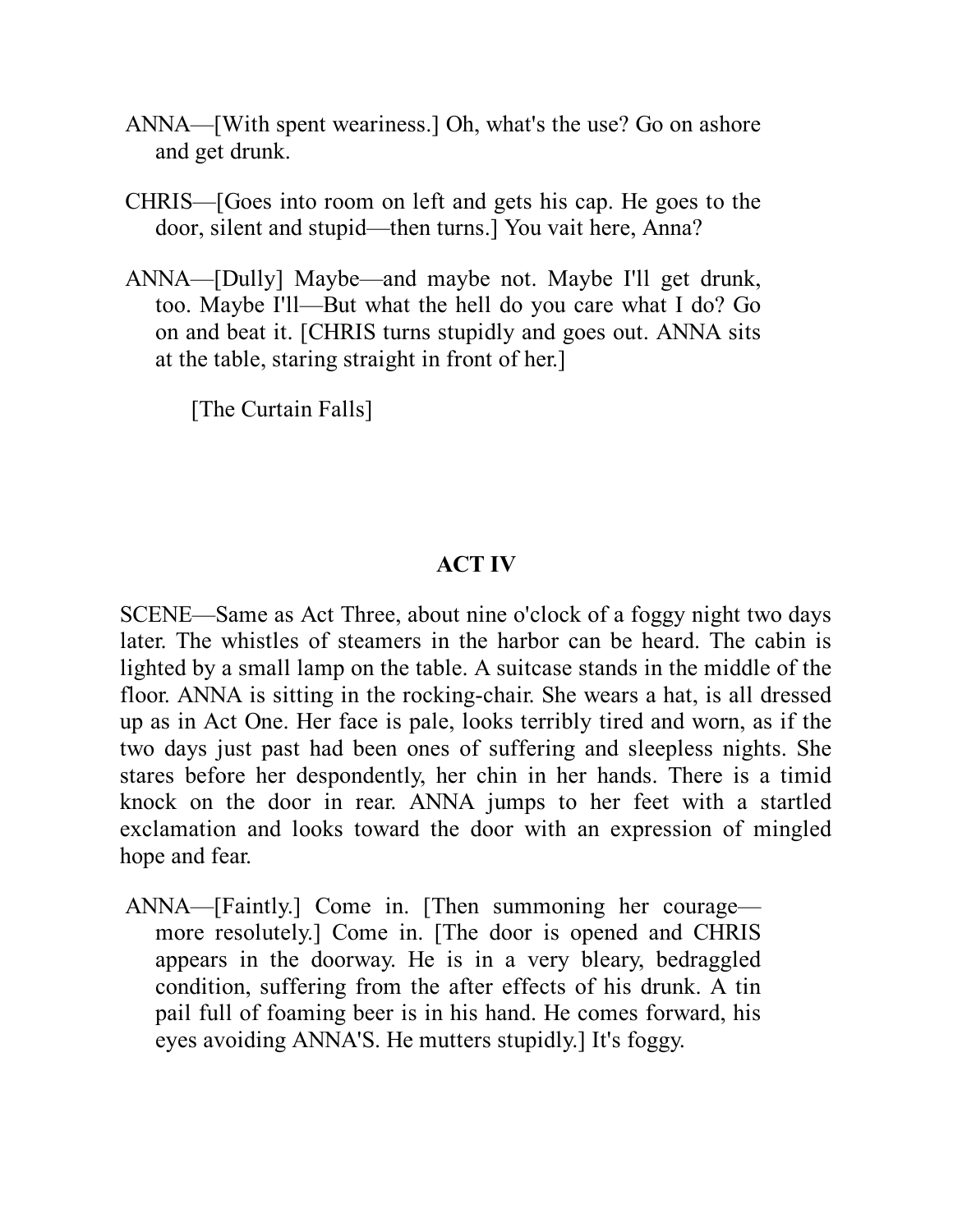- ANNA—[Looking him over with contempt.] So you come back at last, did you? You're a fine looking sight! [Then jeeringly.] I thought you'd beaten it for good on account of the disgrace I'd brought on you.
- CHRIS—[Wincing-faintly.] Don't say dat, Anna, please! [He sits in a chair by the table, setting down the can of beer, holding his head in his hands]
- ANNA—[Looks at him with a certain sympathy.] What's the trouble? Feeling sick?
- CHRIS—[Dully.] Inside my head feel sick.
- ANNA—Well, what d'you expect after being soused for two days? [Resentfully.] It serves you right. A fine thing—you leaving me alone on this barge all that time!
- CHRIS—[Humbly.] Ay'm sorry, Anna.
- ANNA—[Scornfully] Sorry!
- CHRIS—But Ay'm not sick inside head vay you mean. Ay'm sick from tank too much about you, about me.
- ANNA—And how about me? D'you suppose I ain't been thinking, too?
- CHRIS—Ay'm sorry, Anna. [He sees her bag and gives a start] You pack your bag, Anna? You vas going—?
- ANNA—[Forcibly.] Yes, I was going right back to what you think.
- CHRIS—Anna!
- ANNA—I went ashore to get a train for New York. I'd been waiting and waiting 'till I was sick of it. Then I changed my mind and decided not to go to-day. But I'm going first thing tomorrow, so it'll all be the same in the end.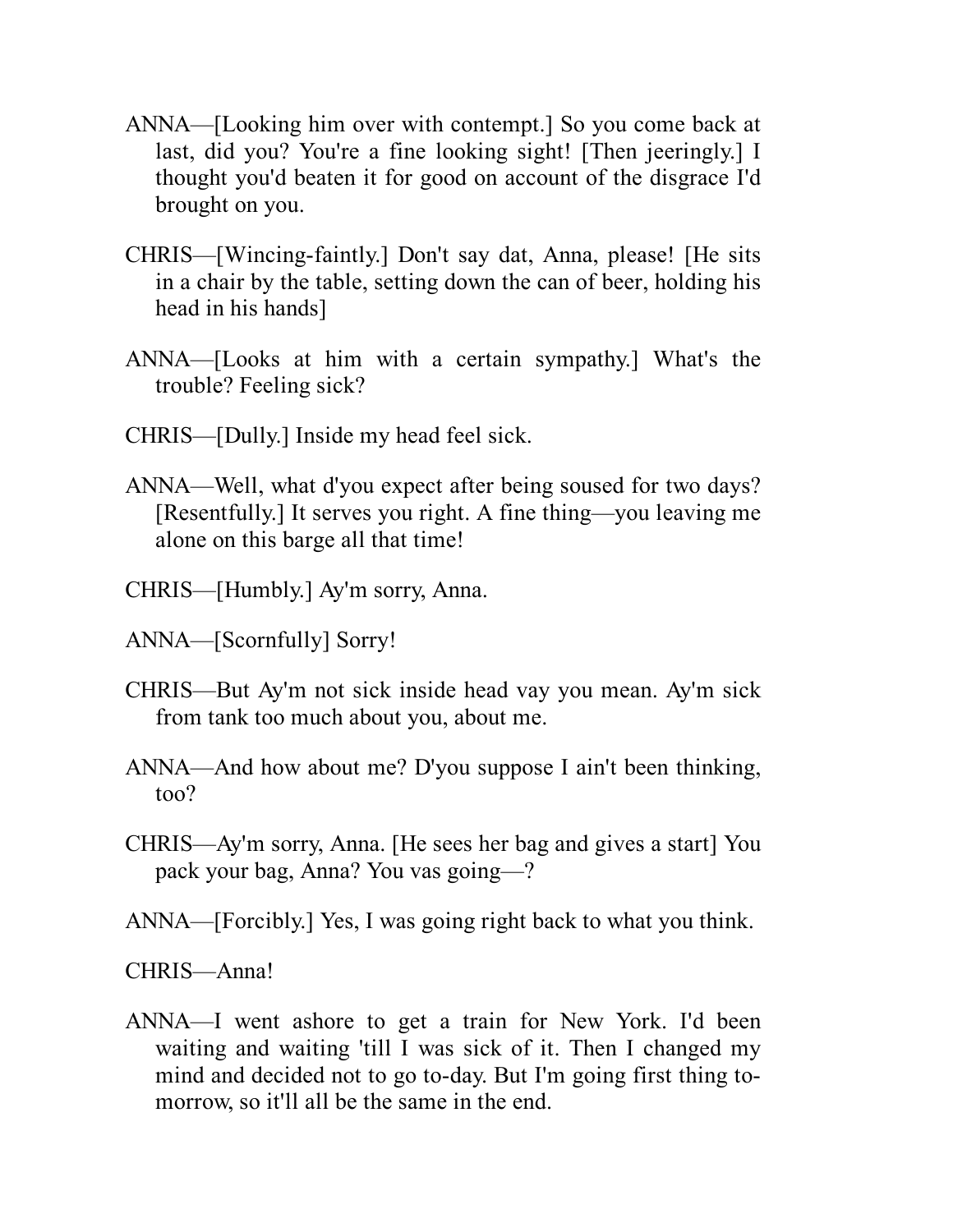- CHRIS—[Raising his head—pleadingly] No, you never do dat, Anna!
- ANNA—[With a sneer.] Why not, I'd like to know?
- CHRIS—You don't never gat to do—dat vay—no more, Ay tal you. Ay fix dat up all right.
- ANNA—[Suspiciously.] Fix what up?
- CHRIS—[Not seeming to have heard her question—sadly.] You vas vaiting, you say? You vasn't vaiting for me, Ay bet.
- ANNA—[Callously.] You'd win.
- CHRIS—For dat Irish fallar?
- ANNA—[Defiantly.] Yes—if you want to know! [Then with a forlorn laugh.] If he did come back it'd only because he wanted to beat me up or kill me, I suppose. But even if he did, I'd rather have him come than not show up at all. I wouldn't care what he did.
- CHRIS—Ay guess it's true you vas in love with him all right.
- ANNA—You guess!
- CHRIS—[Turning to her earnestly.] And Ay'm sorry for you like hell he don't come, Anna!
- ANNA—[Softened.] Seems to me you've changed your tune a lot.
- CHRIS—Ay've been tanking, and Ay guess it vas all my fault—all bad tangs dat happen to you. [Pleadingly.] You try for not hate me, Anna. Ay'm crazy ole fool, dat's all.
- ANNA—Who said I hated you?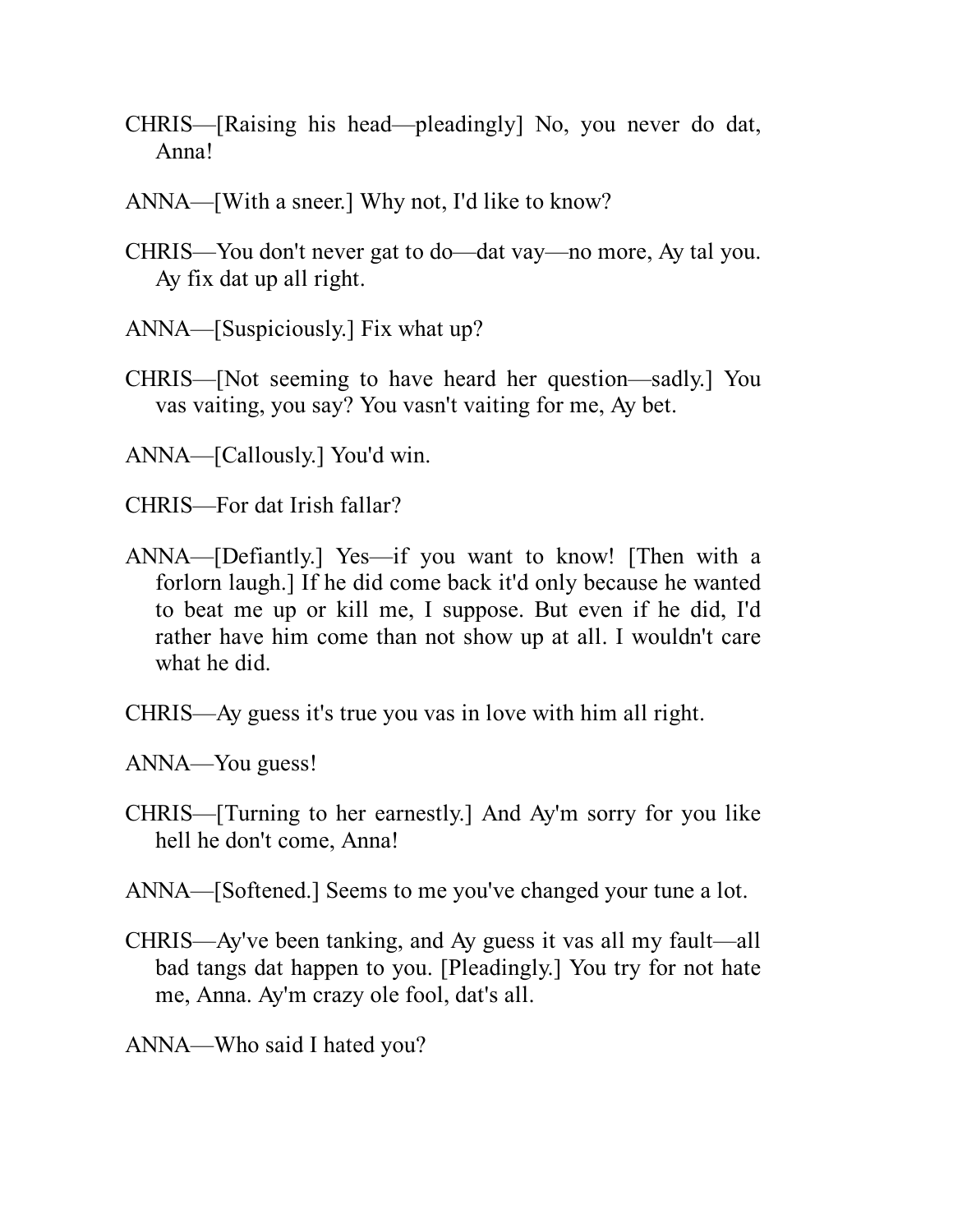- CHRIS—Ay'm sorry for everytang Ay do wrong for you, Anna. Ay vant for you be happy all rest of your life for make up! It make you happy marry dat Irish fallar, Ay vant it, too.
- ANNA—[Dully.]—Well, there ain't no chance. But I'm glad you think different about it, anyway.
- CHRIS—[Supplicatingly.] And you tank—maybe—you forgive me sometime?
- ANNA—[With a wan smile.] I'll forgive you right now.
- CHRIS—[Seizing her hand and kissing it—brokenly.] Anna lilla! Anna lilla!
- ANNA—[Touched but a bit embarrassed.] Don't bawl about it. There ain't nothing to forgive, anyway. It ain't your fault, and it ain't mine, and it ain't his neither. We're all poor nuts, and things happen, and we yust get mixed in wrong, that's all.
- CHRIS—[Eagerly.] You say right tang, Anna, py golly! It ain't nobody's fault! [Shaking his fist.] It's dat ole davil, sea!
- ANNA—[With an exasperated laugh.] Gee, won't you ever can that stuff? [CHRIS relapses into injured silence. After a pause ANNA continues curiously.] You said a minute ago you'd fixed something up—about me. What was it?
- CHRIS—[After a hesitating pause.] Ay'm shipping avay on sea again, Anna.
- ANNA—[Astounded.] You're—what?
- CHRIS—Ay sign on steamer sail to-morrow. Ay gat my ole yob bo'sun. [ANNA stares at him. As he goes on, a bitter smile comes over her face.] Ay tank dat's best tang for you. Ay only bring you bad luck, Ay tank. Ay make your mo'der's life sorry. Ay don't vant make yours dat way, but Ay do yust same. Dat ole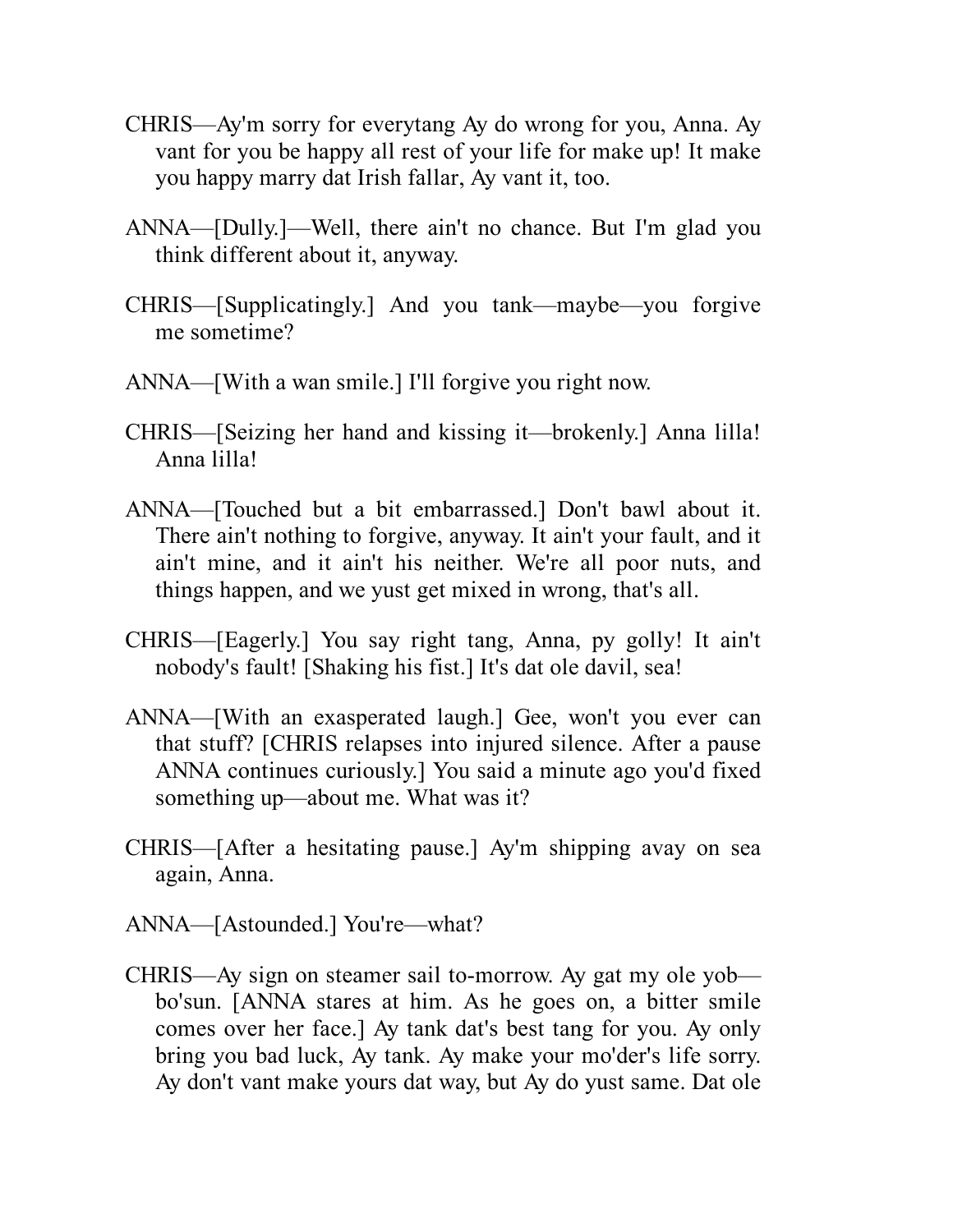davil, sea, she make me Yonah man ain't no good for nobody. And Ay tank now it ain't no use fight with sea. No man dat live going to beat her, py yingo!

- ANNA—[With a laugh of helpless bitterness.] So that's how you've fixed me, is it?
- CHRIS—Yes, Ay tank if dat ole davil gat me back she leave you alone den.
- ANNA—[Bitterly.] But, for Gawd's sake, don't you see, you're doing the same thing you've always done? Don't you see—? [But she sees the look of obsessed stubbornness on her father's face and gives it up helplessly.] But what's the use of talking. You ain't right, that's what. I'll never blame you for nothing no more. But how you could figure out that was fixing me—!
- CHRIS—Dat ain't all. Ay gat dem fallars in steam-ship office to pay you all money coming to me every month vhile Ay'm avay.
- ANNA—[With a hard laugh.] Thanks. But I guess I won't be hard up for no small change.
- CHRIS—[Hurt—humbly.] It ain't much, Ay know, but it's plenty for keep you so you never gat go.
- ANNA—[Shortly.] Shut up, will you? We'll talk about it later, see?
- CHRIS—[After a pause—ingratiatingly.] You like Ay go ashore look for dat Irish fallar, Anna?
- ANNA—[Angrily.] Not much! Think I want to drag him back?
- CHRIS—[After a pause—uncomfortably.] Py golly, dat booze don't go veil. Give me fever, Ay tank, Ay feel hot like hell. [He takes off his coat and lets it drop on the floor. There is a loud thud.]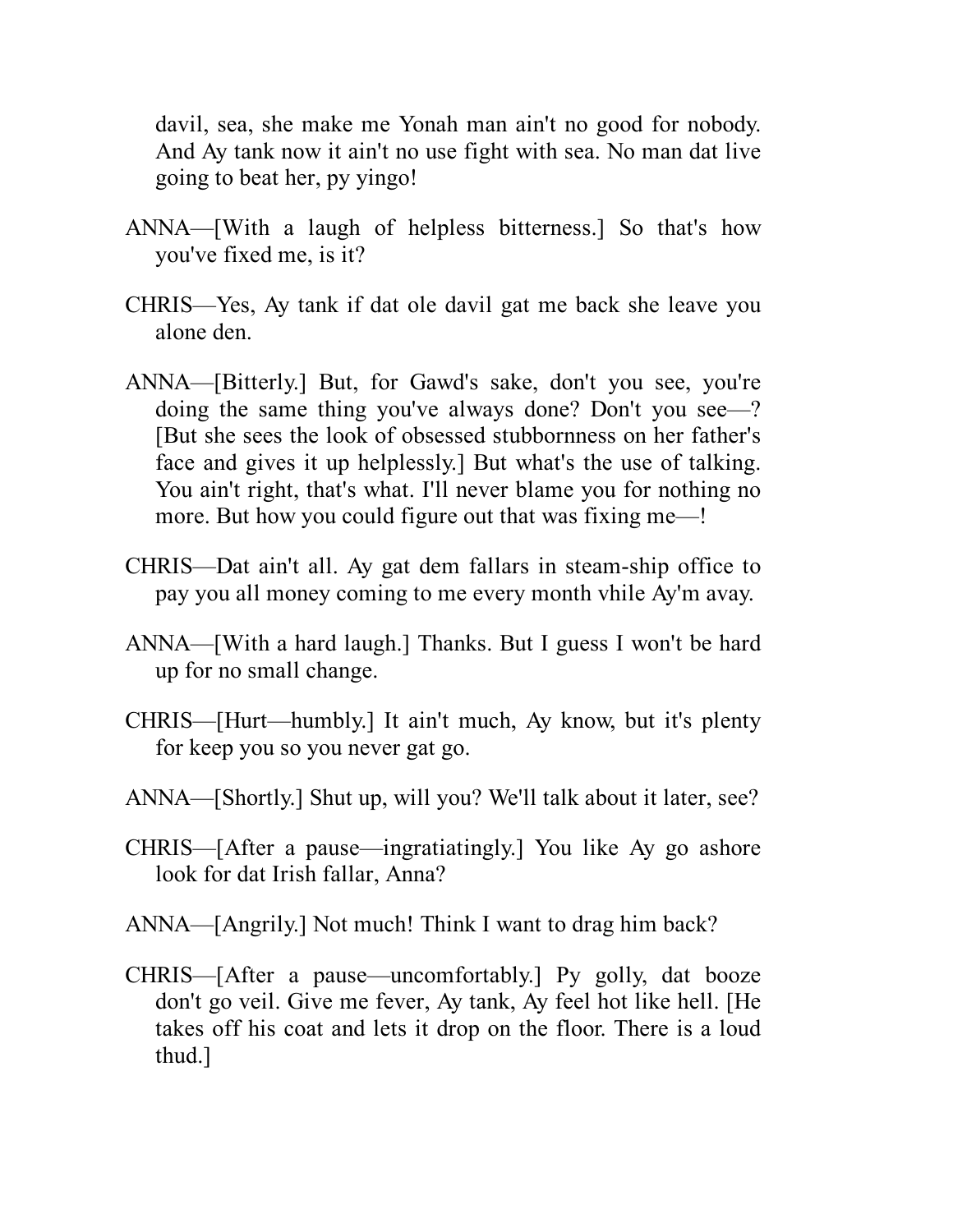- ANNA—[With a start.] What you got in your pocket, for Pete's sake—a ton of lead? [She reaches down, takes the coat and pulls out a revolver—looks from it to him in amazement.] A gun? What were you doing with this?
- CHRIS—[Sheepishly.] Ay forgat. Ain't nutting. Ain't loaded, anyvay.
- ANNA—[Breaking it open to make sure—then closing it again looking at him suspiciously.] That ain't telling me why you got it?
- CHRIS—[Sheepishly.] Ay'm ole fool. Ay gat it vhen Ay go ashore first. Ay tank den it's all fault of dat Irish fallar.
- ANNA—[With a shudder.] Say, you're crazier than I thought. I never dreamt you'd go that far.
- CHRIS—[Quickly.] Ay don't. Ay gat better sense right avay. Ay don't never buy bullets even. It ain't his fault, Ay know.
- ANNA—[Still suspicious of him.] Well, I'll take care of this for a while, loaded or not. [She puts it in the drawer of table and closes the drawer.]
- CHRIS—[Placatingly.] Throw it overboard if you vant. Ay don't care, [Then after a pause.] Py golly, Ay tank Ay go lie down. Ay feel sick. [ANNA takes a magazine from the table. CHRIS hesitates by her chair.] Ve talk again before Ay go, yes?
- ANNA—[Dully.] Where's this ship going to?
- CHRIS—Cape Town. Dat's in South Africa. She's British steamer called Londonderry. [He stands hesitatingly—finally blurts out.] Anna—you forgive me sure?
- ANNA—[Wearily.] Sure I do. You ain't to blame. You're yust what you are—like me.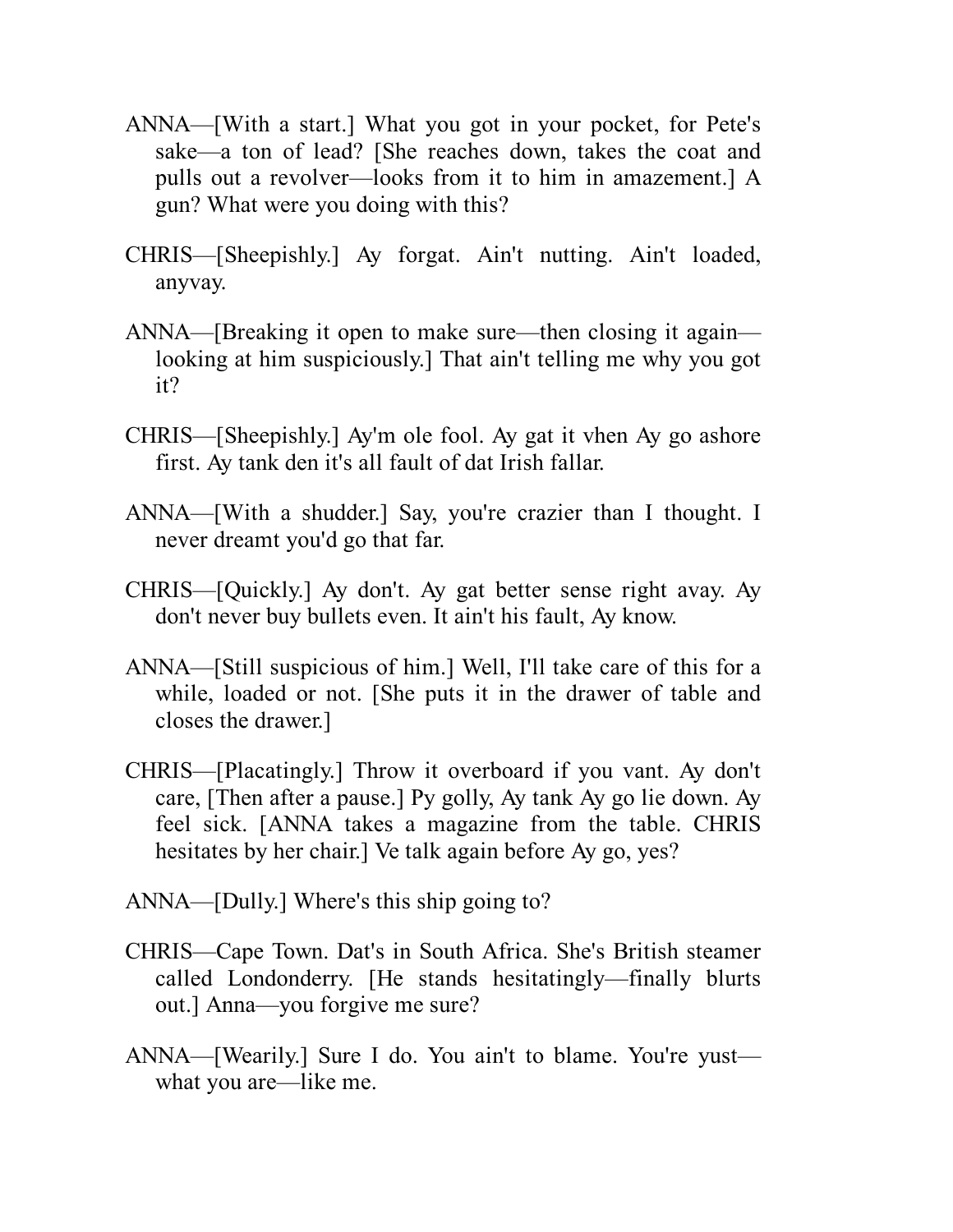- CHRIS—[Pleadingly.] Den—you lat me kiss you again once?
- ANNA—[Raising her face—forcing a wan smile.] Sure. No hard feelings.
- CHRIS—[Kisses her—brokenly.] Anna lilla! Ay—[He fights for words to express himself, but finds none—miserably—with a sob.] Ay can't say it. Good-night, Anna.
- ANNA—Good-night. [He picks up the can of beer and goes slowly into the room on left, his shoulders bowed, his head sunk forward dejectedly. He closes the door after him. ANNA turns over the pages of the magazine, trying desperately to banish her thoughts by looking at the pictures. This fails to distract her, and flinging the magazine back on the table, she springs to her feet and walks about the cabin distractedly, clenching and unclenching her hands. She speaks aloud to herself in a tense, trembling voice.] Gawd, I can't stand this much longer! What am I waiting for anyway?—like a damn fool! [She laughs helplessly, then checks herself abruptly, as she hears the sound of heavy footsteps on the deck outside. She appears to recognize these and her face lights up with joy. She gasps:] Mat! [A strange terror seems suddenly to seize her. She rushes to the table, takes the revolver out of drawer and crouches down in the corner, left, behind the cupboard. A moment later the door is flung open and MAT BURKE appears in the doorway. He is in bad shape—his clothes torn and dirty, covered with sawdust as if he had been grovelling or sleeping on barroom floors. There is a red bruise on his forehead over one of his eyes, another over one cheekbone, his knuckles are skinned and raw—plain evidence of the fighting he has been through on his "bat." His eyes are bloodshot and heavy-lidded, his face has a bloated look. But beyond these appearances—the results of heavy drinking—there is an expression in his eyes of wild mental turmoil, of impotent animal rage baffled by its own abject misery.]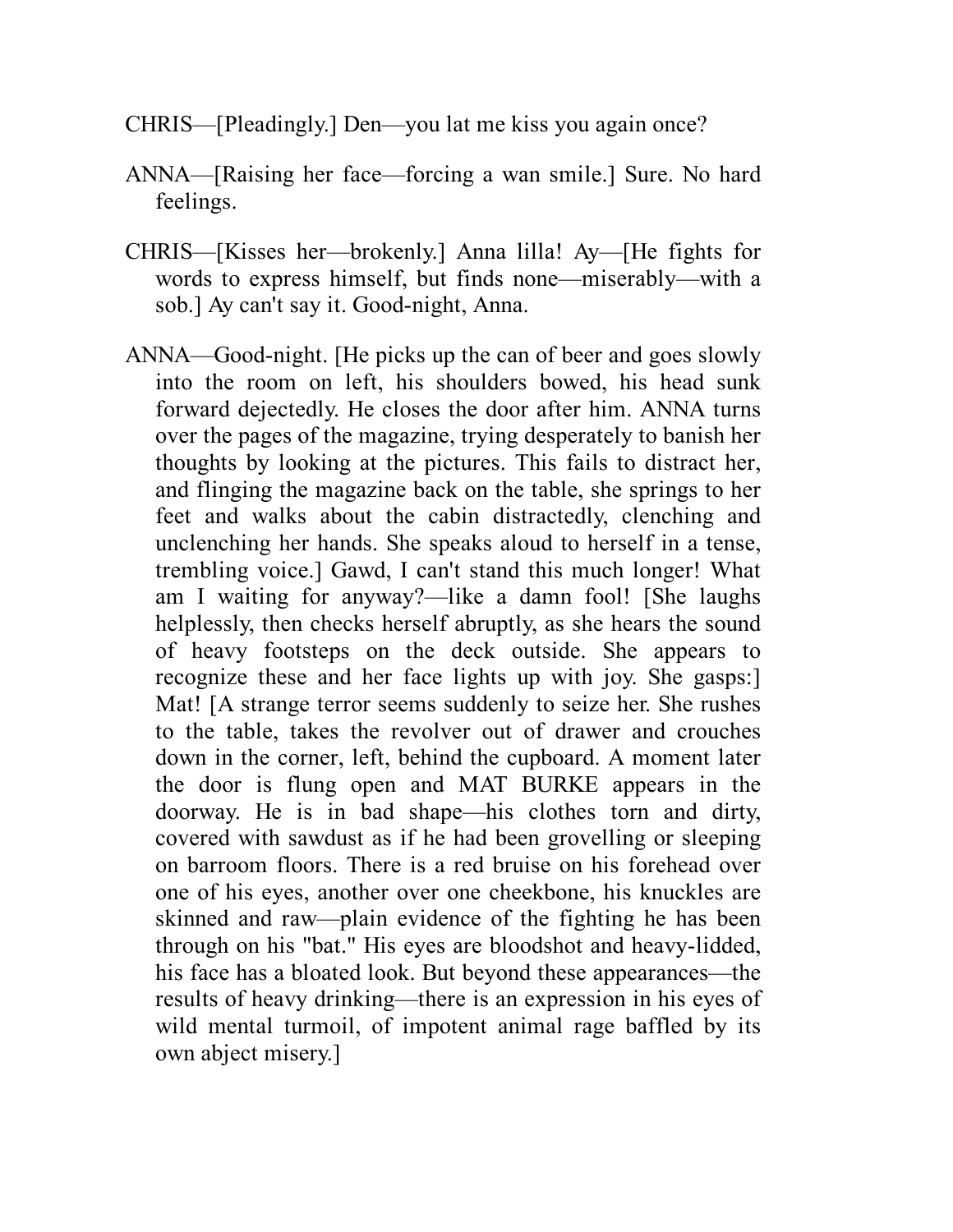- BURKE—[Peers blinkingly about the cabin—hoarsely.] Let you not be hiding from me, whoever's here—though 'tis well you know I'd have a right to come back and murder you. [He stops to listen. Hearing no sound, he closes the door behind him and comes forward to the table. He throws himself into the rockingchair—despondently.] There's no one here, I'm thinking, and 'tis a great fool I am to be coming. [With a sort of dumb, uncomprehending anguish.] Yerra, Mat Burke, 'tis a great jackass you've become and what's got into you at all, at all? She's gone out of this long ago, I'm telling you, and you'll never see her face again. [ANNA stands up, hesitating, struggling between joy and fear. BURKE'S eyes fall on ANNA'S bag. He leans over to examine it.] What's this? [Joyfully.] It's hers. She's not gone! But where is she? Ashore? [Darkly.] What would she be doing ashore on this rotten night? [His face suddenly convulsed with grief and rage.] 'Tis that, is it? Oh, God's curse on her! [Raging.] I'll wait 'till she comes and choke her dirty life out. [ANNA starts, her face grows hard. She steps into the room, the revolver in her right hand by her side.]
- ANNA—[In a cold, hard tone.] What are you doing here?
- BURKE—[Wheeling about with a terrified gasp] Glory be to God! [They remain motionless and silent for a moment, holding each other's eyes.]
- ANNA—[In the same hard voice] Well, can't you talk?
- BURKE—[Trying to fall into an easy, careless tone] You've a year's growth scared out of me, coming at me so sudden and me thinking I was alone.
- ANNA—You've got your nerve butting in here without knocking or nothing. What d'you want?
- BURKE—[Airily] Oh, nothing much. I was wanting to have a last word with you, that's all. [He moves a step toward her.]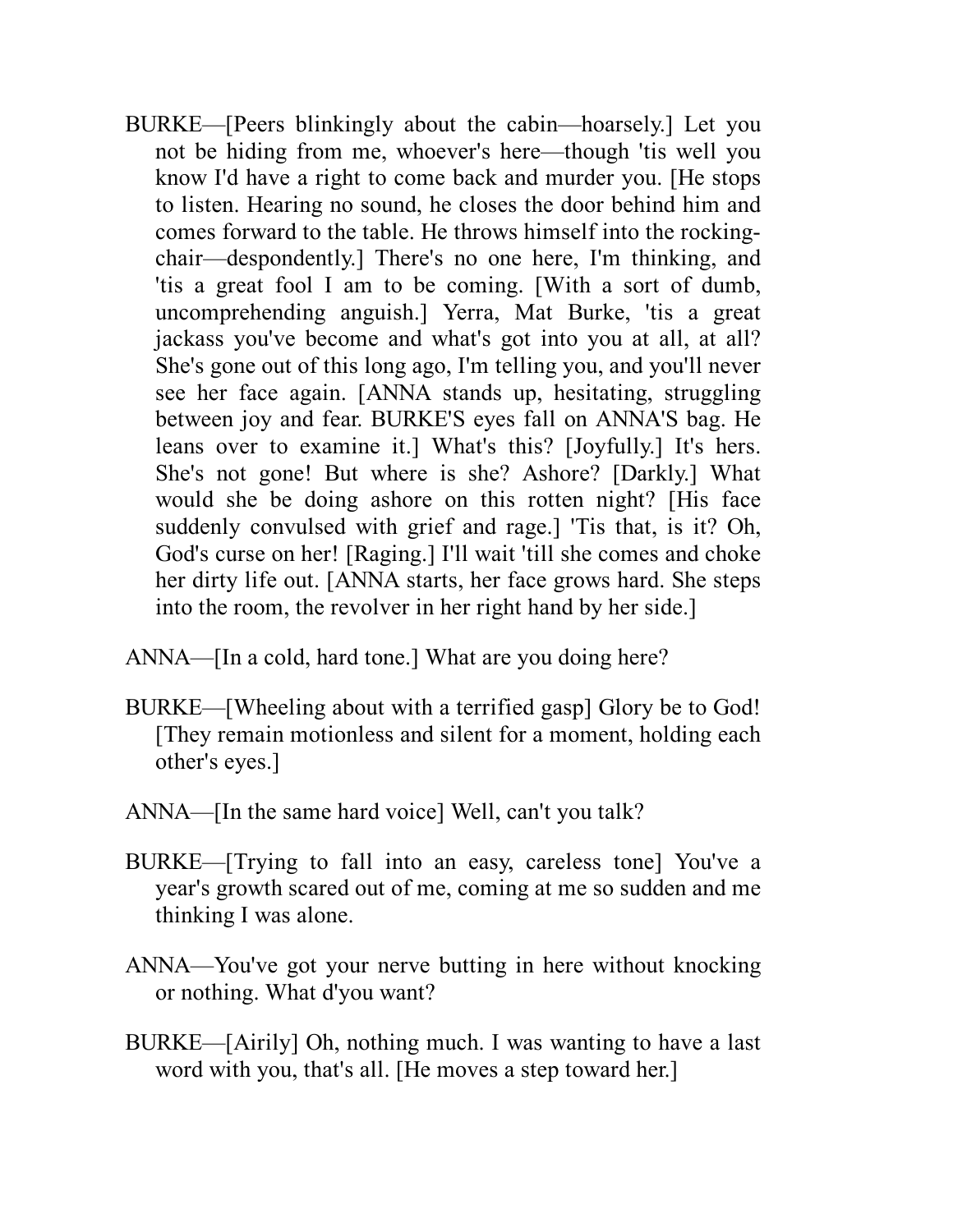- ANNA—[Sharply—raising the revolver in her hand.] Careful now! Don't try getting too close. I heard what you said you'd do to me.
- BURKE—[Noticing the revolver for the first time.] Is it murdering me you'd be now, God forgive you? [Then with a contemptuous laugh.] Or is it thinking I'd be frightened by that old tin whistle? [He walks straight for her.]
- ANNA—[Wildly.] Look out, I tell you!
- BURKE—[Who has come so close that the revolver is almost touching his chest.] Let you shoot, then! [Then with sudden wild grief.] Let you shoot, I'm saying, and be done with it! Let you end me with a shot and I'll be thanking you, for it's a rotten dog's life I've lived the past two days since I've known what you are, 'til I'm after wishing I was never born at all!
- ANNA—[Overcome—letting the revolver drop to the floor, as if her fingers had no strength to hold it—hysterically.] What d'you want coming here? Why don't you beat it? Go on! [She passes him and sinks down in the rocking-chair.]
- BURKE—[Following her—mournfully.] 'Tis right you'd be asking why did I come. [Then angrily.] 'Tis because 'tis a great weak fool of the world I am, and me tormented with the wickedness you'd told of yourself, and drinking oceans of booze that'd make me forget. Forget? Divil a word I'd forget, and your face grinning always in front of my eyes, awake or asleep, 'til I do be thinking a madhouse is the proper place for me.
- ANNA—[Glancing at his hands and—face—scornfully] You look like you ought to be put away some place. Wonder you wasn't pulled in. You been scrapping, too, ain't you?
- BURKE—I have—with every scut would take off his coat to me! [Fiercely.] And each time I'd be hitting one a clout in the mug, it wasn't his face I'd be seeing at all, but yours, and me wanting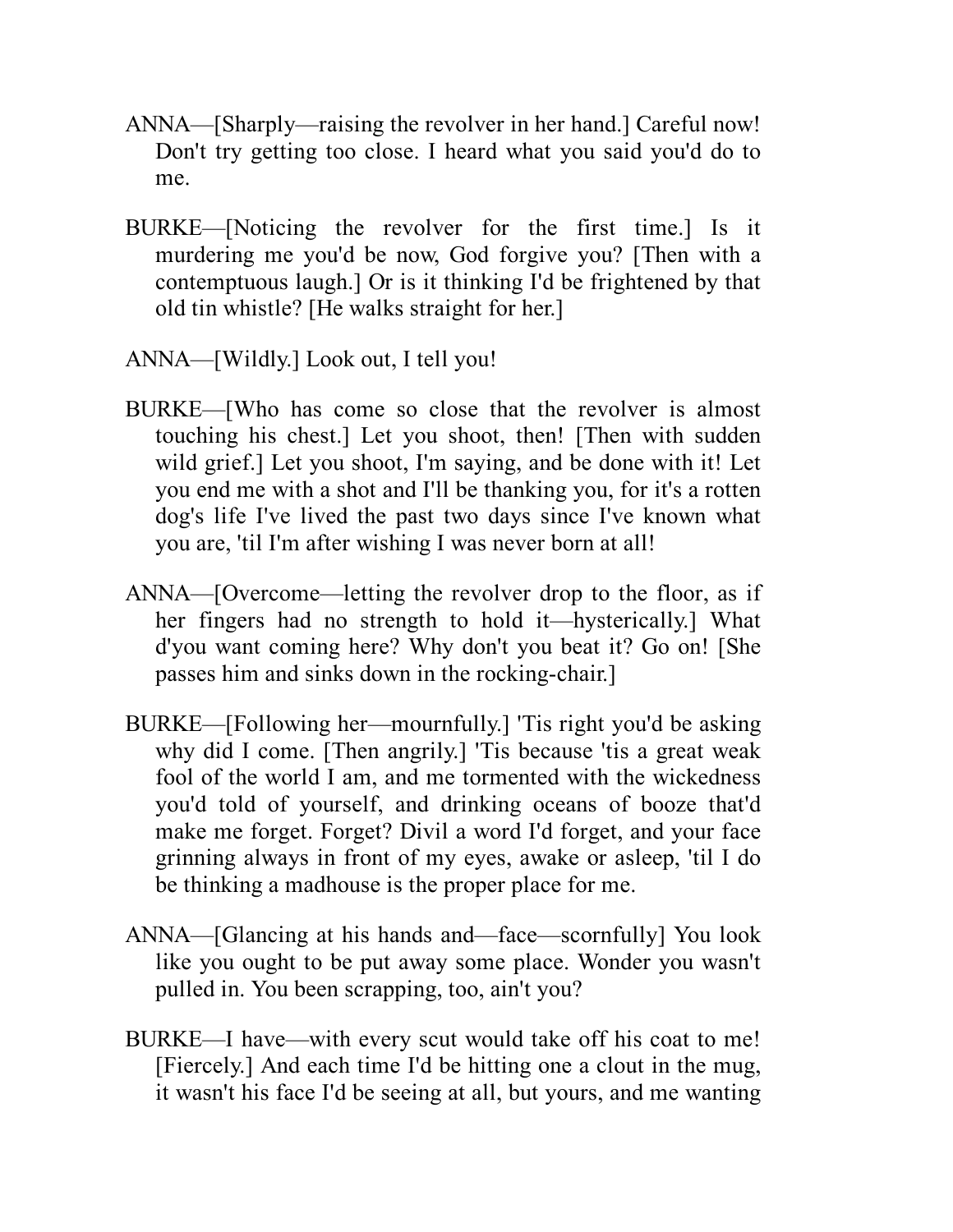to drive you a blow would knock you out of this world where I wouldn't be seeing or thinking more of you.

- ANNA—[Her lips trembling pitifully] Thanks!
- BURKE—[Walking up and down—distractedly.] That's right, make game of me! Oh, I'm a great coward surely, to be coming back to speak with you at all. You've a right to laugh at me.
- ANNA—I ain't laughing at you, Mat.
- BURKE—[Unheeding.] You to be what you are, and me to be Mat Burke, and me to be drove back to look at you again! 'Tis black shame is on me!
- ANNA—[Resentfully.] Then get out. No one's holding you!
- BURKE—[Bewilderedly] And me to listen to that talk from a woman like you and be frightened to close her mouth with a slap! Oh, God help me, I'm a yellow coward for all men to spit at! [Then furiously] But I'll not be getting out of this 'till I've had me word. [Raising his fist threateningly] And let you look out how you'd drive me! [Letting his fist fall helplessly] Don't be angry now! I'm raving like a real lunatic, I'm thinking, and the sorrow you put on me has my brains drownded in grief. [Suddenly bending down to her and grasping her arm intensely] Tell me it's a lie, I'm saying! That's what I'm after coming to hear you say.
- ANNA—[Dully] A lie? What?
- BURKE—[With passionate entreaty] All the badness you told me two days back. Sure it must be a lie! You was only making game of me, wasn't you? Tell me 'twas a lie, Anna, and I'll be saying prayers of thanks on my two knees to the Almighty God!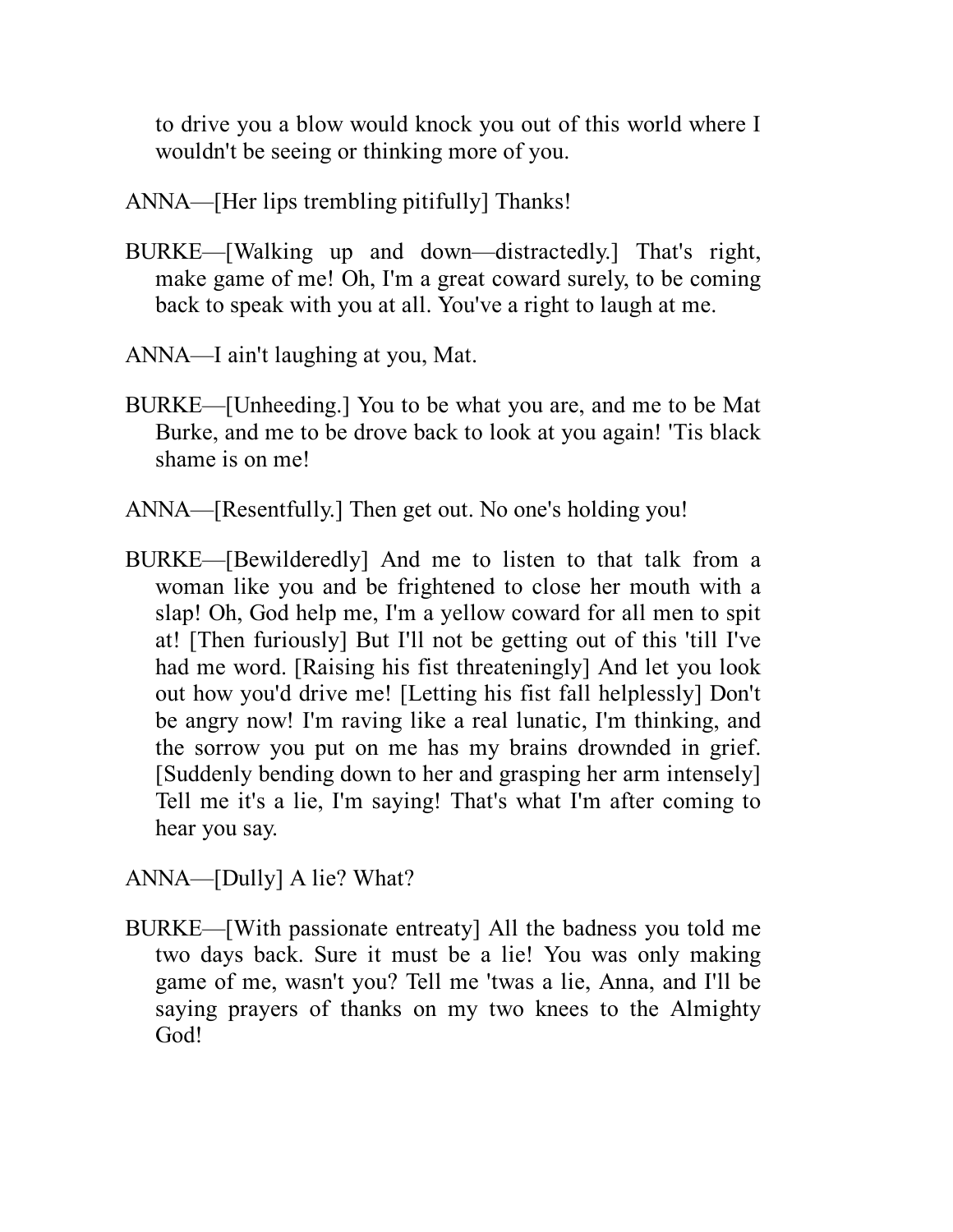- ANNA—[Terribly shaken—faintly.] I can't. Mat. [As he turns away—imploringly.] Oh, Mat, won't you see that no matter what I was I ain't that any more? Why, listen! I packed up my bag this afternoon and went ashore. I'd been waiting here all alone for two days, thinking maybe you'd come back—thinking maybe you'd think over all I'd said—and maybe—oh, I don't know what I was hoping! But I was afraid to even go out of the cabin for a second, honest—afraid you might come and not find me here. Then I gave up hope when you didn't show up and I went to the railroad station. I was going to New York. I was going back—
- BURKE—[Hoarsely.] God's curse on you!
- ANNA—Listen, Mat! You hadn't come, and I'd gave up hope. But —in the station—I couldn't go. I'd bought my ticket and everything. [She takes the ticket from her dress and tries to hold it before his eyes.] But I got to thinking about you—and I couldn't take the train—I couldn't! So I come back here—to wait some more. Oh, Mat, don't you see I've changed? Can't you forgive what's dead and gone—and forget it?
- BURKE—[Turning on her—overcome by rage again.] Forget, is it? I'll not forget 'til my dying day, I'm telling you, and me tormented with thoughts. [In a frenzy.] Oh, I'm wishing I had wan of them fornenst me this minute and I'd beat him with my fists 'till he'd be a bloody corpse! I'm wishing the whole lot of them will roast in hell 'til the Judgment Day—and yourself along with them, for you're as bad as they are.
- ANNA—[Shuddering.] Mat! [Then after a pause—in a voice of dead, stony calm.] Well, you've had your say. Now you better beat it.
- BURKE—[Starts slowly for the door—hesitates—then after a pause.] And what'll you be doing?
- ANNA—What difference does it make to you?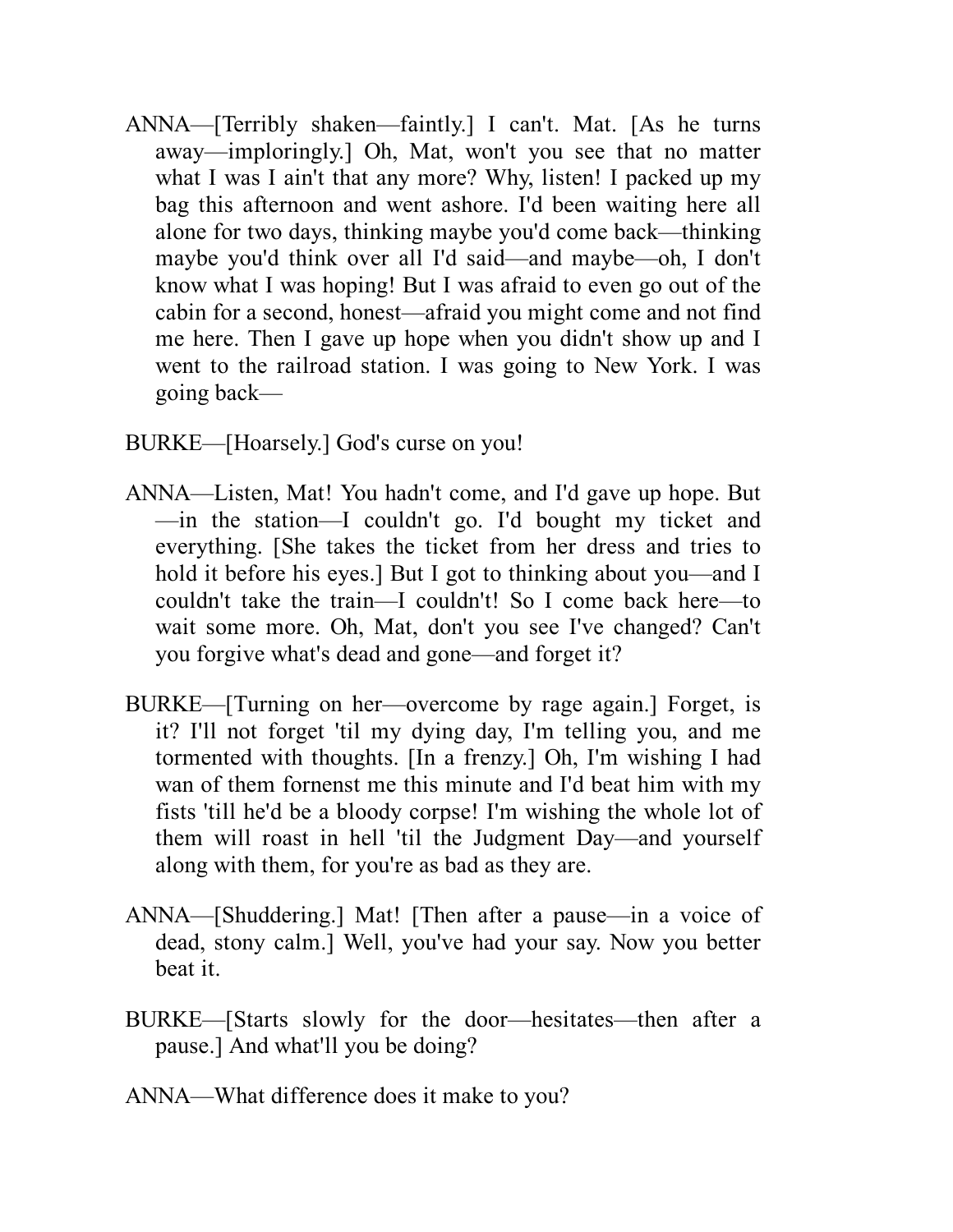BURKE—I'm asking you!

- ANNA—[In the same tone.] My bag's packed and I got my ticket. I'll go to New York to-morrow.
- BURKE—[Helplessly.] You mean—you'll be doing the same again?
- ANNA—[Stonily.] Yes.
- BURKE—[In anguish.] You'll not! Don't torment me with that talk! 'Tis a she-divil you are sent to drive me mad entirely!
- ANNA—[Her voice breaking.] Oh, for Gawd's sake, Mat, leave me alone! Go away! Don't you see I'm licked? Why d'you want to keep on kicking me?
- BURKE—[Indignantly.] And don't you deserve the worst I'd say, God forgive you?
- ANNA—All right. Maybe I do. But don't rub it in. Why ain't you done what you said you was going to? Why ain't you got that ship was going to take you to the other side of the earth where you'd never see me again?
- BURKE—I have.
- ANNA—[Startled.] What—then you're going—honest?
- BURKE—I signed on to-day at noon, drunk as I was—and she's sailing to-morrow.
- ANNA—And where's she going to?
- BURKE—Cape Town.
- ANNA—[The memory of having heard that name a little while before coming to her—with a start, confusedly.] Cape Town? Where's that. Far away?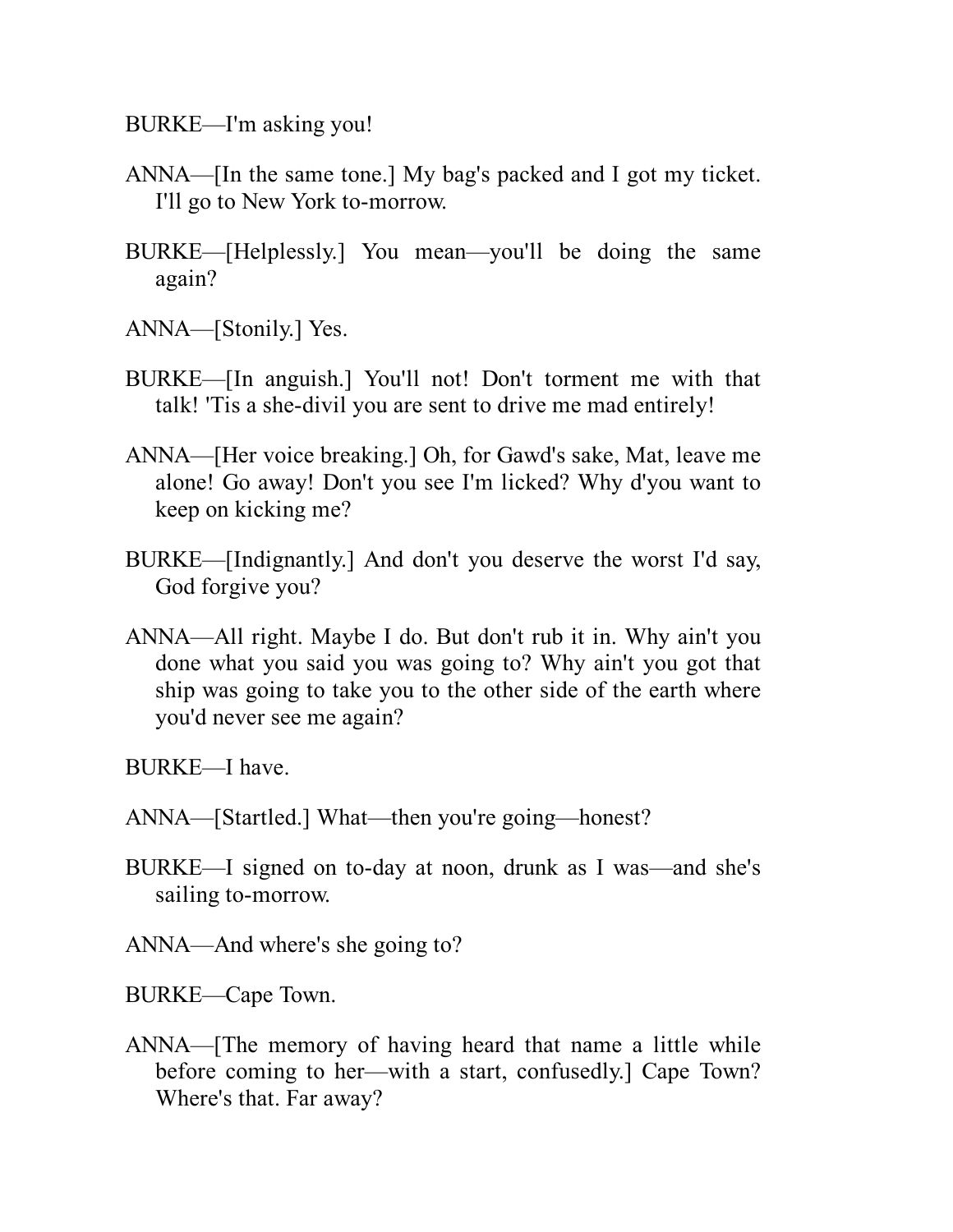- BURKE—'Tis at the end of Africa. That's far for you.
- ANNA—[Forcing a laugh.] You're keeping your word all right, ain't you? [After a slight pause—curiously.] What's the boat's name?
- BURKE—The Londonderry.
- ANNA—[It suddenly comes to her that this is the same ship her father is sailing on.] The Londonderry! It's the same—Oh, this is too much! [With wild, ironical laughter.] Ha-ha-ha!
- BURKE—What's up with you now?
- ANNA—Ha-ha-ha! It's funny, funny! I'll die laughing!
- BURKE—[Irritated.] Laughing at what?
- ANNA—It's a secret. You'll know soon enough. It's funny. [Controlling herself—after a pause—cynically.] What kind of a place is this Cape Town? Plenty of dames there, I suppose?
- BURKE—To hell with them! That I may never see another woman to my dying hour!
- ANNA—That's what you say now, but I'll bet by the time you get there you'll have forgot all about me and start in talking the same old bull you talked to me to the first one you meet.
- BURKE—[Offended.] I'll not, then! God mend you, is it making me out to be the like of yourself you are, and you taking up with this one and that all the years of your life?
- ANNA—[Angrily assertive.] Yes, that's yust what I do mean! You been doing the same thing all your life, picking up a new girl in every port. How're you any better than I was?
- BURKE—[Thoroughly exasperated.] Is it no shame you have at all? I'm a fool to be wasting talk on you and you hardened in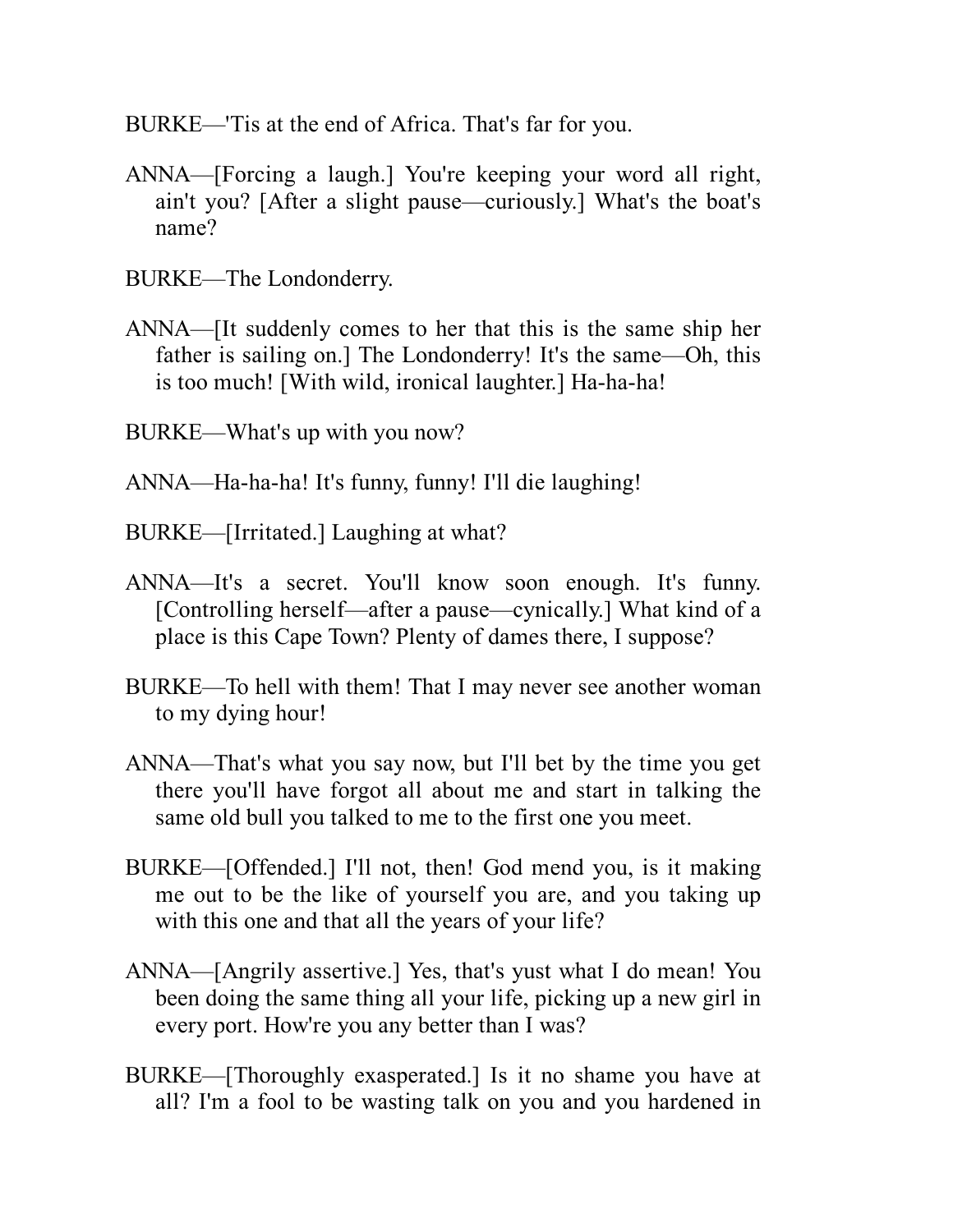badness. I'll go out of this and lave you alone forever. [He starts for the door—then stops to turn on her furiously] And I suppose 'tis the same lies you told them all before that you told to me?

- ANNA—[Indignantly.] That's a lie! I never did!
- BURKE—[Miserably.] You'd be saying that, anyway.
- ANNA—[Forcibly, with growing intensity.] Are you trying to accuse me—of being in love—really in love—with them?
- BURKE—I'm thinking you were, surely.
- ANNA—[Furiously, as if this were the last insult—advancing on him threateningly] You mutt, you! I've stood enough from you. Don't you dare. [With scornful bitterness.] Love 'em! Oh, my Gawd! You damn thick-head! Love 'em? [Savagely.] I hated 'em, I tell you! Hated 'em, hated 'em, hated 'em! And may Gawd strike me dead this minute and my mother, too, if she was alive, if I ain't telling you the honest truth!
- BURKE—[Immensely pleased by her vehemence—a light beginning to break over his face—but still uncertain, torn between doubt and the desire to believe—helplessly.] If I could only be believing you now!
- ANNA—[Distractedly.] Oh, what's the use? What's the use of me talking? What's the use of anything? [Pleadingly.] Oh, Mat, you mustn't think that for a second! You mustn't! Think all the other bad about me you want to, and I won't kick, 'cause you've a right to. But don't think that! [On the point of tears.] I couldn't bear it! It'd be yust too much to know you was going away where I'd never see you again—thinking that about me!
- BURKE—[After an inward struggle—tensely—forcing out the words with difficulty.] If I was believing—that you'd never had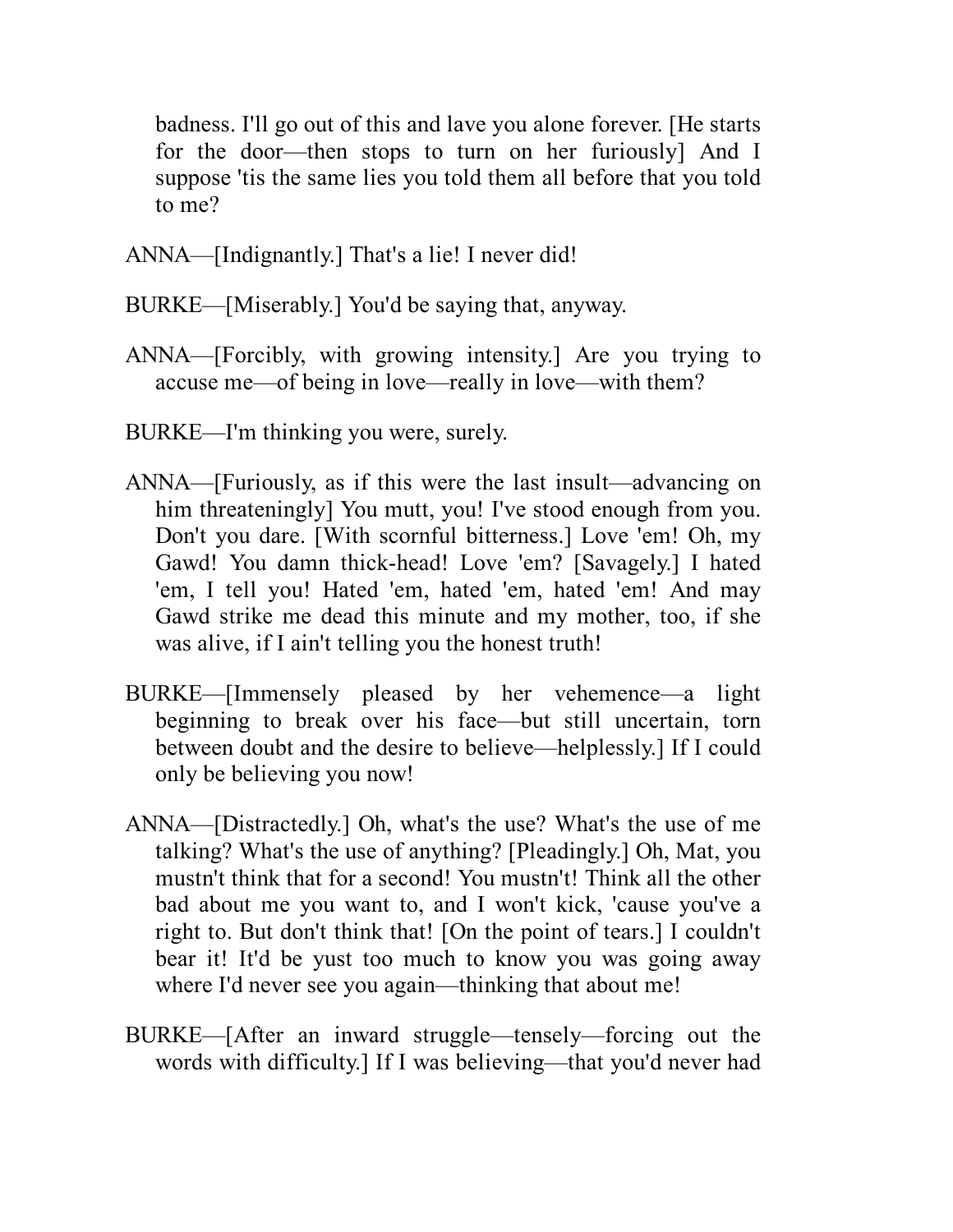love for any other man in the world but me—I could be forgetting the rest, maybe.

- ANNA—[With a cry of joy.] Mat!
- BURKE—[Slowly.] If 'tis truth you're after telling, I'd have a right, maybe, to believe you'd changed—and that I'd changed you myself 'til the thing you'd been all your life wouldn't be you any more at all.
- ANNA—[Hanging on his words—breathlessly.] Oh, Mat! That's what I been trying to tell you all along!
- BURKE—[Simply.] For I've a power of strength in me to lead men the way I want, and women, too, maybe, and I'm thinking I'd change you to a new woman entirely, so I'd never know, or you either, what kind of woman you'd been in the past at all.
- ANNA—Yes, you could, Mat! I know you could!
- BURKE—And I'm thinking 'twasn't your fault, maybe, but having that old ape for a father that left you to grow up alone, made you what you was. And if I could be believing 'tis only me you —
- ANNA—[Distractedly.] You got to believe it. Mat! What can I do? I'll do anything, anything you want to prove I'm not lying!
- BURKE—[Suddenly seems to have a solution. He feels in the pocket of his coat and grasps something—solemnly.] Would you be willing to swear an oath, now—a terrible, fearful oath would send your soul to the divils in hell if you was lying?
- ANNA—[Eagerly.] Sure, I'll swear, Mat—on anything!
- BURKE—[Takes a small, cheap old crucifix from his pocket and holds it up for her to see.] Will you swear on this?
- ANNA—[Reaching out for it.] Yes. Sure I will. Give it to me.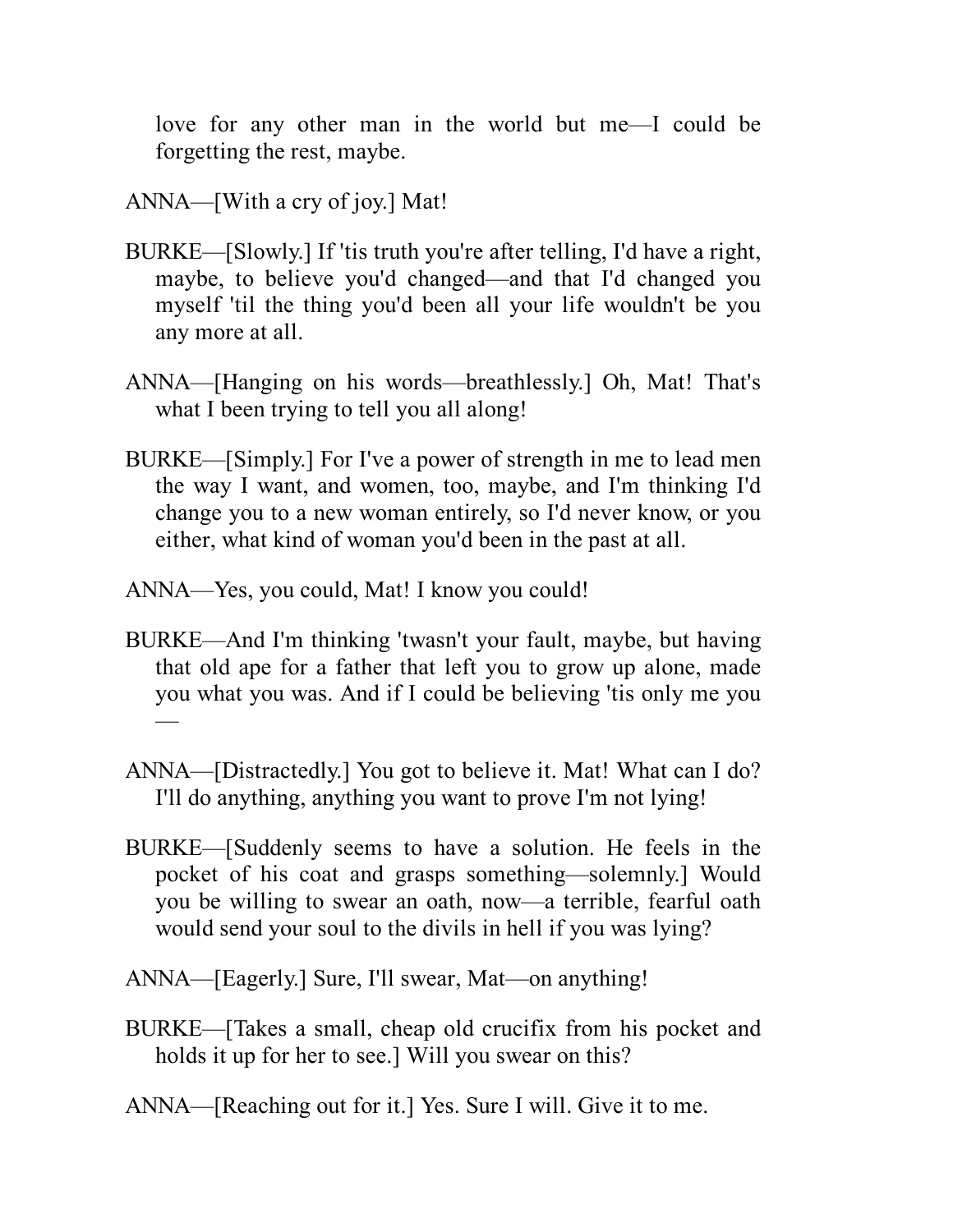- BURKE—[Holding it away.] 'Tis a cross was given me by my mother, God rest her soul. [He makes the sign of the cross mechanically.] I was a lad only, and she told me to keep it by me if I'd be waking or sleeping and never lose it, and it'd bring me luck. She died soon after. But I'm after keeping it with me from that day to this, and I'm telling you there's great power in it, and 'tis great bad luck it's saved me from and me roaming the seas, and I having it tied round my neck when my last ship sunk, and it bringing me safe to land when the others went to their death. [Very earnestly.] And I'm warning you now, if you'd swear an oath on this, 'tis my old woman herself will be looking down from Hivin above, and praying Almighty God and the Saints to put a great curse on you if she'd hear you swearing a lie!
- ANNA—[Awed by his manner—superstitiously] I wouldn't have the nerve—honest—if it was a lie. But it's the truth and I ain't scared to swear. Give it to me.
- BURKE—[Handing it to her—almost frightenedly, as if he feared for her safety.] Be careful what you'd swear, I'm saying.
- ANNA—[Holding the cross gingerly.] Well—what do you want me to swear? You say it.
- BURKE—Swear I'm the only man in the world ivir you felt love for.
- ANNA—[Looking into his eyes steadily] I swear it.
- BURKE—And that you'll be forgetting from this day all the badness you've done and never do the like of it again.
- ANNA—[Forcibly.] I swear it! I swear it by God!
- BURKE—And may the blackest curse of God strike you if you're lying. Say it now!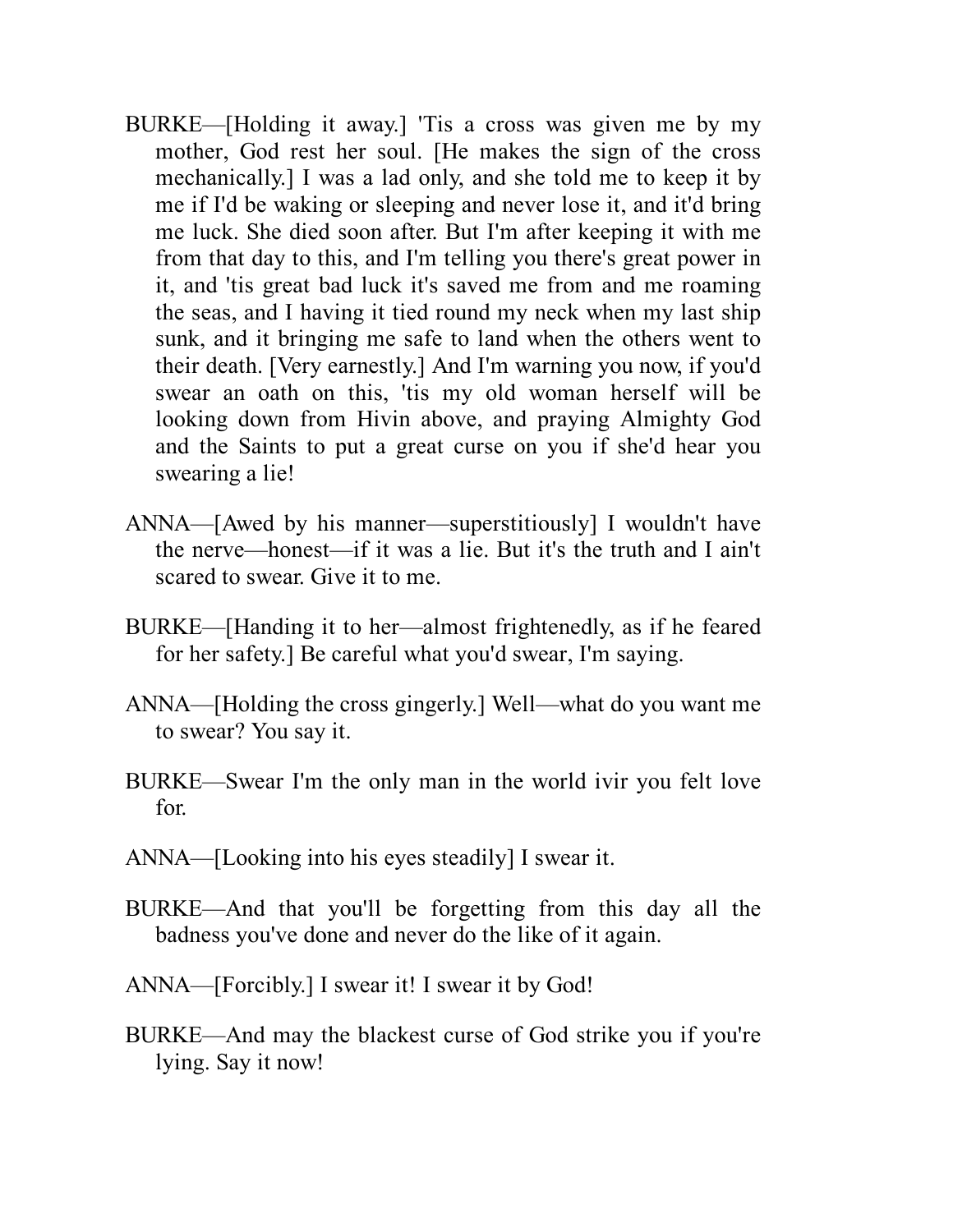- ANNA—And may the blackest curse of God strike me if I'm lying!
- BURKE—[With a stupendous sigh.] Oh, glory be to God, I'm after believing you now! [He takes the cross from her hand, his face beaming with joy, and puts it back in his pocket. He puts his arm about her waist and is about to kiss her when he stops, appalled by some terrible doubt.]
- ANNA—[Alarmed.] What's the matter with you?
- BURKE—[With sudden fierce questioning.] Is it Catholic ye are?
- ANNA—[Confused.] No. Why?
- BURKE—[Filled with a sort of bewildered foreboding.] Oh, God, help me! [With a dark glance of suspicion at her.] There's some divil's trickery in it, to be swearing an oath on a Catholic cross and you wan of the others.
- ANNA—[Distractedly.] Oh, Mat, don't you believe me?
- BURKE—[Miserably.] If it isn't a Catholic you are—
- ANNA—I ain't nothing. What's the difference? Didn't you hear me swear?
- BURKE—[Passionately.] Oh, I'd a right to stay away from you but I couldn't! I was loving you in spite of it all and wanting to be with you, God forgive me, no matter what you are. I'd go mad if I'd not have you! I'd be killing the world—[He seizes her in his arms and kisses her fiercely.]
- ANNA—[With a gasp of joy.] Mat!
- BURKE—[Suddenly holding her away from him and staring into her eyes as if to probe into her soul—slowly.] If your oath is no proper oath at all, I'll have to be taking your naked word for it and have you anyway, I'm thinking—I'm needing you that bad!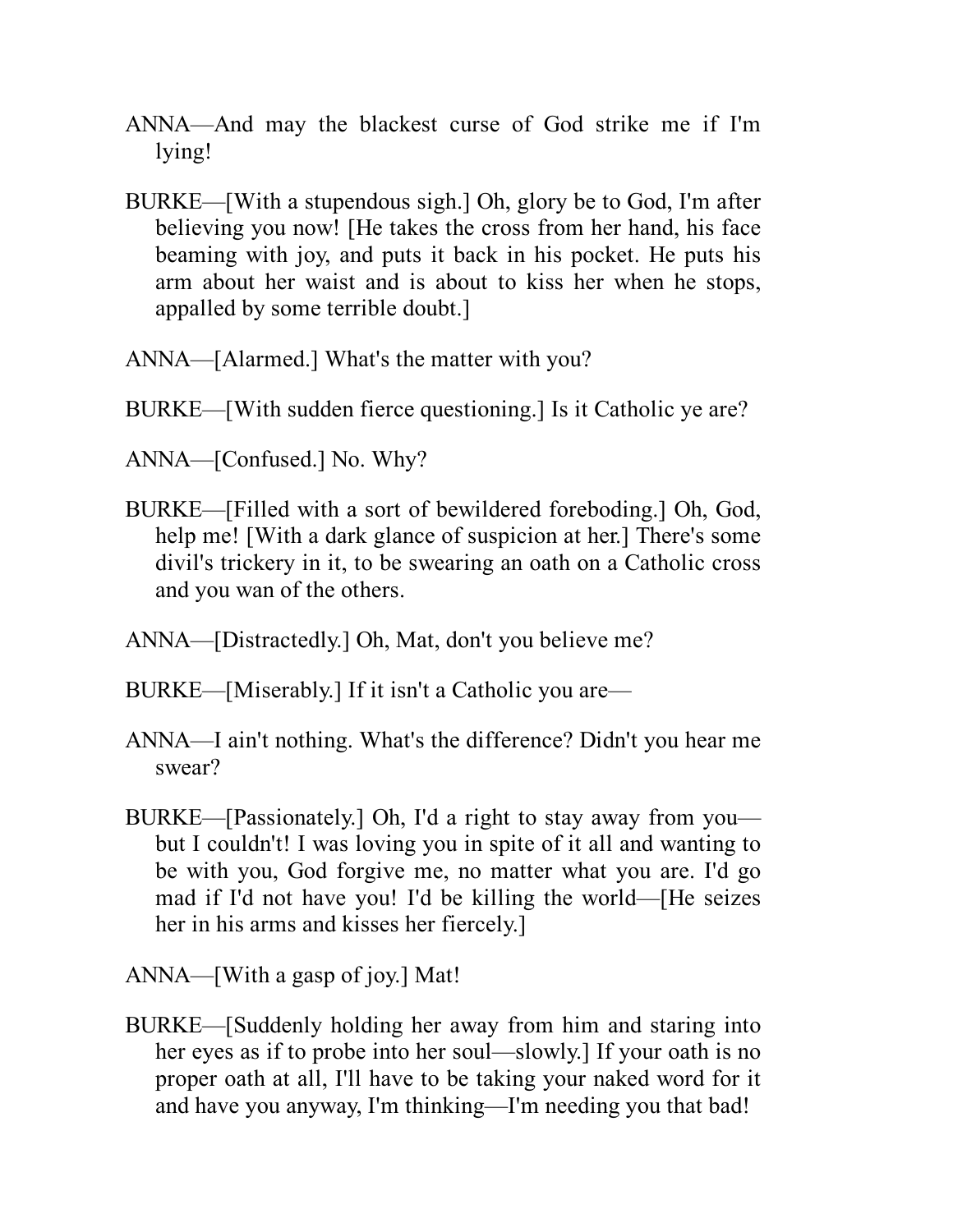- ANNA—[Hurt—reproachfully.] Mat! I swore, didn't I?
- BURKE—[Defiantly, as if challenging fate.] Oath or no oath, 'tis no matter. We'll be wedded in the morning, with the help of God. [Still more defiantly.] We'll be happy now, the two of us, in spite of the divil! [He crushes her to him and kisses her again. The door on the left is pushed open and CHRIS appears in the doorway. He stands blinking at them. At first the old expression of hatred of BURKE comes into his eyes instinctively. Then a look of resignation and relief takes its place. His face lights up with a sudden happy thought. He turns back into the bedroom—reappears immediately with the tin can of beer in his hand grinning.]
- CHRIS—Me have drink on this, py golly! [They break away from each other with startled exclamations.]
- BURKE—[Explosively.] God stiffen it! [He takes a step toward CHRIS threateningly.]
- ANNA—[Happily—to her father.] That's the way to talk! [With a laugh.] And say, it's about time for you and Mat to kiss and make up. You're going to be shipmates on the Londonderry, did you know it?
- BURKE—[Astounded.] Shipmates—Has himself—
- CHRIS—[Equally astounded.] Ay vas bo'sun on her.
- BURKE—The divil! [Then angrily.] You'd be going back to sea and leaving her alone, would you?
- ANNA—[Quickly.] It's all right, Mat. That's where he belongs, and I want him to go. You got to go, too; we'll need the money. [With a laugh, as she gets the glasses.] And as for me being alone, that runs in the family, and I'll get used to it. [Pouring out their glasses.] I'll get a little house somewhere and I'll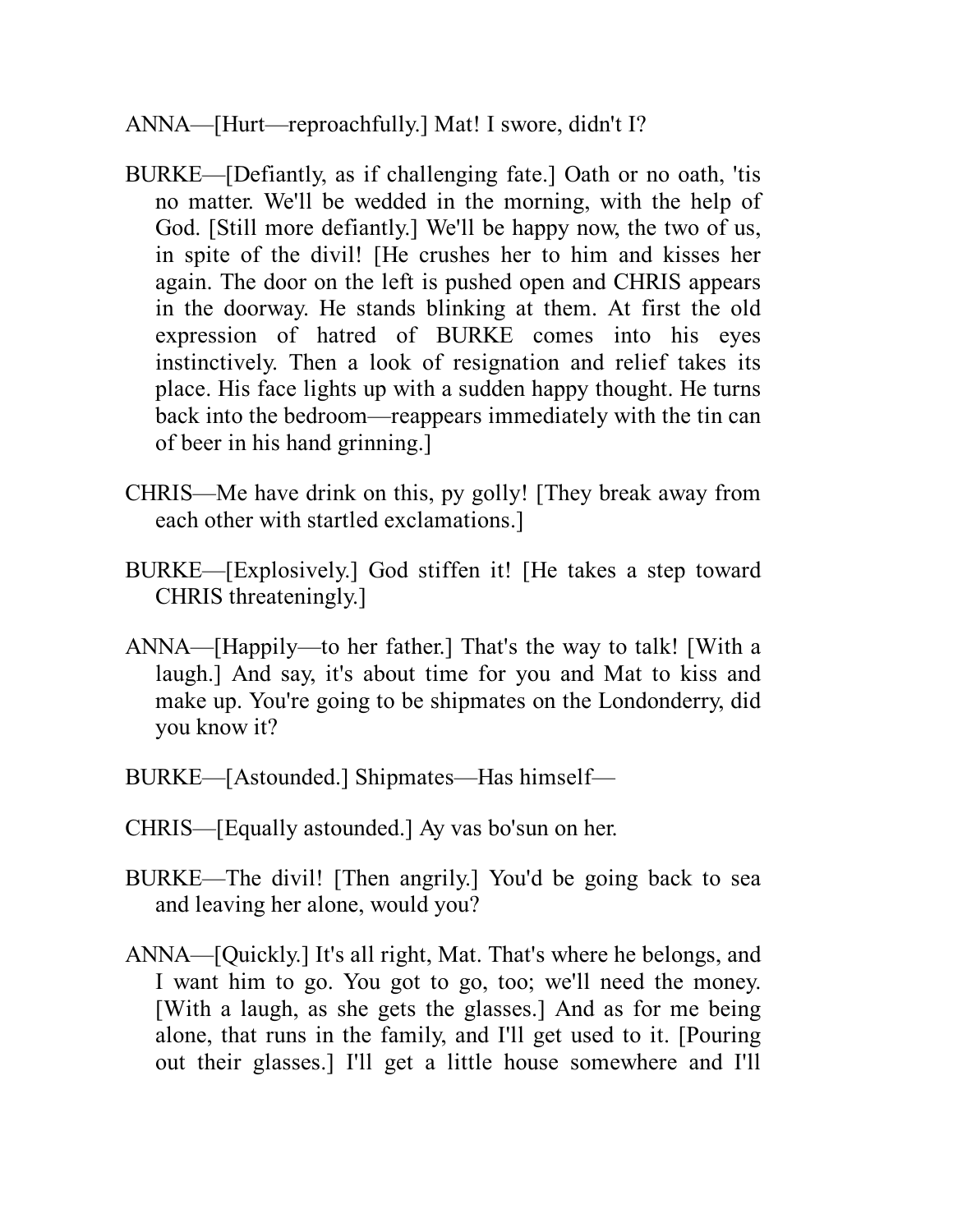make a regular place for you two to come back to,—wait and see. And now you drink up and be friends.

- BURKE—[Happily—but still a bit resentful against the old man.] Sure! [Clinking his glass against CHRIS'.] Here's luck to you! [He drinks.]
- CHRIS—[Subdued—his face melancholy.] Skoal. [He drinks.]
- BURKE—[To Anna, with a wink.] You'll not be lonesome long. I'll see to that, with the help of God. 'Tis himself here will be having a grandchild to ride on his foot, I'm telling you!
- ANNA—[Turning away in embarrassment.] Quit the kidding, now. [She picks up her bag and goes into the room on left. As soon as she is gone BURKE relapses into an attitude of gloomy thought. CHRIS stares at his beer absent-mindedly. Finally BURKE turns on him.]
- BURKE—Is it any religion at all you have, you and your Anna?
- CHRIS—[Surprised.] Vhy yes. Ve vas Lutheran in ole country.
- BURKE—[Horrified.] Luthers, is it? [Then with a grim resignation, slowly, aloud to himself.] Well, damned then surely. Yerra, what's the difference? 'Tis the will of God, anyway.
- CHRIS—[Moodily preoccupied with his own thoughts—speaks with somber premonition as ANNA re-enters from the left.] It's funny. It's queer, yes—you and me shipping on same boat dat vay. It ain't right. Ay don't know—it's dat funny vay ole davil sea do her vorst dirty tricks, yes. It's so. [He gets up and goes back and, opening the door, stares out into the darkness.]
- BURKE—[Nodding his head in gloomy acquiescence—with a great sigh.] I'm fearing maybe you have the right of it for once, divil take you.